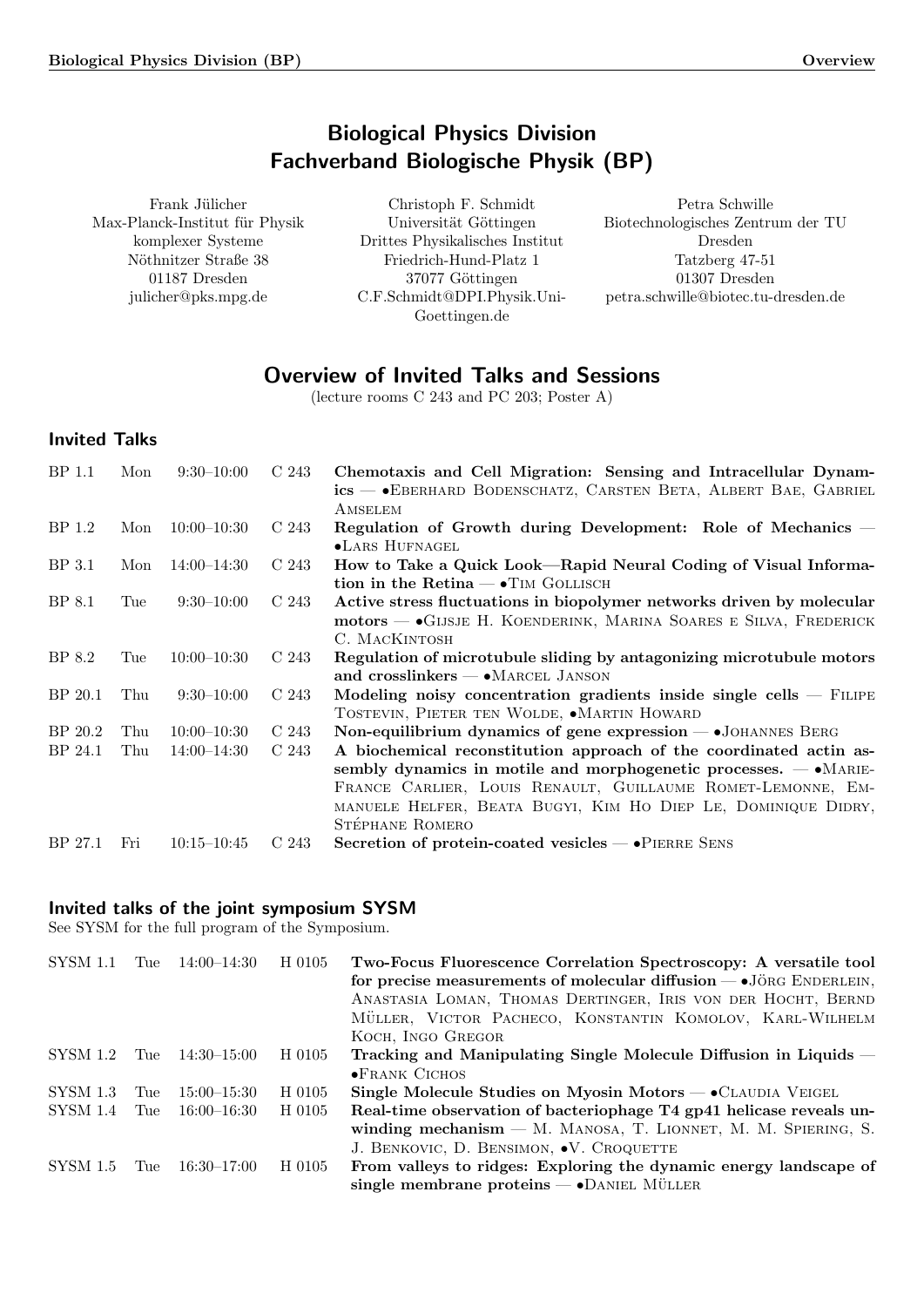# Invited talks of the joint symposium SYMP

See SYMP for the full program of the Symposium.

| <b>SYMP 1.1</b> | Thu | $9:30-10:00$    | H 0105 | Hydrodynamic cooperativity in active fluids - IGNACIO PAGONABAR-         |
|-----------------|-----|-----------------|--------|--------------------------------------------------------------------------|
|                 |     |                 |        | RAGA                                                                     |
| SYMP 1.2        | Thu | $10:00-10:30$   | H 0105 | $Hydrodynamic$ Effects on Molecular Motion $-$ • RAYMOND KAPRAL          |
| <b>SYMP 1.5</b> | Thu | $11:15 - 11:45$ | H 0105 | Proton transport through water-filled narrow pores — • CHRISTOPH         |
|                 |     |                 |        | <b>DELLAGO</b>                                                           |
| SYMP 1.6        | Thu | $11:45 - 12:15$ | H 0105 | Role of fluctuations in the selectivity mechanism for the KcsA potas-    |
|                 |     |                 |        | sium channel - MICHAEL E. PAULAITIS, DILIP ASTHAGIRI, LAWRENCE           |
|                 |     |                 |        | R. PRATT                                                                 |
| $SYMP$ 2.1      | Thu | $14:00 - 14:30$ | H 0105 | DNA mechanics and dynamics $-\bullet$ RICHARD LAVERY                     |
| SYMP 2.2        | Thu | $14:30 - 15:00$ | H 0105 | Charge mobility of discotic mesophases of polyaromatic hydrocar-         |
|                 |     |                 |        | bons: a multiscale quantum/classical study $\rightarrow$ DENIS ANDRIENKO |
| SYMP 2.4        | Thu | $15:30 - 16:00$ | H 0105 | Simulation of coarse-grained membrane models — • MARCUS MÜLLER           |
| $SYMP$ 2.5      | Thu | $16:00 - 16:30$ | H 0105 | Fragments of a computational cell: mesoscopic simulations of soft        |
|                 |     |                 |        | $matter \rightarrow$ JULIAN C. SHILLCOCK                                 |

# Invited talks of the joint symposium SYDN

See SYDN for the full program of the Symposium.

|  |  | SYDN 1.1 Fri $10:10-10:50$ H 0105 Volunteering and Punishment in Public Goods games $\rightarrow$ CHRISTOPH |
|--|--|-------------------------------------------------------------------------------------------------------------|
|  |  | <b>HAUERT</b>                                                                                               |
|  |  | SYDN 1.8 Fri $12:20-13:00$ H 0105 Inequity Concerns in Social Networks — PABLO BRANAS-GARZA                 |

# Sessions

| $BP$ 1.1–1.11     | Mon | $9:30-13:00$    | C <sub>243</sub> | <b>Cell Migration and Tissue Dynamics</b>                    |
|-------------------|-----|-----------------|------------------|--------------------------------------------------------------|
| $BP$ 2.1-2.10     | Mon | $10:30-13:15$   | PC 203           | DNA and Chromatin                                            |
| BP 3.1-3.11       | Mon | $14:00 - 17:15$ | C <sub>243</sub> | <b>Neuronal Systems</b>                                      |
| $BP$ 4.1-4.6      | Mon | $14:30 - 16:00$ | PC 203           | <b>Novel Methods</b>                                         |
| $BP 5.1 - 5.4$    | Mon | $16:15 - 17:15$ | PC 203           | Photobiophysics                                              |
| $BP_6$            | Mon | $14:30 - 16:45$ | <b>MA 001</b>    | Statistical Physics in Biological Systems<br>(joint session) |
|                   |     |                 |                  | DY/BP)                                                       |
| $BP 7.1 - 7.54$   | Mon | $17:00 - 19:30$ | Poster A         | Posters I                                                    |
| $BP 8.1 - 8.11$   | Tue | $9:30-13:00$    | C <sub>243</sub> | <b>Active Filament Networks</b>                              |
| $BP$ 9.1-9.9      | Tue | $10:30 - 13:00$ | PC 203           | Membranes and Interfaces                                     |
| $BP 10.1-10.4$    | Tue | $14:00 - 15:00$ | C <sub>243</sub> | <b>Self Propulsion</b>                                       |
| BP 11.1-11.8      | Tue | $15:15 - 17:15$ | C <sub>243</sub> | <b>Transport Processes</b>                                   |
| BP 12.1-12.5      | Tue | $17:30-18:45$   | C <sub>243</sub> | <b>Cellular Force Generation</b>                             |
| BP 13.1-13.6      | Tue | $17:15 - 18:45$ | PC 203           | <b>Biopolymers</b>                                           |
| <b>BP</b> 14      | Tue | $17:00 - 19:00$ | C <sub>230</sub> | Single Molecules (joint session CPP/BP)                      |
| BP 15.1-15.12     | Wed | $14:00-17:15$   | C <sub>243</sub> | <b>Single Molecules</b>                                      |
| $BP$ 16.1–16.6    | Wed | $17:30 - 19:00$ | C <sub>243</sub> | <b>Pattern Formation and Developmental Processes</b>         |
| BP 17.1-17.7      | Wed | $14:00 - 15:45$ | PC 203           | <b>Physics of Cells</b>                                      |
| $BP$ 18.1–18.5    | Wed | $16:00 - 17:15$ | PC 203           | <b>Biomaterials</b>                                          |
| BP 19.1-19.8      | Wed | $17:30 - 19:30$ | PC 203           | <b>Semiflexible Polymers and Networks</b>                    |
| BP 20.1-20.8      | Thu | $9:30-12:00$    | C <sub>243</sub> | <b>Regulation and Signaling</b>                              |
| BP 21.1-21.4      | Thu | $12:15 - 13:15$ | C <sub>243</sub> | <b>Population Dynamics and Evolution</b>                     |
| BP 22.1-22.5      | Thu | $10:30 - 11:45$ | PC 203           | <b>Cell Mechanics</b>                                        |
| BP 23.1-23.5      | Thu | $12:00-13:15$   | PC 203           | <b>Electrical Stimulation and Recording</b>                  |
| BP 24.1-24.9      | Thu | $14:00 - 16:45$ | C <sub>243</sub> | <b>Actin Dynamics</b>                                        |
| $BP 25.1 - 25.10$ | Thu | $14:30 - 17:00$ | PC 203           | Protein Structure and Folding                                |
| BP 26.1-26.55     | Thu | $17:00 - 19:30$ | Poster A         | Posters II                                                   |
| $BP$ 27.1-27.8    | Fri | $10:15 - 12:45$ | C <sub>243</sub> | Membrane Morphology and Adhesion                             |
| $BP$ 28.1–28.8    | Fri | $10:45 - 12:45$ | PC 203           | <b>Molecular Recognition</b>                                 |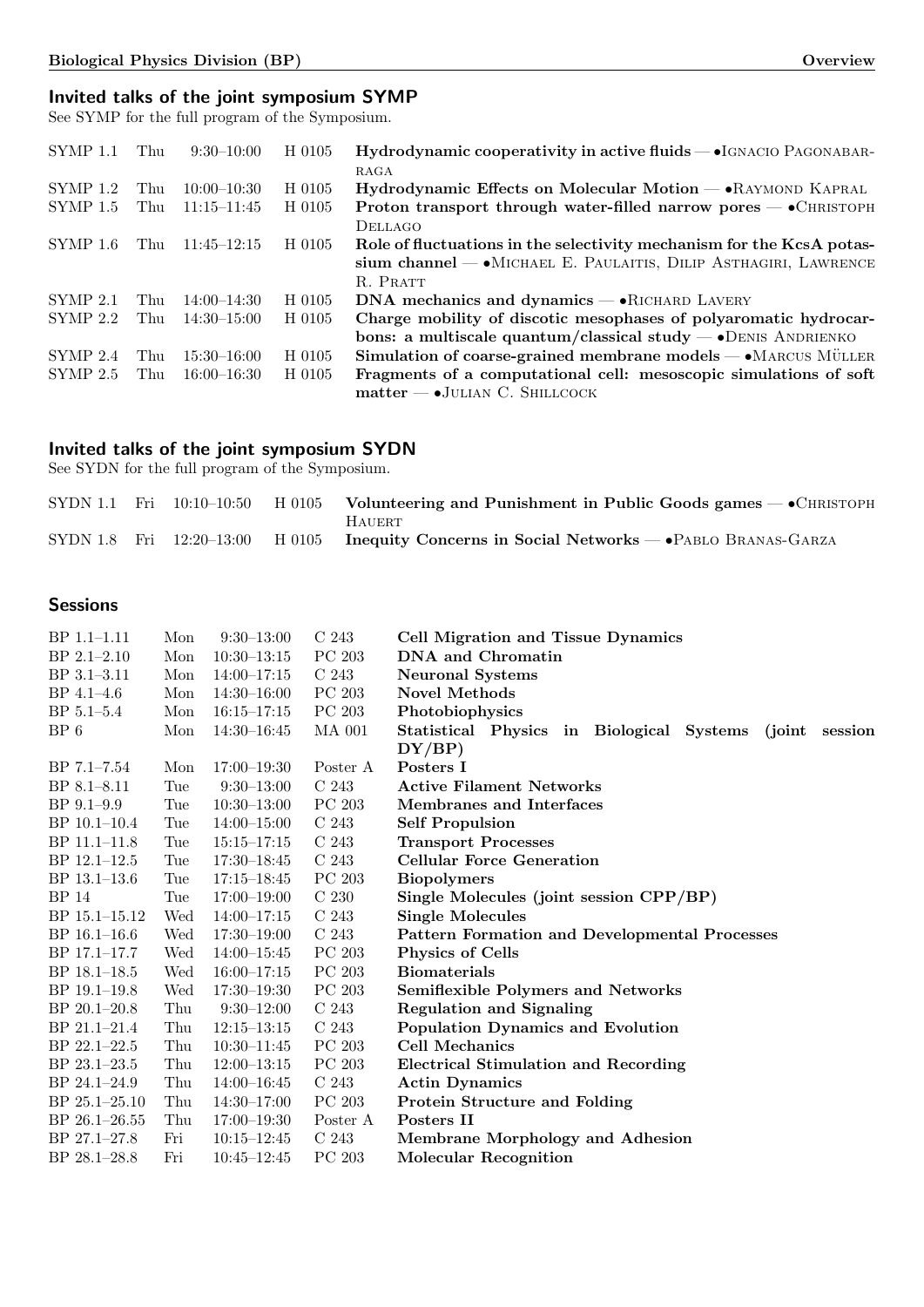# Annual General Meeting of the Biological Physics Division

Tuesday 19:00–20:00 C 243

 $\bullet\,$  Bericht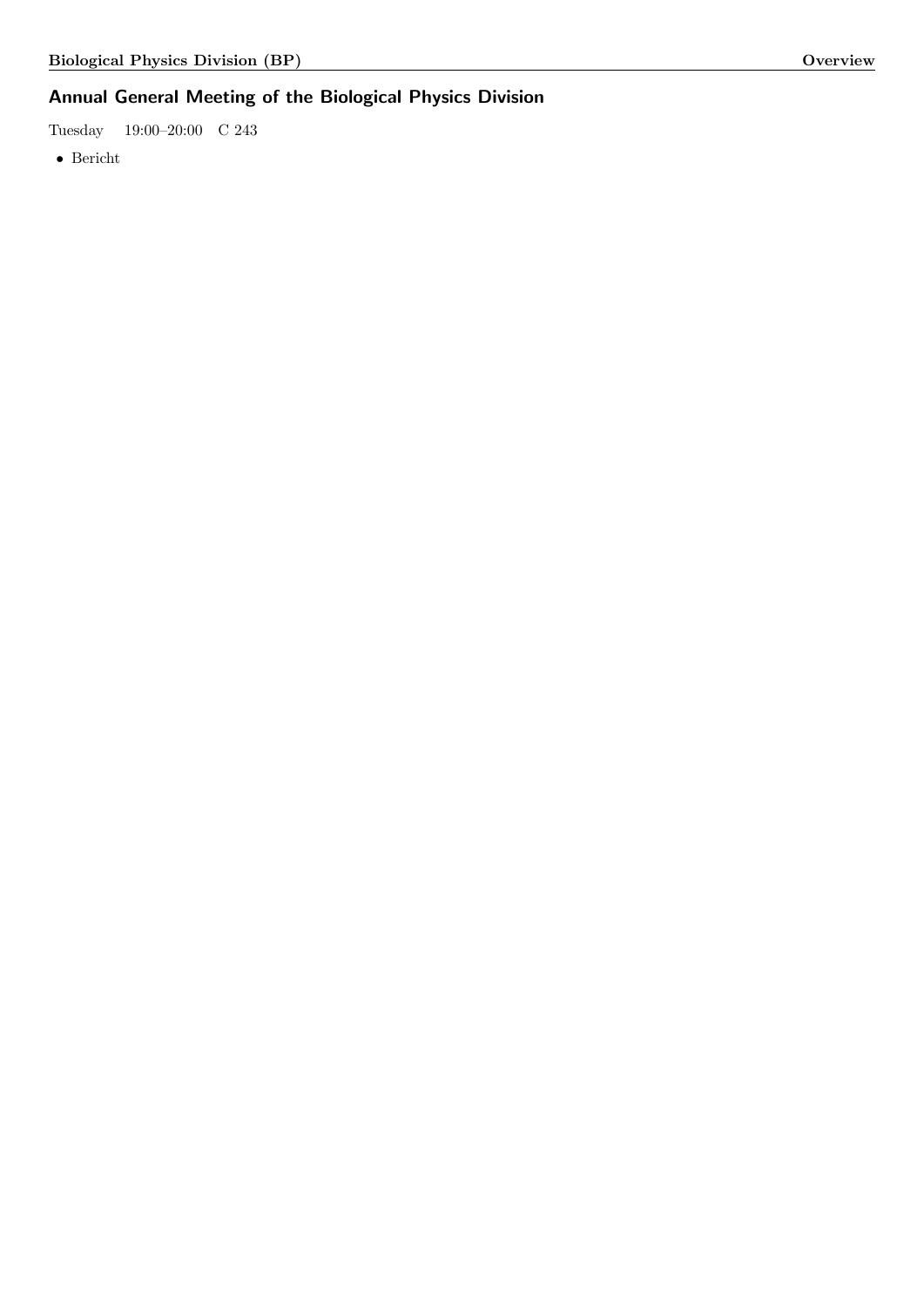## BP 1: Cell Migration and Tissue Dynamics

Time: Monday 9:30–13:00 Location: C 243

**Invited Talk** BP 1.1 Mon 9:30 C 243 Chemotaxis and Cell Migration: Sensing and Intracellular Dynamics — • EBERHARD BODENSCHATZ, CARSTEN BETA, ALbert Bae, and Gabriel Amselem — MPI for Dynamcis and Self-Organization, Goettingen, Germany

We report on chemotaxis and cell migration of the eukaryote Dictyostelium d.(Dicty) under well-controlled spatial and temporal stimuli in microfluidic devices. First the chemotactic response to stationary, linear gradients of cAMP will be reported. In shallow gradients of less than 10 $\degree$ -3 nM/ $\mu$ m, the cells showed no directional response and exhibited a constant basal motility. In steeper gradients, cells moved up the gradient on average. In very steep gradients, above 10  $\text{nM}/\mu\text{m}$ , the cells lost directionality and the motility returned to the sub-threshold level. We found cells to be able to chemotact well even when the average difference in receptor occupancy at the front and back of the cell is estimated to be only about 10 receptor molecules. Then we report experiments on the intracellular response of of PH-domain proteins to well controlled chematractant gradients. We use the photo-chemical release of caged cAMP in microfluidic devices to expose single chemotactic cells to spatio-temporally well controlled chemoattractant stimuli (switching time approx. 0.5 sec and arbitrarily shaped gradients). We found that the translocation signal sets in with a finite response only for steep gradients. At shallow gradients no translocation signal could be measured. A theory describing polarization of the intracellular signaling system will be presented. This work is in collaboration with W. Loomis, H. Levine and W. Rappel at UCSD.

**Invited Talk** BP 1.2 Mon 10:00 C 243 Regulation of Growth during Development: Role of Mechanics — •Lars Hufnagel — EMBL Heidelberg, Heidelberg, Germany A fundamental and unresolved problem in animal development is the question of how a growing tissue knows when it has achieved its correct final size. A widely held view suggests that this process is controlled by morphogen gradients, which adapt to tissue size and become flatter as tissue grows, leading eventually to growth arrest. I will discuss the spatio-temporal dynamics of that the decapentaplegic (Dpp) morphogen distribution in the developing Drosophila wing imaginal disk and present an alternative model for wing size determination and proliferation control in tissues.

#### 15 min. break

BP 1.3 Mon 10:45 C 243 A generalized Laplace law describes cell and tissue shape — •Ilka Bischofs<sup>1</sup> , Franziska Klein<sup>2</sup> , Dirk Lehnert<sup>2</sup> , Martin BASTMEYER<sup>2</sup>, and ULRICH SCHWARZ<sup>3</sup> — <sup>1</sup>Department of Bioengineering, UC Berkeley, USA  $-$  <sup>2</sup>Institute of Zoology I, University of Karlsruhe, Germany — <sup>3</sup>BIOQUANT, University of Heidelberg, Germany

Cues from adhesion geometry, tension and elasticity are important decision factors controlling cell and tissue differentiation. Here we study biological shape determinants across cell and tissue scales. Quantitative microscopy reveals that in both cases edges spanning adhesion sites form circular arcs with a distance dependent curvature. Computer simulations suggest that this is a universal result from isometric tension generated in a filamentous network whose mechanics is controlled by a cable-like, asymmetric response to tension and compression. The model yields a generalized Laplace law that maps onto an elastic contour model of competing line and surface tension. Actomyosin inhibition experiments in conjunction with model fitting are then used to address how cells control shape by actively modulating motor tension and contour elasticity.

BP 1.4 Mon 11:00 C 243

Pattern formation by biological cells: the influence of mechanical boundary conditions  $\bullet$ PABLO FERNÁNDEZ and AN-DREAS R. BAUSCH — E22 Biophysik, Technische Universität München, D-85748 Garching, Germany

Mechanotransduction, the ability of living cells to sense mechanical tension and accordingly modify their phenotype, is drawing increased attention both from biologists and physicists as a general phenomenon in eukaryotic cells, comparable to chemotaxis in its physiological im-

<span id="page-3-0"></span>portance. As most cells spontaneously exert contractile forces under adhesive conditions, the possibility arises of their mechanical cross-talk through the extracellular matrix, with fascinating implications for the formation of tissues. Here, we study pattern formation in cell collections as a function of the mechanical boundary conditions. We place osteoblasts inside collagen gels of sizes 0.3–3 mm with various shapes. Within 1–2 days cells elongate into patterns following the asymmetries dictated by the gel shape. The edges of the gel are free and thus provide "zero tension" boundary conditions. Inclusion of pillars to anchor the gel renders them "zero displacement" and changes the cell pattern. As expected for a cooperative effect based on mechanical interactions, a strong effect of cell density is observed. The experiment thus offers a possible approach for a quantitative characterisation of mechanical interaction between cells.

<span id="page-3-4"></span>BP 1.5 Mon 11:15 C 243 Strain Energy during Cell Invasion in Three-Dimensional  $\text{Collagen Gels} \longrightarrow \text{THEOREM} \text{ M. Kocm}^1, \text{STEFAN} \text{ MUNSTER}^1, \text{CLAU-}$ DIA T. MIERKE<sup>1</sup>, PHILIP KOLLMANNSBERGER<sup>1</sup>, JAMES P. BUTLER<sup>2</sup>, and BEN FABRY<sup>1</sup> — <sup>1</sup>Department of Physics, University of Erlangen-Nuremberg, Germany — <sup>2</sup>Physiology Program, Harvard School of Public Health, Boston, USA

<span id="page-3-1"></span>Cell invasion through a dense 3-dimensional matrix is believed to sensitively depend on the ability of cells to generate traction forces. To quantify cell tractions, we measured the strain energy of MDA-MB-231 breast carcinoma cells that invaded into a reconstituted collagen gel  $(G' = 80Pa, 500 \mu m$  thickness, average mesh size 1 $\mu$ m). Alternatively, we also suspended cells in the collagen solution prior to polymerization. In both cases, cells assumed an elongated spindle-like morphology and locally contracted the gel. The undeformed state of the gel was measured after addition of the actin-disrupting drug cytochalasin-D. Gel deformations were quantified by tracking the spatial positions of fluorescent beads  $(21\mu m)$  embedded in the gels. The bead positions served as nodes for a finite element tessellation. From the local strain of each element and the elasticity of the collagen, we computed the local strain energy stored in the collagen gel surrounding the cell. This technique was verified by indenting the surface of the gel with a steel sphere ( $\oslash 100\mu$ m, gravitational force 35.4nN). The strain energy of invaded cells was 14pJ, compared to only 1.01pJ of cells on a 2-D planar surface. These results demonstrate that tumor cells exert substantial traction forces during invasion.

<span id="page-3-5"></span><span id="page-3-2"></span>BP 1.6 Mon 11:30 C 243 Cell migration through connective tissue in  $3-D \rightarrow CLAUDIA$ Tanja Mierke, Philip Kollmannsberger, Thorsten Koch, Daniel PARANHOS-ZITTERBART, and BEN FABRY — Universität Erlangen, Biophysik, Erlangen, Deutschland

A prerequisite for metastasis formation is the ability of tumor cells to invade and migrate through connective tissue. We analyzed the role of matrix-degrading enzymes, adhesion receptor expression, contractile force generation, and remodeling of cytoskeletal structures for cell invasiveness. We studied 51 well-established tumor cell lines regarding their ability to migrate through a collagen matrix. 27 cell lines were found to be non-invasive, and 24 cell lines were invasive to different degrees that we quantified by the number density of cells that invaded into the gels, multiplied with the average invasion depth. 2-D and 3-D traction microscopy was used to measure contractile forces. Adhesion strengths, cytoskeletal stiffness and molecular turn-over rates were measured using magnetic tweezer microrheology. The speed of cytoskeletal remodelling processes was characterized using nanoscale particle tracking. MMP-14 matrix metalloproteinase and 14 integrin adhesion receptor expression was measured using FACS analysis. We found that cell invasiveness correlated with increased expression of MMP-14 matrix metalloproteinase and integrin receptors (alpha3 and 5), increased contractile force generation, and increased speed of cytoskeletal reorganization. In summary, our results may help identify molecules and signal transduction pathways that control tumor invasion and metastasis formation.

<span id="page-3-3"></span>BP 1.7 Mon 11:45 C 243 Stochastic Lamellipodium Dynamics and Forces in Cell Motility —  $\bullet$ Daniel Koch<sup>1</sup>, Melanie Knorr<sup>1</sup>, Thomas Fuhs<sup>1</sup>,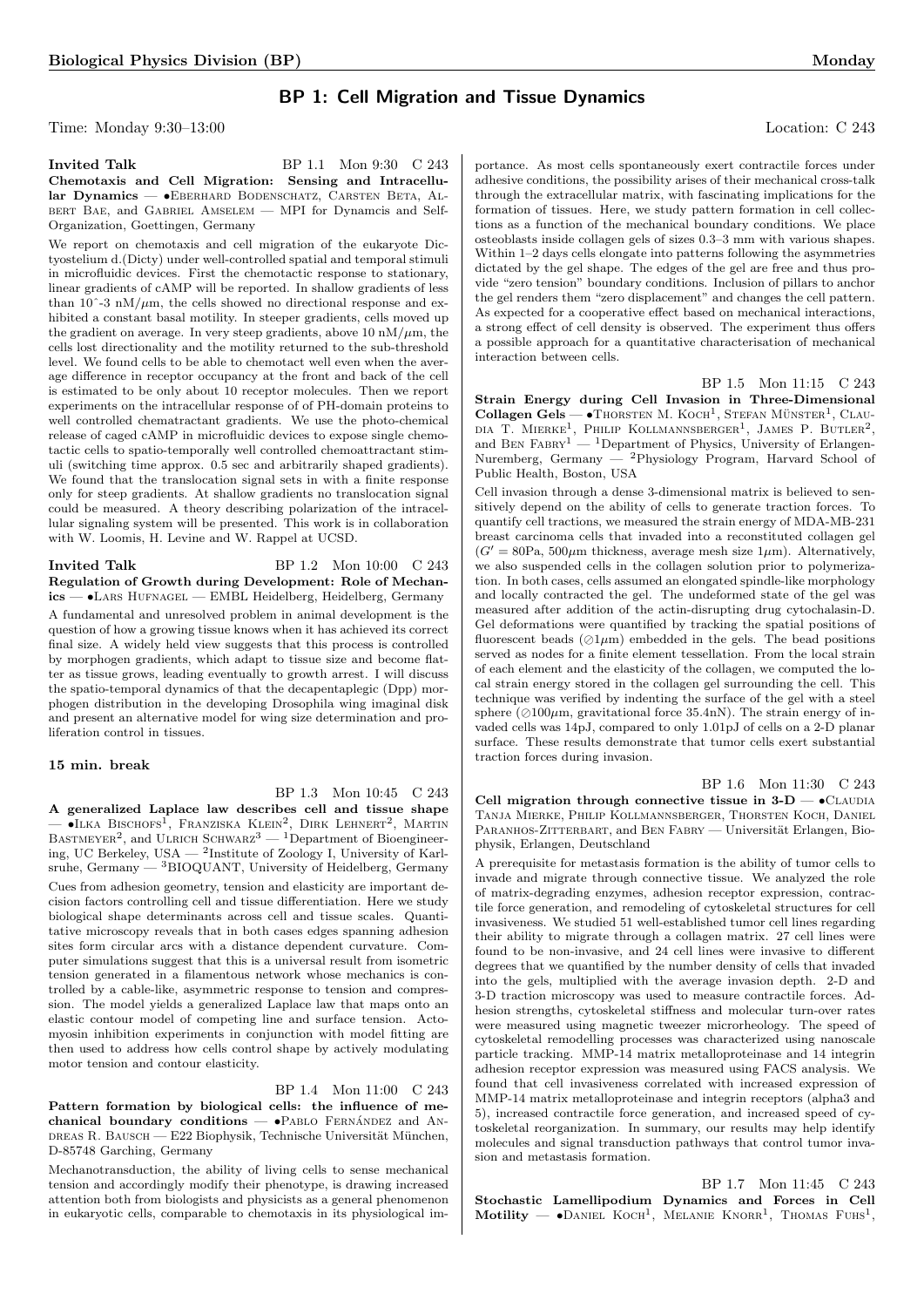TIMO BETZ<sup>2</sup>, ULRICH BEHN<sup>1</sup>, and JOSEF  $K\ddot{A}s^1 - {}^1$ University of Leipzig, Leipzig, Germany — <sup>2</sup>Institute Curie, Paris, France

Cell motility is fundamental for cell migration and cell growth and therefore it is a basis for the understanding of many processes in natural phenomena such as development, neuronal plasticity, and cancer metastasis. The dynamics and forces in the lamellipodium of cells, a thin veil-like structure at the leading edge, are governed by the polymerization of actin filaments and the forces generated by the molecular motor myosin.

Investigation of the leading edge dynamics in combination with flow and force measurements in neuronal growth cones, fish keratocytes, and fibroblasts, gives new insight into the interplay of actin polymerization and retrograde flow and allows comparing the differences and similarities in motility in these different cell systems. We have developed a stochastic model that consistently describes actin polymerization, retrograde flow and edge dynamics in these cell systems. Furthermore, the measurement of the internal flow as well as the viscoelastic material properties of the cell allows calculating the internal force field acting within the lamellipodium. Finally, the measurement of the external traction forces completes the picture of the forces acting on a cell. All this information is combined into a complete picture of cell motility to address the question of universal mechanisms in the motility machinery of cells.

BP 1.8 Mon 12:00 C 243

**Phase transitions in tissue growth** —  $\bullet$  REZA FARHADIFAR<sup>1</sup>, JENS-CHRISTIAN RÖPER<sup>2</sup>, BENOIT AIGOUY<sup>2</sup>, SUZANNE EATON<sup>2</sup>, and FRANK  ${\rm J\ddot{u}LICHER}^1$  —  $^1{\rm Max}$  Planck Institute for the Physics of Complex Systems, Nöthnitzer Straße 38, 01187 Dresden —  $^{2}$ Max Planck Institute of Molecular Cell Biology and Genetics, Pfotenhauer Straße 108, 01307 Dresden

We present a theoretical study of growing epithelia using a vertex model. The network of adherence junctions is represented by a network of polygons. The mechanics of cells and their adhesive interactions are described by area elasticity, perimeter contractility and line tension. The ground state diagram of the model reveals a solid-liquid transition. Simulating tissue growth by repeated division of randomly selected cells we generate epithelial tissue morphologies. These tissue morphologies exhibit phase transitions between solid and soft network as a function of parameter values. We study the behavior of the order parameter of the transition which is the shear modulus of the network. The solid network first becomes semi-soft and subsequently it becomes fluid. In the fluid phase, T1 transitions can occur without work which permits the network to shear at vanishing shear modulus.

#### BP 1.9 Mon 12:15 C 243

Kinetics and scaling laws of growing cell populations —  $\bullet$ Markus Radszuweit<sup>1</sup>, Michael Block<sup>1</sup>, Eckehard Schöll<sup>1</sup>, and DIRK DRASDO<sup>2</sup> — <sup>1</sup>Institut f. Theo. Physik, Sekr. EW 7-1, Technische Universität Berlin, Hardenbergstr. 36, 10623 Berlin, Germany -2 INRIA, Rocquencourt, France

We study the growth kinetics and the critical surface dynamics of cell monolayers by a class of computationally efficient cellular automaton models avoiding lattice artifacts [1]. Our numerically derived front velocity relationship indicates the limitations of the Fisher-Kolmogorov-Petrovskii-Piskounov (FKPP) equation for tumor growth simulations. The critical surface dynamics corresponds to the Kardar-Parisi-Zhang

(KPZ) universality class, which disagrees with the interpretation by Bru et al. [2] of their experimental observations as generic molecularbeam-epitaxy (MBE)-like growth. By comparison with a new cellular automaton for three-dimensional growth we demonstrate the agreement of the cell population kinetics in two and three dimensions.

#### References:

[1] M. Block, E. Schöll, and D. Drasdo, Phys. Rev. Lett. (accepted) 2007.

[2] A. Brú, S. Albertos, J. L. Subiza, J. L. García-Asenjo, and I. Brú, Biophys. J. 85, 2948 (2003).

BP 1.10 Mon 12:30 C 243 Dynamics of Anisotropic Tissue Growth  $\bullet$ Thomas Bittig<sup>1</sup>, ORTRUD WARTLICK<sup>2</sup>, ANNA KICHEVA<sup>2</sup>, MARCOS GONZÁLEZ-GAITÁN<sup>2</sup>, and FRANK JÜLICHER<sup>1</sup> — <sup>1</sup>Max Planck Institute for the Physics of Complex Systems, Nöthnitzer Straße 38, 01187 Dresden, Germany — <sup>2</sup>Department of Biochemistry and Department of Molecular Biology, Geneva University, Sciences II, Quai Ernest-Ansermet 30, 1211 Geneva 4, Switzerland

During the development of multicellular organisms, organs grow to well-defined shapes and sizes. The proper size and patterning of tissues are ensured by signaling molecules as e.g. morphogens. Secreted from localized sources, they form graded concentration profiles in the target tissue which provide positional information to the cells.

<span id="page-4-0"></span>We describe the growing tissue as a viscous fluid medium in which cell division induces active stresses that drive cell rearrangements. We focus on the case where cell division is anisotropic and a preferred orientation of cell division exists. We determine cellular flow fields using both analytical and numerical methods. If cell division and cell death balance, there is no net growth, but for anisotropic cell division the tissue undergoes spontaneous shear deformations. This is an example of convergence-extension movements which are often observed in developing tissues. Our theory of tissue growth provides a basis for the study of the transport of signaling molecules in growing tissues. Using our theory, we discuss the diffusion and degradation of morphogens in the growing Drosophila wing disk, a precusor of the fly wing.

#### BP 1.11 Mon 12:45 C 243

Simulations and model validation by measurements in an isolated rabbit heart  $-$  •Steffen Bauer<sup>1</sup>, Inaki Romero<sup>1</sup>, Rodrigo WEBER DOS SANTOS<sup>2</sup>, HANS KOCH<sup>1</sup>, and MARKUS  $B\ddot{A}R^{1}$  - <sup>1</sup>PTB Berlin — <sup>2</sup>Univ. Juiz de Fora, Brazil

Time-resolved surface activation time maps recorded from isolated rabbit hearts were analyzed in order to compare them with analogue maps generated by a computer model. Recordings were obtained under normal conditions as well as after the administration of ajmaline and palmitoleic acid (PA). In parallel, the measured quantities were simulated in a realistic computer model of the rabbit heart. The effect of ajmaline was reproduced by reducing the conductivity of sodium channels G Na in the model. It was observed that addition of a given amount of ajmaline leads to an increase of the QRS time of up to 33 % and a decrease of typical velocities by 20-40 % with respect to normal conditions. A velocity decrease of about 20 % was reproduced in the computer model by a reduction of the G Na by 60 %. Such a change in the model induces a corresponding increase of the QRS time by 20%. In contrast, administration of PA leaves the QRS time unchanged, while it reduces the speed by a similar margin as the ajmaline.

## BP 2: DNA and Chromatin

Time: Monday 10:30–13:15 Location: PC 203

BP 2.1 Mon 10:30 PC 203

Structure and dynamics of interphase chromosomes - ANGELO  $R$ OSA<sup>1</sup> and  $\bullet$ RALF EVERAERS<sup>2</sup> — <sup>1</sup>Institute for Biocomputation and Physics of Complex Systems, Corona de Aragón 42, 50009 Zaragoza  $(Spain)$  — <sup>2</sup>Université de Lyon, Laboratoire de Physique, École Normale Supérieure de Lyon, CNRS UMR 5672, 46 allée d'Italie, 69364 Lyon Cedex 07, France

During interphase chromosomes decondense, but FISH experiments reveal the existence of distinct territories occupied by individual chromosomes inside the nuclei of most eukaryotic cells. We use computer simulations to show that the existence and stability of territories is

a kinetic effect which can be explained without invoking an underlying nuclear scaffold or protein-mediated interactions between DNA sequences. In particular, we show that the experimentally observed territory shapes and spatial distances between marked chromosome sites for human, Drosophila and budding yeast chromosomes can be reproduced by a parameter-free minimal model of decondensing chromosomes. Our results suggest that the observed interphase structure and dynamics are due to generic polymer effects: confined Brownian motion conserving the local topological state of long chain molecules and segregation of mutually unentangled chains due to topological constraints.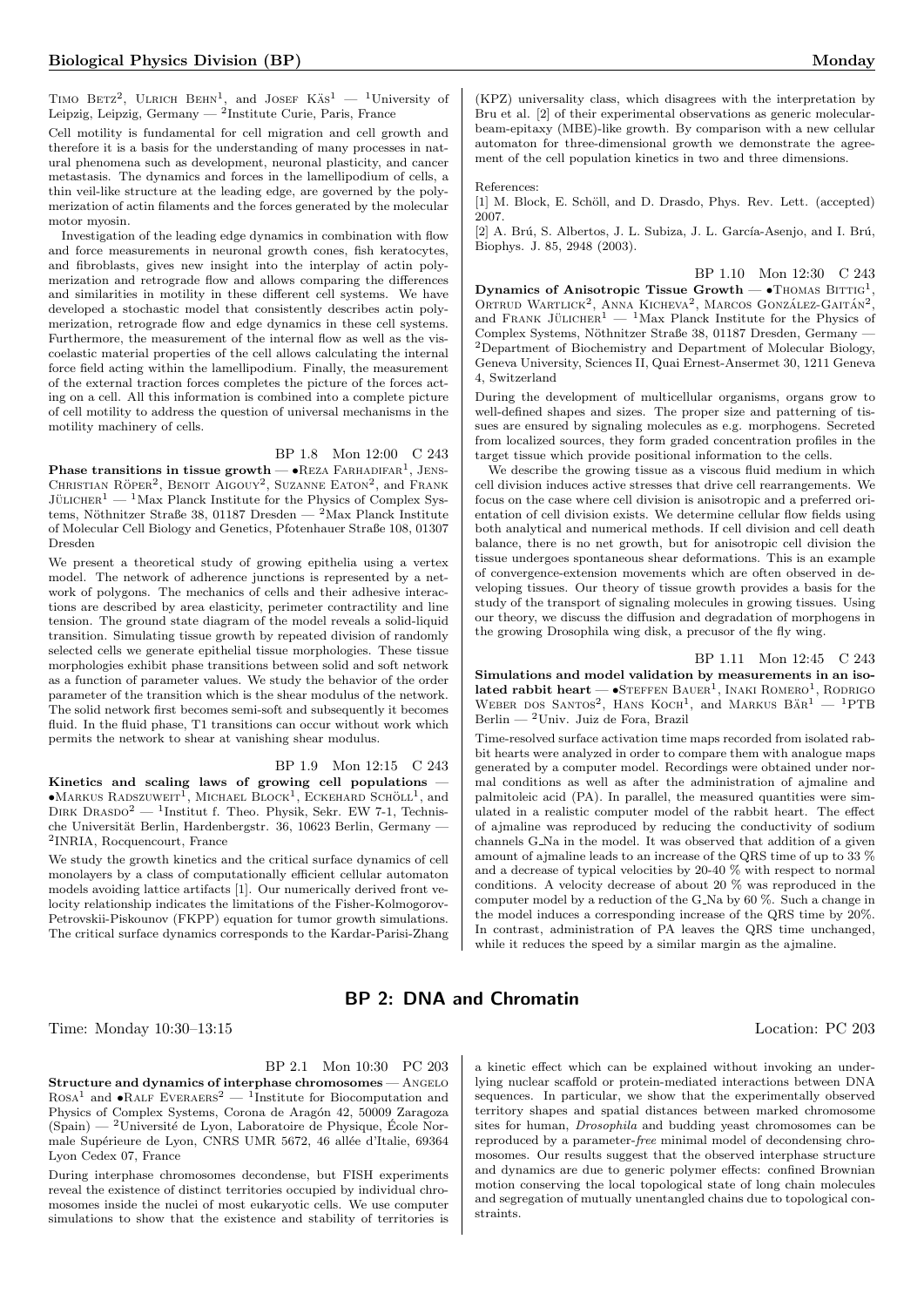BP 2.2 Mon 10:45 PC 203 Higher-order folding of chromatin and the Random Loop  $\mathbf{Model} \longrightarrow \bullet \mathbf{M}$ anfred Bohn<sup>1</sup>, Dieter W. Heermann<sup>1</sup>, and Roel van  $\text{D}\textsc{nel}^2$  — <sup>1</sup>Institut für Theoretische Physik, Universität Heidelberg, Philosophenweg 19, 69120 Heidelberg — <sup>2</sup>Swammerdam Institute for Life Sciences, University of Amsterdam, Kruislaan 318, 1098 SM Amsterdam

Remarkably little is known about the higher-order folding motifs of the chromatin fiber inside the cell nucleus. Folding depends among others on local gene density and transcriptional activity and plays an important role in gene regulation. Strikingly, at fiber lengths above 5 to 10 Mb (mega base pairs) the measured mean square distance  $\langle R^2 \rangle$  between any two points on the chromatin fiber is independent of genomic distance. The formation of loops on different length scales seems to play an important role in transcriptional regulation. We analyze the data with respect to different polymer models on short fiber lengths. For long fiber lengths above 10 Mb, where simple models fail in explaining experimental results, we propose a polymer model that explains the leveling off by means of random looping. An analytical expression is calculated for the mean square displacement over the thermal ensemble. The quenched average over the disorder of loops is performed numerically. A detailed investigation of this model shows that only a small number of loops on all scales are necessary to fit experimental data.

### BP 2.3 Mon 11:00 PC 203 Genome size variation in eukaryotes: its causes and conse-

quences — •A. G. Cherstvy — FZ Juelich, IFF, 52425 Juelich

The genome size - C value - of animals reveals about 10000 fold variation. The DNA length in fishes varies about 350, while in mammals/birds only 2-4 times. Complexity of organisms and number of genes are not related to DNA content (C value paradox). The genomes of salamanders and lungfishes are 20-40 times longer than of humans, while the gene numbers are quite close. Even some invertebrates have much longer DNA (grasshoppers and amphipods). In higher eukaryotes, only a couple of percent of DNA are actually coding for proteins. The rest, "useless", DNA is probably needed to organize DNA in chromatin/chromosome. It also determines the cell/nucleus size and speed of cellular processes. A naive expectation that evolution should remove this parasitic DNA does not work. On the contrary, the genome of lungfishes, remained unchanged over last 200-300 million years, is known to grow in some eras. But, the genome of Latimeria chalumnae - another living fossil - remained constant at about the human size. C-value can vary strongly between closely related species (some fishes, crustaceans amphipods, etc). E.g., amphipods of cold waters live longer, mature/grow slower, and produce less broods than their hot water colleagues. We will compare and contrast some extreme examples of the genome sizes known, discuss physical/biological mechanisms affecting C-value, outline the role of genome duplication and repetitive DNA sequences, study longevity vs genome size correlations for some species, and speculate about developmental consequences.

## BP 2.4 Mon 11:15 PC 203

Phase diagram of chromatin within the two angle model for spherical and cylindrical shape of the nucleosomes  $\bullet$ DIETER Heermann and Philipp Diesinger — University of Heidelberg, Institute of Theoretical Physics, Philosophenweg 19, D-69120 Heidelberg

We have studied the phase diagram for chromatin within the framework of the two-angle model. We reveal the fine-structure of the excluded-volume borderline for spherical type nucleosomes and for cylindrical shape nucleosomes. Thus we where able to give a Ramachandran like diagram for the chromatin fiber. Furthermore, we examined how fluctuations in the distribution of the H1 histones or changes of the vertical distance between the in and outgoing DNA strand affect the chromatin fiber and its biophysical properties.

#### BP 2.5 Mon 11:30 PC 203

Time resolved access to linker histone/DNA structure formation — •Rolf Dootz, Heather Evans, and Thomas Pfohl — Max-Planck-Institut für Dynamik und Selbstorganisation, Göttingen, Germany

Linker histones H1 are of central importance in genome organization and regulation. Combining small angle X-ray microdiffraction and microfluidics allowed for time resolved access to H1/DNA interaction dynamics and structure formation on relevant molecular length scales. The observed X-ray patterns indicate that the interaction of H1 with

DNA is a two step process: an initial unspecific binding of H1 proteins to DNA is followed by a rearrangement of molecules in the formed assemblies. Our results suggest that the conformational transition of H1 tails from their rather extended conformation in aqueous solution to their fully folded state upon interaction with DNA may be responsible for the conformational phase transition of H1/DNA assemblies. We believe those findings have a direct bearing on the understanding of chromatin fiber folding into higher order structures.

#### 15 min. break

BP 2.6 Mon 12:00 PC 203

Gold Nano-Stoves for Microsecond DNA Melting Analysis —  $\bullet$ Calin Hrelescu<sup>1</sup>, Joachim Stehr<sup>1</sup>, Ralph A. Sperling<sup>2</sup>, Gunnar Raschke<sup>1</sup>, Michael Wunderlich<sup>3</sup>, Alfons Nichtl<sup>3</sup>, Di-ETER HEINDL<sup>3</sup>, KONRAD KÜRZINGER<sup>3</sup>, WOLFGANG J. PARAK<sup>2</sup>, THOMAS<br>A. KLAR<sup>1</sup>, and JOCHEN FELDMANN<sup>1</sup> — <sup>1</sup>Photonics and Optoelectronics Group, Physics Department and CeNS, Ludwig-Maximilians-Universität München, Amalienstr. 54, 80799 Munich, Germany - $2$ CeNS, Ludwig-Maximilians-Universität München, Amalienstr. 54, 80799 Munich, Germany and Fachbereich Physik, Philipps Universität Marburg, Renthof 7, 35037 Marburg, Germany  $-3$  Roche Diagnostics GmbH, Nonnenwald 2, 82372 Penzberg, Germany.

In diagnostics, medicine and biophysics, the melting analysis of DNA is a very important tool. In current temperature ramp techniques the typical time scales for a DNA melting analysis range from several minutes up to one hour. Especially for high throughput DNA analysis a faster detection of the DNA melting point is highly desirable, as well as the successful identification of mutants of the target DNA. We exploit the characteristic plasmonic properties of DNA bound gold nanoparticle aggregates to optically induce and detect the melting of double stranded DNA. The aggregates are used as very efficient light absorbers to locally convert optical energy from laser pulses into thermal energy. Pulsed optical experiments show that heating on a microsecond timescale is sufficient to melt DNA molecules. Only one single laser pulse is needed to distinguish between a perfectly matching target and a target with a point mutation.

#### BP 2.7 Mon 12:15 PC 203

Conformational DNA separation by dielectrophoresis —  $\bullet$ Jan Regtmeier<sup>1</sup>, Ralf Eichhorn<sup>2</sup>, Alexandra Ros<sup>1</sup>, and Dario ANSELMETTI<sup>1</sup> — <sup>1</sup>Experimental Biophysics & Applied Nanoscience, Bielefeld University, Universitaetsstr. 25, 33615 Bielefeld, Germany — <sup>2</sup>Condensed Matter Theory, Bielefeld University, Universitaetsstr. 25, 33615 Bielefeld, Germany

In modern biotechnology and pharmaceutics applications, topologically closed circular DNA plays an important role. For instance, plasmids are used as genetic vectors in DNA recombinants, and for in vivo gene therapy. The latter makes high purification and exact characterization of plasmid DNA indispensable.

We extend our previous studies [1] and present the separation of DNA fragments with equal number of base pairs according to their conformation (supercoiled from linear DNA fragments). The separation is performed in a microfluidic poly(dimethylsiloxane) (PDMS) chip within 210 s. The device consists of a cross injector and a microstructured separation channel with a periodic array of nonconducting posts. The application of an AC voltage induces dipoles in the DNA molecules, which couple to the inhomogeneous electric field in the post array (dielectrophoretic trapping). Superimposed application of a DC voltage induces DNA migration and separation, based on differences in DNA polarizabilities. A detailed analysis of the trapping times allows quantification of the DNA polarizabilities.

[1] Dielectrophoretic Manipulation of DNA: Separation and Polarizability, J. Regtmeier et al., Anal. Chem. 79, 3925-3932 (2007)

#### BP 2.8 Mon 12:30 PC 203

Thermodynamic Analysis of Interacting Nucleic Acids with Application to Biosensing Devices  $\bullet$ JUSTIN BOIS<sup>1</sup> and NILES PIERCE<sup>2</sup> — <sup>1</sup>Max Planck Institute for the Physics of Complex Systems, Dresden, Germany —  ${}^{2}$ California Institute of Technology, Pasadena, CA, USA

DNA and RNA are versatile construction materials. By appropriately designing base sequences, synthetic nucleic acid systems can be programmed to self-assemble into complex structures. An understanding of the underlying free energy landscapes of these systems is crucial for their design, characterization, and control. This talk will focus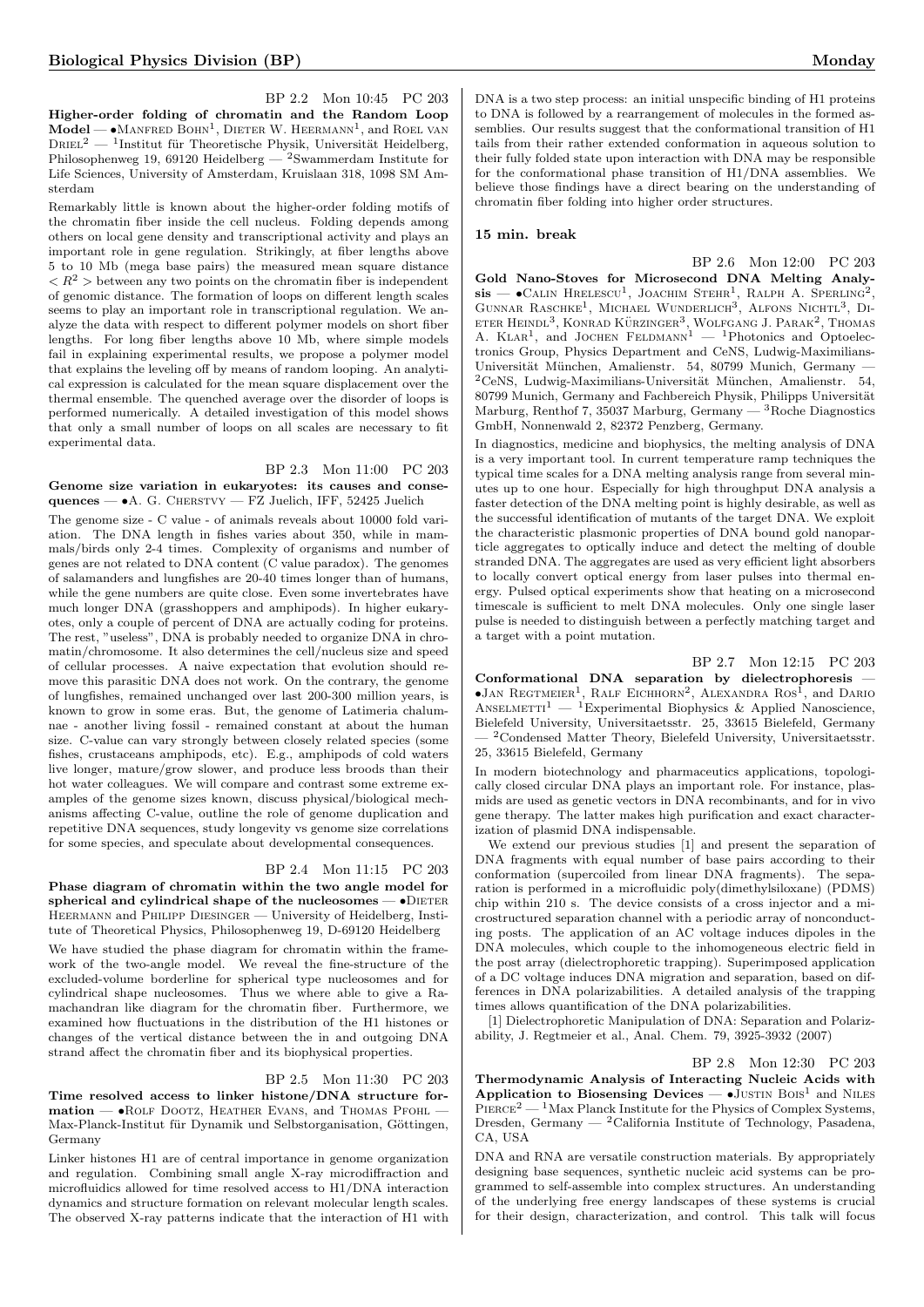on theoretical and computational tools to characterize the equilibrium properties of an entire test tube of interacting nucleic acid strands. The utility of the approach will be demonstrated by elucidating the empirical behavior of a new class of DNA-based instrument-free biosensors currently under development.

BP 2.9 Mon 12:45 PC 203 DNA Melting: a combination of Poland-Sheraga and lattice models — •Ralf Everaers — Universit´e de Lyon, Laboratoire de Physique, École Normale Supérieure de Lyon, CNRS UMR 5672, 46 allée d'Italie, 69364 Lyon Cedex 07, France

Key biological and nano-technological processes require the (partial) association and dissociation of complementary DNA strands. We present a variant of the Poland-Scheraga model which reproduces experimental data for melting temperatures for arbitrary strand length over the full experimental range of strand concentration and ionic strength of the solution. Furthermore, we show results for a corresponding lattice model of associating heteropolymers with identical melting behavior. The lattice model treats long-ranged excluded volume interactions between all parts of the molecule explicitly, provides access to an ensemble of three dimensional structures (and hence the response to external mechanical forces) and can be used for studying the kinetics of the melting transition.

R. Everaers, S. Kumar and Ch. Simm, Phys. Rev. E 75, 041918 (2007).

D. Jost and R. Everaers, submitted.

BP 2.10 Mon 13:00 PC 203 Protein-DNA interactions: reaching and recognizing the targets  $- \bullet A$ . G. CHERSTVY<sup>1</sup>, A. B. KOLOMEISKY<sup>2</sup>, and A. A. KORNYSHEV<sup>3</sup> — <sup>1</sup>Theorie-II, IFF, FZ Juelich, D-52425 Juelich, Ger- $\,$  many  $^2$  Department of Chemistry, Rice University, Houston, Texas 77005, USA  $-$  <sup>3</sup>Department of Chemistry, Imperial College London, SW7 2AY, London, UK

Searching and recognizing the targets by DNA binding proteins is one of the fundamental biological processes. Some proteins (e.g. the lac repressor) can find their targets 10-100 times faster than predicted by the 3D diffusion rate. However, recent single-molecule experiments showed that the 1D diffusion constants of protein motion along DNA are very small. This controversy pushed us to revisit the problem of target search. We present a theoretical approach which describes some physical-chemical aspects of the target search and DNA-protein recognition. We consider the search process as a sequence of cycles, with each cycle consisting of 3D and 1D track. It is argued that the search time contains three terms: for the motion on 3D, and 1D segments, as well as the correlation term. We show that the acceleration in search time can be reached by a parallel scanning for target by many proteins. Also, we show how the complementarity of charge patterns on a target DNA sequence and on the protein may result in electrostatic recognition of a specific track on DNA by the protein and lead to its subsequent pinning. We estimate the depth and width of the potential well near the recognition region and typical times proteins can spend in the well.

## BP 3: Neuronal Systems

Time: Monday 14:00–17:15 Location: C 243

**Invited Talk** BP 3.1 Mon 14:00 C 243 How to Take a Quick Look—Rapid Neural Coding of Visual Information in the Retina  $- \cdot$  TIM GOLLISCH  $-$  Max Planck Institute of Neurobiology, München-Martinsried

The neural processing and computation that underlies our visual perception begins in the retina, a neural network at the back of the eyeball. Here, all visual information available to the central brain is encoded into patterns of electrical pulses ("spikes"). Elucidating the nature of this neural code forms a central goal in visual neuroscience. A particular challenge for natural visual processing arises from frequent eye movements ("saccades"), which bring a new image onto the retina and initiate a short episode of visual processing. In this talk, I will discuss recent findings that specific retinal neurons encode the structure of a suddenly appearing image in the relative timing of their spikes. The characteristics of this neural code and its underlying circuitry are studied with a combination of experimental recordings of retinal spikes under visual stimulation and mathematical modeling. These retinal signals may serve as a channel for rapid and robust information transmission from the eye to the brain.

### BP 3.2 Mon 14:30 C 243

Reorganization of neural circuitry during growth of cat visual  $\text{cortex} \longrightarrow \text{WOLFGANG KELL}^{1,2,3}, \text{ FRED WOLF}^{2,3}, \text{SIEGRID LÖWEL}^{4},$ and MATTHIAS KASCHUBE<sup>1</sup> — <sup>1</sup>Princeton University, Princeton, NJ USA — <sup>2</sup>MPIDS, Göttingen, Germany — <sup>3</sup>BCCN, Göttingen, Germany — <sup>4</sup>Friedrich-Schiller-University, Jena, Germany

In cat visual cortex, the period of postnatal cortical growth largely overlaps with the period of enhanced plasticity, but little is known about the interrelation between these two phenomena. We analyzed the two-dimensional spatial organization of ocular dominance (OD) columns during postnatal cortical growth. Despite a size increase of 50% of area 17 between postnatal week 3 and 10, the mean spacing between adjacent OD columns increased only slightly. Consequently, the number of hypercolumns increased considerably during this expansion period. Furthermore, this process was paralleled by a strong tendency of columns to change appearance from stripe-like to disordered patterns. Theoretically, this process resembles a behavior known as the zigzag instability in dynamical systems. This is a generic behavior in expanding self-organizing systems dominated by Mexican-hat like interactions and is therefore predicted by a large class of models for activity dependent visual cortical development. We analyzed the effect of cortical expansion on columnar layouts in an Elastic Net model and compared it to the degree of reorganization observed experimentally.

We find that the observed reorganization indeed exhibits signatures of this type of instability. Thus, these models indicate that the observed mode of columnar reorganization results from cortical expansion.

BP 3.3 Mon 14:45 C 243 Fasciculation dynamics of sensory neurons -  $\bullet$ DEBASISH CHAUDHURI<sup>1</sup>, PETER BOROWSKI<sup>2</sup>, PRADEEP K. MOHANTY<sup>3</sup>, and MAR-TIN ZAPOTOCKY<sup>1</sup> — <sup>1</sup>Max Planck Institute for the Physics of Complex Systems, Nöthnitzer Strasse 38, 01187 Dresden, Germany — <sup>2</sup>University of British Colombia, Vancouver, BC, Canada — <sup>3</sup>Saha Institute of Nuclear Physics, Kolkata - 700064, India

Sensory neurons are typically spread out in the periphery, but their axons connect to precisely determined locations in the brain. In addition to graded guidance cues, axon-axon interactions can strongly influence this connectivity. To understand these effects in the intrinsically dynamic neural connectivity of, e.g., the mammalian olfactory system, we model the axons as a set of interacting directed random walkers with turnover. The growing axons form fascicles. In the steady state we obtain scaling, and the exact functional form of the fascicle size distribution. The auto-correlation time of the number of axons in a fascicle shows a crossover from a short time-scale which is the inverse of axonal death rates to a long time scale as the fascicle size grows. A set of effective rate equations in terms of dynamical variables characterizing fascicles (rather than individual axons) explains the time-scales qualitatively.

#### 15 min. break

BP 3.4 Mon 15:15 C 243 Broadband coding with dynamic synapses  $\bullet$ BENJAMIN LINDNER<sup>1</sup>, JOHN LEWIS<sup>2</sup>, and ANDRE LONGTIN<sup>3</sup> - <sup>1</sup>Max-Planck-Institute for the Physics of Complex Systems, Dresden, Germany — <sup>2</sup>Department of Biology, University of Ottawa, Ottawa, Canada — <sup>3</sup>Department of Physics, University of Ottawa, Ottawa, Canada

Short-term synaptic plasticity (STP) is commonly thought to provide a basis for low-pass or high-pass filtering of information transmission across the synapse depending on whether depression or facilitation, respectively, is dominant. To evaluate this assumption, we consider a general case of information transmission from a population of independent synaptic inputs to a model neuron. We show using standard information theoretic approaches that the changes in synaptic response amplitude produced by STP interact with associated membrane fluctuations, such that information transmission is frequency-independent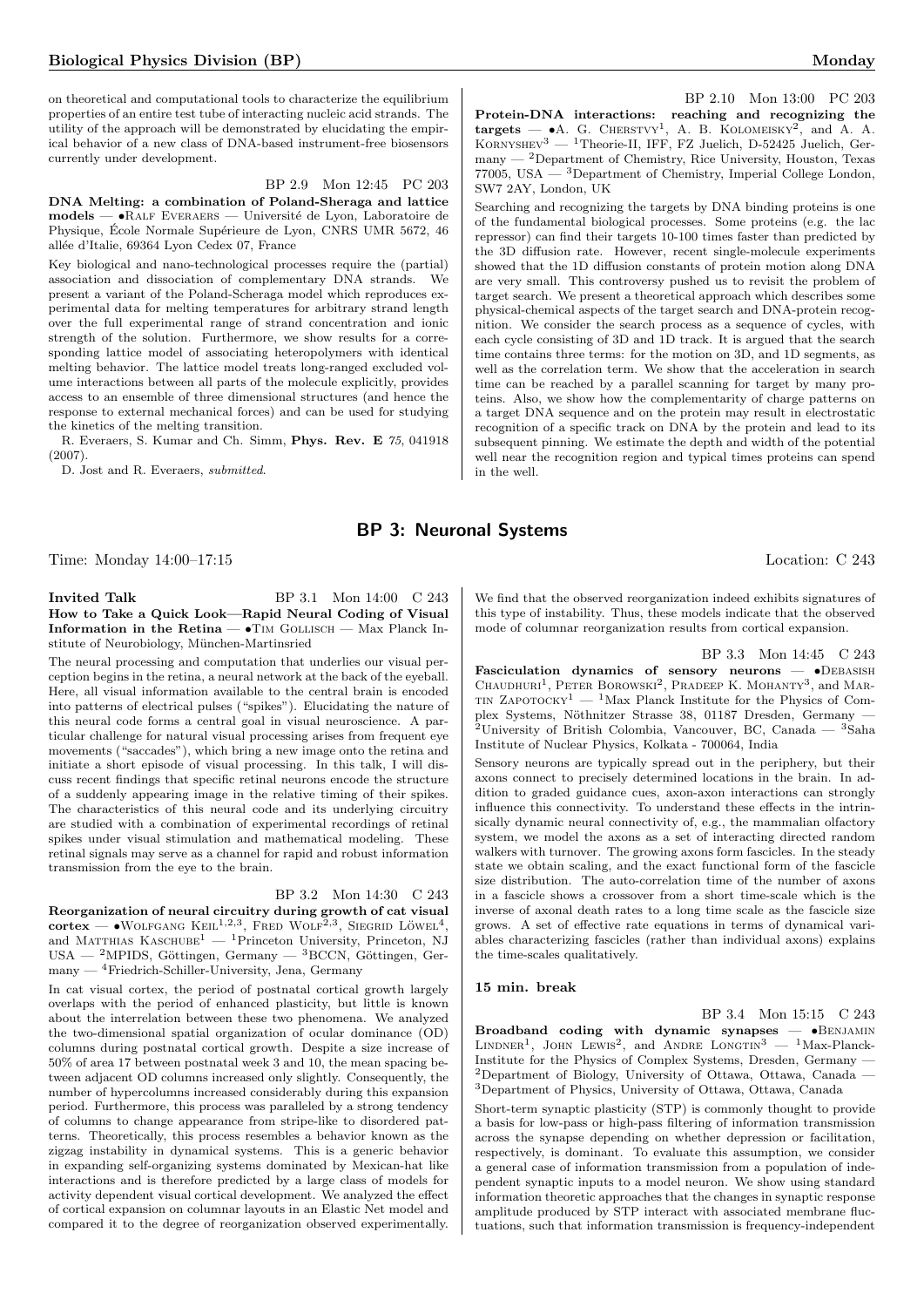(no high-pass or low-pass filtering), regardless of whether synaptic depression or facilitation dominates. Interestingly, the baseline firing rate of the post-synaptic neuron is a critical factor in determining whether or not this frequency-independence is reflected in the output spike train: high-firing rates maintain broadband transmission, whereas low-firing rates recover the expected filtering. This suggests that neurons in a rate-coding regime will not be influenced by STP.

#### BP 3.5 Mon 15:30 C 243

Gating charge effects as an intrinsic mechanism for channel noise reduction — GERHARD SCHMID, IGOR GOYCHUK, and  $\bullet$ PETER HÄNGGI — Institut für Physik, Universität Augsburg, D-86135 Augsburg

Within generalizations of the archetypical Hodgkin-Huxley modelling we investigate the influence of intrinsic properties of ion channel gating on the spiking activity of neuronal membrane patches. Channel noise which stems from the randomness of ion channel gating causes spontaneous spiking and synchronization effects as Stochastic Resonance or Coherence Resonance. The random switching of voltage-gated ion channels between open and closed configurational channel states is connected with gating charge movement within the cell membrane. The latter results in a drastically reduced spontaneous spiking activity [1]. Consequently, this demonstrates a prominent intrinsic mechanism for channel noise reduction. Within the effect of Stochastic Resonance the effective reduction of intrinsic noise level manifests itself.

[1] G. Schmid, I. Goychuk, P. Hänggi, Phys. Biol. 3 (2006) 248

## BP 3.6 Mon 15:45 C 243

Neuronal Avalanches in Networks with Short-Term Synaptic **Plasticity** —  $\bullet$  ANNA LEVINA<sup>1,2,3</sup>, J. MICHAEL HERRMANN<sup>1,4</sup>, and THEO GEISEL<sup>1,3,4</sup> — <sup>1</sup>BCCN Göttingen — <sup>2</sup>GK "Identification in Mathematical Models"  $-$ <sup>3</sup>MPI for Dynamics and Self-Organization  $-$ <sup>4</sup>Göttingen University, Dept. of Physics, Bunsenstr. 10, Göttingen

Critical avalanches of neural activity have been identified analytically in globally coupled networks of spiking neurons and were observed subsequently in neurophysiological recordings in cortical slices. While in previous models a fine-tuning of the connectivity parameters was required, we recently showed that the biologically well-established activity-dependent dynamics of the synaptic efficacies provides a possible mechanism for the self-organized criticalization of the neuronal dynamics.

The present work is based on a realistic model of short-term plasticity that includes both facilitation and depression of the synaptic efficacies. In a simplified model that uses depression only, the critical regime is reached by a second-order phase transition, where the critical phase is characterized by a stable balance of neural activity and synaptic depression. We show here that the incorporation of synaptic facilitation entails a first-order transition from the sub-critical regime into the extended critical parameter range. The results are obtained by a stochastic mean-field analysis and are related to numerical experiments by finite-size scaling of the critical distribution. Furthermore, we discuss effects of non-trivial connectivity structure, and neural properties such as leakage and long-term potentiation of the synaptic strengths.

## BP 3.7 Mon 16:00 C 243

Exact mean, variance, and autocorrelation function of neural subthreshold voltage  $-$  •Lars Wolff and Benjamin Lindner  $-$ Max-Planck-Institut für Physik komplexer Systeme

Neurons are subject to a vast number of synaptic inputs from many other cells. These inputs consist of spikes changing the conductivity of the target cell, i.e. they enter the neural dynamics as multiplicative shot noise. Up to now, only for simplified models like currentbased (additive-noise) point neurons or models with Gaussian white noise input, exact solutions are available. We will present a method to calculate the exact time-dependent moments and the autocorrelation function for the voltage of a point neuron with conductance-based Poissonian shot noise and a passive membrane. The exact solutions show novel features (for instance, maxima of the moments vs time) and are in excellent agreement with numerical simulations. The theoretical analysis of subthreshold membrane fluctuations may contribute to a better comprehension of neural noise in general. It may also help devising schemes for the extraction of synaptic parameters or network parameters from voltage recordings.

BP 3.8 Mon 16:15 C 243 Chaotic dynamics in the balanced state  $- \bullet$  MICHAEL KREISSL<sup>1</sup>, SIEGRID LÖWEL<sup>2</sup>, and FRED WOLF<sup>1</sup> — <sup>1</sup>Max Planck Institute for

Dynamics and Self-Organization, BCCN in Göttingen, Germany, – <sup>2</sup>Friedrich Schiller University in Jena, Germany

We study the dynamics of sparse, neural networks in the balanced state. In our networks N Theta-neurons (phase representation of the Quadratic Integrate&Fire model) [Gutkin1998] are pulse-coupled to other neurons with the probability K/N. Using closed expressions for the time evolution of the individual neurons, we perform numerically exact, event based simulations of the network dynamics. Furthermore, we derive the Jacobian of the mapping between spikes analytically, which is used to calculate the long term Lyapunov spectrum through the evolution of a tangential orthonormal system.

Our simulations show that the Lyapunov spectrum in general contains a considerable fraction of positive Lyapunov exponents, indicating chaotic behavior of the network dynamics. The dimension of the attractor is in general large (approx.  $N/3$ ). The mean Lyapunov exponent is found to be negative, expressing the networks dynamics to be dissipative. In a random matrix approximation, we find an analytic expression of the mean Lyapunov exponent, which is verified by the numerical simulations. We conclude that the balanced state in networks of neurons with active spike generation exhibits conventional and most-probably extensive chaos. This distinguishes such models from binary networks, exhibiting hyperchaos [Vreeswijk1996], and Leaky Integrate&Fire networks, exhibiting stable chaos [Zillmer2006, Jahnke2007].

BP 3.9 Mon 16:30 C 243 Statistical framework incorporating temporal and mutual correlations in a neural network ensemble.  $-$ <br>•TATJANA TCHUMATCHENKO<sup>1,2</sup>, THEO GEISEL<sup>1,2</sup>, STEFAN TREUE<sup>3</sup>, and FRED  $WOLF^{1,2}$  — <sup>1</sup>Max-Planck-Institute for Dynamics and Self-Organization, Göttingen —  ${}^{2}$ Bernstein Center for Computational Neuroscience (BCCN), Göttingen —  ${}^{3}$ Kognitive Neurowissenschaften, Deutsches Primaten Zentrum, Göttingen

We present a new class of parametric models for multiple impulse sequences correlated in time and between channels, which we call Gaussian Pseudo Potential Models (GPPMs). In our approach, correlated impulse sequences are defined by threshold crossings of temporally continuous random functions, called the Pseudo Potentials (PPs). Assuming Gaussian statistics of PPs, a correlated spike train ensemble is uniquely specified by the Matrix of cross- and auto-covariance functions of the PPs. Many spike train statistics, as e.g. firing rates, auto and cross conditional firing rates, can then be expressed in closed form [1]. In an ensemble of spike trains from a pair of neurons, we analyse the mapping between PP correlations and spike correlations. We show, that that for weak coupling strength the cross conditional rate is connected to the PP cross correlation function by a linear differential equation. The applicability of these differential equations is numerically confirmed for a simple set of model PP correlation functions. These and other exact results suggest that GPPMs provide a analytically very tractable parametric model of multiple correlated neuronal impulse sequences. [1] B. Naundorf et al. Nature, 440:1060–1063, 2006

BP 3.10 Mon 16:45 C 243 Optimal active network topologies for information trans $mission$   $\longrightarrow$  MURILO DA SILVA BAPTISTA  $\longrightarrow$  Max-Planck-Institut fuer Physik Komplexer Systeme, Noethnitzerstr. 38, D-01187 Dresden

The relation between neural circuits and behavior is a fundamental matter in neuroscience. In this talk, I will present a theoretical approach that has the potential to unravel such a relationship in terms of network topology, information, and synchronization, in active networks, networks formed by elements that are dynamical systems (such as neurons, chaotic or periodic oscillators). As a direct application of the proposed approaches, I will show how one can construct optimal neural networks that not only transmit large amounts of information from one element to another in the network, but also are robust under alterations in the coupling configuration.

This theoretical approach is general and do not depend on the particular dynamic of the elements forming the network, since the network topology can be determined by finding a Laplacian matrix (the matrix that describes the connections and the coupling strengths among the elements) whose eigenvalues satisfy some special conditions.

Since information might not always be easy to be measured or quantified in experiments, I will also better clarify the non-trivial relation between information and synchronization, a phenomenom which is often not only possible to observe but also relatively easy to characterize.

I will illustrate the theoretical approaches mainly using neural networks of electrically connected chaotic Hindmarsh-Rose neurons.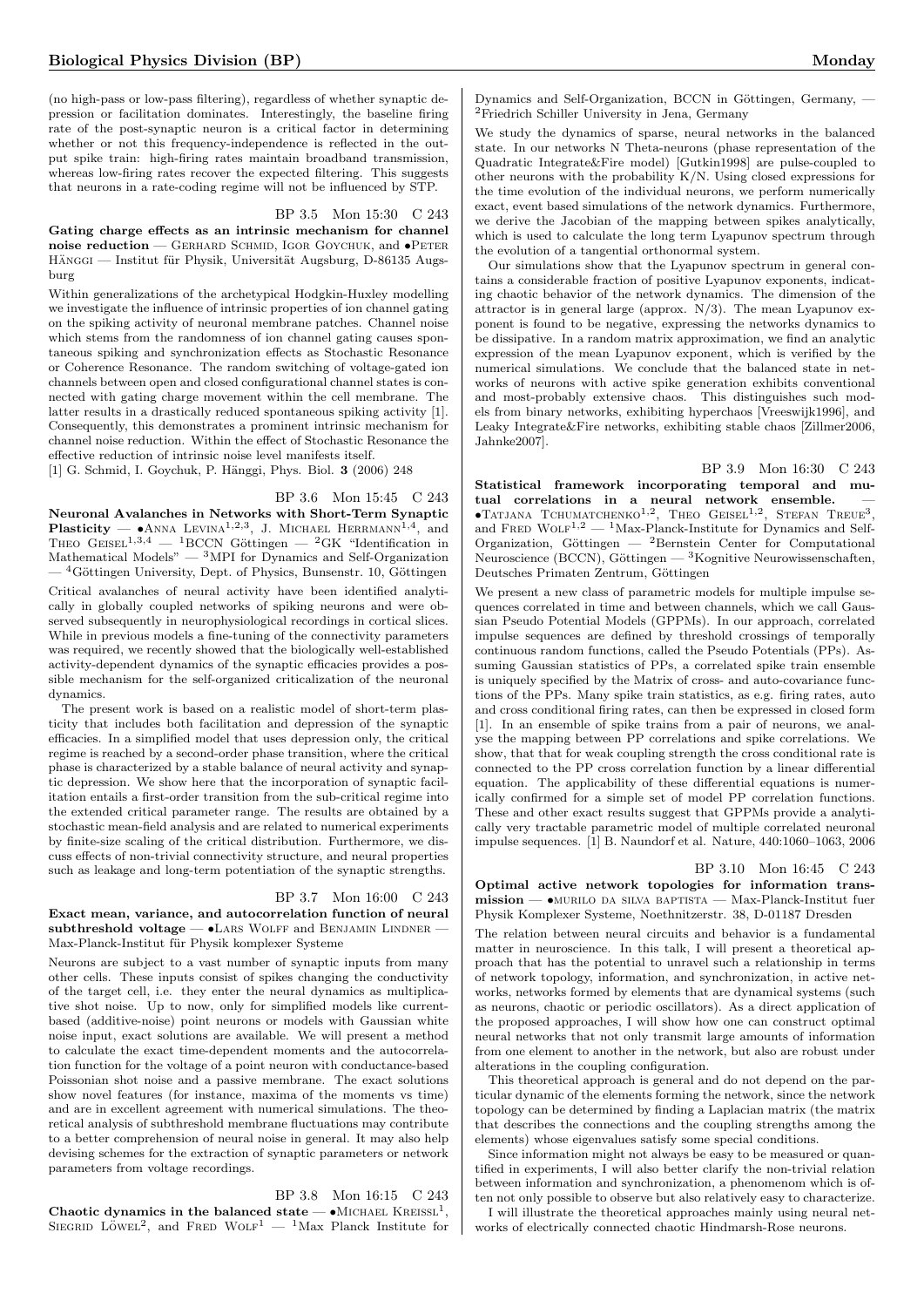BP 3.11 Mon 17:00 C 243 Mechanical properties of coupled hair bundles  $\bullet$ KAI DIERKES, FRANK JÜLICHER, and BENJAMIN LINDNER — Max Planck Institute for the Physics of Complex Systems, Nöthnitzer Straße 38, 01187 Dresden, Germany

In all vertebrates the hair bundle is the mechano-electrical transducer in both the auditory and the vestibular system. In contrast to being purely passive resonators hair bundles from the sacculus of the bullfrog have been shown to possess the ability to amplify weak periodic stimuli by means of an active process. Spontaneous and evoked oscil-

## BP 4: Novel Methods

Time: Monday 14:30–16:00 Location: PC 203

## BP 4.1 Mon 14:30 PC 203

A novel magneto-optical contrast mechanism in microscopy — •GOPALAKRISHNAN BALASUBRAMANIAN<sup>1</sup>, IU-YAM CHAN<sup>1</sup>, RO-MAN KOLESOV<sup>1</sup>, PHILIP HEMMER<sup>2</sup>, FEDOR JELEZKO<sup>1</sup>, and JÖRG WRACHTRUP<sup>1</sup> — <sup>1</sup>3. Physikalisches Institut, Universität Stuttgart, 70550 Stuttgart — <sup>2</sup>Electrical Engineering, Texas A&M University, College Station, TX, USA

A novel non-contact optical imaging technique is presented that can achieve atomic scale resolution at standoff distances large enough to eventually permit molecular imaging at ambient conditions. The pioneering aspect of this technique is the use of single paramagnetic optically active centers in diamond as the probe. The feasibility of proposed scheme is based on recent key discoveries related to detection and manipulation of single Nitrogen-Vacancy (NV) centers in diamond. A spatially varying magnetic potential shifts the frequency of a ESR resonance of the probe system, so that the resonance frequency is position dependent. Proposed technique will enable nm resolution at long standoff distances.

## BP 4.2 Mon 14:45 PC 203

SERS Microscopy: Selective and Sensitive Localization of Proteins in Tissue Specimens —  $\bullet$ Magdalena Gellner<sup>1</sup>, MAX SCHÜTZ<sup>1</sup>, CARINA JEHN<sup>1</sup>, FLORIAN BAUM<sup>1</sup>, BERND KÜSTNER<sup>1</sup>, CARSTEN SCHMUCK<sup>2</sup>, ALEXANDER MARX<sup>3</sup>, PHILIPP STRÖBEL<sup>3</sup>, and SE- $\mu_{\text{BASTIAN} \text{SCHLÜCKER}^1$  — <sup>1</sup>Physikalische Chemie, Julius-Maximilians-Universität, 97074 Würzburg — <sup>2</sup>Organische Chemie, Julius-Maximilians-Universität, 97074 Würzburg —  ${}^{3}$ Pathologisches Institut, Universitätsklinikum, 68167 Mannheim

We have introduced surface–enhanced Raman scattering microscopy  $(\mu$ SERS) as a novel approach to immunohistochemistry. Specifically, the localization of prostate–specific antigen (PSA) in formalin–fixed and paraffin–embedded prostate tissue specimens from patients undergoing prostatectomy for prostate cancer has been demonstrated. In contrast to the use of either dyes or fluorophores as labels, organic molecules as Raman markers on the surface of metal nanoparticles offer unique capabilities for a highly multiplexed detection, because the line width of vibrational transitions is significantly smaller in comparison to electronic transitions. The SERS distance dependence, the SERS selection rules and the specific electronic resonance conditions lead to the fact that only a very few Raman bands from the marker moiety close to the nanoparticle surface are detected. In our case the characteristic Raman signals of the marker were measured in the  $PSA-(+)$ epithelial tissue. For negative controls, Raman spectra in the PSA–(-) stroma and lumen were recorded. Further applications for this innovative Raman technique in cell and tumor biology are discussed.

#### BP 4.3 Mon 15:00 PC 203

Immobilization of semiconductor nanocrystals on nanopatterned interfaces —  $\bullet$ Eva Bock<sup>1</sup>, Stefan Kudera<sup>1</sup>, Angela FIORE<sup>2</sup>, LIBERATO MANNA<sup>2</sup>, and JOACHIM P. SPATZ<sup>1</sup> — <sup>1</sup>Max-Planck-Institute for Metals Research, Dept. of New Materials & Biosystems & University of Heidelberg, Dept. of Biophysical Chemistry, Heisenbergstr. 3, D - 70569 Stuttgart — <sup>2</sup>National Nanotechnology Labs of CNR, Via Arnesano, I \* 73100 Lecce

Here we describe different approaches for the functionalization of nanopatterned substrates with semiconductor nanocrystals which are exceptional materials for their unique optical flexibility. Gold nanoclusters with diameters between 2 and 30 nm and lateral distances

lations of single hair bundles in lower vertebrates have been studied in order to probe the underlying mechanism. Recently Nadrowski at al. (PNAS 2004) have proposed a model for active hair bundle motility that very well captures the experimental findings. In vivo hair bundles in the sacculus of the bullfrog are attached to an overlying structure that effectively mediates a coupling between them: the otolithic membrane. The same holds true for the hair bundles of outer hair cells in the mammalian cochlea whose tips are connected to the overlying tectorial membrane. We report on results that suggest that collective effects in arrays of coupled hair bundles could indeed play a significant role for signal detection in inner ear organs.

of 20 to 250 nm are arranged onto silicon wafers with a uniform diameter and a defined interparticle spacing. The patterning technique is based on self-assembly of metal loaded diblockcopolymer micelles (polystyrene-b-poly[2-vinylpyridine(HAuCl4)]) which form a quasihexagonal closed packed monolayer. The individual gold nanoparticles are potential candidates for immobilizing single molecules or nanoscopic objects. Several approaches proved useful for the immobilization of different semiconductor nanocrystals, such as tetrapods, dimers and dumbbells. One method of assembling nanoparticles on the surface is based on thiol-chemistry, another one is based on the hybridization of DNA. A third approach involves the direct attachment of the nanocrystals on the gold dots without organic linker molecules.

BP 4.4 Mon 15:15 PC 203 Microscopical visualization of Gold-Nanoparticles for biological and medical applications —  $\bullet$ ANDREA ISABEL MATSCHULAT. FRANZ-JOSEF SCHMITT, MAX SCHOENGEN, and HANS JOACHIM EICH- $LER$  — Institut für Optik und Atomare Physik, Technische Universität Berlin, Strasse des 17.Juni 135, 10623 Berlin

The application of novel nanotechnologies, especially in biotechnology and nanomedicine looks very promising. Improved and partly new physical, chemical and biological properties of nanostructures make them to powerful tools in diagnostics and therapy. Gold-Nanoparticles in contact with living HCT-116 colon carcinoma cells were visualized with several microscopical techniques such as Scanning Electron Microscopy (SEM), Atomic Force Microscopy (AFM), Scanning Near-Field Optical Microscopy (SNOM) and conventional Light Microscopy (LM). VIS-Spectroscopy was applied for studying long-time-stability and optical properties of the Gold-Nanoparticles. The goal is the in vivo visualization of the nanoparticles in living cells. This project is treated in collaboration with Surgical Research Unit OP 2000, Max-Delbrück-Centrum für Molekulare Medizin, Charité - Berlin in vitro. Especially in the field of conventional optical Far-Field Microscopy, measurements with colloids in living cells using a dark-field configuration showed that resolution was limited in the size range of  $1 \mu m$ due to Abbe's limit of resolution and scattering effects, however, the particles were identifiable through their red colour as a result of the plasmon resonance effect which was calculated with classical Drude-Lorentz-model.

BP 4.5 Mon 15:30 PC 203 Combination of atomic force microscopy with timecorrelated fluorescence-spectrocopy — •MAX SCHOENGEN, FRANZ-Josef Schmitt, Andrea Matschulat, and Hans Joachim Eichler — Institut für Optik und Atomare Physik, Technische Universität Berlin

The combination of different microscopic techniques delivers completely new possibilities of analysing nanostructures. The topographic analysis performed with Atomic force microscopy can be complemented with time resolved fluorescence spectroscopy and fluorescence microscopy to deliver additional spectroscopic properties of the investigated sample with time and space resolution. With fluorescence microscopy even nanometer scaled structures can be visualised and localized inside the sample. Near field optical techniques like the combination of Foerster Resonance energy transfer (FRET) with AFM can help to investigate simultaneously the topographic and electronic properties of the nanoscaled structures (e.g. membrane proteins). Especially in liquids this kind of AFM combined with FRET technology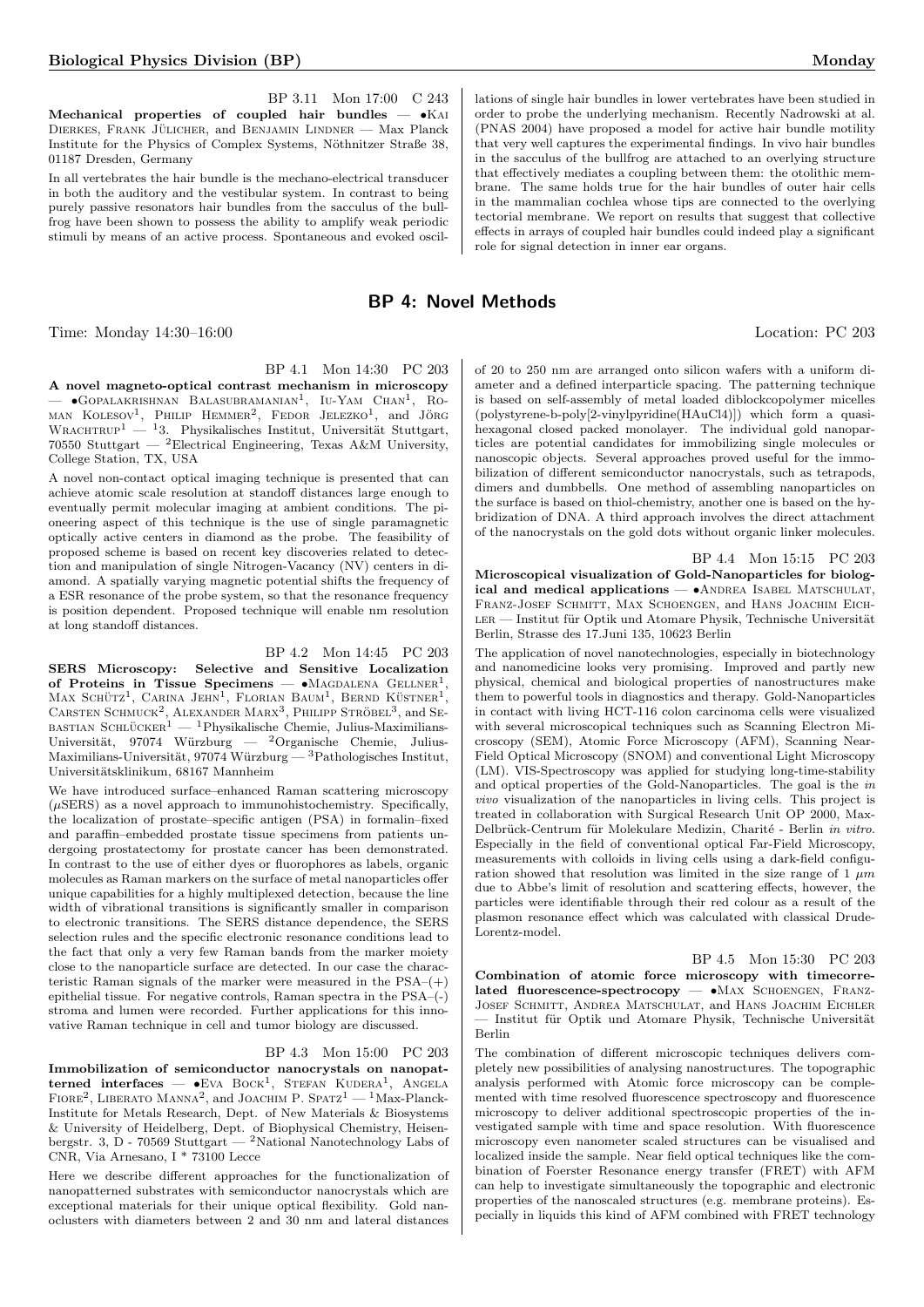opens complete new possibilities of analysing (biological) nanostructures like cell membranes.

BP 4.6 Mon 15:45 PC 203 Adressing cells via immobilized magnetite particles on magnetically variable substrates  $\bullet$ JULIANE ISSLE and UWE HARTmann — Universität des Saarlandes, Institut für Experimentalphysik, Campus C6 3, D-66123 Saarbrücken

It is well known that magnetite nanoparticles in the range of 200 nm are biocompatible and they are used in drug delivery, hyperthermia etc. A new approach of immobilizing these beads by means of magnetic interaction on certain substrates gives rise to the opportunity to adress cells via transmembrane pathways without particle internaliza-

## BP 5: Photobiophysics

Time: Monday 16:15–17:15 Location: PC 203

BP 5.1 Mon 16:15 PC 203

Optically "Dark" States of Carotenoids in the Major Plant Light-Harvesting Complex Investigated by Femtosecond Two-Photon Fluorescence Excitation Spectroscopy —  $\bullet$ ALEXANDER BETKE<sup>1</sup>, BERND VOIGT<sup>1</sup>, HEIKO LOKSTEIN<sup>2</sup>, and RALF  $MENZEL<sup>1</sup> — 1$ Institut für Physik/Photonik, Universität Potsdam, Germany — <sup>2</sup>Institut für Biologie, Universität Potsdam, Germany

Carotenoids play several important roles in photosynthetic organisms: as structural components of pigment-protein-complexes, as accessory light-harvesting pigments, and in photoprotection. To understand the latter two functions and the underlying mechanism(s) it is vital to know the energetic positions of the first exited singlet state  $S_1$  (2<sup>1</sup>Ag<sup>-</sup>) of relevant xanthophylls (carotenoids). Because single photon absorption is symmetry-forbidden for the S<sub>0</sub> (1<sup>1</sup>Ag<sup>-</sup>) → S<sub>1</sub> (2<sup>1</sup>Ag<sup>-</sup>) transition, the carotenoid  $2^1 \text{Ag}^-$  state cannot be readily investigated by conventional spectroscopy. This transition, however, is two-photon allowed. Moreover, the carotenoid  $S_1$  state is assumed to lie close to the lowest excited chlorophyll singlet state. Thus, simultaneous two-photon absorption of tuneable fs-NIR-pulses being monitored by chlorophyll fluorescence is a useful approach to study the role of the "dark" states in excitation energy transfer and dissipation in lightharvesting complexes. Two-photon excitation spectra of the plant major light-harvesting complex (LHC II) with different xanthophyll-cycle pigment complements (violaxanthin, zeaxanthin) will be presented and implications for the photoprotective mechanism will be discussed. This research is supported by the DFG (SFB 429, TP A2).

#### BP 5.2 Mon 16:30 PC 203

Metal - enhanced fluorescence of chlorophylls in single light - harvesting complexes —  $\bullet$ SEBASTIAN MACKOWSKI<sup>1,2</sup> light - harvesting complexes — •SEBASTIAN MACKOWSKI<sup>1,2</sup>,<br>Stephan Wörmke<sup>1</sup>, Andreas Maier<sup>1</sup>, Tatas Brotosudarmo<sup>3</sup>,<br>Hayk Harutyunyan<sup>1</sup>, Achim Hartschuh<sup>1</sup>, Alexander Govorov<sup>4</sup>, HUGO SCHEER<sup>3</sup>, and CHRISTOPH BRAUCHLE<sup>1</sup> — <sup>1</sup>Department of Chemistry and Biochemistry, Ludwig-Maximilian-University, Munich, GER-MANY — <sup>2</sup> Insitute of Physics, Nicolaus Copernicus University, Torun,  $\text{POLAND} \longrightarrow \text{3Department of Biology, Ludwig-Maximilian-University},$ Munich, GERMANY — <sup>4</sup>Department of Physics and Astronomy, Ohio University, Athens OH, USA

Ensemble and single-molecule spectroscopy demonstrates that both emission and absorption of peridinin-chlorophyll-protein photosynthetic antennae can be largely enhanced through plasmonic interactions. We find up to 18-fold increase of the chlorophyll fluorescence for complexes placed near a silver metal layer. This enhancement, which leaves no measurable effects on the protein structure, is observed when exciting either chlorophyll or carotenoid and is attributed predominantly to an increase of the excitation rate in the antenna. The enhancement mechanism comes from plasmon-induced amplification of electromagnetic fields inside the complex. This result is an important step toward applying plasmonic nanostructures for controlling the optical response of complex biomolecules and improving the design and functioning of artificial light-harvesting systems.

BP 5.3 Mon 16:45 PC 203

tion. Magnetometry and Magnetic Force Microscopy deliver insight to the structural and magnetic properties of the nanoparticles. Magnetic garnet layers with perpendicular anisotropy, which enables magnetic bead deposition, have been used. They turned out to be biocompatible and furthermore the domain structure can be varied by application of external magnetic fields. The calculation of the interaction between particles and surface stray field shows that the forces are in the 100 pN range, so that cells can not take up the beads once they are immobilized. A climate chamber and coils to produce magnetic fields were integrated into an inverted microscope. This allows the investigation of cell behavior over days with respect to structural substrate changes in the range of some seconds to several days.

Chlorophyll binding protein complexes: Nanostructure and optical properties  $-$  •Franz-Josef Schmitt<sup>1</sup>, Christoph Theiss<sup>1</sup>, GERNOT RENGER<sup>2</sup>, and HANS JOACHIM EICHLER<sup>1</sup> — <sup>1</sup>Institut für Optik und Atomare Physik — <sup>2</sup>Max Volmer Laboratorium TU Berlin, Strasse des 17. Juni 135, 10623 Berlin

The photophysical and biochemical properties of pigments change due to surrounding protein environments. This principle has been perfectly in the biosphere. Photosynthetic organisms developed pigment-protein complexes for efficient light collection, transfer of electronically excited states and transformation into electrochemical free energy. In addition to the photosynthetic apparatus plants contain also water soluble chlorophyll (Chl) binding proteins (WSCPs) which most likely exert not yet clarified regulatory functions. A striking feature -among several interesting properties-is the retardation of the formation of highly reactive singlet oxygen in WSCP. Although the origin of this effect is not yet clarified, it seems likely that the protein matrix is able to diminish the sensitized reaction of bound chlorophyll with the surrounding oxygen.

A wide range of linear and non-linear optical techniques have been used to determine successfully the properties of these pigment protein complexes providing a deeper understanding of the influence of protein interactions on the electronic structure of the pigments. Time resolved fluorescence spectroscopy combined with two photon excitation will help to investigate the pigment interactions directly in biological tissues.

BP 5.4 Mon 17:00 PC 203 Resonanz-Ramanspektroskopie an ß-Karotin und polarisationsabhängige Messungen an Photosystem II - Kristallen - $\bullet$ Katharina Brose<sup>1</sup>, Norman Tschirner<sup>1</sup>, Christian Thomsen<sup>1</sup>, MATTHIAS SCHENDERLEIN<sup>2</sup>, PETER HILDEBRANDT<sup>2</sup> und Athina Zouni<sup>2</sup>  $-$  <sup>1</sup>Institut für Festkoerperphysik, Technische Universität Berlin, Hardenbergstrasse 36, 10623 Berlin — <sup>2</sup>Institut für Chemie, Technische Universität Berlin, Strasse des 17. Juni 135, 10623 Berlin

Pflanzen wandeln Photonenenergie mit Hilfe der Photosysteme I und II (PS I und PS II) in chemische Energie um. An diesem Prozess ist unter anderem das Pigment ß-Karotin beteiligt, von dem sich im Reaktionszentrum des PS II zwei befinden, die zueinander senkrecht angeordnet sind.

Telfer et al. beobachteten wellenlängenabhängige Unterschiede in Resonanz-Ramanspektren des PS II, welche den unterschiedlich angeordneten Karotinen zugeordnet wurden [1]. Messungen an dem reinen Pigment ß-Karotin zeigen jedoch dasselbe Verhalten. Unsere Messergebnisse deuten auf zwei nahe beieinander liegende, nicht auflösbare Peaks hin, deren Resonanzverhalten für verschiedene Anregungswellenlängen variiert. Um die ß-Karotine im PS II dennoch unterscheiden zu können, wurden polarisationsabhängige Messungen an Photosystemkristallen [2] durchgeführt.

[1] A. Telfer, D. Frolov, J. Barber, B. Robert und A. Pascal, Biochemistry 2003, 42, 1008-1015

[2] A. Zouni, H.-T. Witt, J. Kern, P. Fromme, N. Krauß, W. Saenger und P. Orth, NATURE, Vol. 409, 739 (2001)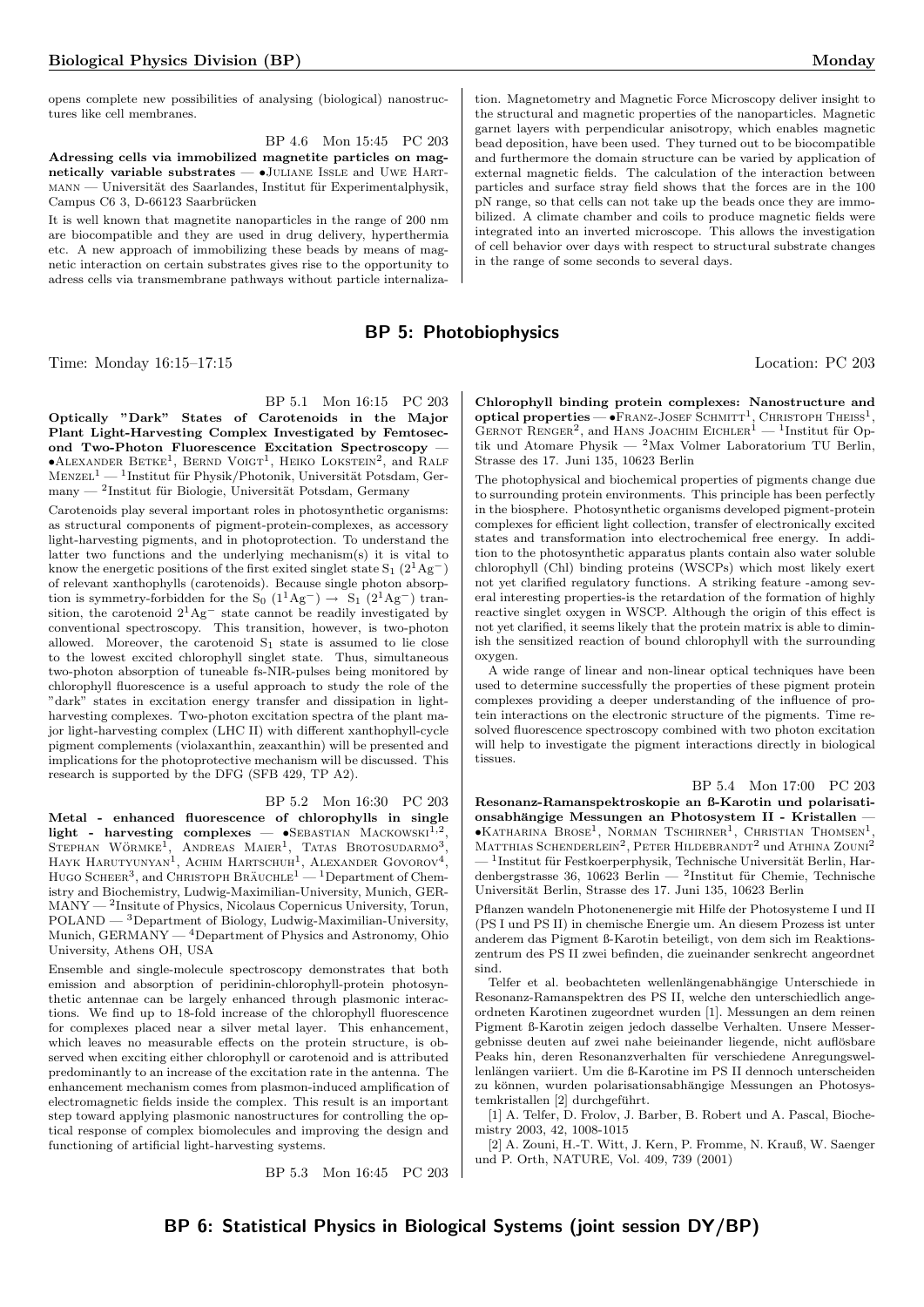Time: Monday 14:30–16:45 Location: MA 001 see program DY 5

## BP 7: Posters I

Time: Monday 17:00–19:30 Location: Poster A

BP 7.1 Mon 17:00 Poster A Counterion Dynamics in DNA Electrophoresis — •SEBASTIAN FISCHER<sup>1</sup>, ALI NAJI<sup>2</sup>, and ROLAND NETZ<sup>1</sup> - <sup>1</sup>Physik Department, Technische Universität München, 85748 Garching, Germany — <sup>2</sup>Department of Chemistry and Biochemistry, University of California, Santa Barbara, CA 93106-9510, USA

We present Brownian Dynamics simulations of a coarse grained model for DNA in aqueous NaCl solution, moving under the influence of an externally applied electric field. The electrophoretic DNA mobility obtained is shown to agree almost quantitatively with experimental data. As theoretically predicted, the DNA mobility is found to decrease logarithmically with increasing salt concentration due to partial screening of hydrodynamic interactions caused by the adverse motion of oppositely charged ions.

Apart from the DNA mobility we focus on the mobility of the counterions in the immediate vicinity of the polymer which we find to be negative, *i.e.* the  $Na<sup>+</sup>$  ions are dragged along by the DNA, albeit at diffent speed. This result contrasts with a common theoretical concept where counterions in close proximity to the DNA polymer are assumed to move at the same velocity [2]. In contrast to the DNA mobility the  $Na<sup>+</sup>$  mobility increases with increasing salt concentration. At some point, the direction of motion changes from aligned to adverse with respect to the polymer. For weakly charged polymers the salt concentration dependence of the counterion mobility can be calculated using Green's function methods.

[1] G. S. Manning, J. Phys. Chem. 85, 1506 (1981)

#### BP 7.2 Mon 17:00 Poster A

Fullerenes Can Induce Toxic Physical Changes of DNA — •Fabian Czerwinski and Lene B. Oddershede — Niels Bohr Institute, Blegdamsvej 17, Copenhagen

Fullerenes are fascinating symmetric carbon nanostructures. Nowadays, they are widely used because of their characteristic physical and chemical properties. Until now research has been mainly focused on commercial applications of fullerenes. Only a few investigations have addressed the potential biological hazards, one of which is that fullerenes are believed to alter the elastic properties of DNA upon binding.

In our experiments we use optical tweezers with sub-piconewton and nanometer resolution to probe the structural changes and the potential damages which fullerenes might induce on single DNA molecules. Therefore, force-extension relations can be obtained under physiological conditions while varying the concentration of different types of fullerenes.

It has theoretically been predicted [1], that certain fullerenes can function as a minor-groove binder to double-stranded DNA, thus altering its elastic properties significantly. Fullerenes are capable of causing severe damage inside living organisms by forming DNA regions which are not accessible for proper enzymatic functions. A further goal of the study is to establish fullerenes as a tool for a more detailed investigation of DNA-protein interactions, such as the trafficing of polymerases or the packing by procaryotic proteins.

[1] Zhao, Striolo and Cummings: BiophysJ (89):3856-62, 2005.

#### BP 7.3 Mon 17:00 Poster A

Exact Models for Denaturation Transitions of Nucleic Acids — •Thomas Rudolf Einert and Roland Netz — Technische Universität München, Garching, Germany

Stretching of double-stranded DNA leads to the denaturation of the molecule. A stretching force  $F \approx 65 \text{ pN}$  leads to a structural transition where DNA changes from its native state (B-DNA) to a stretched state (S-DNA). At even higher forces DNA denatures and the two DNA strands are separated from each other. We present a model with which force-extension curves can be calculated.

Thermodynamics of loops – especially multi-branched loops – in RNA are still not very well understood. We show that the melting curves and the melting temperatures are very sensitive to the mod-

eling of the statistical weight of a loop employing recursion relations to calculate the partition function. Using the asymptotic form for the statistical weight  $y^m m^{-c}$  of a loop of length m known from polymer theory we are able to solve the equations exactly and find a delicate dependence of the critical behavior on the loop exponent c.

BP 7.4 Mon 17:00 Poster A

Impact of alternative genetic codes on the stability of pro- $\text{teins}$  -  $\text{STEFANIE}$  SAMMET<sup>1</sup>, ANDREAS BUHR<sup>1</sup>, UGO BASTOLLA<sup>2</sup>, and MARKUS PORTO<sup>1</sup> — <sup>1</sup>Institut für Festkörperphysik, Technische Universität Darmstadt, Germany — <sup>2</sup>Centro de Biologia Molecular, "Severo Ochoa", Campus UAM, Cantoblanco, 28049 Madrid, Spain

While nearly all free-living species use the same genetic code for the translation of genes into amino acid sequences, slightly different genetic codes are used in mitochondria and in some intracellular bacteria. In addition, the mitochondria genome mainly codes for membrane proteins, which have peculiar thermodynamic properties since they have to deal with a lipidic environment. While there has been a lot of work concerned with the optimality of the standard genetic code, it remains unclear whether alternative codes provide any advantage to the proteins they code for. We present a model based on mutations and purifying selection on thermodynamic properties, which takes into account that mitochodrial genome present a distinctive mutation bias. On the basis of point mutations in the DNA, the effects of different genetic codes on stability against unfolding and misfolding are examined. Furthermore, the robustness of proteins against mistranslations is considered.

BP 7.5 Mon 17:00 Poster A Isothermal DNA Nanotube Self Assembly Using Chemi-<br>cal Dilution —  $\bullet$ Thomas Sobey<sup>1,2</sup>, Stephan Renner<sup>1,2</sup>, RALF , Stephan Renner1,<sup>2</sup> , Ralf JUNGMANN<sup>1,2</sup>, and FRIEDRICH SIMMEL<sup>1,2</sup> — <sup>1</sup>Center for NanoScience and Department of Physics, Geschwister-Scholl-Platz 1, 80539 Munich,  $\rm{Germany} \xrightarrow{} ^2\rm{Physics}$  Department E14, Technical University Munich, James-Franck-Straße, 85748 Garching, Germany

DNA-based supramolecular nanostructures are rapidly advancing in complexity and reproducibility, and are exciting because of their ability to act as scaffolds for other nano- and micro- sized objects, as molecular devices, and in molecular computation.

Those structures used for scaffolding and molecular computation are (generally) formed through a slow temperature annealing process in buffer, allowing the assembly to occur correctly. We have developed a successful isothermal room temperature procedure that reproduces this. It is based on slowly decreasing the concentration of a denaturing agent(formamide), which 'simulates' the thermal annealing step. With this process we have reproduced DNA nanotube structures previously realized by Mao et. al. using conventional annealing.

We are currently working to develop this technique with tile-based structures, algorithmic self-assembly, and also DNA origami. In addition, we attempt to create these DNA-based nanofilaments inside vesicles to act as an artificial cytoskeleton.

BP 7.6 Mon 17:00 Poster A

Orientation - Defined Stretching and Fixing of DNA by AC Voltage Induced Electro-Osmotic Flow — •Venkatesh Ala-GARSWAMY GOVINDARAJ<sup>1</sup>, SIMONE HERTH<sup>1</sup>, ANKE BECKER<sup>2</sup>, ANDREAS  $H\ddot{\text{u}}$ TEN<sup>1</sup>, and GÜNTER REISS<sup>1</sup> — <sup>1</sup>Thin Films and Nano Structures, Department of Physics, Bielefeld University, Bielefeld, Germany — 2 Institute for Genome Research and Systems Biology, CeBiTec, Bielefeld University, Bielefeld, Germany

Application of DNA stretching at a single molecule level has become an attractive domain of research in the field of bioelectronics, genomics and nanobiotechnology. It was already reported that DNA could be stretched in an orientation-defined way between two electrodes with a gap of several micrometers using masks. In this work a new electrode design was fabricated to facilitate an orientation-defined stretching of dsDNA across a channel of submicron width. Tagged DNA strands of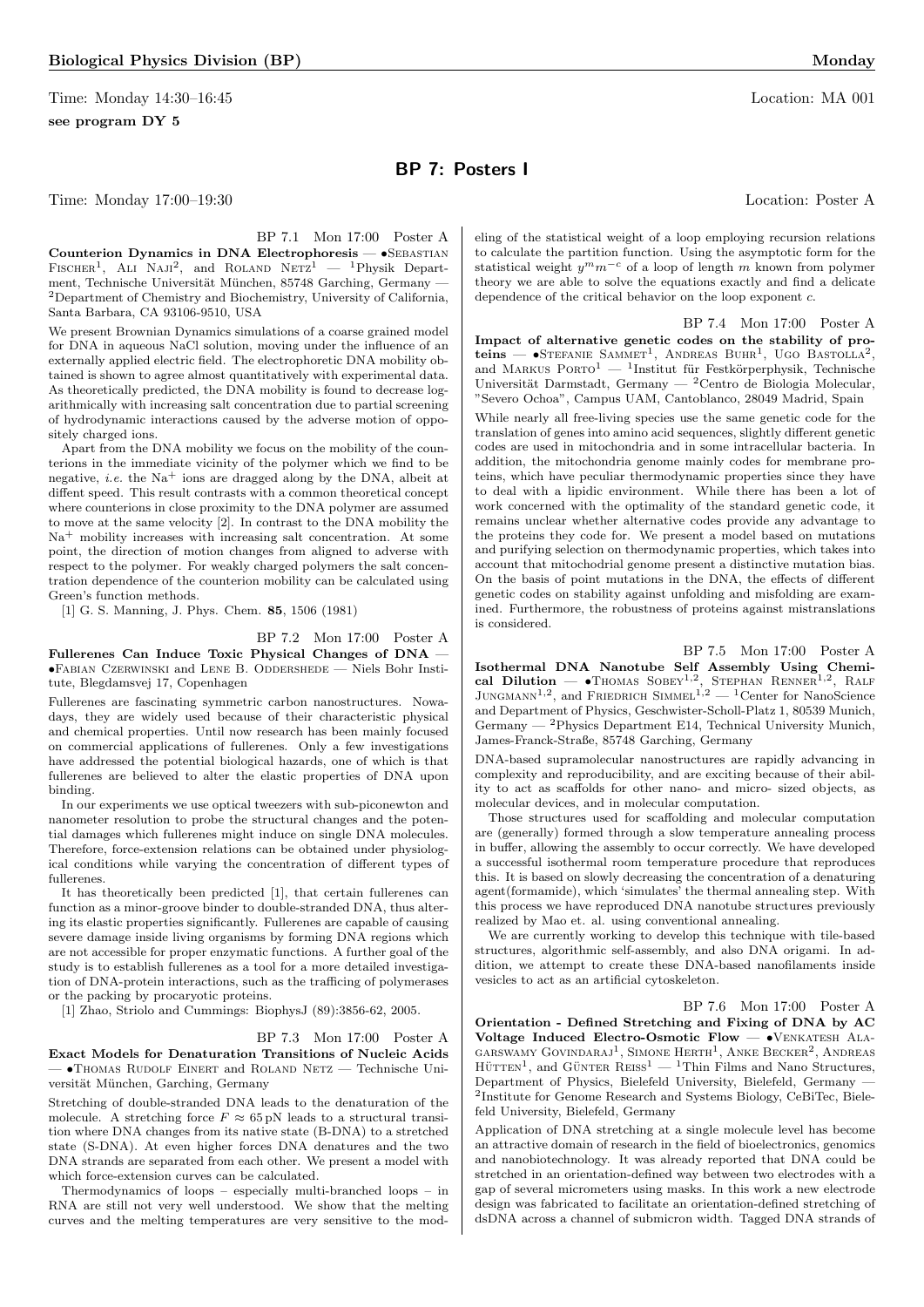defined length were synthesized by Polymerase Chain Reaction using pUC19 as template. The forward and reverse primers were 5'-tagged with thiol and biotin, respectively. The tagged DNA strands were then dielectrophorized on modified interdigitated electrodes with oppositely placed castellation at an intermediate frequency in order to induce electro-osmotic flow. The stretched DNA was observed through laser confocal microscopy using intercalating dye such as acridine orange. This method enables characterization of single molecule dynamics and its consequent application in DNA based electronics, DNA templated nano structures, mutation detection and DNA-protein interaction studies.

#### BP 7.7 Mon 17:00 Poster A

Exposure of transcription factor binding sites in single nucleosomes and nucleosome arrays  $-$  •WOLFRAM MÖBIUS<sup>1,2</sup> and ULRICH  $GERLAND^2$  — <sup>1</sup>Arnold Sommerfeld Center for Theoretical Physics (ASC) and Center for NanoScience (CeNS), LMU München — <sup>2</sup>Institute for Theoretical Physics, Universität zu Köln

Nucleosomes do compactify eukaryotic DNA, as a consequence burying long stretches of DNA. Nevertheless, transcription factors can bind to the DNA which may be achieved by temporarily unwrapping stretches of DNA from the histone complex (site exposure mechanism). Recently, we theoretically studied the dynamics of this mechanism in single nucleosomes, motivated by analogous experiments. Now, the thermodynamics of nucleosome arrays becomes experimentally accessible. We present first results of corresponding Monte Carlo simulations and compare it with the situation in single nucleosomes.

BP 7.8 Mon 17:00 Poster A Surface-Enhanced Fluorescence for microarray sensitivity improvement  $\bullet$  Eric Le Moal<sup>1</sup>, EMMANUEL FORT<sup>2</sup>, and SAN-DRINE LÉVÊQUE-FORT<sup>3</sup> — <sup>1</sup>Institut für Physikalische und Theoretische Chemie, Universität Bonn, Wegelerstr. 12, D-53115 Bonn –  $2$ Laboratoire Matériaux et Phénomènes Quantiques, Université Paris Diderot-Paris7, Bât. Condorcet, 10 rue A. Domon et L. Duquet, F-75205 Paris cedex  $13 - 3$ Laboratoire de PhotoPhysique Moléculaire, Université Paris Sud, Bât. 210, F-91405 Orsay cedex

Fluorescence is the prevailing labeling technique in biosensors and microarrays. However, the detection of very low molecular concentrations and the precise localization of biomarkers are often limited by the weakness of the fluorescence signal. We present a new method based on sample substrates that improve in sensitivity the fluorescence detection. These active substrates consist in glass slides covered with silver and alumina films and can directly be used with common detection setups. Fluorescence enhancement affects both excitation and decay rates and is strongly dependant on the distance to the metal surface. Additional improvements are achieved by structuring the metallic layer. Surface roughness indeed allows converting into light the energy that is non-radiatively transferred by the fluorescent molecules to the substrate. We measured a signal enhancement by more than 40-fold on a DNA microarray with a commercial scanning device. Reaching a highly sensitive detection on a DNA microarray allows operating with less genetic material, which may be of major interest when this quantity is limited, e.g., in biomedical diagnosis.

#### BP 7.9 Mon 17:00 Poster A

Modeling Background Intensity in Affymetrix GeneChips —  $\bullet$ K. Myriam Kroll<sup>1</sup>, Gerard Barkema<sup>2,3</sup>, and Enrico Carlon<sup>1</sup> — 1 Institute of Theoretical Physics, KU Leuven, Celestijnenlaan 200D,  $3001$  Leuven, Belgium  $-$  <sup>2</sup>Institute for Theoretical Physics, Universiteit Utrecht, Leuvenlaan 4, 3584 CE, Utrecht, The Netherlands — 3 Institute-Lorentz for Theoretical Physics, University of Leiden, Niels Bohrweg 2, 2333 CA Leiden, The Netherlands

A new physical model for the calculation of the background intensity in Affymetrix GeneChips is introduced. We identify two major sources of background noise; the first is related to the sequence composition (CG-rich sequences are expected to have higher affinities for non-specific hybridization than e.g. AT-rich sequences). The second is due to local dependence of intensities from locations which are the physical neighbors of a specific spot on the chip. Both effects are incorporated in a background functional whose free parameters are fixed via minimization on a training data set. In all data analyzed, the sequence specific parameters strongly correlate with empirically determined stacking free energies in solution. Moreover, we find an overall agreement with experimental background data. We show that our physics/physical-chemistry model globally performs better in calculating background intensities than approaches which are only based upon statistics. Thus, our model provides an interesting alternative method for background subtraction schemes in Affymetrix GeneChips.

BP 7.10 Mon 17:00 Poster A Nanoengineered Polymer Capsules: Tools for Controlled delivery and Site Specific Manipulation — • RAGHAVENDRA PALANKAR<sup>1</sup>, OLIVER KREFT<sup>1</sup>, ANDRE SKIRTACH<sup>1</sup>, YANNIC RAMAYE<sup>1</sup>, MARGORZATA GARSTKA<sup>2</sup>, GLEB B. SUKHORUKOV<sup>2</sup>, SEBASTIAN<br>SPRINGER<sup>2</sup>, and MATHIAS WINTERHALTER<sup>1</sup> — <sup>1</sup>Jacobs University Bremen —  $^2 \mathrm{Max\text{-}Planck}$ Institut Golm

Hollow nanometer-sized containers are of increasing interest in nanotechnology, since they can protect proteins, enzymes or drugs from hostile surroundings and provide an optimal microenvironment. Here we report on functionalized nanocapsules as intracellular reporters providing a new tool in cell biology. Cell active molecules, hormones, enzymes or reporter molecules may be hidden from the outside, protected against chemical and biological degradation, targeted to specific compartments inside a cell and released in a controlled manner. For example we loaded capsules with antigenic peptides and inject the capsule with electroporation. We describe here the laser-triggered release of peptides into the interior of a cell which is followed by their binding to MHC class I molecules, and the subsequent movement of the peptide-class I complex to the plasma membrane.

Sukhorukov GB et al. Multifunctionalized Polymer Microcapsules: Novel Tools for Biological and Pharmacological Applications. Small 3 (2007) 944-55.

BP 7.11 Mon 17:00 Poster A Motility and membrane protein dynamics of trypanosomes in a microfluidic environment.  $\bullet$ ERIC STELLAMANNS<sup>1</sup>. NIKO HEDDERGOTT<sup>2</sup>, THOMAS PFOHL<sup>1</sup>, and MARKUS ENGSTLER<sup>2</sup> -<sup>1</sup>Max PIanck Institute for Dynamics and Self-Organization, Bunsenstr.10, 37037 Göttingen, Germany —  $^2$ Technical University of Darmstadt,Department of Cellular Dynamics, Schnittspahnstr. 10, 64287 Darmstadt, Germany

The bloodstream parasite, Trypanosoma brucei, causative organism of the sleeping sickness in human and domestic livestock, is highly adapted to its fluidic environment. Placed in serum, trypanosomes swim in an auger-like motion with velocities up to 20 microns per second - much slower than the host's bloodstream. The resulting drag forces are strong enough to move surface bound antibodies towards the posterior cell pole, where they are rapidly internalized and digested. This strategy of escaping the immune system is possible as long as the cell is able to propel with a net direction.

In order to analyze such protein sorting with respect to cell motility, we combine microfluidics with optical tweezers and state of the art fluorescence microscopy. We study the influence of confinement, fluid viscosity and obstacles on the cell movement and therefor on their immune escape.

BP 7.12 Mon 17:00 Poster A Investigation of erythrocytes cell-cell adhesion forces using holographic optical tweezers  $- \bullet$  ACHIM JUNG<sup>1</sup>, MATTHIAS BRUST<sup>1</sup>, PATRICK STEFFEN<sup>1</sup>, CHRISTIAN WAGNER<sup>1</sup>, INGOLF<br>BERNHARDT<sup>2</sup>, LJUBOMIRA IVANOVA<sup>2</sup>, LARS KAESTNER<sup>3</sup>, and PE-TER LIPP<sup>3</sup> — <sup>1</sup>Department of Physics, Saarland University, 66041 Saarbrücken, Germany — <sup>2</sup>Central Isotope Laboratory/Laboratory of Biophysics, Saarland University, 66041 Saarbrücken, Germany -3 Institute for Molecular Cell Biology, Saarland University, 66424 Homburg, Germany

Prostaglandin  $E_2$  ( $PGE_2$ ) and lysophosphatidic acid ( $LPA$ ) are released from activated platelets. Using fluorescence imaging, spectral imaging and the patch-clamp technique, we recently provided evidence that these lipid-mediators at physiological concentrations activate a non-selective cation-channel in human red blood cells (RBCs). This results in a  $Ca^{2+}$  influx and the consecutive intracellular  $Ca^{2+}$  concentration increase.  $Ca^{2+}$  increases elicits the  $Ca^{2+}$ -activated  $K^+$ channel (Gardos channel) in the RBC membrane resulting in  $K^+$  efflux and shrinkage of the cells. By means of holographic optical tweezers we investigate the inter-cellular adhesion forces between individual RBC arising after mediator stimulated increase of the intracellular  $Ca^{2+}$  concentration. We are going to compare this force to depletion controlled cell-cell adhesion forces in polymer solutions. Based on our results we conclude that the  $PGE_2$  and  $LPA$  responses of RBCs reveal a direct and active participation of these cells in blood clot formation.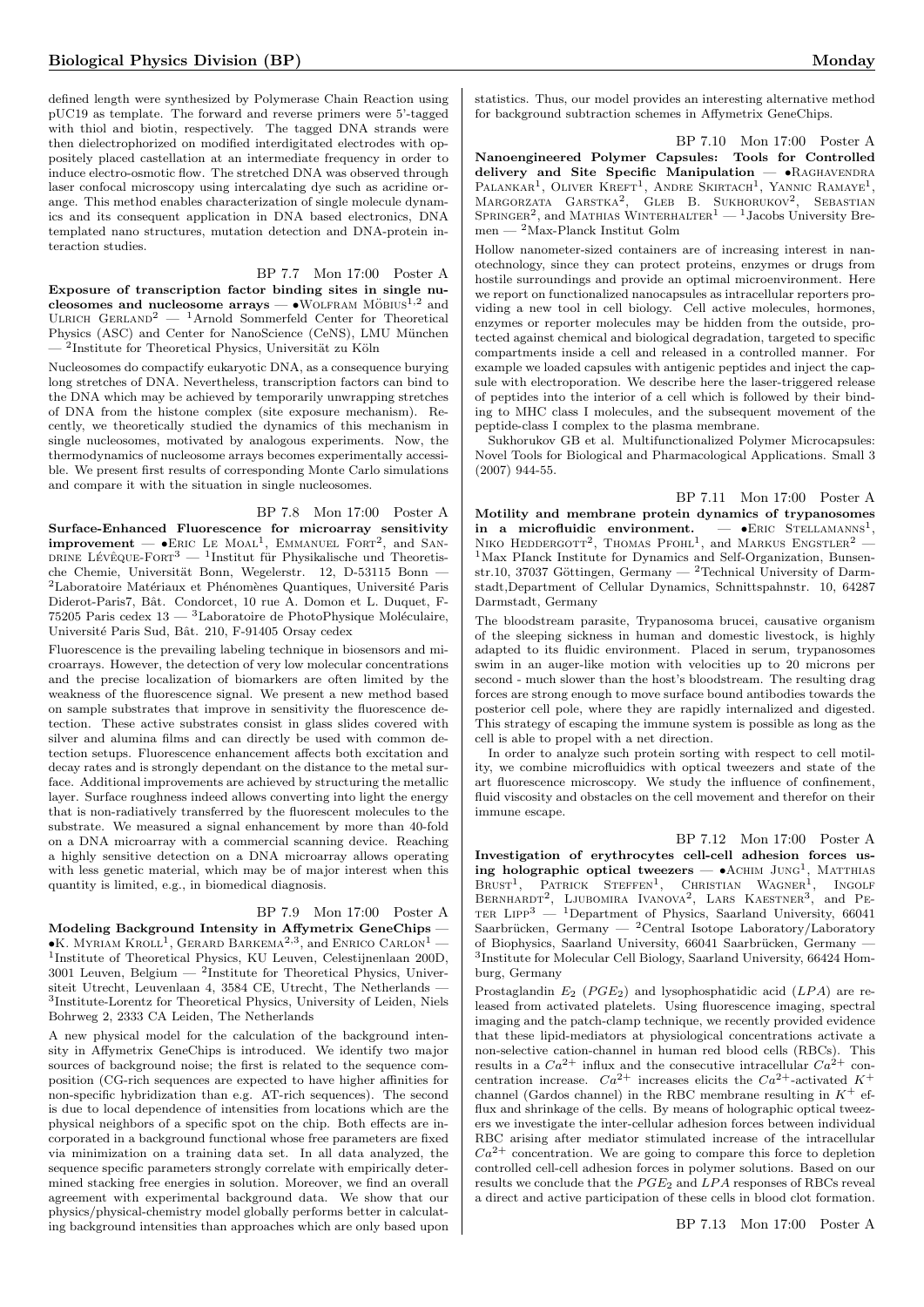Three-dimensional Fluorescence Lifetime Imaging with a light sheet based microscope (SPIM-FLIM) provides an excellent signal-to-noise ratio - •MANUEL J. NEETZ, KLAUS Greger, Emmanuel G. Reynaud, and Ernst H.K. Stelzer — European Molecular Biology Laboratory (EMBL), Meyerhofstrasse 1, D-69117 Heidelberg, Germany

Fluorescence Lifetime Imaging (FLIM) (Gadella, 1993) in combination with modern microscopes allows one to determine the spatial distribution of specific molecular interactions. A FLIM setup operating on three dimensional (3D) live specimens requires optical sectioning capabilities, a low sample exposure and a physiologically relevant environment (Pampaloni, 2007). The optical sectioning capabilities of scanning approaches are limited due to high photobleaching rates and long acquisition times while widefield based setups do not provide optical sectioning at a reasonable noise level. The combination of EMBL's Single Plane Illumination Microscopy (SPIM) (Huisken, 2004; Greger, 2007) with frequency domain FLIM overcomes these limitations by decreasing photobleaching rates as well as increasing the signal-to-noise ratio significantly. It thus utilizes the fluorophores more efficiently. Hence, our approach is particularly well suited for investigating cellular interactions in 3D. We use our setup to acquire fluorescence lifetimes of EGFP labelled E-Cadherin in complex multi-cellular MDCK cysts to study cell-cell adhesion under relevant conditions. E.g., the ratio between cell surfaces in contact with each other and their volumes is manyfold as compared to conventional assays.

## BP 7.14 Mon 17:00 Poster A

Endothelzellen und Glatte-Muskel-Zellen auf strukturieren Oberflächen — •SARAH BIELA, SU YI, STEFANIE KORTE, BRITTA STRIEGL, RALF KEMKEMER und JOACHIM P. SPATZ — MPI für Metallforschung, Stuttgart

Bei der Behandlung von Aderverengung bei Herzkreislauferkrankungen setzt die moderne Medizin auf intravaskuläre Stent-Implantate. Stents weiten die Ader und verhindern den völligen Verschluss und somit Infarkte. Häufige Folgeprobleme dieser Behandlung sind Entzündungen, Thrombose und Wiederverschluss durch unkontrolliertes Wachstum von Glatten Muskel-Zellen, genannt Restenose. Ein neuer Ansatz in der Forschung ist der Versuch, neue Materialien und Beschichtungen für Stents zu finden, um Restenose zu verhindern und das Einwachsen in die Endothelzellschicht zu fördern.

Ziel meiner Arbeit ist es, verschiedene Reaktionen der zwei Zelltypen (Endothel- und Glatte Muskel-Zellen) gegenüber äußeren stimulierenden Faktoren zu finden. Mein Interesse gilt dabei besonders Oberflächenchemie, Topographie, elektrischen Feldern und externen mechanischen Kräften. Die Zellen werden auf flachen und dreidimensionalen Substraten (Stents) beobachtet, sowohl unter statischen, als auch unter Scherfluss-Bedingungen.

Auf nicht transparenten Substraten werden die Zellen mit einem aufrechten Mikroskop und mit Hilfe von Fluoreszenz-Markern beobachtet. Auf PDMS-Mikro-Strukturen zeigen Endothel- und Glatte Muskel-Zellen eine weniger signifikante Ausrichtung nach der Struktur als Fibroblasten.

#### BP 7.15 Mon 17:00 Poster A

Close Packed  $\mu$ m-Wells as Culture System for hMSCs  $=$  $\bullet$ Julia Schölermann, Ralf Kemkemer, and Joachim P. Spatz — Max-Planck-Institute for Metals Research, Dept. of New Materials & Biosystems & University of Heidelberg, Dept. of Biophysical Chemistry, Heisenbergstr. 3, D - 70569 Stuttgart

 $\,$  CURRENT culture and differentiation systems for human mesenchymal stem cells (hMSCs) lack control of the microenvironmental niche of single cells since local cell densities and therefore distribution of cell secreted or bound signalling molecules and the individual cell's mechanical environment differ within a population. A common method in inducing chondrogenesis is hMSC pellet culture. Distribution of matrix proteins within these pellets has been shown to be rather heterogeneous (Murdoch, 2007) highlighting different cell fates gathered in one population. Therefore, a culture system for hMSCs was designed that allows for controlled cell densities in spatially separated containers exhibiting a homogeneous geometric environment. Microsphere lithography was applied covalently attaching glass beads sized between 8 and 170  $\mu$ m to Si wafers using silane chemistry. These structures were used as blueprints for casting polydimethylsiloxane (PDMS) yielding close packed arrays of hemispheres. Microstructured PDMS samples were used as hMSC culture substrates and differentiation was monitored using real time PCR. Necessity of PDMS functionalisation was assessed on non-structured samples showing that plasma treatment was sufficient in promoting hMSC survival whereas fibronectin seemed to unspecifically elevate osteogenesis related transcription factors.

BP 7.16 Mon 17:00 Poster A Optical force based investigations of cell mechanical concepts during phagocytosis —  $\bullet$ FELIX KOHLER<sup>1</sup>, HOLGER KRESS<sup>2</sup>, and<br>ALEXANDER ROHRBACH<sup>1</sup> — <sup>1</sup>University Freiburg, Freiburg, Germany  $\rm ^2Yale$  University, New Haven, USA

Macrophages internalize bacteria during phagocytosis, which is a central mechanism in the immune system. Still, only little is known about the mechanical properties of phagocytosis, in particular when mediated by cellular tentacles, i.e. filopodia. We used optical tweezers-based microscopy to investigate different mechanical concepts of the cell to take up 1 micron beads, which serve as synthetic bacteria. The motion of an optically trapped bead was tracked interferometrically in 3D with nanometer precision at a microsecond timescale. On the one hand, the measurement of the thermal bead fluctuations during the binding to the cell membrane enabled the observation of individual receptor-ligand bond formation. On the other hand, the measurement of the mean bead displacements allowed determining retraction forces of filopodia at various retraction speeds. We measured F-actin dependent 36-nanometer steps inside living cells during filopodia retraction likely belonging to actin-based molecular motors[1]. Steps remained clearly visible even at force regimes clearly beyond the stall force of a single myosin motor. This seems to indicate a kind of inter-motor coupling, a phenomenon which we try to explain by a stochastic multistate model.

[1] Kress, H., E.H.K. Stelzer, D. Holzer, F. Buss, G. Griffiths, and A. Rohrbach, PNAS, Vol.104, 2007, 11633 - 11638

BP 7.17 Mon 17:00 Poster A Rigidity percolation in networks of stiff fibers  $\bullet$ BORIS SCHAEFER<sup>1</sup>, CLAUS HEUSSINGER<sup>1,2</sup>, and ERWIN FREY<sup>1</sup> - <sup>1</sup>Arnold Sommerfeld Center for Theoretical Physics, LMU München, Theresienstraße 37, 80333 München — <sup>2</sup>Université Lyon I, LPMCN, Villeurbanne, France

We study the elasticity in random networks of stiff fibers. It is well known that by decreasing the density of fibers, these networks lose their stability and undergo a rigidity percolation transition that is distinct from the usual connectivity percolation. We present a selfconsistent theory on Cayley-tree level that allows to determine both the percolation threshold as well as the critical exponent for the elastic modulus. The theory is based on the recognition that for stiff fibers stretching excitations are suppressed and the elastic energy is dominated by the bending mode ("floppy modes"). By suitably averaging over the quenched random structure we pin-point the role of architectural features, such as network anisotropy, on the critical properties of the system.

BP 7.18 Mon 17:00 Poster A

Characterizing circular semiflexible polymers — •Karen Alim and Erwin Frey — Arnold Sommerfeld Center for Theoretical Physics and CeNS, Department of Physics, Ludwig-Maximilians-Universtät München, Theresienstr. 37, 80333 München

Circular polymers such as viral DNA, plasmids or cytoskeletal bundles play a crucial role in various biological processes. We examine the shape of circular semiflexible polymers over their whole range of flexibility observing two distinct shape regimes depending on the flexibility of the polymer [1]. For small perimeter to persistence length the fluctuating rings exhibit only planar, elliptical configurations. At higher flexibilities three dimensional, crumpled structures arise. Analytic calculations confirm the qualitative behavior of the shape parameters and the elliptical shape in the stiff regime.

Further characteristic measures for circular semiflexible polymers are derived based on an elastic rod model with anisotropic bending stiffness and twist stiffness [2]. In this polymer ribbon model the geometric constraint causes an effective stiffning of bending modes and a coupling of bending and twisting modes. Furthermore, our model predicts the mean square diameter of a ribbonlike ring thus giving a novel parameter to determine bending and twist stiffnesses of polymers and especially bundles in experiments.

[1] K. Alim and E. Frey, *Shapes of semiflexible polymer rings*, Phys. Rev. Lett. 99, 198102 (2007)

[2] K. Alim and E. Frey, Fluctuating semiflexible polymer ribbon constrained to a ring, Eur. Phys. J. E, in press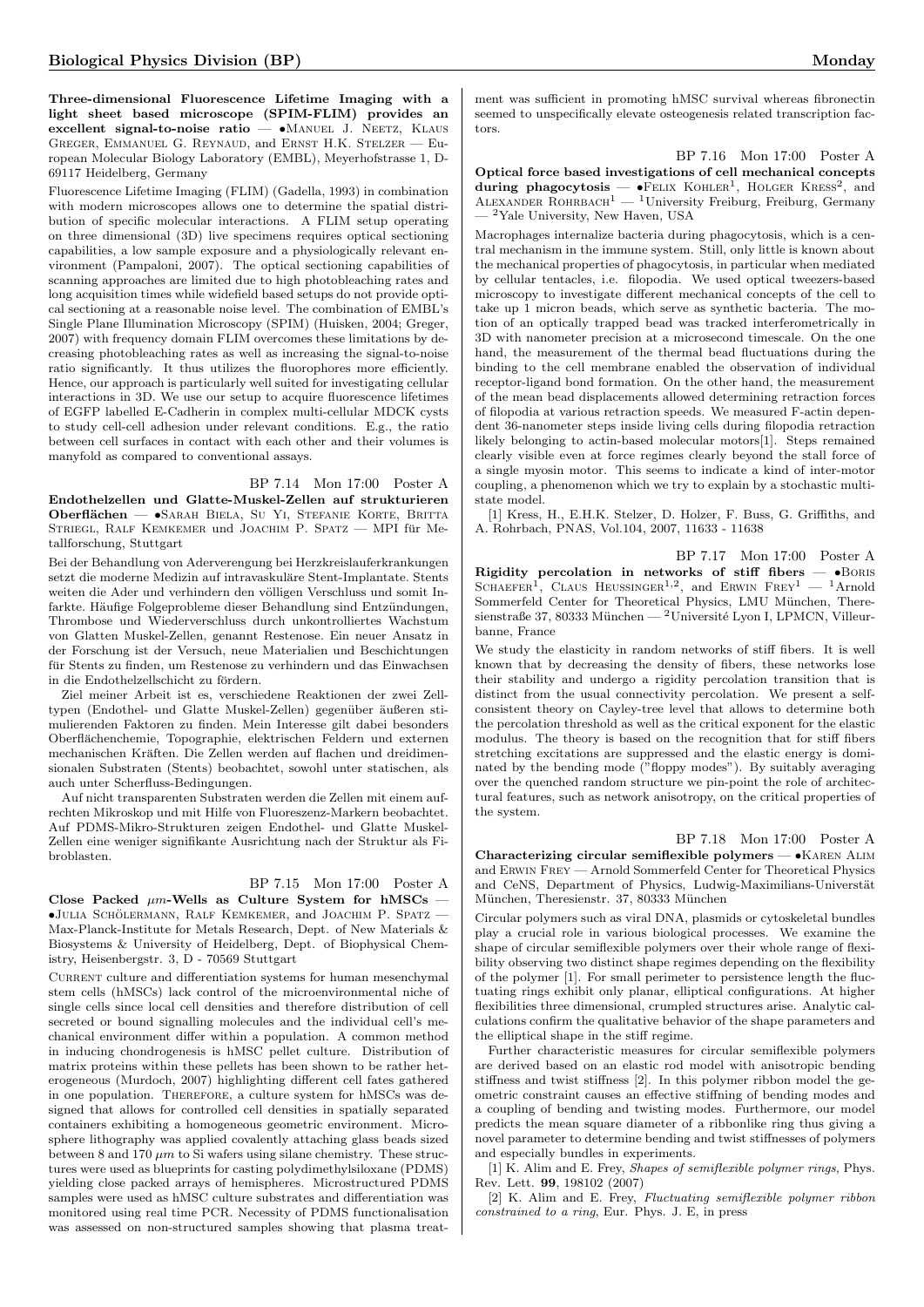BP 7.19 Mon 17:00 Poster A Nonlinear dynamic response of semiflexible polymers<br>— •Венерікт Овекмауек<sup>1</sup>, Wolfram Möbius<sup>1,2</sup>, Oskar HALLATSCHEK<sup>3</sup>, KLAUS KROY<sup>4</sup>, and ERWIN FREY<sup>1</sup> — <sup>1</sup>Arnold Sommerfeld Center and Center of NanoScience, Ludwig-Maximilians-Universität München, Theresienstr. 37, 80333 München — <sup>2</sup>Institut für Theoretische Physik, Universität zu Köln, Zülpicher Str. 77, 50937 Köln —  $^3$ Lyman Laboratory of Physics, Harvard University, Cambridge, MA 02138, USA  $-$  <sup>4</sup>Institut für Theoretische Physik, Universität Leipzig, Postfach 100920, 04009 Leipzig

We have theoretically analyzed the anisotropic nonlinear dynamic response of semiflexible polymers to external driving fields. Crossover scaling laws are extracted from a coarse-grained equation of motion that governs the propagation and relaxation of backbone tension and follows from a rigorous perturbation theory. Our analytical results are compared to simulation data for a variety of force protocols. We address explicitly the dependence on boundary conditions and other implications relevant for experiments and computer simulations, such as the influence of finite extensibility and microstructure.

BP 7.20 Mon 17:00 Poster A

Orientational correlations in a wormlike chain  $\bullet$ SEMJON STEPANOW — Universität Halle, Institut für Physik, 06099 Halle

We present results of the study of the distribution function of a wormlike chain with fixed orientation of one chain end, and as well as tangent correlation functions of segments along the chain with and without a global constraint on the chain.

BP 7.21 Mon 17:00 Poster A Conformation of a semiflexible polymer in a disordered envi- ${\bf moment}\,$   $\bullet$  SEBASTIAN SCHOEBL<sup>1</sup>, ABIGAIL KLOPPER<sup>2</sup>, and KLAUS  $KROY<sup>1</sup>$  — <sup>1</sup>Institut für Theoretische Physik, Universität Leipzig, Leipzig —  $2$ Max-Planck-Institut für Physik komplexer Systeme, Dresden

Biological cells are affected by the structural and mechanical properties of polymers and polymeric networks in an essential way. A particularly interesting question is how the conformations of a polymer in the cytoplasm is affected by molecular crowding. Despite the prolific attention paid to the analogous problem in flexible polymer networks in recent years, little is understood about how their stiffer counterparts respond to a disordered environment. We investigate the equilibrium and non-equilibrium conformations of semiflexible polymers in a variety of potential landscapes by Monte Carlo simulations. The polymer is represented as a Heisenberg chain, i.e. a discretised wormlike chain. Relevant observables such as the end-to-end distribution function and the tangent-tangent correlation function are evaluated.

#### BP 7.22 Mon 17:00 Poster A

Theory of Mechano-Transduction in Cells  $\bullet$ SEBASTIAN STURM<sup>1</sup>, JENS GLASER<sup>1</sup>, and KLAUS KROY<sup>1,2</sup> - <sup>1</sup>Institut für theoretische Physik, Universität Leipzig, Vor dem Hospitaltore 1, 04103  $\rm{Leipzig} - ^2 \rm{Hahn-Meitner Institute},$ Glienicker Straße 100, 14109 Berlin No higher forms of life could exist without the ability of biological cells to quickly sense and react to changes in their environment. In general, stimuli excite the cell membrane and have to be transmitted to the nucleus. Mechano-transduction through the cytoskeleton may arguably provide the fastest pathway for mechanical stimuli. Understanding the dynamics of tension propagation through biopolymer networks is thus an important task.

Our approach combines two highly successful recent theoretical developments: (i) a systematic theory of tension propagation in single semiflexible polymers [1]; (ii) the glassy wormlike chain (GWLC) model [2], which accounts for the influence of a crowded environment on polymer dynamics. We discuss asymptotic solutions of the theory for different force protocols to derive experimentally relevant predictions.

[1] O. Hallatschek, E. Frey and K. Kroy, Phys. Rev. Lett. 94, 077804 (2005)

[2] K. Kroy and J. Glaser, arXiv:0705.0490

#### BP 7.23 Mon 17:00 Poster A

Microtubule dynamics depart from wormlike chain model — KATJA M TAUTE<sup>1</sup>, ●FRANCESCO PAMPALONI<sup>2</sup>, ERWIN FREY<sup>3</sup>, and ERNST-LUDWIG FLORIN<sup>1</sup> — <sup>1</sup>Center for Nonlinear Dynamics, University of Texas at Austin, 1 University Station C1610, Austin TX 78712, U.S.A. — <sup>2</sup>Cell Biology and Biophysics Unit, European Molecular

Biology Laboratory, Meyerhofstraße 1, 69117 Heidelberg, Germany  $-$ <sup>3</sup>Arnold Sommerfeld Center for Theoretical Physics and CeNS. Department of Physics, Ludwig-Maximilians-University at München, Theresienstraße 37, D-80333 München, Germany

We study the dynamics of the tip's thermal fluctuations of grafted microtubules in the length range of 2-30 um, by employing high precision particle tracking on attached fluorescent beads. First mode relaxation times were extracted from the mean square displacement in the transverse coordinate. For short microtubules, the relaxation times were found to follow an Lˆ2 dependence instead of Lˆ4 as expected from the standard wormlike chain model. As these time scales are determined by an interplay of filament stiffness and friction, persistence lengths and drag coefficients were examined. The persistence lengths show a complex dependence on overall filament length and indicate a plateau value of ˜600 um for microtubules shorter than ˜ 5 um. This behavior is consistent with the elastic properties of bundles of wormlike filaments and hence suggests modeling microtubules as bundles of their constituent protofilaments. Our results emphasize that microtubule mechanics can be understood as a consequence of their complex protofilament architecture.

BP 7.24 Mon 17:00 Poster A Optimization of a thermal Brownian Motor  $\bullet$ FLORIAN BERGER, TIM SCHMIEDL, and UDO SEIFERT — II. Institut für Theoretische Physik, Universität Stuttgart, 70550 Stuttgart

Since the introduction by Feynman, thermal Brownian ratchets have served as a model for a microscopic engine in a thermal environment. Following this route, we consider the motion of an overdamped Brownian particle in a periodic potential, which is divided into two regions with different temperatures  $T_1$  and  $T_2$ . Within these two thermal environments the stochastic movement of the particle is influenced by different noise. This fact can be used to obtain a net flux in one direction for a properly chosen potential. By attaching a load to the particle we construct a heat engine that operates between the two heat baths. The dependency of the flux on the potential evokes the question: What is the optimal shape of the potential that maximizes the flux and thus the power of the engine for a given load? We calculate optimal shapes of the potential for different choices of model parameters like ratio of the two temperatures, length of the two regions and load.

BP 7.25 Mon 17:00 Poster A Contraction waves in chains of spontaneous oscillating sar $compress. -$  •Stefan Günther and Karsten Kruse — Saarland University, Theoretical Physics Department, Saarbrücken

Sarcomeres are the elementary force generating elements of skeletal muscle and consist of a regular arrangement of myosin motors and actin filaments. Under appropriate conditions, sarcomeres have been found to oscillate spontaneously [1]. Chains of sarcomeres show spontaneous contraction waves [2] displaying complex dynamics. We have proposed a microscopic model of sarcomere dynamics, which generates spontaneous oscillations resulting from force-dependent motor detachment rates [3]. By rigidly coupling several sarcomeric elements into a linear chain, non-trivial wave solutions emerge. With parameters deduced from single molecule experiments, we find wave solutions in quantitative agreement with experiments. Furthermore, we find spontaneous nucleation and annihilation of waves as reported, for example, in [2].

[1] Yasuda, Shindo, and Ishiwata, Biophys. J. 70 (1996)

- [2] Sasaki et al, J. Muscle Res. Cell Motil. 26 (2005)
- [3] Guenther, and Kruse, NJP in press

BP 7.26 Mon 17:00 Poster A Manipulation of biological filaments by electric fields —  $\bullet$ CHRISTOPH WIGGE<sup>1</sup>, HORST HINSSEN<sup>2</sup>, and SIMONE HERTH<sup>1</sup> - <sup>1</sup>Thin Films and Nanostructures, Faculty of Physics, Bielefeld University — <sup>2</sup>Biochemical Cell Biology, Faculty of Biology, Bielefeld University

The induced alignment of biological filaments on surfaces has the potential to provide controllable geometries for lab on a chip like structures. Actin with a diameter of 7-8 nm and microtubules with a diameter of 25 nm were chosen to study filamentous structures of different size ranges. Both types of supramolecular aggregates show polarity and can be manipulated with electric fields. Many of the earlier experiments were performed as gliding assays, where the surfaces were structured and coated with the motor proteins. In this work, the so called bead geometry is used in which filaments are structured on dif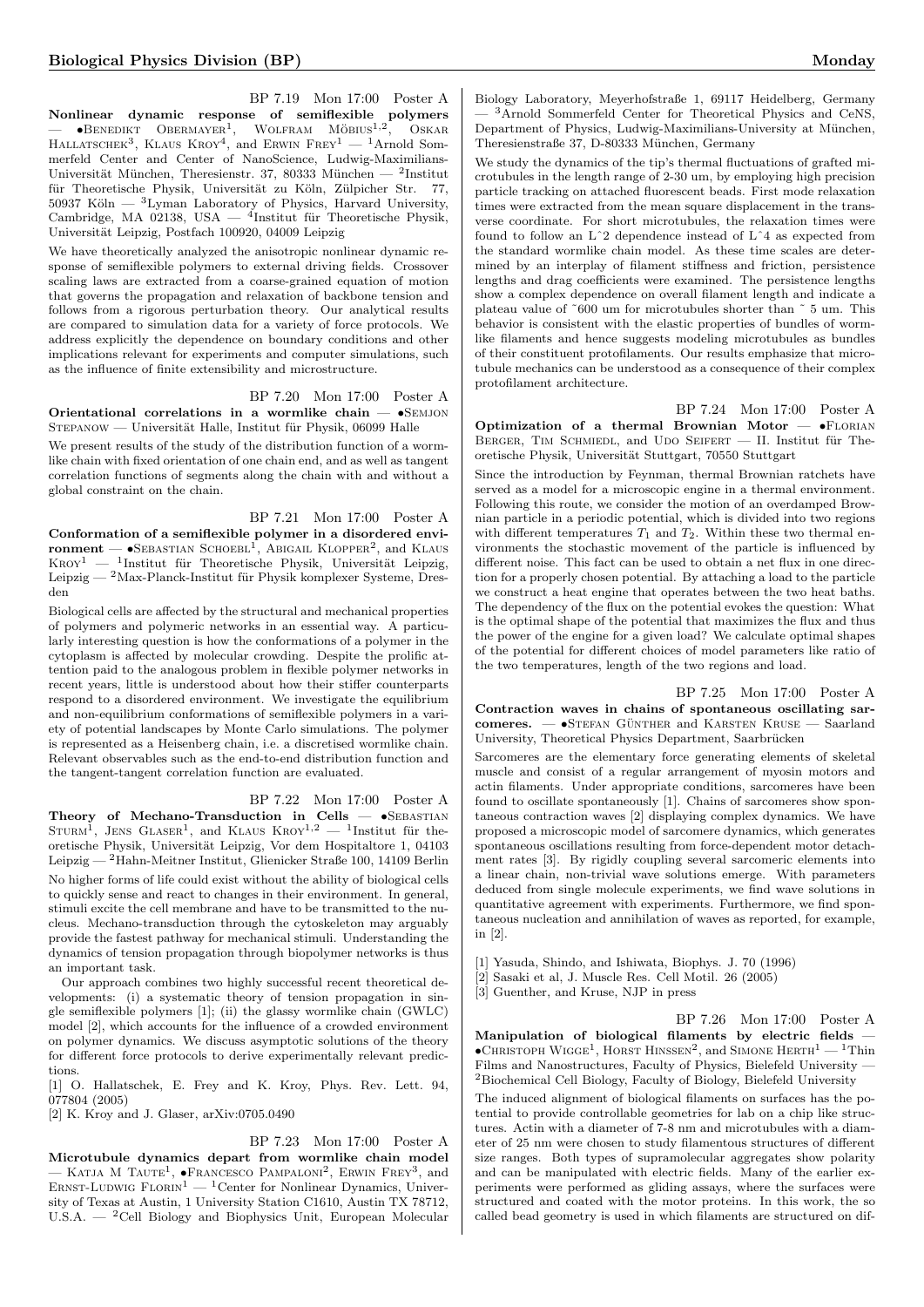ferent surfaces and motor proteins glide on these filaments transporting cargos. This approach has the advantage that not only biological filaments but also inorganic cargos, such as magnetic nanoparticles can be transported and manipulated. In this project biological filaments are manipulated on a chip by applied electrical fields. The alignment process is controlled by light microscopy, scanning electronmicroscopy (SEM) and atomic force microscopy (AFM). The goal of this project is to create a "Y"-structure made of biological filaments, which allows magnetic nanoparticles loaded with motor proteins to be separated using magnetic fields.

## BP 7.27 Mon 17:00 Poster A

Superdiffusive motion with fractional power-law exponents in cytoskeleton-bound microbeads — •MAX SAJITZ-HERMSTEIN, Claus Metzner, Raupach Carina, and Fabry Ben — Department Of Physics, University of Erlangen, Germany

The spontaneous random motion of microbeads bound to the cytoskeletal (CSK) network of living cells is a non-Brownian process [1]. The mean-squared-displacement (MSD) of the bead as a function of lag time shows a sub-to-superdiffusive transition that arises from the interplay of uncorrelated noise, dominating at short time scales, and persistent traction forces, dominating at longer times scales [2]. However, the fractional powerlaw exponent of the superdiffusive bead motion in the range from 1-2 is unexplained. We propose an analytical model for the CSK dynamics that accounts for superdiffusive behavior with fractional power-law exponents. The CSK is described as a network of elastic springs (stress fibers) undergoing gradual changes of rest length and stiffness due to ATP-driven processes. In addition, new fibers emerge spontaneously, generating an increasing and finally saturating prestress, which is coupled to the reinforcement of focal adhesions. The fiber growth is catalyzed by enzymes which constitute a limited, shared resource of the cell. We demonstrate that superdiffusion with a fractional powerlaw exponent arises naturally by a multiplicative noise process. Our model accounts quantitatively for the MSD data. [1] C. Raupach et al., Phys. Rev. E 76, 011918 (2007) [2] C. Metzner et al., Phys. Rev. E 76, 021925 (2007)

#### BP 7.28 Mon 17:00 Poster A

Mechanosensitive pattern formation in active cytoskeletal  ${\bf networks}$  —  $\bullet$  Volker Schaller<sup>1</sup>, Ronny Peter<sup>1</sup>, Falko Ziebert<sup>2</sup>, and WALTER ZIMMERMANN<sup>1</sup> — <sup>1</sup>Theoretische Physik I, Universität Bayreuth, 95440 Bayreuth, Germany — <sup>2</sup>Materials Science Division, Argonne National Laboratory, 9700 S Cass Avenue, Argonne, IL 60439, **IISA** 

We present a one-dimensional model combining two of the main features of active biopolymer solutions, namely the molecular motor driven active transport of filaments and the (visco-)elastic properties of filament networks held together by crosslinkers or entanglement effects.

It is shown that the pattern forming mechanisms, associated to the motor-mediated transport of filaments, are substantially altered if coupled to a filament network: in case of a permanent network, the longrange clustering of filaments changes either to stationary periodic filament density patterning or to propagating pulses. However if the network is viscoelastic, molecular motor activity can lead to traveling or standing filament density waves[1].

Moreover we investigate the mechanosensivity of pattern formation and the contractive behavior of the network.

[1]R. Peter and V. Schaller and F. Ziebert and W. Zimmermann; Pattern formation in active cytoskeletal networks, Submitted to: New J. Phys.

#### BP 7.29 Mon 17:00 Poster A

Functional and structural characterisation of plasmodium falciparum actin-I —  $\bullet$ STEFAN SCHMITZ, MUNIRA GRAINGER, IWAN A.T. Schaap, Simone Harder, Irene T. Ling, Antony A. Holder, and CLAUDIA VEIGEL — National Institute for Medical Research, London, UK

A novel form of acto-myosin regulation has recently been proposed in which the polymerization of actin filaments regulates various types of apicomplexan motility, including parasite invasion of malaria merozoites into red blood cells of the mammalian host. Although it is difficult to visualize filamentous actin within the parasite, we found that actin is one of the most abundant proteins in the merozoite stage of the Plasmodium falciparum life cycle and that monomeric actin extracted from merozoites could be polymerized in the presence of Factin stabilizing drugs rhodamine-phalloidin or jasplakinolide. In in-

vitro motility assays, the average filament velocity of malaria F-actin over rabbit myosin subfragment HMM was indistinguishable from that of rabbit skeletal actin. However, malaria actin filaments polymerized in presence of rhodamine-phalloidin appeared spot-like in fluorescence microscopy, while rabbit skeletal actin prepared under similar conditions had the usual length of several micrometers. Using electron microscopy we found that Malaria actin filaments were on average only about 100 nm long. In order to resolve structural differences between mammalian and malaria F-actin we investigated both forms using atomic force microscopy and negative stain electron microscopy.

BP 7.30 Mon 17:00 Poster A In vitro assembly and characterization of keratin intermediate filaments —  $\bullet$  ANKE LEITNER<sup>1</sup>, KATRIN HÜBNER<sup>1</sup>, OTHMAR MARTI<sup>1</sup>, HARALD HERRMANN<sup>2</sup>, and TATJANA WEDIG<sup>2</sup> - <sup>1</sup>Ulm University, Institute Of Experimental Physics, Germany — <sup>2</sup>Division of Molecular Genetics, German Cancer Research Center Heidelberg, Germany

The aim of this work is to compare the properties of in vitro assembled keratin intermediate filaments with those of authentic keratin cytoskeletons. We will show the details of the assembly process of the keratin filaments. In a first step the recombinant keratin 8/18 dimers assemble into tetramers. In the second step the tetramers form unit length filaments (ULF). In a third step, the ULFs longitudinally anneal into loosely packed filaments and radially compact into mature intermediate filaments. The properties of the assembled filaments are investigated by means of atomic force microscope (AFM) and photonic force microscope (PFM) and are compared to those of cytoskeletons prepared from cultured human pancreatic cancer cells (line Panc 1).

BP 7.31 Mon 17:00 Poster A Linear and nonlinear laser-trapping microrheology —  $\text{DAISURE}$ MIZUNO<sup>1</sup> and  $\bullet$ CHRISTOPH F. SCHMIDT<sup>2</sup> — <sup>1</sup>Kyushu University, Fukuoka, Japan —  $^2\mbox{Georg-August-Universität},$  Göttingen, Germany We have developed a high-bandwidth technique for active 2-particle microrheology (AMR) with which we can probe linear and nonlinear responses of soft materials. Micron-sized colloidal probe particles are driven by an oscillating optical trap, and the resulting correlated motions of neighboring particles are detected by laser interferometry. Lock-in detection at the driving frequency and at its second harmonic makes it possible to measure the linear and the non-linear response of the embedding medium at the same time. We demonstrate the sensitivity of the method by detecting a second-harmonic response in water which is of purely geometric origin and which can be fully understood within linear hydrodynamics.

BP 7.32 Mon 17:00 Poster A High-resolution probing of active cellular traction forces — DAISUKE MIZUNO<sup>1</sup>, ROMMEL BACABAC<sup>2</sup>, CATHERINE TARDIN<sup>2</sup>, DAVID HEAD<sup>3</sup>, and  $\bullet$ CHRISTOPH F. SCHMIDT<sup>4</sup> — <sup>1</sup>Kyushu University, Fukuoka, Japan — <sup>2</sup>Vrije Universiteit, Amsterdam, The Netherlands  $-$ <sup>3</sup>University of Tokyo, Tokyo, Japan — <sup>4</sup>Georg-August-Universität, Göttingen, Germany

Living cells mechanically probe their environment, which can consist of an extracellular matrix to which they adhere or of other cells. The response of the environment directly affects internal regulatory processes. In this study, we have quantitated the active traction force of mechano-sensitive osteocyte-like cells (MLO-Y4) in a simple suspended geometry with a pair of optical traps of adjustable stiffness. By alternatingly actively probing the cells with an oscillating force and passively observing shape fluctuations, we could detect forces generated by the cells and at the same time follow the change of their mechanical properties. We found that intracellularly generated force was more efficiently transmitted to the sites of adhesion between the cell and the probes when the traps were stiffer than the cell. We propose that cells sense the elastic response of their surroundings by using their own stiffness as a reference.

BP 7.33 Mon 17:00 Poster A Transport through OmpF channels simulated using molecular dynamics — •Soroosh Pezeshki, Catalin Chimerel, Mathias WINTERHALTER, and ULRICH KLEINEKATHÖFER - Jacobs University Bremen, Campus Ring 1, 28759 Bremen, Germany

Ion transport through the outer membrane porin (OmpF) of E. Coli is simulated using all atom molecular dynamic simulations. The temperature dependence of the conductance is determined at different salt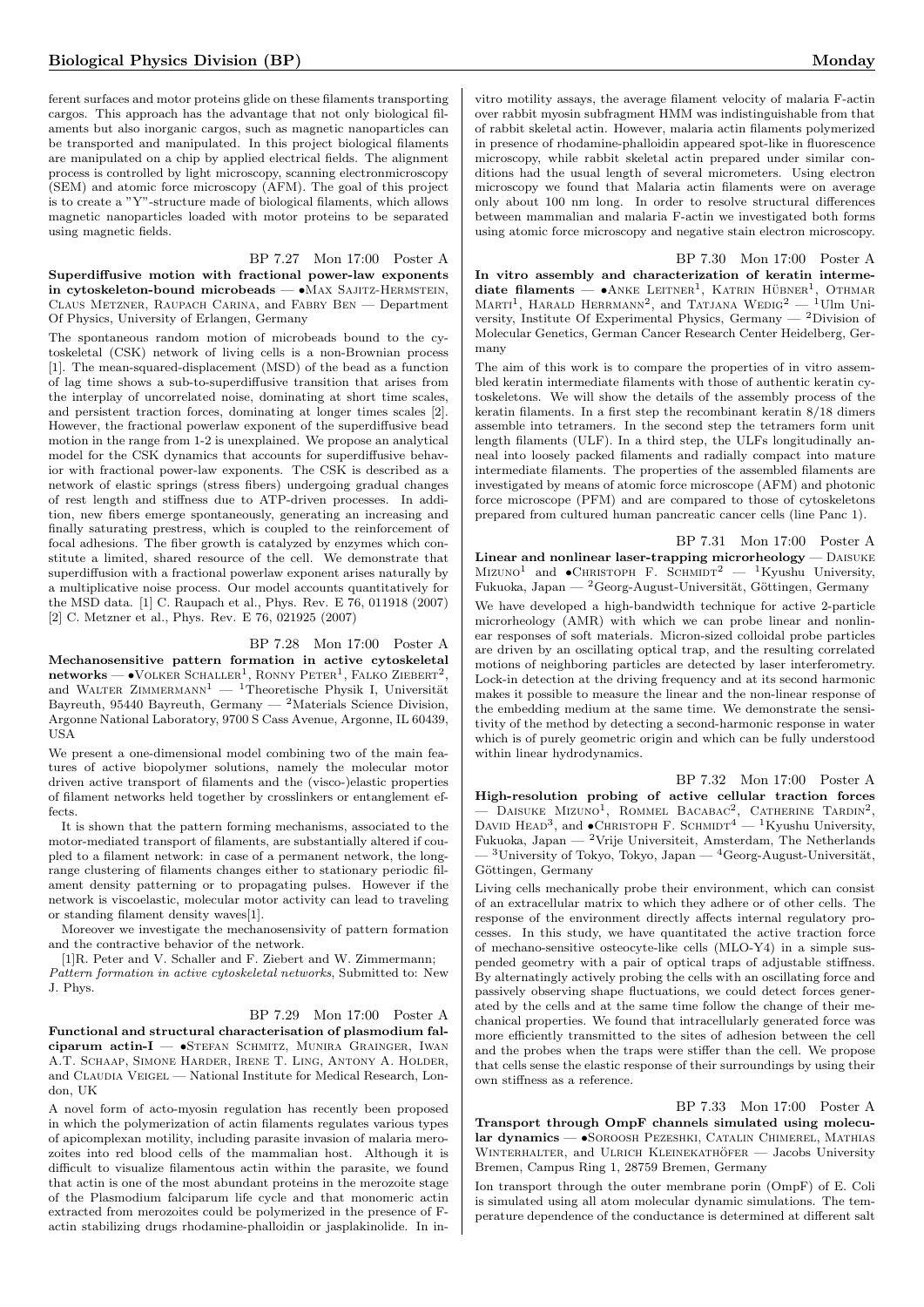concentrations and the results are compared to experimental measurements. The agreement between experiment and simulations is very reasonable. Using the atomistic details obtained from the simulations, it is possible to analyze the behavior of the pore and ions during the simulations. Here special attention was put on ion pairing. Furthermore, constraining part of the pore in the simulations can change the conductivity drastically. This allows to draw conclusions about the influence of different parts of the pore (e.g. the beta barrels, the loops, etc.) on the current.

### BP 7.34 Mon 17:00 Poster A

Localized heating effects in optical tweezers investigated using ionic currents through nanopores  $-\bullet$  JAN HENNING PETERS and ULRICH FELIX KEYSER — Institut für Experimentelle Physik I, Universität Leipzig

Optical tweezers are a powerful and widely used experimental tool in biological physics including single molecule investigations. The strongly focused laser-beam in such a setup can reach power densities in the order of  $10^8 W/cm^2$  that cause significant heating exceeding  $10K$ per Watt of incident laser power for a 1064nm-Laser ([1],[2]). As the reaction constants of biomolecules are temperature dependent, heating effects should be considered in biophysical experiments.

The ionic current through a nanopore depends on the local temperature in a well-defined manner and hence can be used for temperature measurements with high spatial resolution [1]. We compare experiments using nanopores with numerical finite element calculations and investigate the dependence of heating effects on parameters like geometry and thermal conductivity of water and nanopore material. We were able to confirm earlier findings as the logarithmic dependence of the maximal temperature on the size of the system [2] and also gain a more detailed insight into the temperature distribution found in optical tweezers.

[1] U. Keyser, et al., Nano Letters Vol. 5 No. 11 2253-2256

[2] E. Peterman, et al., Biophys. Journal Vol. 84, 1308-1316

#### BP 7.35 Mon 17:00 Poster A

Simulating an Efflux Pump: Opening the Exit Duct TolC —  $\bullet$ ROBERT SCHULZ and ULRICH KLEINEKATHÖFER — Jacobs University Bremen, Campus Ring 1, 28759 Bremen,Germany

Bacteria, such as E. coli, use efflux pumps to regulate the permeation of water soluble substances through cell membranes. To allow transport through the outer membrane part of the efflux pump, the so-called TolC, its periplasmic coiled-coil has to be opened [1]. Using all-atom molecular dynamics simulations, including about 200 000 atoms, one is faced with the problem that the conformational changes take place on a timescale far larger than computationally affordable even on today's supercomputers. Hence, it was investigated whether the opening of TolC and several mutants can be forced by applying an electric field and thereby inducing an extra force by the ions that are solvated in the surrounding water. The rate of opening can easily be traced by calculating the distances of the monomers' tails from the trimer's planar center of mass. From the obtained data, ion density, potential maps, and ion currents have been calculated. It is planned to investigate the other constituents of the efflux pump as well.

[1] J. Eswaran, E. Koronakis, M.K. Higgins, C. Hughes, and V. Koronakis, Curr. Op. Struct. Biol. 14, 741 (2004).

#### BP 7.36 Mon 17:00 Poster A

Quantum dots as substrates for nuclear-cytoplasmic transport. — •Ulrike Schmitz-Ziffels, Birgit Klaiberg, Jan-Peter SIEBRASSE, and ULRICH KUBITSCHECK — Institut für Physikalische und Theoretische Chemie, Wegelerstr. 12, 53115 Bonn

Nuclear-cytoplasmic transport of macromolecules is accomplished by the nuclear pore complex (NPC) - a transport machine imbedded in the nuclear envelope (NE). The NPC enables high selective translocation across the NE, known to be facilitated by the interaction of soluble transport receptors with the NPC's nucleoporins. However, detailed mechanisms and kinetics of the translocation still remain unknown. Single molecule fluorescence microscopy provides a direct observation of processes at the NPC with excellent spatial and time resolution. We use functionalized biocompatible quantum dots as transport substrates to investigate nuclear import in permeabilized cells at the single particle level. As bright and photostable probes, quantum dots yield an excellent localization precision  $( $10 \text{nm}$ ). This is of great impor$ tance when tracking the import complex through the approximately 100 nm long NPC. Experiments with NTF2-functionalized quantum dots demonstrated that a specific interaction with the NPC can be

achieved. We detected nuclear import of the smallest, green fluorescent quantum dots, yet their fluorescence is not bright enough to yield the required localization precision. The brighter red fluorescent quantum dots on the other hand could not pass the NPC, due to their larger stokes radius. Currently we are focussing on the preparation of smaller red fluorescent substrate-conjugated nanoprobes.

BP 7.37 Mon 17:00 Poster A Stochastic model for mitochondria transport along the cytoskeleton — •Thomas Sokolowski and Heiko Rieger — Theoretische Physik, Universität des Saarlandes, PF 151150, D-66041 Saarbrücken

Inside an eukaryotic cell mitochondria master a variety of vital tasks: They keep up the production of ATP, thus providing the energetic base for cellular processes, regulate the programmed cell death and act as strongly dynamic  $Ca^{2+}$  buffers, just to name a few of its functions. In the last years it became evident that the mitochondria distribution and the  $Ca^{2+}$  concentration influence themselves mutually. Based on previous approaches, we develop a stochastic model for the intracellular organelle transport processes including the dynamics of the cytoskeleton and various patterns of transport. We investigate the impact of different cell geometries and the variation of cytoskeleton parameters on the distribution of the mitochondria.

BP 7.38 Mon 17:00 Poster A Influence of Receptor Mobility and Micropatterning upon Biomembrane Adhesion —  $\bullet$ Susanne Fenz<sup>1</sup>, Cornelia Monzel<sup>1</sup>, SABINE DIELUWEIT<sup>1</sup>, KHEYA SENGUPTA<sup>2</sup>, and RUDOLF MERKEL<sup>1</sup> – 1 Institute of Bio- and Nanosystems 4: Biomechanics, Research Centre Jülich, Germany —  $^2\mathrm{CRMC-N}$  (UPR CNRS 7251), Luminy, Marseille, France

The adhesion of cells is a complex process essential for life. It is caused by specific binding between biomolecules that form supramolecular structures at late times. However, the initial steps of cell adhesion, where physical forces dominate, are barely understood. Therefore we developed and quantitatively analyzed a simplified model system. Cell adhesion was mimicked by vesicles, with the specific binding being mediated by the biotin neutravidin complex. Micropatterns of adhesioncompetent and repulsive areas were produced by microcontact printing. The adhered vesicle exhibited areas of fluctuating and frozen membrane, corresponding to the underlying pattern. From Reflection Interference Contrast Microscopy (RICM) analysis we obtained the distribution of height fluctuations yielding the potential of interaction. Printed pattern and receptor density were varied systematically. To further investigate the correlation between vesicle adhesion and receptor mobility a supported lipid bilayer was used as substrate. Thus, the lipid coupled receptors were able to diffuse freely. The process of vesicle adhesion was monitored in RICM as well as fluorescence microscopy. We found vesicle adhesion induced distinct protein enrichment in the adhesion disc accompanied by a decrease in diffusivity.

BP 7.39 Mon 17:00 Poster A Model Membranes under Tension  $\bullet$ JÖRG NEDER<sup>1</sup>, BEATE WEST<sup>2</sup>, FRIEDERIKE SCHMID<sup>2</sup>, and PETER NIELABA<sup>1</sup> — <sup>1</sup>Department of Physics, University of Konstanz, 78457 Konstanz — <sup>2</sup>Department of Physics, University of Bielefeld, 33615 Bielefeld

Recently O. Lenz and F. Schmid [1] introduced a simple coarse-grained model to study lipid layers and their phase transitions. Using an extension of this model we are investigating the influence of an applied surface tension to a bilayer membrane by Monte Carlo simulations. We recorded pressure profiles and calculated the area per lipid as a function of tension for temperatures ranging from the gel phase to the liquid phase of the system. Another aim of our work is the investigation of lipid-mediated interactions between two anchored cylindrically shaped model proteins. We compared the tensionless state to states with non-vanishing surface tension. Our results indicate that the agglomeration behavior of the model proteins is only weakly influenced by an additional tension. We are also working on semi-grand-canonical simulations [2] of lipid bilayers forming tubular objects and the influence of incorporated model proteins on their properties.

[1] O. Lenz and F. Schmid, Phys. Rev. Lett. 98, 058104 (2007)

[2] F. Schmid, et al., Comp. Phys. Comm. 177, 168 (2007)

BP 7.40 Mon 17:00 Poster A Lateral diffusion of receptor-ligand bonds in membrane adhesion zones: Effect of thermal membrane roughness  $\bullet$ Heinrich Krobath<sup>1</sup>, Gerhard Schütz<sup>2</sup>, Reinhard Lipowsky<sup>1</sup>,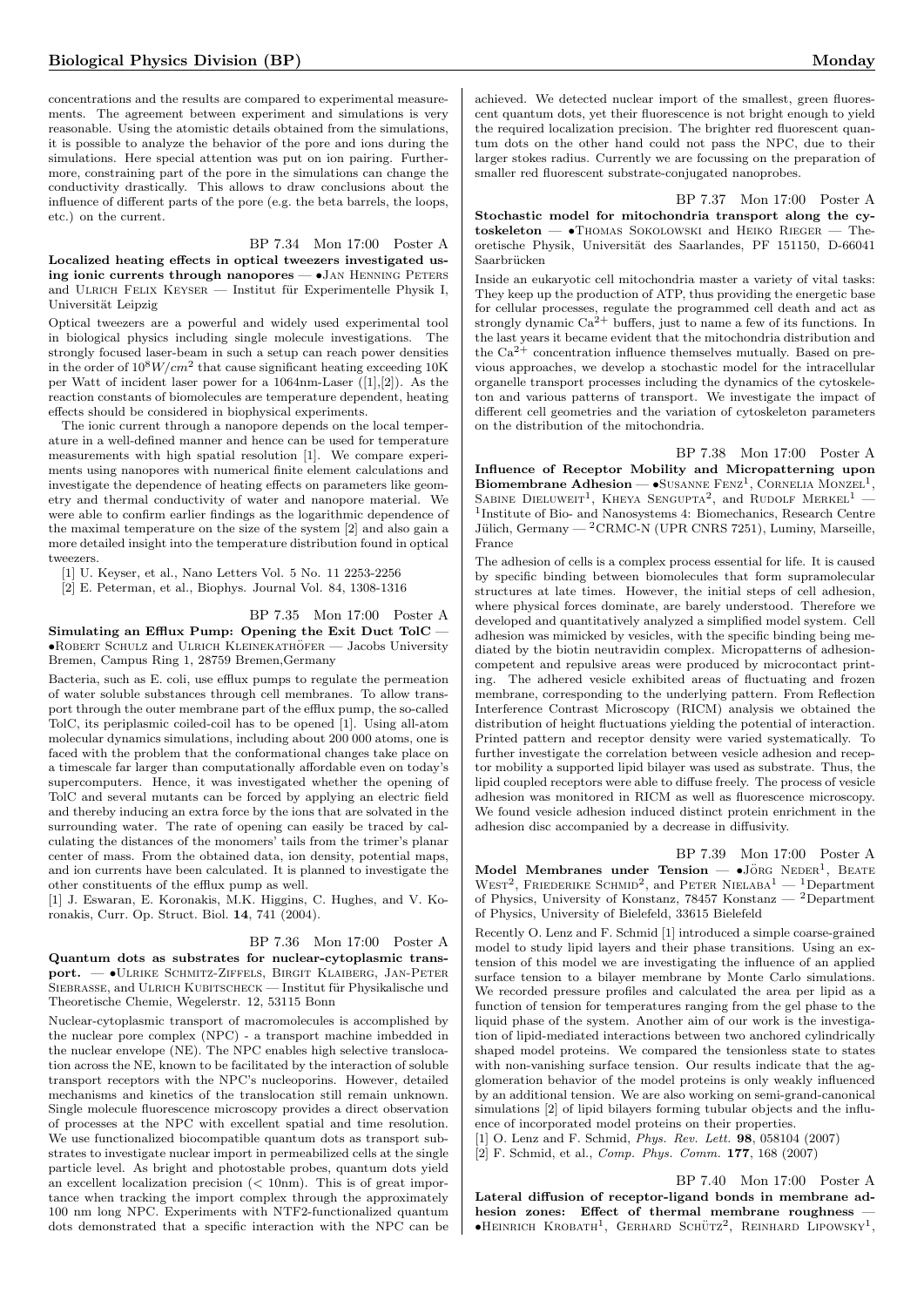and THOMAS  $WE1L^{1} - Max$ -Planck-Institut für Kolloid- und Grenzfl¨achenforschung, Wissenschaftspark, D-14476 Potsdam-Golm  $^2$  Johannes-Kepler-Universität Linz, Institut für Biophysik, A-4040 Linz

The adhesion of cells is mediated by membrane receptors that bind to complementary ligands in apposing cell membranes. It is generally assumed that the lateral diffusion of mobile receptor-ligand bonds in membrane-membrane adhesion zones is slower than the diffusion of unbound receptors and ligands. We find that this slowing-down is not only caused by the larger size of the bound receptor-ligand complexes, but also by thermal fluctuations of the membrane shape. We model two adhering membranes as elastic sheets pinned together by receptorligand bonds and study the diffusion of the bonds using Monte Carlo simulations. In our model, the fluctuations reduce the bond diffusion constant in planar membranes by a factor close to 2 in the biologically relevant regime of small bond concentrations.

BP 7.41 Mon 17:00 Poster A Monte-Carlo simulations of a coarse-grained model for lipid  $membranes —  $\bullet$ BEATE West and Friederiké Schmid — Fakultät$ für Physik, Universität Bielefeld, Universitätsstr. 25, 33615 Bielefeld A simple coarse-grained model for self-assembling lipid membranes is presented. The "lipids" are represented by short linear spring-bead chains, which self-assemble to membranes due to the presence of a computationally cheap "phantom" solvent environment. These membranes may contain "transmembrane proteins", represented by cylinders with diameters corresponding to the diameter of an alpha-helix. The system is studied by Monte Carlo simulations at constant pressure using a parallel code with a newly devised domain decomposition scheme. Pure fluid membranes are characterized in some detail. The pressure profiles and the fluctuation spectra are calculated, and the elastic constants are extracted. Then, the membrane distortions caused by single embedded proteins are determined as a function of the lipid-protein interaction strength. These distortions influence the effective interactions between proteins, which are obtained by determining the protein-protein pair-correlation function with umbrella sampling techniques.

#### BP 7.42 Mon 17:00 Poster A

Diffusion of single actin filaments bound to cationic model membranes — •Lydia Woiterski, Florian Rückerl, Josef Käs, and CARSTEN SELLE — Universität Leipzig, Physik Weicher Materie, Linnéstr. 5, 04103 Leipzig

Actin is one of major components of the cytoskeleton in eukaryotic cells. The filaments form a quasi-two-dimensional network - the socalled actin cortex that plays an important role for motility and adhesion. It is associated with the inner leaflet of the cell membrane via protein anchors and was suggested to control protein motion. Thus, it is of great interest to elucidate the nature of interaction of polymerized actin and lipid membrane models. In previous work it was reported that binding of filamentous actin to cationic lipid membranes is governed by Coulomb interactions [Sengupta et al. 2006]. Under certain conditions, these liquid membranes show coexistence of ordered and disordered phases. We propose that actin binding can be regulated by the phase state and that preferential binding to one of the coexistent phases occurs due to varied surface charge density. First, the binding process of F-actin is studied using giant vesicles prepared from mixtures of phosphatidylcholine, the cationic lipid DOTAP, and cholesterol that adsorb actin filaments which is monitored by fluorescence microscopy. Secondly, the diffusion of single actin filaments adsorbed to supported bilayers is investigated by single polymer tracking in order to study how the domains confine the lateral motion of the polymer.

[1] Sengupta, K., E.Sackmann, et al. (2006), Langmuir 22(13): 5776.

## BP 7.43 Mon 17:00 Poster A

Interactions of nanoparticles and semiflexible polymers with  $inhomogeneous$  membranes — FLORIAN RUCKERL, LYDIA WOI-TERSKI, JOSEF A. KÄS, and ●CARSTEN SELLE — University of Leipzig, Institute for Experimental Physics I, Linnestraße 5, 04103 Leipzig, Germany

Lateral diffusion within membranes plays a major role in biologically important processes as signal transduction. We present experimental studies on diffusion of proteins within or at a variety of inhomogeneous model membranes where two differently ordered phases coexist. We use Langmuir monolayers, planar supported bilayers and gi-

ant unilamellar vesicles as membranes in order to rule out effects of surrounding medium and geometry. The diffusants range from fluorescent spheric nanoparticles to linear semiflexible polymers (f-actin) whose motion is monitored by single-particle or single-polymer tracking. Associated to ordered domains, dimensionally reduced motion was observed for nanoparticle diffusion in monolayers and bilayers. Monte-Carlo simulations demonstrate that model protein diffusion can be strongly affected by both the strength of these interactions and the domain size. We conclude that cellular membranes might use similar mechanisms to adjust two-dimensional diffusion for the control of biochemical reactions within the membrane. Furthermore, we expect that our experiments might contribute to a better understanding of actin-membrane interactions.

BP 7.44 Mon 17:00 Poster A Characterization of polymer-supported native membranes by X-ray and neutron reflectivity —  $\bullet$ FERNANDA ROSSETTI<sup>1</sup>, EMANUEL SCHNECK<sup>1</sup>, STEFAN KAUFMANN<sup>1</sup>, MURAT TUTUS<sup>1</sup>, OLEG KONOVALEV<sup>2</sup>, GIOVANNA FRAGNETO<sup>3</sup>, and MOTOMU TANAKA<sup>1</sup> -<sup>1</sup>Biophysical Chemistry Laboratory II, University of Heidelberg, Ger $m$ many — <sup>2</sup>European Synchrotron Radiation Facility, Grenoble, France — <sup>3</sup> Institut Laue Langevin, Grenoble, France

Polymer-supported artificial and/or native membranes attract increasing interest as planar models of cell membranes. Immuno-fluorescence labeling experiments have demonstrated that native cells and microsomes can be spread on polymer "cushions" based on ultrathin films of regenerated cellulose. However, structures of such "two-dimensional biological membranes" on the molecular level are still unknown. This poster will present a quantitative study–performed by X-ray and neutron reflectivity measurements at the solid-liquid interface–of structures of bio-membranes on cellulose cushions that mimic the extracellular matrix (ECM). The films are prepared by Langmuir-Blodgett transfer, so that the thickness can be controlled within nm accuracy in the range of ˜ 5-50 nm. It will be shown that the deposition of several types of natural bio-membrane extracts (sarcoplasmic reticulum membranes, human erythrocyte ghosts, HeLa cell membrane extracts) results in a clear change in the global shape of the reflectivity curves for cellulose supports of different thickness. The observed changes coincide with the formation of homogeneous polymer-supported lipid membranes over a macroscopically large area.

BP 7.45 Mon 17:00 Poster A Micromachined apertures for x-ray structure analysis of freestanding lipid membranes  $- \bullet$ ANDRÉ BEERLINK and TIM SALDITT - Institut für Röntgenphysik, Universität Göttingen, Friedrich-Hund-Platz 1, 37077 Göttingen

A wealth of functional and physiological properties of membranes has been derived from patch clamp and other electrophysiological methods carried out on small membrane patches. At the same time, a wealth of structural information of single and multi-component membranes has been provided by x-ray and neutron scattering techniques, mostly on isotropic suspensions or on planar model bilayers, composed of a controlled lipid/protein composition. The combination of functional and structural studies has to date been rarely achieved. We want to put forward a model system which well developed in membrane electrophysiology, but which was previously not amenable to structural studies, i.e. single freely suspended bilayers spanned in between two separate fluid compartments. To this end, stability and size of the freely suspended membranes must be addressed, and requires new technological tools of sample and aperture preparation. We propose an experimental setup allowing for freely suspended bilayers in aqueous solution spanning a controlled aperture between two compartments (differing in pH, ion concentrations etc.), and amenable to a collimated and focused synchrotron reflectivity experiment beam, as well as to a highly collimated and partially coherent beam for x-ray phase contrast imaging. Such a setup can open the door to a wide range of experiments, probing structure and conductivity simultaneously.

BP 7.46 Mon 17:00 Poster A Effect of Cholesterol on the Collective Dynamics of Phospholipid Membranes —  $\bullet$ BEATE BRÜNING<sup>1,2</sup>, TIM SALDITT<sup>2</sup>, and MAIKEL C. RHEINSTÄDTER<sup>3</sup> — <sup>1</sup>Institut Laue-Langevin, Grenoble, France — <sup>2</sup>Institut für Röntgenphysik, Georg-August Universität Göttingen, Germany  $-$  <sup>3</sup>Department of Physics and Astronomy, University of Missouri-Columbia, USA

Phospholipid membranes often serve as simple model systems to understand basic properties of their far more complex biological coun-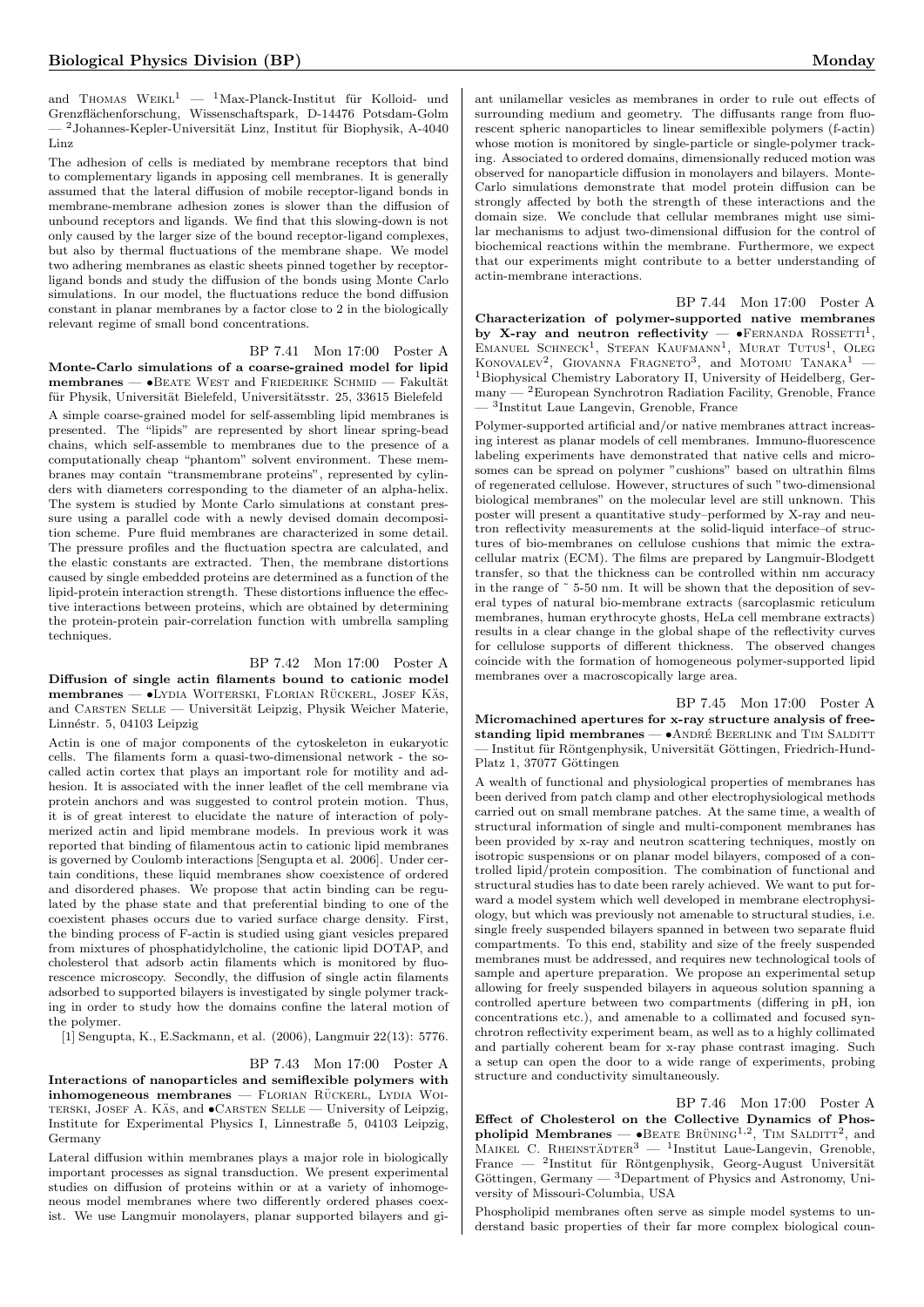terparts. Only recently, the collective short wavelength dynamics in a model membrane system (DMPC), i.e., the corresponding dispersion relation, were investigated by inelastic neutron scattering techniques [1]. The insertion of the membrane-active molecule cholesterol, which is known to regulate membrane fluidity, membrane permeability and the lateral mobility of proteins, is now a first step towards the understanding of coherent dynamics in physiologically relevant membrane systems. While the structure of phospholipid/cholesterol systems is well studied, their short scale dynamics are so far largely unknown. We have studied the influence of cholesterol to the collective short wavelength fluctuations of the phospholipid acyl chains using inelastic neutron scattering. The measurements were carried out with thermal as well as cold neutrons on the three-axis spectrometers IN12 and IN8 at the high flux reactor of the ILL in Grenoble, France. We were able to determine the dispersion relations within the plane of the membranes in the fluid and in the liquid ordered phase.

[1] M.C. Rheinstädter et al., Phys. Rev. Lett. 93, 108107 (2004).

#### BP 7.47 Mon 17:00 Poster A

Translational Brownian motion and rotational shape deformations of freely suspended micron-sized phospholipid vesicles — •Christoph Herold, Eugene P. Petrov, and Petra SCHWILLE — Biophysics / BIOTEC, TU Dresden, Tatzberg 47-51, 01307 Dresden

Do shape fluctuations of a body suspended in a viscous fluid affect its translational diffusion coefficient? Theoretical studies [1, 2] predict the effect as large as ∼20%. However, to the best of our knowledge, this prediction has never been challenged experimentally. We carry out video microscopy studies on freely suspended fluorescently labeled giant unilamellar vesicles (GUVs) with radii in the range of  $R = 2 - 7\mu$ m, both in the tensed state and showing pronounced shape fluctuations  $(|\Delta R| / \langle R \rangle \sim 0.1)$ . In contrast to the predictions [1, 2], we find that vesicles, irrespectively of the presence or absence of shape fluctuations, follow the Einstein−Stokes relation within our experimental uncertainty (2% for the GUV radius and 3% for the diffusion coefficient). In addition, we study the apparent rotational diffusion of undulating vesicles. We find that the rotational diffusion of the principal axis of the gyration tensor of the vesicle image is about two orders of magnitude faster than that of a rigid spherical body and is closely related to the slowest shape relaxation rate of the vesicle.

[1] E. van der Linden et al., Physica A 162, 99 (1989).

[2] M. Schwartz, G. Frenkel, Phys. Rev. E 65, 041104 (2002).

BP 7.48 Mon 17:00 Poster A

Specular and Off-Specular Neutron Scattering from Solid-Supported Multilayers of Cell-Surface Model Membranes under Bulk Buffers -  $\bullet$ EMANUEL SCHNECK<sup>1</sup>, BRUNO DEMÉ<sup>2</sup>, CHRISTIAN GEGE<sup>3</sup>, RICHARD SCHMIDT<sup>3</sup>, and MOTOMU TANAKA<sup>1</sup> - $1$ Physikalisch-Chemisches Institut, Universität Heidelberg, INF 253, 69120 Heidelberg, Germany —  $^2$ Institut Laue-Langevin, B.P. 156, F-38042 Grenoble Cedex 9, France —  ${}^{3}$ Fachbereich Chemie, Universität Konstanz, Fach M 725, D-78457 Konstanz, Germany

Oriented, solid-supported phospholipid membrane multilayers, containing synthetic glycolipids (membrane-anchored Lewis-X oligosaccharides) at various well defined concentrations were studied by specular and off-specular neutron scattering. The samples act as model systems for the study of saccharide mediated inter-membrane interactions, which play key roles in the mechanism of cellular adhesion, a process of outstanding biological importance. Recent in-vitro experiments suggest that membrane-anchored Lewis-X, a basic component of blood group antigens, induces cellular adhesion in the presence of calcium ions. Furthermore, several 2D-NMR studies evidenced that Lewis-X forms homophilic dimers in the presence of calcium ions. A new selfdeveloped liquid cell is used for measurements with bulk buffers at various ion concentrations. The planar sample geometry allows for the identification of out-of-plane and in-plane scattering vector components and offers the possibility to study quantitatively the influence of ions on oligosaccharide-mediated inter-membrane interactions and on membrane bending rigidities.

BP 7.49 Mon 17:00 Poster A

Specular and Off-Specular Neutron Scattering from Solid-Supported Glycolipid Membrane Multilayers — •Emanuel SCHNECK<sup>1</sup>, FLORIAN REHFELDT<sup>2</sup>, BRUNO DEMÉ<sup>3</sup>, CHRISTIAN GEGE<sup>4</sup>, RICHARD SCHMIDT<sup>4</sup>, and MOTOMU TANAKA<sup>1</sup> — <sup>1</sup>Physikalisch-Chemisches Institut, Universität Heidelberg, INF 253, 69120 Heidelberg, Germany — <sup>2</sup>Lehrstuhl für Biophysik E22, Technische Uni-

versität München, D-85748 Garching, Germany —  $3$ Institut Laue-Langevin, B.P. 156, F-38042 Grenoble Cedex 9, France — <sup>4</sup>Fachbereich Chemie, Universität Konstanz, Fach M 725, D-78457 Konstanz, Germany

Solid-supported glycolipid membrane multilayers, acting as welldefined model systems for the study of saccharide-mediated intermembrane interactions, were studied by specular and off-specular neutron scattering. Experiments were carried out at controlled temperatures and humidities, as well as under bulk water using a self-developed liquid cell. Force-distance relationships were recorded by measuring at various osmotic pressures. Mechanical properties of the studied membranes (i.e. bending moduli and inter-membrane compression moduli) were extracted by comparing scattering signals to reciprocal space maps simulated in the framework of smectic crystal theory. The results demonstrate that distinct variations in the oligosaccharide headgroup structures of the glycolipid molecules can result in significant changes in bending modulus and inter-membrane interactions.

BP 7.50 Mon 17:00 Poster A Pattern formation in membranes due to electrostatic proteinlipid interacion — SERGIO ALONSO<sup>1</sup>, KARIN JOHN<sup>2</sup>, and MARKUS  $BAFR<sup>1</sup>$  — <sup>1</sup>Physikalisch-Technische Bundesanstalt, Berlin, Germany <sup>-</sup><sup>2</sup>Université J. Fourier, Grenoble, France

We study the formation of protein patterns near membranes of living cells by mathematical modelling. The formation of protein domains by electrostatic lipid-protein interactions and the nonequilibrium biochemical reaction cycle of proteins near the membrane give rise to complex dynamics. On the other hand, Calcium is a intracellular signal which controls numerous processes, including the activity of the proteins attached to the membrane. We incorporate the effects of the calcium in a previous model for the dynamics of such proteins in the membrane.

BP 7.51 Mon 17:00 Poster A X-Ray Investigations on Langmuir and LB Films —  $\bullet$ VOLKER SCHÖN and PATRICK HUBER — Saarland University, 66123 Saarbrücken, Germany

We present the set up Butterfly X-Ray Reflectometer suitable for the investigation of liquid samples.

We demonstrate it's potential with measurements of OTS/DTS on a silicon substrate and Langmuir films (phospholipid DPhPC and Block Copolymer PFMA-PEO-PFMA (with variable molecular lengths and ratios) as well as mixtures of these components) on an aqueous subphase alongside with a proper subtraction of the subphase bulk scattering background and an accessibiltiy of 7-8 orders of magnitude in reflected intensity.

BP 7.52 Mon 17:00 Poster A The effect of antibiotic binding to bacterial membrane proteins on drug accummulation  $\longrightarrow$  TIVADAR MACH<sup>1</sup>, K<br>R MAHENDRAN<sup>1</sup>, ANDREY BESSONOV<sup>1</sup>, ENRICO SPIGA<sup>2</sup>, ISABEL SOUSA<sup>3</sup>, HELGE WEINGART<sup>1</sup>, PAULA GAMEIRO DOS SANTOS<sup>3</sup>, MATTEO CECCARELLI<sup>2</sup>, and MATHIAS WINTERHALTER<sup>1</sup> - <sup>1</sup>Jacobs University Bremen, Campus Ring 1, 28759 Bremen, Germany — <sup>2</sup>Università di Cagliari, 09042 Monserrato (CA), Italy — <sup>3</sup>Universidade do Porto, Rua do Campo Alegre, 4169-007 Porto, Portugal

One of the main mechanisms through which bacteria exhibit resistance to antimicrobials is reduced drug accummulation. A change in permeability of the bacterial membrane for highly effective hydrophilic drugs can be effected by resistant bacteria through the modification or abscence of certain transmembrane proteins. We investigate the permeation pathways of several b-lactam and fluoroquinolone antibiotics into the bacterial cell by the reconstitution of a single bacterial porin into an artificial planar lipid bilayer, measuring the binding of antibiotic molecules through the time-resolved modulation of a small-ion current. Combining these conductance results with fluorescence spectroscopy, molecular dynamics simulations and Minimum Inhibitory Concentration assays, we conclude that efficiency of permeation for antimicrobials depends strongly on their association constant with bacterial pores, with the binding energy counteracting the loss of free entropy of the antibiotic confinement in the channel - potentially leading the way to new antibiotic design.

BP 7.53 Mon 17:00 Poster A Artificial Organelles from Giant Unilamellar Vesicles — •Jakob Schweizer and Petra Schwille — Biotec/TU Dresden,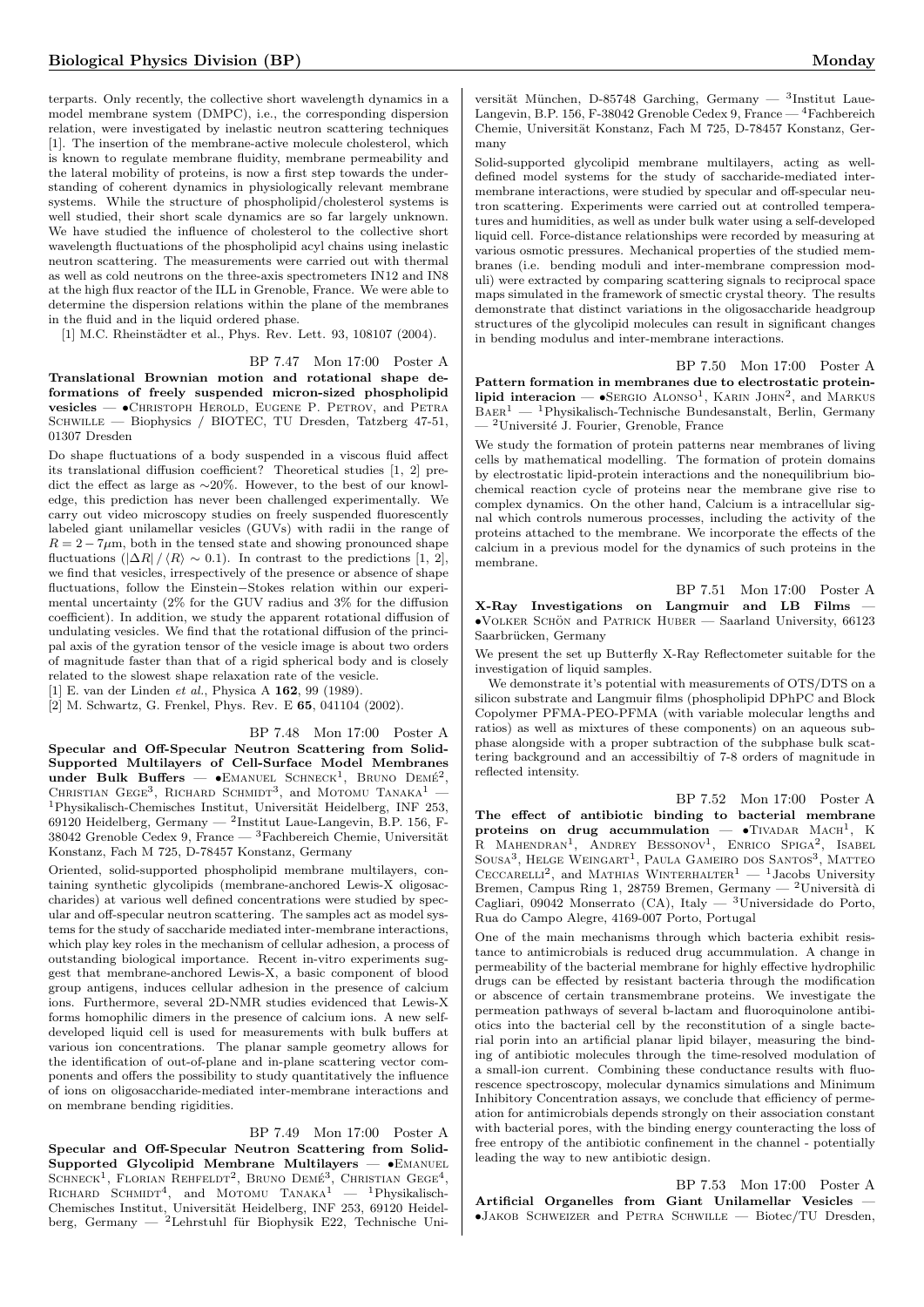#### Tatzberg 47, 01307 Dresden, Germany

Giant Unilamellar Vesicles (GUV) constituted from lipid bilayers serve as a model system for the minimal cell. However, they are also an ideal tool to synthesize sub-cellular structures in order to mimic intracellular processes. Here we present a way to construct a rudimentary artificial chloroplast from purely biological raw materials using merely three main components: lipids, bacteriorhodopsin and F0F1-ATP synthase. Powered by photon absorption bacteriorhodopsin pumps protons into the vesicle, whereas the F0F1-ATP synthase utilizes the emerging proton gradient to produce ATP. The most crucial step is therefore the reconstitution of the functional proteins into the GUVs in the correct orientation. Establishing an artificial chloroplast can provide further insight into the evolution of biological chloroplasts. Moreover, these photo-sensitive systems will also serve as miniature power plants, providing the ATP essential for more complicated cellular model systems. Besides protein reconstitution and proteo-GUV formation we want to present methods to proof the protein activity of BR and the ATPsynthase in GUVs.

BP 7.54 Mon 17:00 Poster A

Diffusion of glycosylphosphatidylinositol (GPI)-anchored bovine prion protein (PrPc) in supported lipid membranes studied by single-molecule and complementary en-

#### semble methods.  $-$  •Thomas Schubert<sup>1,2</sup>, Michael Bärmann<sup>2</sup>, MONIKA  $RUSP<sup>2</sup>$ , WALTER GRÄNZER<sup>3</sup>, and MOTOMU TANAKA<sup>1,2</sup>  $1B$ iophysikalische Chemie II und BIOQUANT, Universität Heidelberg, 69120 Heidelberg, Germany — <sup>2</sup>E22, Technische Universität München, James-Frank-Str, 85748 Garching, Germany —  $3$ Institut für Tierhygiene, TU München, Weihenstephaner Berg 3, 85354 Freising-Weihenstephan, Germany

In this work bovine cellular bovine prion protein (PrPc) was incorporated in supported lipid membranes and its lateral diffusion was studied by single-dye tracking (SDT) and a complementary ensemble method, fluorescence recovery after photobleaching (FRAP). FRAP results demonstrated very high mobile fractions of up to 94 %, confirming that most of the GPI-anchored PrPc are freely diffusive in the fluid supported membrane matrix. Moreover, the lateral diffusivity of PrPc significantly depends on the pH of the buffer. To complement the ensemble results obtained by FRAP, the statistical variation of lateral diffusion coefficients of individual PrPc molecules in the supported membranes were measured with SDT. Simulation-based statistical analysis indicated that in addition to the expected statistical scatter there is a significant spread of diffusion coefficients. In further experiments, 2D membrane electrophoresis also indicated non-uniform PrPc molecules.

## BP 8: Active Filament Networks

Time: Tuesday 9:30–13:00 Location: C 243

Invited Talk BP 8.1 Tue 9:30 C 243 Active stress fluctuations in biopolymer networks driven by  ${\bf molecular\ motors} \bf{-} \bullet$ Gijsje H. Koenderink<sup>1</sup>, Marina Soares e SILVA<sup>1</sup>, and FREDERICK C. MACKINTOSH<sup>2</sup> — <sup>1</sup>FOM Institute AMOLF, Amsterdam, Netherlands — <sup>2</sup>Vrije Universiteit, Amsterdam, Netherlands

Living cells are active soft materials in which non-equilibrium driving forces lead to shape changes, contractility, and migration. To elucidate the physical origin of these active material properties, we reconstitute simple model systems from purified cytoskeletal proteins. I will show that model systems of filamentous actin exhibit active internal stress fluctuations and active stiffening upon addition of myosin II motors. The myosin motors use chemical energy to generate directional forces on the actin filaments to slide filaments past one another. In un-crosslinked networks, this leads to transient contractile stresses. These are apparent when microtubules, cytoskeletal filaments with a persistence length of 1 mm, are embedded in the actin network. In the presence of processive myosin thick filaments, the microtubules display large, non-thermal bending fluctuations. These reveal transverse forces of 10-20 pN originating from local network contractions. Even though the myosin motors are processive, they generate random stress fluctuations because they transiently bind and then collectively release. When the actin filaments are cross-linked with an actin-binding protein such as filamin A, myosin contractile forces generate an internal stress that drives the network into a non-linear, stress-stiffened regime. These findings shed light on physical design principles of cells.

#### **Invited Talk** BP 8.2 Tue 10:00 C 243 Regulation of microtubule sliding by antagonizing microtubule motors and crosslinkers — •Marcel Janson — Wageningen University, Wageningen, The Netherlands

Polarized microtubule networks, like the mitotic spindle, are organized in part by molecular motors that actively slide microtubules along each other. Proteins like ase1, on the other hand, create static crosslinks between these biofilaments. How cells tune both antagonizing activities to make sure that microtubules attain their correct position and polarity is largely unknown. We quantified the relative sliding of microtubules in live fission yeast cells. Here, motor proteins bind to the ends of microtubules while ase1-crosslinks are established between overlapping microtubules. The corresponding distribution of forces generates a length-dependent sliding velocity. Computer simulations were used to demonstrate that the resulting velocities are sufficient to organize randomly nucleated microtubules into an array of antiparallel microtubules that is morphological similar to arrays in yeast. The localization of ase1 in these arrays is of special interest. Ase1 selectively binds to pairs of antiparallel microtubules and in doing so sets up spatial signals in cells. Single molecule fluorescence imaging and controlled in vitro assays demonstrated that dimers of ase1 diffuse along the lattice of microtubules. These dimers multimerized into higher-order structures that were stably docked to microtubules. Multimerization preferentially occurred between overlapping microtubules showing that cells exploit the local geometry and abundance of ase1 binding sites to achieve selective ase1 localization.

#### 15 min. break

BP 8.3 Tue 10:45 C 243

Adhesion Patches in Early Cell Spreading — •HANS-GÜNTHER DÖBEREINER, MARCUS PRASS, MEIKE GUMMICH, and JAC-SIMON KÜHN - Institut für Biophysik, Universität Bremen

Cell motility is controlled by an active polymer gel enclosed by a complex membrane relaying extracellular signals and forces. We report on the dynamics of spreading mouse embryonic fibroblasts. Advancing membrane edges and adhesions patterns on two-dimensional substrates can be well characterized by total internal reflection fluorescence and reflection interference contrast microscopy. One finds various dynamic phases [1] and collective modes [2]. We discuss characteristic spatialtemporal correlations and relate our findings to theoretical calculations [3]. Especially, we present recent results on adhesion patches in early spreading events.

- [1] H.-G. Döbereiner et al., Phys. Rev. Lett. 93, 108105 (2004).
- [2] H.-G. Döbereiner et al., Phys. Rev. Lett. 97, 38102 (2006).
- [3] R. Shlomovitz and N. S. Gov, Phys. Rev. Lett 98, 168103 (2007).

BP 8.4 Tue 11:00 C 243

Cytoskeleton nanosurgery Part I : Force sensing mechanism within actin stress fibers  $\bullet$  JULIEN COLOMBELLI<sup>1</sup>, ACHIM BESSER<sup>2</sup>, EMMANUEL REYNAUD<sup>1</sup>, HOLGER KRESS<sup>3</sup>, PHILIPPE GIRARD<sup>1</sup>, ULRICH SCHWARZ<sup>2</sup>, VICTOR SMALL<sup>4</sup>, and ERNST STELZER<sup>1</sup> - <sup>1</sup>EMBL. Meyerhofst. 1, D-69117 Heidelberg —  $^2$ University Heidelberg, Bioquant, BQ0013 BIOMS, D-69120, Heidelberg —  ${}^{3}$ Mech. Eng. Dept., Yale University, New Haven CT 06511, USA  $-$  <sup>4</sup>Institute for Molecular Biotechnology (IMBA), Bohr Gasse, A-1030 Vienna

Mechanotransduction defines the ensemble of mechanisms by which cells convert mechanical stimuli into biochemical activity. The cytoskeleton plays a central role in propagating mechanical signals, however the molecular sensors that potentially recognize mechanical movements, forces and tensions are widely missing. We focus here on perturbing the mechanical equilibrium of the actin cytoskeleton. We study the mechanical relaxation of actin stress fibers (SFs) after combined FRAP and laser nanosurgery in living cells. Quantitative analysis provides support for a theoretical viscoelastic model of SFs dynamics,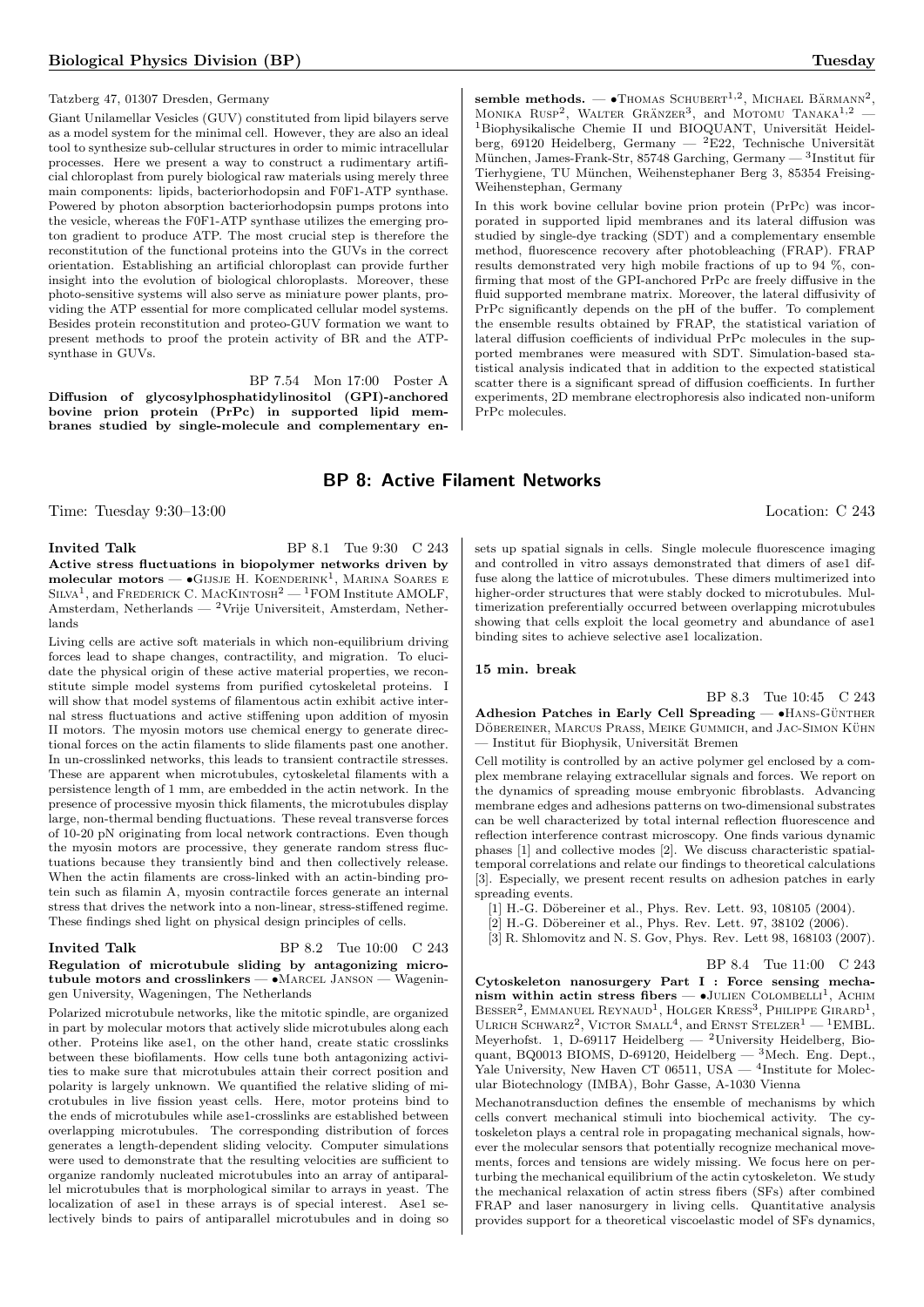which predicts the dynamics of contractile forces throughout the SFs. We then analyze the localization by live fluorescence and correlative EM of zyxin, an alpha-actinin partner in SFs. Non-equilibrium dynamics of zyxin after force perturbation by drug treatment, nanosurgery, or external micromanipulation show a high correlation between the modeled forces within the SFs and the localization of zyxin. We propose that SFs sense the molecular forces generated through actomyosin contractility with the mechanosensitive protein zyxin.

#### BP 8.5 Tue 11:15 C 243

Cytoskeleton nanosurgery Part II: Modeling the retraction  ${\rm dynamics}$  of stress fibers after laser  ${\rm cutting}$  —  $\bullet$  ACHIM  ${\rm Besser} 1,$ JULIEN COLOMBELLI<sup>2</sup>, HOLGER KRESS<sup>3</sup>, ERNST STELZER<sup>2</sup>, and ULRICH  $SCHWARZ<sup>1</sup>$  — <sup>1</sup>University of Heidelberg, Bioquant, BQ 0013 BIOMS Schwarz, INF 267, D-69120, Heidelberg, Germany  $-$  <sup>2</sup>European Molecular Biology Laboratory (EMBL), Meyerhofstrasse 1, D-69117 Heidelberg, Germany  $-3$  Department of Mechanical Engineering, Yale University, New Haven, CT06511, USA

Cellular stress fibers are bundles of actin filaments that are crosslinked by α-actinin and non-muscle myosin II molecular motors. Due to myosin motor activity, stress fibers are under tension and retract over several microns when being cut with a pulsed laser. The timedependent displacement field along the fiber is recorded with fluorescence microscopy and thus provides quantitative time course data. Here, we present a continuum stress fiber model that takes into account the internal visco-elastic and contractile properties of the fiber as well as visco-elastic interactions with the surrounding cytoplasm. Through detailed comparison of theory and experiment we are able to quantify physical properties of stress fibers: we extract the average contraction length of sarcomeric units, the degree of cross links of the fibers and we find that external friction due to the retraction within the cytosol can be neglected compared to internal friction resulting from relative filament sliding and myosin motor activity.

BP 8.6 Tue 11:30 C 243

A Mechanism of Filament Length Regulation —  $\bullet$  CHRISTOPH ERLENKÄMPER and KARSTEN KRUSE — Universität des Saarlandes, Theoretische Physik, 66041 Saarbrücken, Germany

The cytoskeleton is a network of filamentous polymers, notably actin filaments and microtubules. It determines the mechanical properties of a cell and is involved in various vital cellular processes. An important characteristic of the cytoskeleton is the distribution of filament lenghts. In vitro filaments typically show an exponential length distribution, which can be explained by the intrinsic filament dynamics [1][2]. In cells, however, filament lengths are regulated by additional proteins. Here, we investigate a mechanism of length regulation by proteins which influence depolymerization at the ends of treadmilling filaments. It applies, for example, to ADF/cofilin which promotes subunit removal from the ends of actin filaments. We present stochastic simulations as well as an analytic calculation of the steady state distribution. In contrast to the in vitro situation, we find a distribution that is peaked around the average filament length.

[1] F. Oosawa and S. Asakura, "Thermodynamics of the Polymerization of Protein", Academic Press, New York, 1975

[2] M. Dogterom and S. Leibler, PRL, 70 (1347), 1993

BP 8.7 Tue 11:45 C 243 Microtubule-driven multimerization recruits ase1 onto over $lapping$  microtubules  $-$  LUKAS C.  $KAPITEIN<sup>1</sup>$ , MARCEL E. JANSON<sup>1</sup>,  $\bullet$ CHRISTOPH F. SCHMIDT<sup>2</sup>, and ERWIN J.G. PETERMAN<sup>1</sup> —  $^1\rm{Vrije}$ Universiteit, Amsterdam, The Netherlands —  $^2\rm{Georg\text{-}August-}$ Universität, Göttingen, Germany

Microtubule cross-linking proteins of the ase1/PRC1/Map65 family play a major role in the construction of microtubule networks such as the mitotic spindle. Most homologues have been shown to localize with a remarkable specificity to sets of antiparallel overlapping microtubules. Using in vitro experiments in combination with singlemolecule fluorescence microscopy, we obtained evidence for a mechanism of localized protein multimerization underpinning this specific targeting. Dimers of the fission yeast homologue, ase1, diffused along the lattice of single microtubules and assembled into stable multimeric structures at concentrations above a threshold. This threshold was significantly lower between overlapping microtubules. These findings show that cells use a finely tuned cooperative localization mechanism that exploits differences in the geometry and concentration of ase1 binding sites along single and overlapping MTs.

BP 8.8 Tue 12:00 C 243 Viscoelastic Actin Bundles —  $\bullet$ DAN STREHLE<sup>1</sup>, JOSÉ ALVARADO<sup>1</sup>, BRIAN GENTRY<sup>1</sup>, LUKAS HILD<sup>1</sup>, MARK BATHE<sup>2,3</sup>, ERWIN FREY<sup>2</sup>, and JOSEF KÄS<sup>1</sup> — <sup>1</sup>Universität Leipzig — <sup>2</sup>LMU München — <sup>3</sup>C.N.R.S. Gif-sur-Yvette

Bundles of actin perform a number of important functions in cells. As stress fibers they play a crucial role in biopolymer networks constituting the cytoskeleton, in filopodia they probe the extracellular environment, in acrosomal processes of sperm cells they perforate the membrane of the egg, whereas in stereocilia they serve as signal transducing organelles of hair cells.

For these various tasks cells are able to finely tune the mechanical properties of bundles by determining their thickness and choosing from a variety of actin bundling proteins. Dynamic crosslinkers, for instance, create the possibility for a viscoelastic-like response to different stresses encountered in cellular conditions.

We are actively probing the mechanical properties of actin bundles using optical tweezers. Upon applying stress, a timescale-dependent novel behavior, plastic deformation, is observed, shedding light on the internal structure and kinetics of the bundles. Using this method, properties of bundles formed with different bundling proteins can be compared.

Elucidating the mechanical behavior of bundles might also provide additional insight into the viscoelastic response of biopolymer networks.

BP 8.9 Tue 12:15 C 243 Three-dimensional preparation and imaging reveal intrinsic microtubule properties — Philipp J Keller, •Francesco Pampaloni, and Ernst H K Stelzer — Cell Biology and Biophysics Unit, European Molecular Biology Laboratory (EMBL), Meyerhofstrasse 1, D-69117 Heidelberg, Germany

Microtubule dynamic instability has been studied for over two decades, employing two-dimensional experimental approaches and focusing on two dynamic states, microtubule growth and shrinkage. The role of a "third state", the microtubule pause, has not yet been investigated in detail, although microtubule pausing is often observed in interphase cells. We present a study of microtubule dynamic instability in three dimensions, performed with laser light sheet-based fluorescence microscopy (SPIM). In order to prevent any experimental bias due to surface proximity effects, we developed a three-dimensional (3D) assay employing transparent Teflon-based cylinders. Close-to-life conditions were ensured by the use of Xenopus laevis egg extract. We performed a three-dimensional quantification of all known states of microtubule dynamic instability, including a thorough investigation of microtubule pausing. The three-dimensional approach gives experimental access to the intrinsic microtubule dynamic properties and to microtubule population statistics in single asters. We obtain evidence for the stochastic nature of microtubule pausing and discovered a strong influence of microtubule pausing on the microtubule's dynamic properties. Moreover, our data rule out a simple GTP-cap model of microtubule stabilization for interphase Xenopus laevis extracts.

#### BP 8.10 Tue 12:30 C 243

Instabilities of active gels with stress-dependent depoly $merization - \bullet$ Davood Nourozi and KARSTEN KRUSE — Theoretische Physik, Universität des Saarlandes, Postfach 151150, 66041 Saarbrücken, Germany

The cytoskeleton is a network of filamentous proteins which is responsible for many cellular processes such as crawling on a substrate, division and for organising intracellular transport. It is internally driven by the hydrolysis of ATP, which fuels molecular motors as well as the polymerization and depolymerization of filaments [1]. The physics of such active gels is largely unexplored. Here we study the effect of mechanical stresses on the depolymerization rate. To this end we use a multi-component hydrodynamic description of an active gel [2]. A linear stability analysis of the isotropic homogeneous state reveals various instabilities. Furthermore, we numerically analyse the system behaviour beyond the linear regime. Finall we discuss possible implications of our work for the formation of cellular structures.

[1] Alberts, B. et. al., Molecular Biology of the Cell, 4th edition (Garland, New York, 2002).

[2] Joanny, J. F., Jülicher, F., Kruse, K., Prost, J., New J. Phys., in press.

BP 8.11 Tue 12:45 C 243 Modeling the lamellipodial protrusion in motile cells —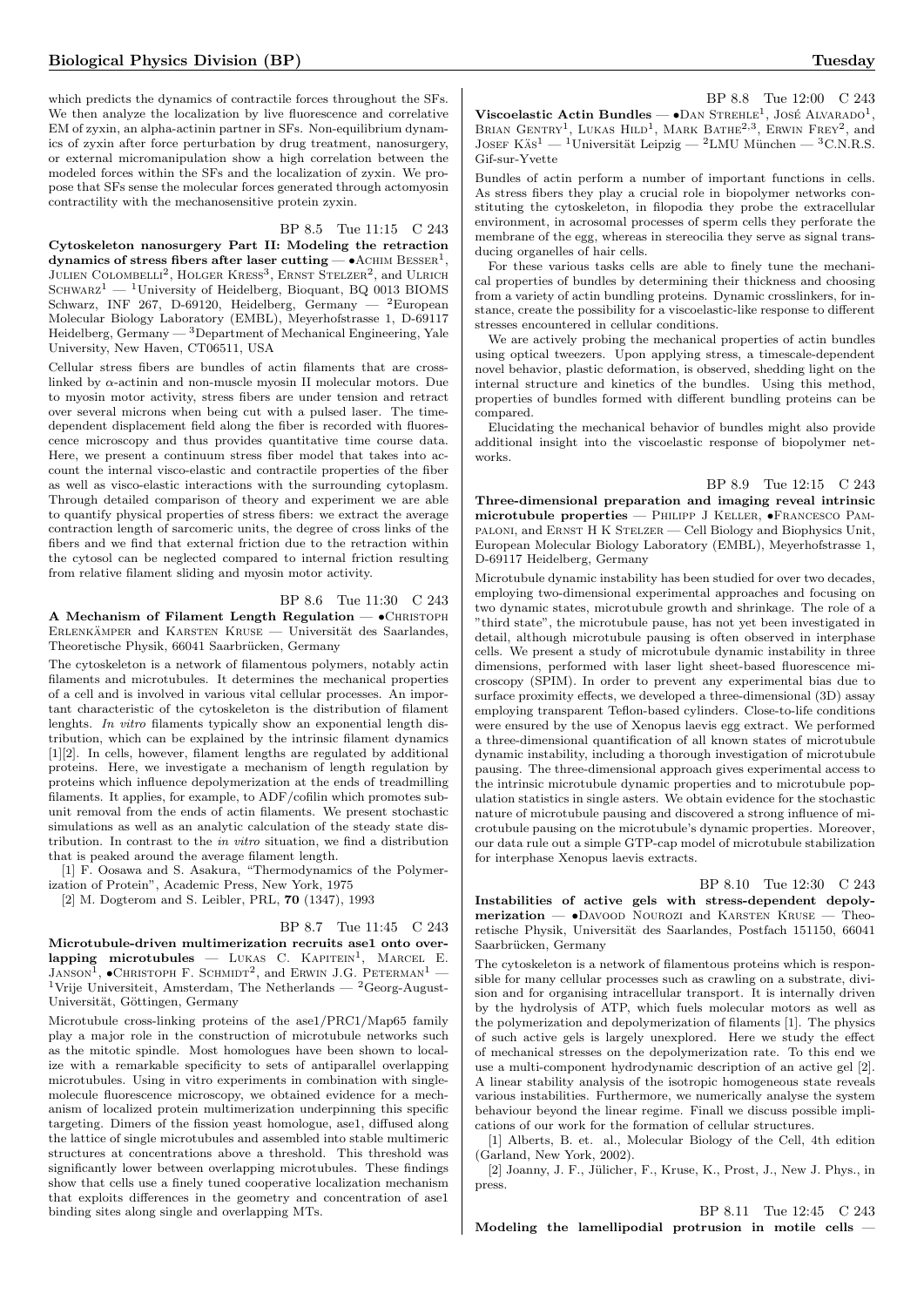•Mihaela Enculescu and Martin Falcke — Hahn-Meitner-Institut, Berlin

A variety of eukaryotic cells has the ability to crawl on a substrate by extending a thin plane cytoskeletal structure, called the lamellipodium. The force that pushes the cell membrane forward emerges from the growth of a cross-linked actin network through polymerization at the

## BP 9: Membranes and Interfaces

Time: Tuesday 10:30–13:00 Location: PC 203

BP 9.1 Tue 10:30 PC 203 Size distribution and radial density profile of synaptic vesicles by SAXS and light scattering —  $\bullet$ SIMON CASTORPH<sup>1</sup>, MATTHEW HOLT<sup>2</sup>, MICHAEL SZTUCKI<sup>3</sup>, REINHARD JAHN<sup>2</sup>, and TIM SALDITT<sup>1</sup> -<sup>1</sup>Institute for X-ray Physics, Göttingen, Germany  $-$  <sup>2</sup>Max Plank Institute for Biophysical Chemistry, Göttingen, Germany —  $^3\rm{European}$ Synchrotron Radiation Facility, Grenoble, France

Synaptic vesicles are small membraneous organelles within the nerve terminal, encapsulating neurotransmitters by a lipid bilayer. The transport of the neurotransmitter, the fusion at the plasma membrane, and the release of the stored neurotransmitters into the synaptic cleft are since long know as essential step in nerve conduction of the chemical synapse. A detailed structural view of these molecular mechanisms is still lacking, not withstanding the enormous progress in the field during recent years [1, 2].

From measurements and quantitative fitting of small angle x-ray scattering curves and dynamic light scattering the averaged structural properties of synaptic vesicles can be determined.

We present SAXS measurements and fits revealing the width of the size distribution function and details of the radial scattering length profile of synaptic vesicles from rat brain. Representative values for the inner and outer radius and the size polydispersity as well as the density and width of the outer protein layer are obtained.

References: [1] Südhof, T. (2004) Annu. Rev. Neurosci. 27, 509 -547 [2] Takamori, S., et al. (2006) Cell 127, 831 - 846

BP 9.2 Tue 10:45 PC 203 Local Heating of Phospholipid Bilayers with Gold Nanoparticles —  $\bullet$ ALEXANDER S. URBAN<sup>1</sup>, MARGARET R. HORTON<sup>2</sup>, SRUJAN K. DONDAPATI<sup>1</sup>, TAPAN K. SAU<sup>1</sup>, THOMAS A. KLAR<sup>1</sup>, JOACHIM O.<br>RÄDLER<sup>2</sup>, and JOCHEN FELDMANN<sup>1</sup> — <sup>1</sup>Photonics and Optoelectronics Group, Ludwig-Maximilians-Universität München  $-$ <sup>2</sup>Soft Condensed Matter Group, Ludwig-Maximilians-Universität München

We examine the possibility of increasing the membrane permeability for drugs and large bio-molecules by exploiting light-induced local heating of phospholipid bilayers containing gold nanoparticles. Giant unilamellar vesicles (GUVs) provide model systems for cellular membranes. They were prepared from 1,2-Dioleoyl-sn-Glycero-3- Phosphocholine via the electroformation method. Nanoparticles were made in various shapes (rods, spheres, cubes), sizes (20-100 nm) and with different surfactants, the latter playing an important role in the vesicle adhesion efficiency. Cetyl trimethylammonium bromide forms bilayers around the gold and was readily incorporated into GUV membranes. Too high a concentration of gold nanoparticles resulted in vesicle rupture due to osmotic stress. Furthermore, we investigated the heating of the GUV-gold complexes by illumination with laser light near the plasmon resonance. Increasing the laser intensity led to rupturing of the bilayers. The intensity required for rupture was highly dependent on nanoparticle size and the number of gold nanoparticles in close proximity. This model system is also being used to quantitatively study the transport of biologically active molecules across the lipid membrane through specific and local cell heating.

#### BP 9.3 Tue 11:00 PC 203

 $\begin{array}{cccc} \text{Transport} & \text{at} & \text{nanoscale} & \text{revealed} & \text{by} & \text{the} & \text{temperature} \\\text{dependence} & \text{of} & \text{ion} & \text{conductance} & \text{O} & \text{CATALIN} & \text{CHIMEREL}^1, \end{array}$ LIVIU MOVILEANU<sup>2</sup>, ULRICH KLEINEKATHÖFER<sup>1</sup>, and MATHIAS WINTERHALTER<sup>1</sup> — <sup>1</sup>Jacobs University Bremen, Bremen, Germany — <sup>2</sup>Syracuse University, Syracuse, New York, USA

Temperature dependent ion conductance in nanopores is measured in a wide range of electrolyte concentration and compared with molecular modeling. Single outer membrane protein F (OmpF) channels from E. coli are reconstituted into planar lipid bilayers. In a qualitative agreement with the experimental data, applied field molecular dynamics revealed atomistic details of the charge transport in the studied nanopore. Comparing the temperature dependence of the channel conductance with that of the bulk electrolyte conductivity in the range from 0◦C to 72◦C revealed that at low salt concentration the charge transport is mainly driven along the pore surface. Increasing the salt concentration saturates the surface charge transport and induces charge transport in the center of the nanopore. Opposite to the surface transport, the transport in the nanopore center favors the formation of ion pairs. Increasing the salt concentration increases the ion pair formation in the nanopore faster than in the bulk, therefore an increase in salt concentration leads to a slower increase in the nanopore conductance compared to the bulk conductivity. Increasing the temperature reduces the life time of the ion pairs and leads to a faster increase in channel conductance compared to the bulk conductivity.

leading edge. We model the lamellipodial protrusion by coupling the mechanics of the membrane to the dynamics of the length distribution of the polymer ends, and by computing the entropic forces exerted by single actin filaments on the membrane. Our approach takes into consideration actin polymerization, attachment and detachment of filaments to the membrane and cross-linking of the actin network.

BP 9.4 Tue 11:15 PC 203 Specular and Off-Specular Neutron Scattering from Solid-Supported Glycolipid Membrane Multilayers — •Emanuel SCHNECK<sup>1</sup>, FLORIAN REHFELDT<sup>2</sup>, BRUNO DEMÉ<sup>3</sup>, CHRISTIAN GEGE<sup>4</sup>, RICHARD SCHMIDT<sup>4</sup>, and MOTOMU TANAKA<sup>1</sup> — <sup>1</sup>Physikalisch-Chemisches Institut, Universität Heidelberg, INF 253, 69120 Heidelberg, Germany — <sup>2</sup>Lehrstuhl für Biophysik E22, Technische Universität München, D-85748 Garching, Germany  $-$  3Institut Laue-Langevin, B.P. 156, F-38042 Grenoble Cedex 9, France — <sup>4</sup>Fachbereich Chemie, Universität Konstanz, Fach M 725, D-78457 Konstanz, Germany

Solid-supported glycolipid membrane multilayers, acting as welldefined model systems for the study of saccharide-mediated intermembrane interactions, were studied by specular and off-specular neutron scattering. Experiments were carried out at controlled temperatures and humidities, as well as under bulk water using a self-developed liquid cell. Force-distance relationships were recorded by measuring at various osmotic pressures. Mechanical properties of the studied membranes (i.e. bending moduli and inter-membrane compression moduli) were extracted by comparing scattering signals to reciprocal space maps simulated in the framework of smectic crystal theory. The results demonstrate that distinct variations in the oligosaccharide headgroup structures of the glycolipid molecules can result in significant changes in bending modulus and inter-membrane interactions.

#### 15 min. break

BP 9.5 Tue 11:45 PC 203 Diffusion of nano-particles bound to model membranes — •Florian Ruckerl ¨ , Lydia Woiterski, Josef Kas¨ , and Carsten SELLE — Universität Leipzig, Linnéstr. 5, 04103 Leipzig

The diffusive transport in membranes is an important process in cells, especially for signaling at the cell surface. In our investigations we compare the diffusive motion of different nano-particles (latex beads, quantum dots and quantum dots bound to lipids) in a variety of model membranes (monolayers, tethered bilayers and giant unilamellar vesicles). The model membranes,composed of ternary mixtures of lipids (DOPC, cholesterol and DPPC or Sphingomyelin), form liquid membranes and exhibit an ordered-disordered phase coexistence. Our aim is to elucidate the interactions of the membrane with the particles close to the border of such phase coexistence regions. The comparison of the systems enables to differentiate between the mechanisms that influence the diffusion, mainly electrostatic and hydrodynamic interactions. In monolayers the dipolar interaction is dominant leading to a confinement of the partially charged particle at the border of the domain. This transition from two- to one-dimensional diffusion is also dependent on the domain size, being most effective for small domains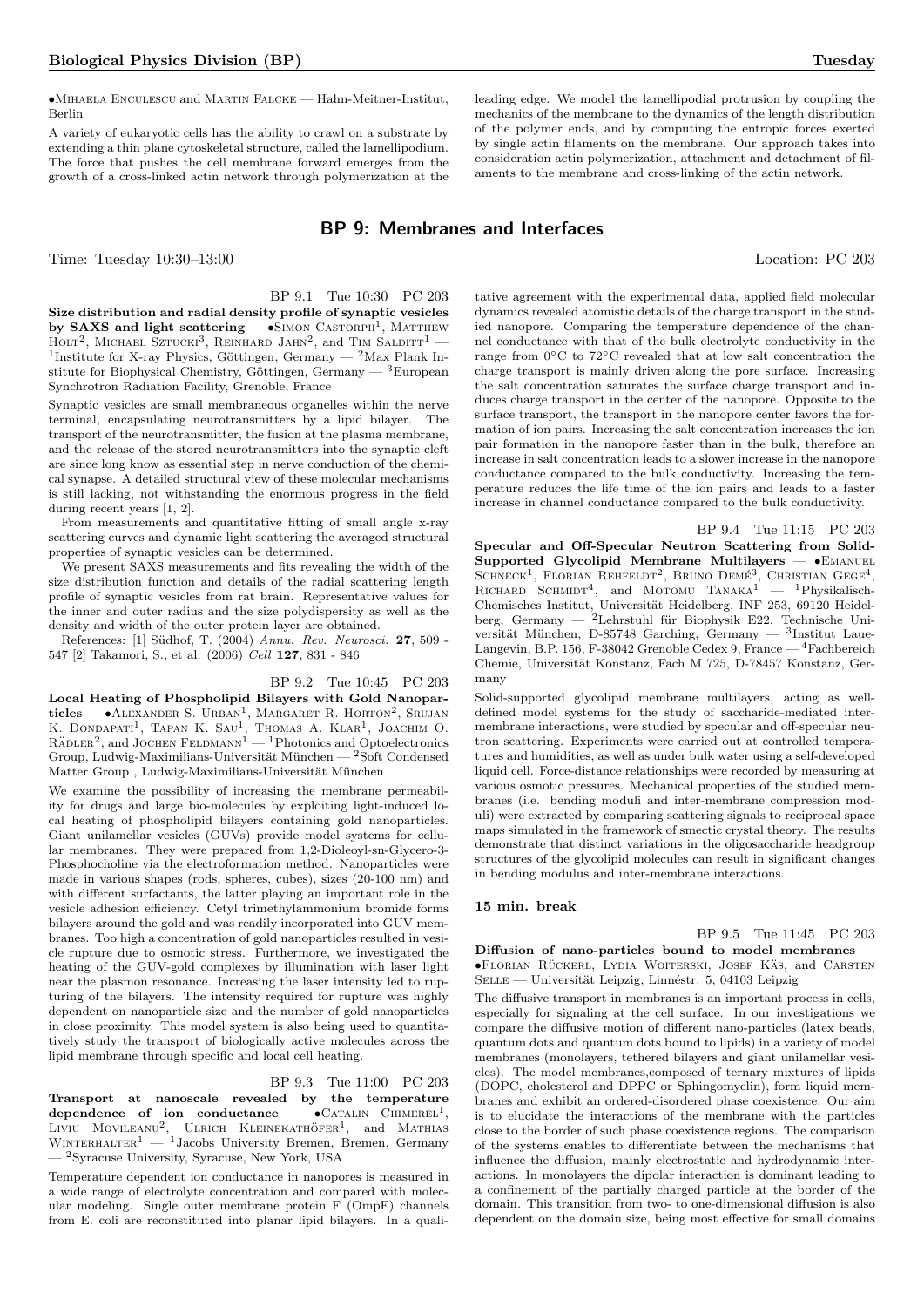$(R < 1 \mu m)$ . A similar change can be observed for latex beads adsorbed to lipid vesicle, where dipolar interactions are considered only weak and short-ranged.

Thus, domain associated dimensional reduction might play a significant role in more physiological bilayer systems. This might be utilized by cellular systems in order to control membrane protein diffusion.

#### BP 9.6 Tue 12:00 PC 203

Fluorescence correlation spectroscopy measurement of anomalous diffusion and crowding of lipid-bound proteins —  $\bullet$ Margaret Horton<sup>1</sup>, Felix Höfling<sup>1,2</sup>, Joachim Rädler<sup>1</sup>, and Thomas Franosch<sup>1,2</sup> — <sup>1</sup>Center for Nanoscience, Ludwigs-Maximilians-Universität, München, Germany —  ${}^{2}$ Arnold Sommerfeld Center for Theoretical Physics, Ludwigs-Maximilians-Universität, München, Germany

In cell membranes, proteins and lipids diffuse in a highly heterogeneous landscape. Aggregates and dense domains of proteins or lipids can modify the path of diffusing molecules, giving rise to anomalous transport. We study two-dimensional diffusion in membranes that are heterogeneous due to protein crowding. Using fluorescence correlation spectroscopy (FCS), we measure the diffusion of the protein avidin bound to biotinylated lipids in a supported bilayer. The density of avidin is controlled by varying the concentration of the lipid anchors. A clear distinction between anomalous and normal diffusion can be achieved with long measurement times (200s) and analysis of the mean squared displacement (MSD). This approach offers an alternative to standard methods of fitting autocorrelated FCS data to probe the dynamic arrangement of molecules in heterogeneous membranes. At low protein surface coverage, normal diffusion is observed. As more protein covers the membrane, there is a transition to anomalous diffusion that becomes more anomalous as the membrane becomes more crowded. These results suggest mechanisms by which cell membrane-associated molecules remain mobile in crowded environments.

## BP 9.7 Tue 12:15 PC 203

A simulation approach to membrane protein aggregation via hydrophobic mismatch —  $\bullet$ GERNOT GUIGAS, ULRICH SCHMIDT, and Matthias Weiss — Cellular Biophysics Group, Deutsches Krebsforschungszentrum, Bioquant Center, Im Neuenheimer Feld 267, 69120 Heidelberg

The oligomerization of membrane proteins is a vital and ubiquitous phenomenon in living cells, e.g. when receptor proteins at the cell's plasma membrane oligomerize after ligand binding to trigger downstream signaling cascades. While a pairwise attractive interaction may account for many oligomerization phenomena, several lines of evidence also implicate membrane-mediated forces as important driving forces for membrane protein aggregation. Using dissipative particle dynamics (DPD), we have studied the aggregation of membrane proteins in a simple yet generic setup. Depending on the strength of the hydrophobic mismatch of the transmembrane domain and the surrounding lipid

bilayer we observed a strong aggregation of membrane proteins. Moreover, the diffusive properties of the membrane proteins were strongly altered when the hydrophobic mismatch was varied.

BP 9.8 Tue 12:30 PC 203 Adhesion of Fluid Vesicles at Chemically Structured Substrates — GUNNAR LINKE, REINHARD LIPOWSKY, and  $\bullet$ Thomas Gruhn — Max Planck Institute of Colloids and Interfaces, Science Park Golm, 14424 Potsdam, Germany

Spatial immobilization of vesicles is important for many vesicle applications like the usage as chemical reactor in nano laboratories or as modules in membrane sensors. A controlled fixation of a vesicle can be achieved by adhering it to a finite adhesive domain on an otherwise repulsive substrate surface. We have studied this scenario with the help of mesoscopic Monte Carlo simulations. If the vesicle is larger than the attractive domain, the spreading of the vesicle onto the substrate is restricted by the size of this surface domain. Once the contact line of the adhering vesicle has reached the boundaries of the domain, further deflation of the vesicle leads to a regime of low membrane tension with pronounced shape fluctuations, which are now governed by the bending rigidity. For a circular domain and a small bending rigidity, the membrane oscillates strongly around an average spherical cap shape. If such a vesicle is deflated, the contact area increases or decreases with increasing osmotic pressure, depending on the relative size of the vesicle and the circular domain. The lateral localization of the vesicle's center-of-mass by such a domain is optimal for a certain domain radius, which is found to be rather independent of adhesion strength and bending rigidity. For vesicles adhering to stripe-shaped surface domains, the width of the contact area perpendicular to the stripe varies non-monotonically with the adhesion strength.

BP 9.9 Tue 12:45 PC 203 Effective potential for a fluctuating membrane between two walls —  $\bullet$ ANA-SUNCANA SMITH — II. Institut für Theoretische Physik, Universiät Stuttgart

Lipid membranes, due to their weak curvature elasticity, typically exhibit large out of plane fluctuations. In the vicinity of the substrate, it is the balancing of the attractive van der Waals potential against the bending deformations of the membrane and the steric repulsion arising from fluctuations, which determines the effective potential between the substrate and the membrane. The difficulty is that the effective potential is coupled to the fluctuation amplitude, which thus must be determined self-consistently. Exact solution of this problem has so far been found only in the vicinity of the unbinding transition (Lipowsky, R.; Leibler, S. Phys. Rev. Lett. 1986, 56, 2541). However, the shape of this potential away from the transition has not been calculated yet. We here present an approximate analytic model for the effective potential. We concentrate particularly on the case when the membrane is placed between two walls, and explore the shape of effective potential for a variety of direct interaction potentials.

## BP 10: Self Propulsion

Time: Tuesday 14:00–15:00 Location: C 243

BP 10.1 Tue 14:00 C 243

Cilia Dynamics — •Jens Elgeti and Gerhard Gompper — Institut für Festkörperforschung, Forschungszentrum Jülich, 52425 Jülich, Germany

Cilia are hair-like extensions of some cells that propel fluid over its surface by performing a whip-like motion. Cilia appear in many places in nature, e.g. to remove mucus from the human respiratory system, or on the surface of Paramecium.

We present simulation results for a two-dimensional array of autonomously beating cilia, solely coupled by hydrodynamic interactions. These hydrodynamic interactions are sufficient to lead to synchronization of cilia motion in the form of a "metachronal wave". We show that the metachronal wave enhances velocity and efficiency of solute transport compared to synchronously beating cilia. The transport velocity increases up to a factor of 3, when the cilia are packed more densely, while transport efficiency increases almost an order of magnitude.

Furthermore, we characterize transport and wave properties as functions of the viscosity, effective stroke direction and cilia spacing. For example, we show that the main correlation direction roughly coincides

with the effective stroke direction, and that the beat frequency decreases through metachronal coordination while the energy consumption per beat is largely independent of cilia spacing, effective stroke direction, and metachronal coordination.

We believe, that for the fitness of the cell, both the efficiency and especially the transport velocity are essential. The metachronal wave pattern is thus of great functional significance for ciliated cells.

BP 10.2 Tue 14:15 C 243

Theory and simulation of artificial cilia — •MATTHEW DOWNTON and HOLGER STARK — Institut für Theoretische Physik, Technische Universität Berlin, 10623 Berlin, Germany

We present simulations that explore the possibility of creating magnetically actuated artificial cilia. Motivated by experiments on an artificial swimmer $[1,2]$ , we analyse a model that consists of a simple bead-spring chain interacting with an external magnetic field able to induce a magnetic moment in the beads. Low Reynolds number hydrodynamic interactions are introduced at the Rotne-Prager level and different beating kinematics of the filament are studied by varying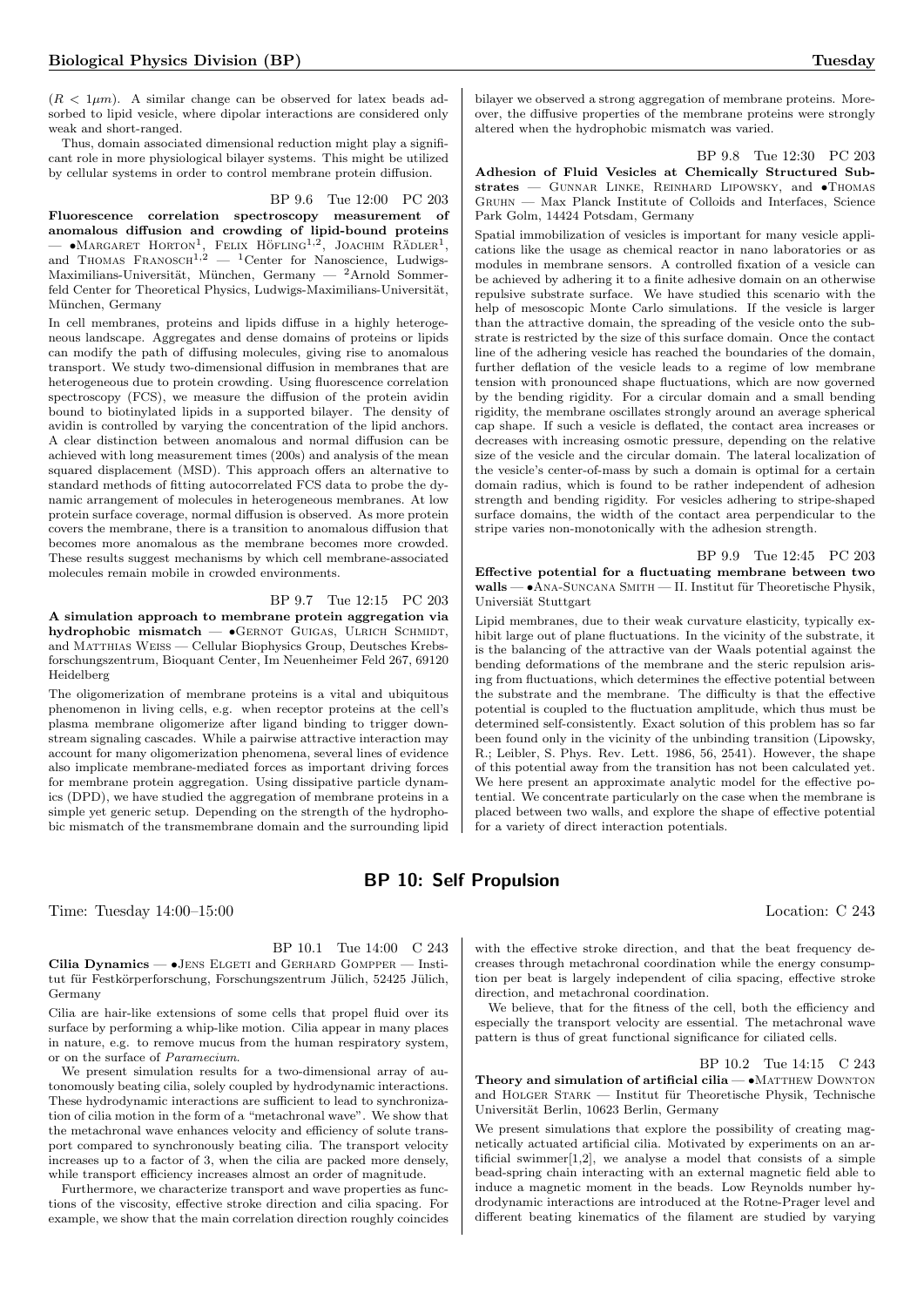the time dependence of the applied field. We examine separate cases of the beating pattern of individual filaments and use a measure of propulsion to study their ability to transport fluid. The behavior of multiple interacting filaments is also studied. By choosing the phases of the actuating magnetic fields separately for each filament, we are able to study how phase shifts between neighboring filaments influence the dissipated energy and the propulsive performance of several filaments. This might be important for the understanding of the so-called metachronal waves that occur in fields of biological cilia.

[1] Dreyfus et al., Nature, 437, 862 (2005)

[2] Gauger and Stark, Phys. Rev. E, 74, 021907 (2006)

BP 10.3 Tue 14:30 C 243 Orientational ordering and clustering in a simple model of self-propelled particles — FERNANDO PERUANI<sup>1,2,3</sup>, ANDREAS<br>DEUTSCH<sup>2</sup>, and  $\bullet$ MARKUS BÄR<sup>3</sup> — <sup>1</sup>MPIPKS Dresden — <sup>2</sup>TU Dres- ${\rm den} - {^3{\rm PTB}}$  Berlin

We study the emergence of collective effects in a two-dimensional stochastic systems of self-propelled particles interacting locally through an apolar, liquid crystal-based alignment mechanism. In the model particles are driven at constant speed and align their direction of motion to the local director. We show through extensive simulations hat the behavior of the system at high and low densities is remarkably different. At high density orientational order emerges upon decrease of the noise strength. The phase transition appears to be of mean-field type. In contrast at low density, an instability leading to inhomogeneous particle density and clustering is found upon decrease of the noise strength. A comparison between active and diffusive particles reveals that diffusive particles can exhibit orientational order for high densities in a similar fashion as self-propelled particles, while clustering at low densities and related orientational order is absent low densities.

BP 10.4 Tue 14:45 C 243

Diffusion in different models of active Brownian particles of relevance in biological self-propelled motion — •Ernesto M. NICOLA and BENJAMIN LINDNER — Max-Planck-Institut für Physik komplexer Systeme, Nöthnitzer Str. 38, 01187 Dresden, Germany

Self-propelled motion is one of the most fascinating aspects of biological systems. This motion can appear in many different biological contexts either inside cells or on the multi-cellular level. Simple phenomenological models can help to understand the dynamics of selfpropelled entities and their statistics (including their transport properties). One class of models successfully studied during the last 15 years are active Brownian particles (ABP). Here we study, both theoretically and numerically, the effective diffusion coefficient of one-dimensional ABP models. We show that, depending on the choice of the friction function, the diffusion coefficient does or does not attain a minimum as a function of noise intensity. We furthermore discuss the case of an additional bias breaking the left-right symmetry of the system. We show that this bias induces a drift and that it generally reduces the diffusion coefficient. For a finite range of values of the bias, the models can exhibit a maximum in the diffusion coefficient vs. noise intensity.

## BP 11: Transport Processes

Time: Tuesday 15:15–17:15 Location: C 243

BP 11.1 Tue 15:15 C 243 Subdiffusion as an efficient intracellular sampling strategy — •Matthias Weiss and Gernot Guigas — Cellular Biophysics Group, Deutsches Krebsforschungszentrum, Bioquant Center, Im Neuenheimer Feld 267, 69120 Heidelberg

Diffusion-mediated searching for interaction partners is an ubiquitous process in cell biology. Transcription factors, for example, search specific DNA sequences, signaling proteins aim at interacting with specific co-factors, and peripheral membrane proteins try to dock to membrane domains. Brownian motion, however, is affected by molecular crowding that induces subdiffusion of proteins and larger structures, thereby compromising diffusive transport and the associated sampling processes. Contrary to the naive expectation that subdiffusion obstructs cellular processes we show here by computer simulations that subdiffusion rather increases the probability of finding a nearby target. Consequently, important events like protein complex formation and signal propagation are enhanced as compared to normal diffusion. Hence, cells indeed benefit from their crowded internal state and the associated anomalous diffusion.

BP 11.2 Tue 15:30 C 243

How Nature beats the central limit theorem: non-Brownian search from gene control to animal foraging -  $\bullet$ RALF METZLER and Michael Lomholt — Technical University of Munich, Physics Department T30g, James Franck Strasse, D-85747 Garching

Simple chemical reactands search for each other by three-dimensional diffusion until encounter. At low concentrations of reactands, pure 3D search is quite inefficient. Nature has come up with various active and passive solutions to speed up search. I will discuss two examples.

Facilitated diffusion of regulatory proteins in search for their specific binding site on a DNA combines 3D volume diffusion with 1D motion along the DNA. The combination of these two mechanisms significantly speeds up the search. In addition, intersegmental transfers that occur at contact points of chemically remote segments of the DNA due to looping gives rise to Levy flights along the DNA that further optimise the search. While this model holds for diluted solutions, in the cell molecular crowding occurs, leading to the subdiffusion of larger molecules. Consequences of this effect include a weak ergodicity breaking, that could allow low regulatory protein concentrations (Phys Rev Lett 95, 260603 (2005); Phys Rev Lett 98, 200603 (2007)).

Bacteria or higher animals perform an active search for food. It turns out that long-tailed distributions, that help avoiding the spell of the central limit theorem, lead to significantly higher search efficiency and

significantly reduced sensitivity to a changing environment (E-print arXiv:0709.2352; compare also Phys Rev Lett 99, 160602 (2007)).

BP 11.3 Tue 15:45 C 243 Target Search on a Dynamic Polymer —  $\bullet$ Thomas Schötz<sup>1</sup>, RICHARD NEHER<sup>2</sup>, and ULRICH GERLAND<sup>3</sup>  $-$ <sup>1</sup>Arnold Sommerfeld Center (ASC), LMU München, Germany —  ${}^{2}$ Kavli Institute for Theoretical Physics, University of California, Santa Barbara, USA — 3 Institute for Theoretical Physics, University of Cologne, Germany

The diffusive search of a particle (protein) for a specific site on a heterogeneous polymer (DNA) is an interesting physics problem posed by the molecular biology of gene regulation. In the relevant limit where the DNA is in a compact conformation and the generic (electrostatic) attraction between the protein and DNA is strong, this search proceeds predominantly by local 1D sliding along the DNA and "hopping"to a different segment of the DNA, which is closeby in 3D space but may be distant along the contour. If the time between two hopping events is sufficiently long, such that the DNA conformations at subsequent events are uncorrelated, the dynamics of this search process can be described with the fractional Fokker-Planck-equation approach [Lomholt et al. PRL (2005)]. However, outside of this "annealed limit", the search dynamics changes drastically, as has been demonstrated in a study of the "quenched limit", i.e. the frozen polymer case [Sokolov et al. PRL (1997)]. In biological systems, typically neither of these limits is realized. Here, we study the full problem of the target search on a dynamic polymer. We observe a non-trivial crossover between the two limits, which is due to the breakdown of the correlations in the polymer conformations. We characterize these correlations and their effect on the transport in detail.

BP 11.4 Tue 16:00 C 243 Stochastic models for bidirectional transport on biological  $networks$   $\longrightarrow$  MAXIMILIAN EBBINGHAUS<sup>1</sup>, ROSEMARY HARRIS<sup>2</sup>, and LUDGER SANTEN<sup>1</sup> — <sup>1</sup>Department of Theoretical Physics, Saarland University, 66041 Saarbruecken, Germany  $-$  <sup>2</sup>School of Mathematical Sciences, Queen Mary, University of London, Mile End Road, London E1 4NS, United Kingdom

The intracellular transport on the cytosceletal filament network is driven by molecular motors. They carry different kinds of cargo through the cell by performing a directed stochastic along the polarized filaments. Although the motion of a given molecular motor is unidirectional, it is possible to transport cargo in opposite direction along a filament, e.g., dyneins and kinesins move in opposite directions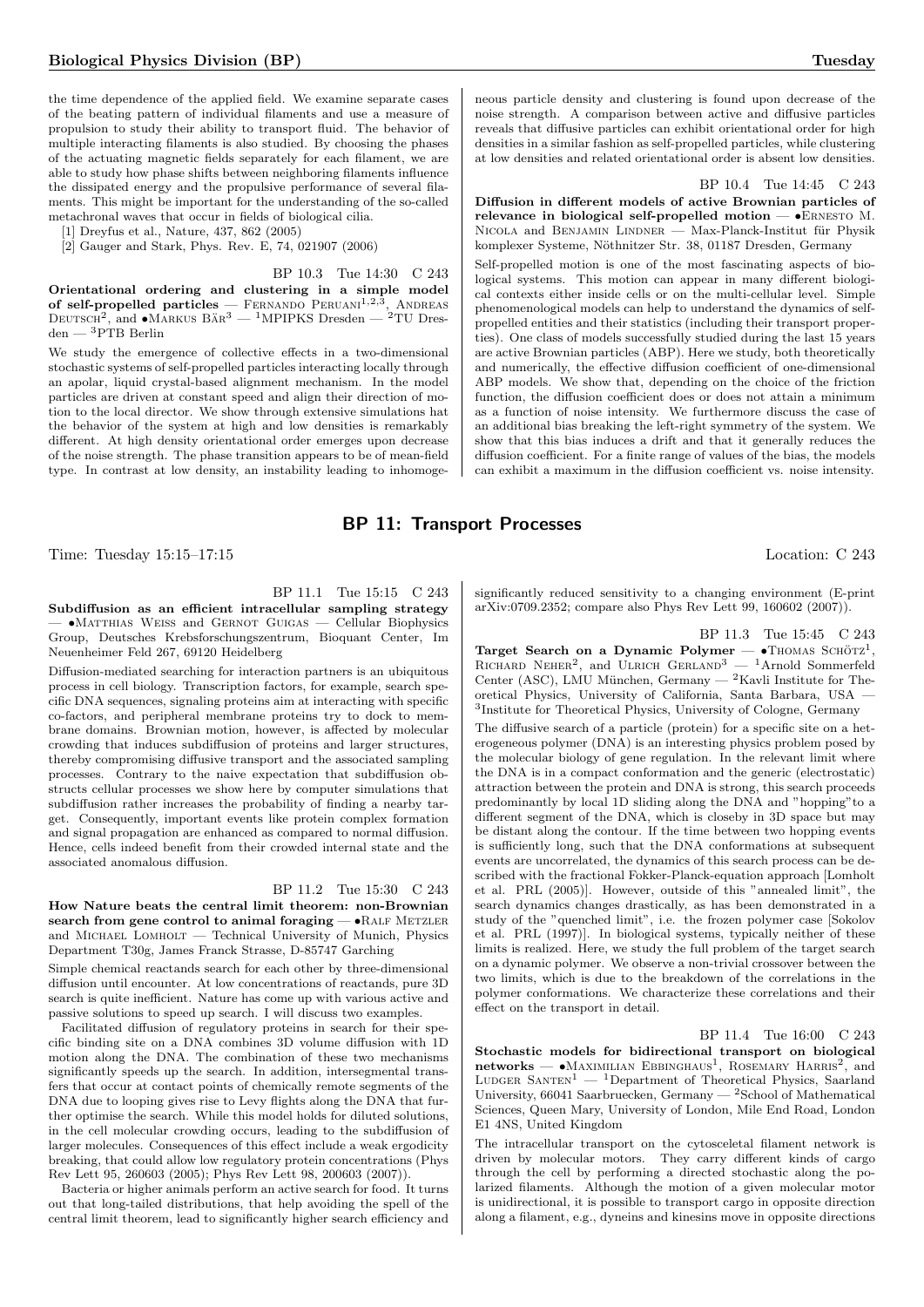along microtubule filaments. We model the bidirectional transport by means of a one-dimensional stochastic lattice models. The model motor proteins interact by exclusion such that effective transport on a single track is possible only by detaching and reattaching moves from the microtubule. Simulations have been carried to investigate the influence of different hopping rates and densities on mean current, path lengths and cluster sizes on the filament. In addition, the influence of tau proteins that decorate the filament will be presented. These proteins intervene in the system by altering the attachment rate of kinesins only. Thus, spatial disorder is found in the system and the impact on measurable quantities have been studied. The results of these simulations can be used in order to elucidate general transport phenomena in elongated cells as, e.g., axons.

#### BP 11.5 Tue 16:15 C 243

Driven transport on parallel lanes with particle exclusion and obstruction — •Anna Melbinger, Tobias Reichenbach, Thomas Franosch, and Erwin Frey — Arnold Sommerfeld Center for Theoretical Physics (ASC) and Center for NanoScience (CeNS), Department of Physics, Ludwig-Maximilians-Universität, München, Germany

Traffic phenomena emerge in intracellular transport, where molecular motors move along parallel one-dimensional filaments, serving as biological engines. Recently, we have proposed a prototypical model for transport on parallel lanes [1]. Here, we consider the situation where motors on the same lane exclude each other, while a certain obstruction, stemming e.g. from the interaction of the bigger cargo particles, occurs between motors adjacent on parallel lanes. Depending on the strength of the obstruction, a rich phase behavior emerges, with density separation between the lanes as well as domain walls in the density profiles of the individual lanes being feasible. We rationalize our observations in an analytic approach, and show an intimate relation between the current-density relation and the systems' phase diagrams.

[1] T. Reichenbach, T. Franosch, E. Frey, Phys. Rev. Lett. 97, 050603 (2006)

#### BP 11.6 Tue 16:30 C 243

A Natural Molecule Trap — Dieter Braun<sup>1</sup>, Franz Weinert<sup>1</sup>, STEFAN DUHR<sup>1</sup>, KONO LEMKE<sup>2</sup>, MICHAEL RUSSELL<sup>3</sup>, and  $\bullet$ DIETER  $B$ RAUN<sup>1</sup> — <sup>1</sup>Biophysics, CENS, LMU München, Amalienstr. 54, 80799 München, Germany — <sup>2</sup>Institute for Mineralogy, ETH-Zürich, Switzerland —  $^3$  Jet Propulsion Laboratory, CalTech, California, USA We simulate molecular transport in elongated pores of rock near warm hydrothermal vents. We find extreme accumulation of molecules in a wide variety of plugged pores. The mechanism is able to provide highly concentrated single nucleotides, suitable for operations of an RNA world at the origin of life. It is driven solely by the thermal gradient across a pore. On the one hand the fluid is shuttled by thermal convection along the pore, whereas on the other hand, the molecules drift across the pore, driven by thermodiffusion. As a result, millimeter-sized pores accumulate even single nucleotides more than 10ˆ8-fold into micrometer-sized regions. Since the accumulation depends exponentially on the pore length and temperature difference,

## BP 12: Cellular Force Generation

Time: Tuesday 17:30–18:45 Location: C 243

BP 12.1 Tue 17:30 C 243

Force and Motorprotein Concentration Determine Dynamics of Bacterial Pili —  $\bullet$ Martin Clausen and Berenike Maier WWU Münster, Institut für Allgemeine Zoologie und Genetik, Schloßplatz 5, 48149 Münster, Germany

Type IV pili are major bacterial virulence factors required for adhesion, surface motility and gene transfer. In the human pathogen Neisseria gonorrhoeae, these flexible polymeric filaments extend several micrometers from the cell surface and generate force in the range of 100pN by retraction. Two antagonistic ATPases, PilF and PilT, support elongation and retraction respectively. We investigated the dynamics of individual pili using laser tweezers and observed that the probability for polymerization increased with increasing force for forces up to 100pN. The length change of the pilus as a function of time was analyzed using the statistical randomness parameter as well as direct sectioning. The data reveals two distinct time scales: on a time scale of miliseconds backsteps and pauses were detected, while on the longer

it is considerably robust with respect to changes in the cleft geometry and the molecular dimensions. Our results indicate that for life to evolve, complicated active membrane transport is not required for the initial steps.

References: PNAS 104, 9346-9351 (2007)

PNAS 103, 19678-19682 (2006)

BP 11.7 Tue 16:45 C 243

Protein Diffusion and Hydodynamic Interactions in Red Blood Cells — WOLFGANG DOSTER<sup>1</sup> und  $\bullet$ STEPHANE LONGEVILLE<sup>2</sup> — <sup>1</sup>Technische Universität München Physik E 13 — <sup>2</sup>CEA Saclay Paris

Die Konzentration von Makromolekulen in biologischen Zellen ist ¨ weit weg vom Ideal der verdünnten Lösung. Volumfraktionen um  $0.3\,$ sind typisch. Das \*molecular crowding\* beeinflusst Reaktionsraten, Dissoziations-Gleichgewichte und diffusiven Transport. Kann die Beweglichkeit der unterschiedlichen Komponenten einer Zelle auf der Basis von intermolekularen Wechselwirkungen verstanden werden? Der Transport von Sauerstoff in Muskelzellen und Erythrozyten wird durch Proteindiffusion unterstützt. In diesem Beitrag diskutieren wir Wechselwirkungen und Diffusion in konzentrierten Myoglobinlösungen und von Hämoglobin in Erythrozyten mit Neutronenspektroskopie [1]. Mit der Kombination von Kleinwinkestreuung und Spin-Echotechnik kann man die Diffusion auf der Skala der intermolekularen Kräfte untersuchen. Vor allem hydrodynamische Wechselwirkungen dominieren aus diesen Längenskalen. [1] W. Doster and S. Longeville Biophy.J. 93 1360 (2007).

BP 11.8 Tue 17:00 C 243 Anomalous diffusion of transmembrane proteins due to oligomerization  $\bullet$  ULRICH SCHMIDT<sup>1</sup>, MARKUS ELSNER<sup>2</sup>, MARIA SMEDH<sup>3</sup>, TOMMY NILSSON<sup>3</sup>, and MATTHIAS WEISS<sup>1</sup> — <sup>1</sup>Cellular Biophysics Group, Deutsches Krebsforschungszentrum, Bioquant Center, Im Neuenheimer Feld 267, 69120 Heidelberg — <sup>2</sup>Cell Biology and Metabolism Branch, National Institutes of Health, USA  $-$  <sup>3</sup>Dept. of Medical and Clinical Genetics, Inst. of BioMedicine, Sahlgrenska Academy, Gothenburg University, Sweden

Membrane proteins frequently form higher-order structures, e.g. oligomers, to facilitate their function and to assume proper subcellular localization. Oligomerization, however, alters the diffusion properties of participating individual proteins. Here, we have tested this aspect for membrane proteins undergoing a dynamic oligomerization process by means of computer simulations. We find that the diffusion of individual proteins becomes anomalous on short time scales with the anomality depending on the underlying binding kinetics and the number of binding sites per protein. In support of these theoretical results, we find via fluorescence correlation spectroscopy that a fluorescently tagged transmembrane Golgi enzyme is highly anomalous in vivo. This observation is consistent with the notion that Golgi-resident proteins oligomerize, presumably to maintain correct cisternal localization and to enhance enzymatic reactions.

timescale directional reversal of the pilus movement was observed. This observation is inconsistent with simple Arrhenius kinetics. We therefore investigated the effect of the concentration of the pilus retraction ATPase PilT and found that the retraction probability decreased with decreasing PilT concentration indicating that binding of PilT strongly increases the retraction probability. Fine-tuning of pilus dynamics by force and motor concentration may be important for surface motility and interaction with mammalian cells.

BP 12.2 Tue 17:45 C 243 Efficiency of molecular motors at maximum power: "Power stroke" beats "Brownian ratchet" — •TIM SCHMIEDL and UDO SEIFERT — II. Institut für Theoretische Physik, Universität Stuttgart, 70550 Stuttgart

Molecular motors transduce chemical energy from hydrolizing ATP into mechanical work exerted against an external force. The efficiency of such a motor usually increases when increasing the force, reaching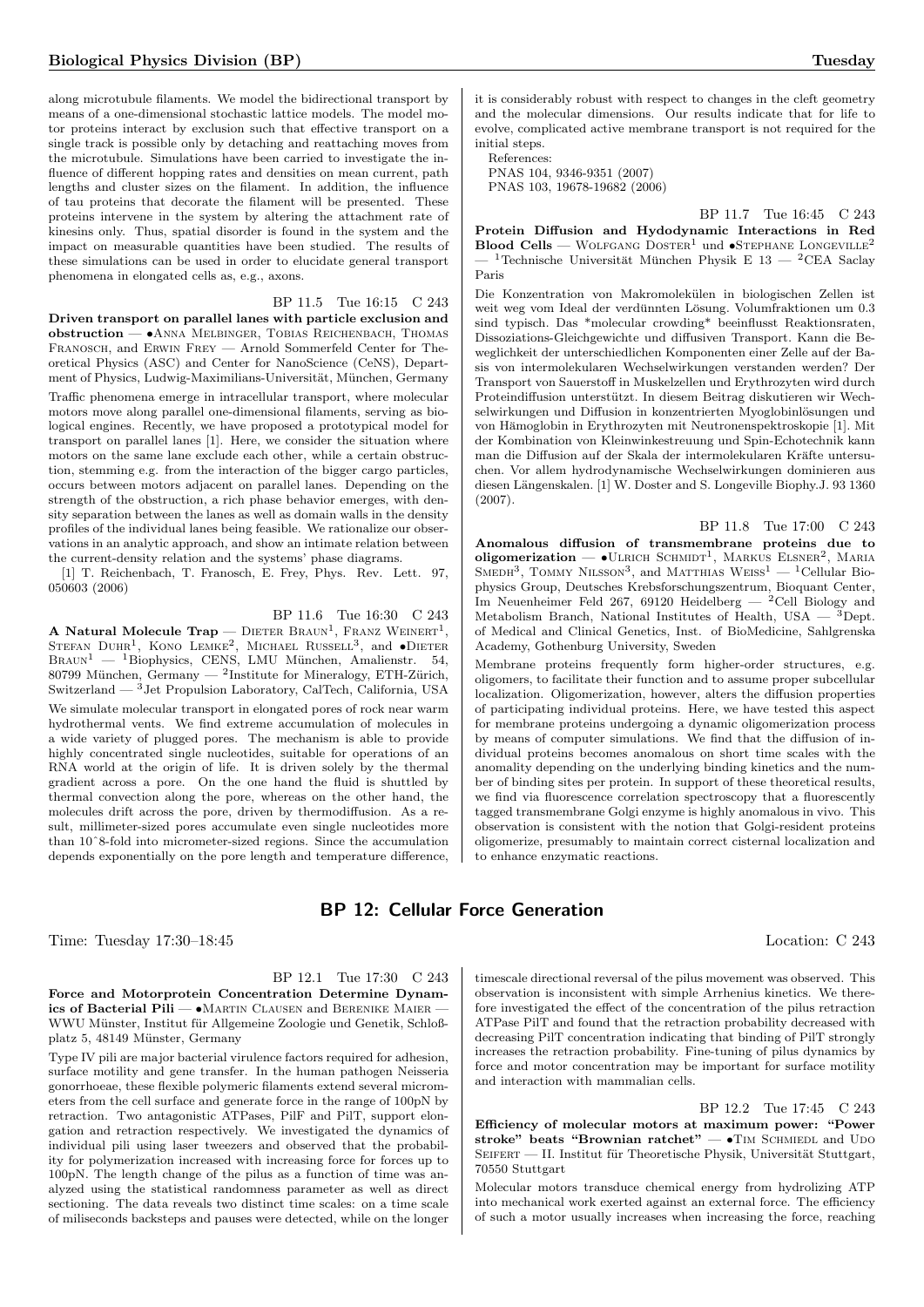the maximum at the stall force. At this force, however, the velocity of the molecular motor and the power output vanishes. It is thus more meaningful to characterize such motors by the efficiency at maximum power. We calculate this efficiency for a simple model and show that the qualitative behaviour depends crucially on the position of the transition state or, equivalently, on whether the motor step occurs in a so called "power stroke" or in a "Brownian ratchet" manner. Specifically, we find a power stroke mechanism, as realized e.g. in myosin motors, to be most favourable with respect to both high power output and high efficiency at maximum power. In this regime, driving the motor farther out of equilibrium by applying higher chemical potential differences can, contra-intuitively, increase the efficiency.

BP 12.3 Tue 18:00 C 243

Transport of micrometer-sized vesicles by kinesin in vitro —  $\bullet$ Christoph Herold<sup>1</sup>, Cécile Leduc<sup>2</sup>, Eugene P. Petrov<sup>1</sup>, Stefan  $\text{DEZ}^2$ , and PETRA SCHWILLE<sup>1</sup> — <sup>1</sup>Biophysics / BIOTEC, TU Dresden, Tatzberg 47-51, 01307 Dresden — <sup>2</sup>Max Planck Institute of Molecular Cell Biology and Genetics, Pfotenhauerstr.

Cytoskeletal motor proteins (e.g., kinesin) are responsible for directed transport in cells. Motor proteins can also be used in artificial bionanotechnological systems to provide a controlled cargo transport. We explore this possibility by using giant unilamellar vesicles (GUVs) as a micrometer-sized cargo model and establish an in vitro system to transport this cargo by kinesin (rK430) molecules along surface-attached microtubules (MTs). Kinesin was linked to GUVs (diameter  $1-4 \mu m$ ) via biotin−streptavidin interaction. MTs and moving GUVs were visualized using fluorescence wide-field imaging microscopy. We observe directed transport of GUVs along MTs with traveling distances of up to 100  $\mu$ m and velocities of ∼0.7  $\mu$ m/s being in a good agreement with the velocity of kinesin motion along MTs ( $\sim$ 0.8  $\mu$ m/s). The long walking distances, as well as the visualization of the GFP-labeled kinesin molecules by total internal reflection fluorescence imaging, suggest that a large number  $(\gtrsim 10)$  of kinesin molecules is involved in the transport of a single GUV. Apart from its biotechnological importance, this system might additionally be useful to gain further understanding of vesicle transport processes in cells.

BP 12.4 Tue 18:15 C 243 Stochastic force generation by small ensembles of myosin II  $molecular motors - ThORSTEN ERDMANN<sup>1</sup> and  $\bullet$  ULRICH SCHWARZ<sup>2</sup>$ 

 $-$ <sup>1</sup>Amolf, Biochemical Networks Group, 1098 SJ Amsterdam, The Netherlands — <sup>2</sup>University of Heidelberg, Bioquant 0013, INF 267, 69120 Heidelberg, Germany

Myosin II molecular motors are non-processive and therefore have to work together in ensembles in order to generate appreciable levels of force. In contrast to the situation in muscle, in the actin cytoskeleton (including the actin cortex and stress fibers) myosin II molecular motors usually work in small groups and therefore stochastic effects are expected to be more pronounced. Taking advantage of the separation of time scales present in the myosin II hydrolysis cycle, we are able to reduce the complex network of stochastic transitions within a finitesized ensemble of myosin II motors to a one-step master equation. We derive analytical expressions for the average time of attachement and the average walk length. We also derive force-velocity relations as a function of ensemble size and compare the average results with exact stochastic simulations of single realizations. Our results show that stochastic effects persist up to a system size of about 15 motors.

BP 12.5 Tue 18:30 C 243

Interaction with host cells influences bacterial pilus dynam $ics - \bullet$ DIRK OPITZ and BERENIKE MAIER — WWU Münster, Institut für Allgemeine Zoologie und Genetik, Schloßplatz 5, 48149 Münster, Germany

The human pathogen Neisseria gonorrhoeae generates force in the range of 100pN. The force generating machine is the type IV pilus, a polymeric cell appendage that generates force by retracting into the cell body. Eucaryotic cells can sense mechanical force and respond by cytoskeletal rearrangements. We therefore hypothesize that force generated by pilus retraction is a signal to their epithelial host cell which may facilitate phagocytosis. Vice versa, products of activated signalling pathways upregulate the expression level of the putative pilus retraction motor PilT. Here, we investigated the dynamics and force generation by individual type IV pili using laser tweezers between 3h and 24h after infection of epithelial cells was initiated. We found that the velocity at forces below 50pN decreased from  $(1.1\pm0.1)\mu$ m/s in abiotic environment to  $(0.7\pm0.1)\mu$ m/s. Bacteria generated considerable force during infection but the maximum force was reduced from (125±36)pN in abiotic environment to  $(73\pm25)$ pN on epithelial cells independent of infection time. The type IV pilus dynamics in abiotic environment and on host cells is significantly different suggesting that the signalling between pathogen and host cell is bidirectional.

## BP 13: Biopolymers

Time: Tuesday 17:15–18:45 Location: PC 203

BP 13.1 Tue 17:15 PC 203

Fibrin network dynamics in nanodroplets — •Heather M EVANS<sup>1</sup>, ENKHTUUL SURENJAV<sup>1</sup>, CRAIG PRIEST<sup>1</sup>, RALF SEEMANN<sup>1,2</sup>, STEPHAN HERMINGHAUS<sup>1</sup>, and THOMAS PFOHL<sup>1</sup> — <sup>1</sup>Max Planck Institute for Dynamics and Self-organization, Göttingen, Germany –  ${}^{2}$ Experimental Physics, Saarland University, Saarbrücken, Germany

This work explores complex dynamic phenomena of the blood clotting protein, fibrin. Protein "monomers" of fibrinogen assemble into fibers in the presence of the enzyme, thrombin, to ultimately form a threedimensional fibrin network. Consequently, fibrin is a vital component of blood clots and provides an interesting yet relevant model system to study network properties. In order to study the development and manipulation of this robust network, we utilize new microfluidic designs that allow us to produce fibrin networks within nanodroplets. The droplets prohibit sticky surface interactions between the protein and the device walls. Furthermore, the incorporation of geometric structures on the microdevice enables the controlled deformation of individual droplets containing fibrin networks. The behavior of the networks is found to depend on parameters such as the network age and droplet velocity, as well as the relative protein concentrations. Using high resolution fluorescence microscopy, we analyze the elastic recovery of these networks through several cycles of mechanical deformation.

BP 13.2 Tue 17:30 PC 203

Morphological and Mechanical Characterization of Reconstituted Collagen Type I Networks -  $\bullet$ STEFAN MÜNSTER<sup>1</sup>, THORSTEN  $KocH<sup>1</sup>$ , PHILIP KOLLMANNSBERGER<sup>1</sup>, LOUISE JAWERTH<sup>2</sup>, DAVID VADER<sup>2</sup>, GERD SCHROEDER-TURK<sup>1</sup>, and BEN FABRY<sup>1</sup> –

<sup>1</sup>Department of Physics, University of Erlangen-Nuremberg, Germany — <sup>2</sup>Department of Physics, Harvard University, Cambridge, USA

Collagen is the most abundant extracellular matrix (ECM) protein and serves as 3D culture environment for cell biology assays. Cell behavior in 3D sensitively depends on the mechanical properties of the ECM. Moreover, for computing cell tractions from the matrix deformations around invaded cells, knowledge of the matrix rheology is necessary.

Confocal images of collagen gels (2.4 mg/ml) show a narrowly distributed pore size of  $\varnothing$ 1  $\mu$ m. Macrorheology using a parallel-plate rheometer revealed predominantly elastic behavior that was approximately linear for strains <5%, with a shear modulus G' of 80 Pa, a loss modulus G" of 11 Pa, and a weak frequency dependency of both moduli according to a power-law with exponent 0.09. Microrheological behavior was measured by applying a 21 nN 'point' force to a ferrimagnetic  $\varnothing$ 4.5  $\mu$ m bead, and tracking the resulting 3D displacements of  $\emptyset$ 1  $\mu$ m fluorescent beads dispersed in the gel. Local strain fields were also determined by indenting the gel surface with a sphere and by shearing the bulk between two parallel glass plates. Under all conditions, the microscopic gel deformations for small strains closely followed that of an affine, predominantly elastic, isotropic and homogeneous continuum.

BP 13.3 Tue 17:45 PC 203 Microrheology of hyaluronan solutions: implications for the endothelial glycocalyx —  $\bullet$ NADJA NIJENHUIS<sup>1</sup>, DAISUKE MIZUNO<sup>2</sup>, CHRISTOPH F. SCHMIDT<sup>3</sup>, HANS VINK<sup>1</sup>, and JOS A.E. SPAAN<sup>1</sup> -<sup>1</sup>University of Amsterdam, Amsterdam, The Netherlands — <sup>2</sup>Kyushu University, Fukuoka, Japan —  ${}^{3}$ Georg-August-Universität, Göttingen,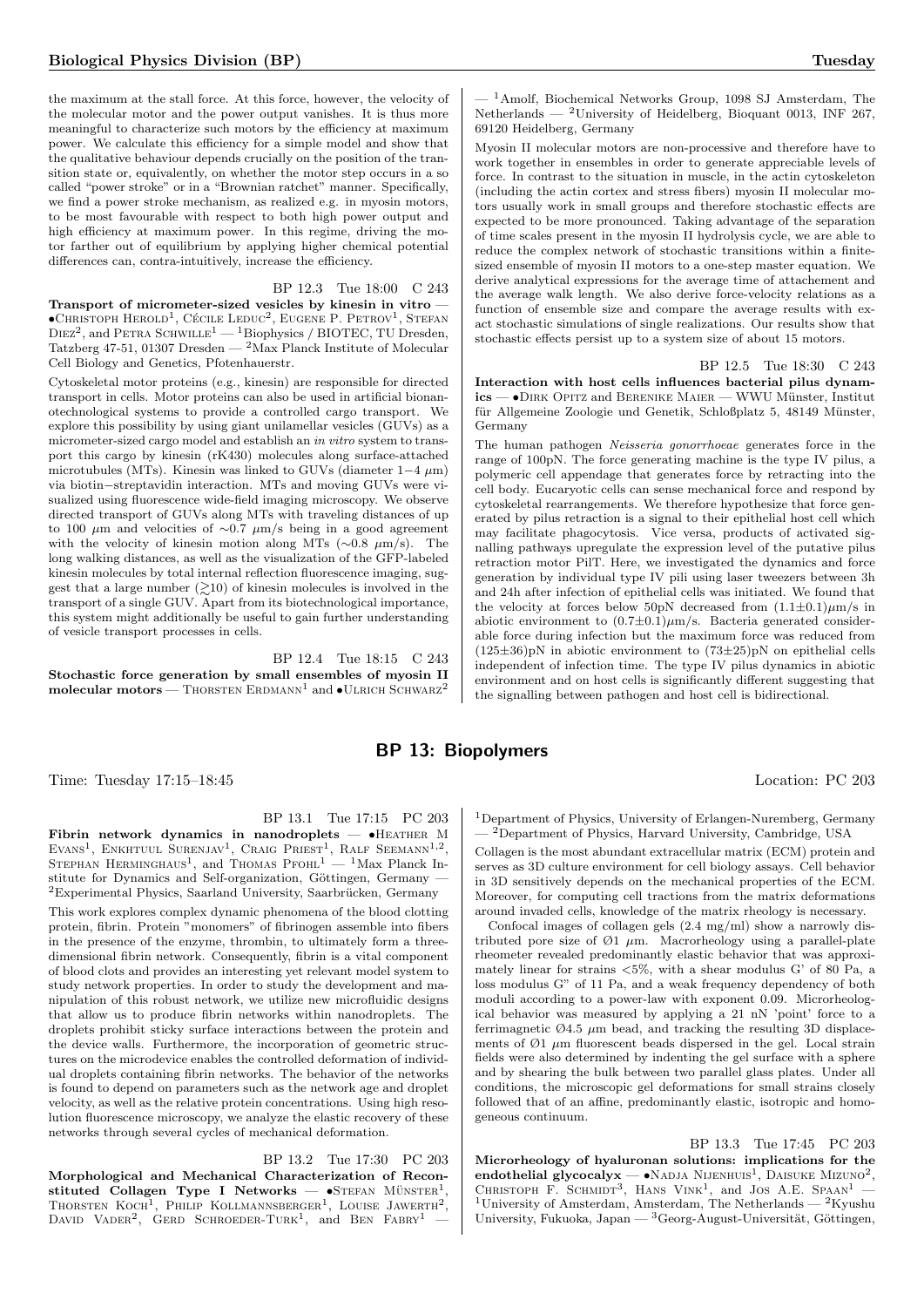#### Germany

The endothelial glycocalyx (EG) forms an anti-adhesive surface at the luminal side of a blood vessel, acting both as a molecular sieve and as a mechanotransducer of fluid shear stress to the underlying endothelial cell layer. One of the components involved in these processes is the highly hydrated glycosaminoglycan (GAG) hyaluronan (HA). HA is the largest of the GAGs present in the EG. We used an optical tweezers setup and laser interferometry to measure the high bandwidth storage (G') and loss (G") modulus of HA solutions. The HA networks, consisting of approximately physiological molecular weight chains and concentrations had a frequency regime up to about 1000 Hz in which the mechanical response was more elastic than viscous. The addition of hyaluronidase to the entangled HA solution rapidly changed its rheological behavior: G' decreased, the entangled network character disappeared, and viscosity became dominant over elasticity.

## BP 13.4 Tue 18:00 PC 203

Modelling of individual Hyaluronan-Aggrecan Complexes in the Extracellular Matrix —  $\bullet$ Marcel Hellmann<sup>1,2</sup>, Matthias WEISS<sup>2</sup>, and DIETER W. HEERMANN<sup>1</sup> — <sup>1</sup>Institut für Theoretische Physik, Philosophenweg 19, Universität Heidelberg, D-69120 Heidelberg, Germany — <sup>2</sup>Cellular Biophysics Group, German Cancer Research Center, Bioquant Center, Im Neuenheimer Feld 267, D-69120 Heidelberg, Germany

The extracellular matrix (ECM) forms a protective layer of varying thickness around mammalian cells that acts as a rampart against potentially hostile invaders. To a large extent, the ECM consists of flexible hyaluronan (HA) filaments anchored in the cell's plasma membrane with rather rigid aggrecan complexes radially attached. In order to elucidate the influence of aggrecans on the ECM thickness, we have studied the behavior of an end-grafted, flexible polymer backbone with a single rigid side chain by means of Monte Carlo simulations.

We have found that already an individual flexible backbone with a single rigid side chain shows appreciable conformational changes compared to an undisturbed flexible chain: Depending on the side chain length  $(S)$  and the branching site  $(b)$ , the backbone (length  $N$ ) stretches from a mushroom-like to a more brush-like configuration. For  $b = N$ , i.e., when attaching the side chain to the free end of the backbone, the effect is strongest. Our data indicate that the thickness of the ECM may be tuned by simply altering the attachment of aggrecans to the HA backbone.

BP 13.5 Tue 18:15 PC 203 Why ion-terminated, finite polyalanine helices are stable in the gas phase  $-$  •Volker Blum<sup>1</sup>, Joel Ireta<sup>1,2</sup>, Alexan-DRE TKATCHENKO<sup>1</sup>, and MATTHIAS SCHEFFLER<sup>1</sup>  $-$  <sup>1</sup>Fritz-Haber-Institut, Berlin, Germany — <sup>2</sup>Universidad Autonoma Metropolitana-

#### Iztapalapa, Mexico DF, Mexico

The formation of helical secondary structure in peptides is often associated with a "hydrophobic effect", but a series of landmark experiments indicate an intrinsic helical stability of isolated gas-phase polyalanine peptides, when terminated, e.g., by simple alkali ions [1]. We here quantify the mechanisms that stabilize  $Li<sup>+</sup>$  ion-terminated helices from first principles, including (i) the direct stabilization by saturating missing H-bonds near the C-terminus, (ii) indirect (de-)stabilization by the absence of H-bond cooperativity in short chains, (iii) the electrostatic presence of the positive ion, which more than offsets the missing Hbond cooperativity, and (iv) the stabilizing effect of non-local correlation (van der Waals) between side chains with increasing helix length. (i), (ii), and (iii) are covered by density-functional theory  $(DFT)$  in the PBE generalized gradient approximation; regarding (i), we show how details of the termination affect the stability hierarchy of different helix types  $(\alpha, 3_{10})$  For short helices Ala<sub>n</sub> (n=1-10), we capture (iv) by quantum-chemical MP2 perturbation theory; this is used to corroborate a set of semi-empirical C6 corrections to DFT, which are then used to describe the limit of even larger helices. [1] Kohtani, Kinnear, Jarrold, JACS 122, 12377 (2000).

BP 13.6 Tue 18:30 PC 203 How Large are Cooperative Effects in Hydrogen Bonded Molecular Chains?  $-\bullet$ Martin Fuchs<sup>1</sup>, Joel Ireta<sup>2</sup>, and Matthias Scheffler<sup>1</sup> — <sup>1</sup>Fritz-Haber-Institut der MPG, Berlin, Germany — <sup>2</sup>Univ. Autonoma Metropolitana Iztapalpa, Mexico

Intermolecular hydrogen bonds play an eminent role in a wide range of materials. In particular, they are critical for the secondary structure stabilization of biopolymers like proteins and nucleic acids. Arrays of hydrogen bonds (hbs), such as in chains or helices, often display a cooperative strengthening of the individual hbs. This cooperativity is crucial for understanding the stability and properties of hydrogen bonded materials. Here we investigate the hb cooperativity in model chains of HCl, HF, HCN, formamide, and 4-pyridone, i.e. molecules forming weak to strong hbs. We calculate the hb strength of infinitely long chains using density-functional theory (DFT) with the Perdew-Burke-Ernzerhof generalized gradient approximation (PBE-GGA). We show that for large intermolecular separations, the hbs in the infinite chain strengthen by 20% over the respective molecular dimers, consistent with dipolar electrostatics [1]. At the equilibrium separation, the hbs strengthen significantly further (up to 260% for HF), with additional stabilization from induced dipolar interactions. Comparing with results from higher-level calculations (MP2 and quantum Monte Carlo) we find that DFT faithfully describes the cooperativity in these systems in which the hbs are close to linear. [1] P.B. Allen, J. Chem. Phys. 120, 2951 (2004).

## BP 14: Single Molecules (joint session CPP/BP)

Time: Tuesday 17:00–19:00 Location: C 230 see program CPP 15

## BP 15: Single Molecules

Time: Wednesday 14:00–17:15 Location: C 243

BP 15.1 Wed 14:00 C 243

Single molecule detection of Myosin V in living cell  $-\bullet$  PAOLO PIEROBON<sup>1</sup>, GIOVANNI CAPPELLO<sup>I</sup>, SARRA ACHOURI<sup>1</sup>, SEBASTIEN COURTY<sup>2</sup>, MAXIME DAHAN<sup>2</sup>, ALEX DUNN<sup>3</sup>, and JAMES SPUDICH<sup>3</sup> – 1 Institut Curie, Physico-Chimie-Curie, 11 rue P. et M. Curie, 75005 Paris, France — <sup>2</sup>Laboratoire Kastler Brossel, Physics & Biology Department, Ecole Normale Supérieure 24, rue Lhomond 75005 Paris, <sup>3</sup>Dept. of Biochemistry, Stanford University School of Medicine, Beckman Center B405, Stanford , CA 94305

Single molecule imaging and manipulation provide an irreplaceable tool to isolate each component of the cell and to quantitatively study its dynamics in a perfectly controlled environment. However, the experiments are usually performed out of the physiological context and a priori no indication on the behaviour of the molecule in the cell can be given. To show that this limitation can be overcome, we marked with

a quantum dots single myosin V (a processive motor whose physical properties have been largely investigated in vitro). We observed the motion of the motors at sub-pixel resolution directly in living cells. We measured for the first time the processivity, the speed and the step size of the motor in its natural environment and compared the results with the one obtained from in vitro experiments.

BP 15.2 Wed 14:15 C 243 Walking the line: kinesin motors observed with submolecular resolution by atomic force microscopy  $-$  •IWAN A.T. SCHAAP<sup>1</sup>, CAROLINA CARRASCO<sup>2</sup>, PEDRO J. DE PABLO<sup>2</sup>, and CHRISTOPH F. SCHMIDT<sup>3</sup> — <sup>1</sup>National Institute for Medical Research, London, UK —  $^{2}$ Universidad Autónoma de Madrid, Madrid, Spain -<sup>3</sup>Georg-August-Universität, Göttingen, Germany

Intracellular transport is largely driven by dyneins and kinesins moving on microtubules in complex, but highly coordinated patterns. How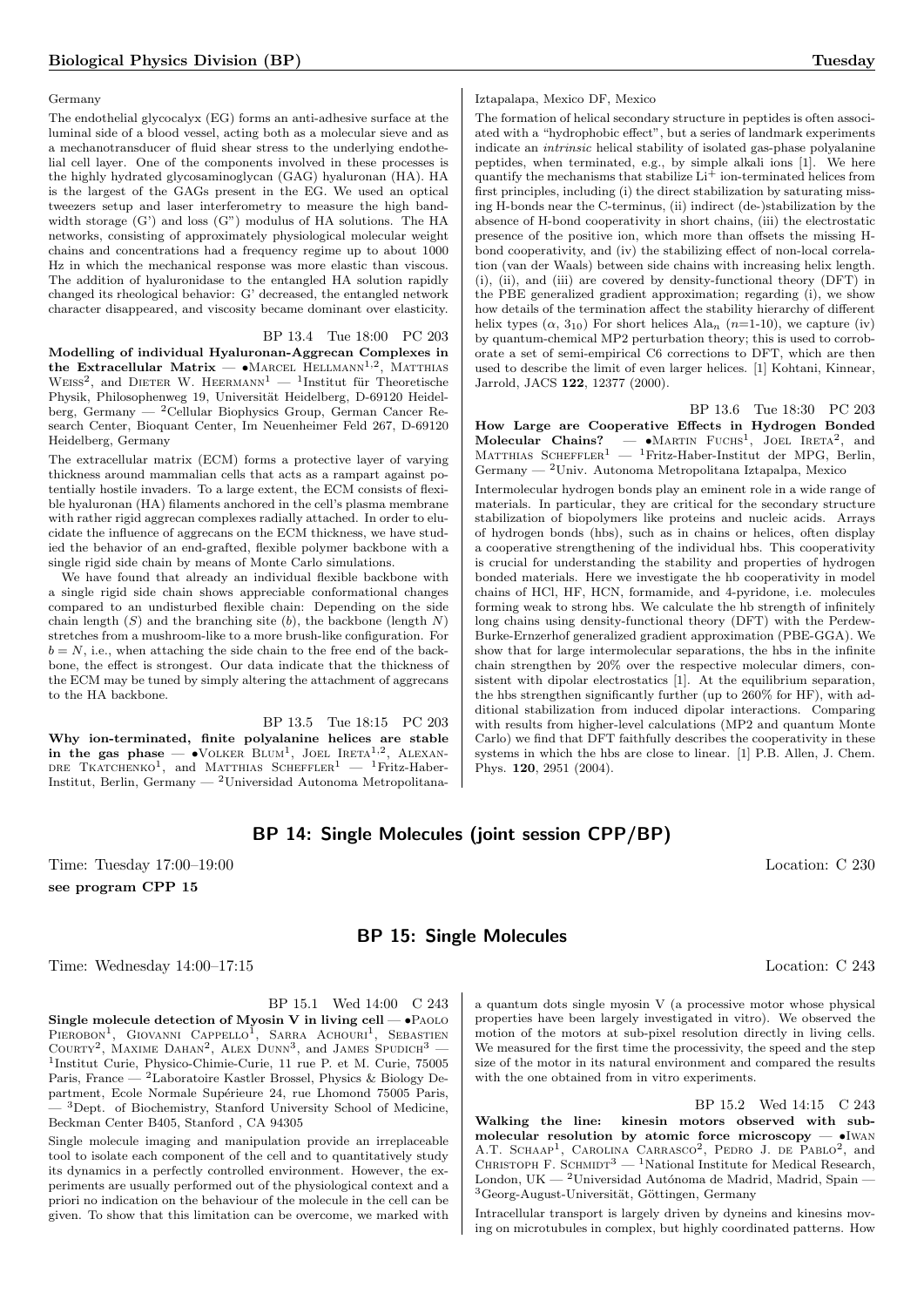exactly a single motor proceeds on the 13 narrow "lanes" or protofilaments of a microtubule remains unknown because the required resolution lies beyond the reach of light microscopy. We have here succeeded to image kinesin-1 dimers immobilized on microtubules with singlehead resolution and in addition in their motion along microtubules with nanometer resolution by atomic-force-microscopy. We show that both heads of one dimer are microtubule-bound for the major part of the chemical cycle. Furthermore, we could unambiguously resolve that both heads bind to the same protofilament, instead of straddling two, and remain on this track during processive movement.

## BP 15.3 Wed 14:30 C 243

Towards resolving single helicase steps on DNA using magnetic tweezers  $-$  •Daniel Klaue and RALF Seinel  $-$  Biotechnology Center, Dresden University of Technology, Germany

Replicative helicases drive processive DNA unwinding during DNA replication, the process during which a copy of the genome is synthesized. They are large hexamers, which encircle DNA. ATP hydrolysis in each of the six monomers drives processive movement of the helicase along DNA, which is coupled to DNA unwinding. However, it still remains elusive, how the six ATPase units are coordinated to achieve directional movement. To address this question, we study Large T antigen, a viral replicative helicase, which serves as an important model system for eukaryotic replication. We apply magnetic tweezers in order to follow the DNA unwinding of a single DNA hairpin in real-time. DNA unwinding by T antigen is comparably slow with  $1-2bp s^{-1}$ . Resolving the bp-sized steps of the helicase along DNA would provide important insight into the coordination of the ATPase units. We therefore tested and improved the resolution limits of the applied magnetic tweezers, where a magnetic microsphere is used to exert force on a single DNA molecule. We achieve sub-nm accuracy in detecting the position of immobilized microspheres. However, we find that DNA bound microspheres can exhibit significant rotational fluctuations thereby limiting the resolution in these experiments. Nonetheless, by carefully selecting the measured microspheres we can obtain nm resolution on a second time scale, which would be sufficient to resolve bp-sized helicase steps.

BP 15.4 Wed 14:45 C 243 Transcriptional pausing and proof reading — •Martin Depken, STEPHAN GRILL, and ERIC GALBURT — Max-Planck-Institute for the Physics of Complex Systems, Dresden, Germany

RNA polymerases are protein molecular machines that read the genetic information and transcribe it into messenger RNA. The process of adding new bases to the nascent RNA molecule is frequently interrupted by pauses. Here we consider the nature of these pauses, and show that they are well described by a diffusive process. This has implications for the pause time distribution, and the polymerase ability to transcribe through structural barriers such as nucleosomes and other DNA binding proteins. We further consider the possible relation between transcriptional pausing and proof reading, and examine the resulting interplay between fidelity and transcription speed.

#### BP 15.5 Wed 15:00 C 243

A unified model of transcription elongation  $-\bullet$  DAIBHID  $\acute{0}$ MAOILÉIDIGH — Max Planck Institute for the Physics of Complex Systems, Dresden, Germany

The copying of DNA into RNA is the first step required for the production of proteins and RNA with a direct function. This process of transcription is highly regulated and is carried out by RNA polymerase (RNAP), a complex multi-functional molecular motor. In this talk we present a model which explains most published single-molecule observations of the elongation of the RNA transcript by RNAP. The model is an extension of previous work where we successfully predicted the sequence dependent positions of pauses during the elongation process [1]. Pauses have many functions, for example, they are associated with the correction of errors during transcription and are required for the termination of transcription. We have proposed previously that the folding of the RNA transcript behind RNAP creates a barrier which restricts the backwards movement of RNAP along DNA during a pause [1]. We now provide an estimate for the barrier position distribution. Furthermore, we present new analytical expressions which describe the dependence of the elongation velocity on force applied in singlemolecule experiments. The model resolves many of the inconsistencies in the interpretations of single-molecule experiments on transcription elongation and illuminates mechanisms for its control.

[1] Tadigotla V. R., Ó Maoiléidigh D., Sengupta A. M., Epshtein V.,

Ebright R. H., Nudler E., Ruckenstein A. E., Proc Natl Acad Sci U S A, 103:4439-44 (2006).

#### BP 15.6 Wed 15:15 C 243

Peptide adsorption, friction and unfolding: Theoretical approaches — •Roland Netz, Dominik Horinek, Andreas Serr, Hirofumi Wada, Alfredo Alexander-Katz, and Thorsten Hugel — Physik Department, TU München, 85748 Garching

Single-molecule behavior combines the fields of non-equilibrium thermodynamics, elasticity theory and hydrodynamics. Theoretical approaches thus rely on molecular simulations, continuum modeling and scaling approaches. This is demonstrated with a few examples: - Spider silk consists of polypeptides with highly repetitive motives and readily adsorbs on hydrophobic and hydrophilic surfaces. Single molecule AFM studies yield adsorption energies and point to an extremely high mobility on hydrophobic surfaces. The dominant hydrophobic attraction can be quantitatively explained with classical MD simulations including explicit water. Both water structural effects and dispersion interactions contribute to this solvation attraction. - The friction coefficient of bound polymers is very low on hydrophobic substrates, which is traced back to the presence of a vacuum layer between substrate and water, which forms a lubricating cushion on which a polymer can glide. Conversely, friction forces on hydrophilic substrates are large and make determining the equilibrium binding constant in computer simulations impossible. - Shear-flow induced unfolding of proteins plays an important role in starting the coagulation cascade in small blood vessels. In the theoretical modeling the unfolding is initiated by single-chain protrusion-like excitations and leads to a hydrodynamic unfolding transition, which is well captured by a scaling nucleation argument.

#### 15 min. break

BP 15.7 Wed 15:45 C 243

Fluorescent Nanodiamonds for Biological Applications —  $\bullet$ Felix Neugart<sup>1</sup>, Andrea Zappe<sup>1</sup>, Fedor Jelezko<sup>1</sup>, Carsten TIETZ<sup>1</sup>, JEAN PAUL BOUDOU<sup>2</sup>, ANKE KRÜGER<sup>3</sup>, and JÖRG WRACHTRUP<sup>1</sup> — <sup>1</sup>3. Physikalisches Institut, Universität Stuttgart, Stuttgart — <sup>2</sup>Université Pierre et Marie Curie, Paris VI — <sup>3</sup>Christian-Albrechts-Universität, Kiel

Nanodiamonds with nitrogene vacancy (NV) defects as colour centre are a promising candidate for a bright, not toxic, not blinking and not bleaching lable for biological aplications. The NV centre is excited in the green (514nm or 532nm wavelength) and emites around 700nm where living cells show a low autofluorescence. We inserted nandiamonds into living cells via microinjection and endocytosis. The diamonds could be detected by fluorescence as well refraction.

Functionalisation of the nanodiamonds surface is important for labelling as well as for the avoidance of aggregation under physiological conditions. The stability of hydrosols strongly depends on the surface potential of the particles, pH, and solvent salt concentration.

The fluorescence and motional dynamics of single diamond nanocrystals in buffer solution and in living cells is investigated. Stable hydrosols of nanodiamonds in buffer solutions are analysed by fluorescence correlation spectroscopy. [1]

[1] Neugart et al., Nano Letters, (2007)

#### BP 15.8 Wed 16:00 C 243

(Non-) linear deformation of viral shells  $- \cdot$  WOUTER H. Roos<sup>1</sup>, CHARLOTTE UETRECHT<sup>2</sup>, NORMAN WATTS<sup>3</sup>, PAUL WINGFIELD<sup>3</sup>, ALAS-DAIR STEVEN<sup>3</sup>, ALBERT HECK<sup>2</sup>, and GIJS J. L. WUITE<sup>1</sup> — <sup>1</sup>Natuur- en Sterrenkunde, Vrije Universiteit, Amsterdam, Niederlande — <sup>2</sup>Bijvoet Instituut, Universiteit Utrecht, Niederlande — <sup>3</sup>NIH, Bethesda, USA Nanoindentation techniques are increasingly being applied to study the mechanical properties of complex protein assemblies such as viral shells (capsids). Numerical simulations guided by the Föppl- von Kármán (FvK) number  $\gamma$  (a dimensionless number relating the "inplane" elasticity of the shell to its "out-of-plane" bending rigidity) have been able to explain indentation results on capsids with  $\gamma < 150$ (linear response) and  $\gamma > 700$  (buckling transition). Yet for shells with  $a \gamma$  between those values a non-linear, but continuous response is expected. Here we report nanoindentation experiments with an atomic force microscope on capsids of the Hepatitis B Virus (HBV) to investigate this intermediate response regime. HBV was chosen as a model system because its capsids can form in a smaller T=3 and a bigger T=4 configuration that have FvK values within our region of interest.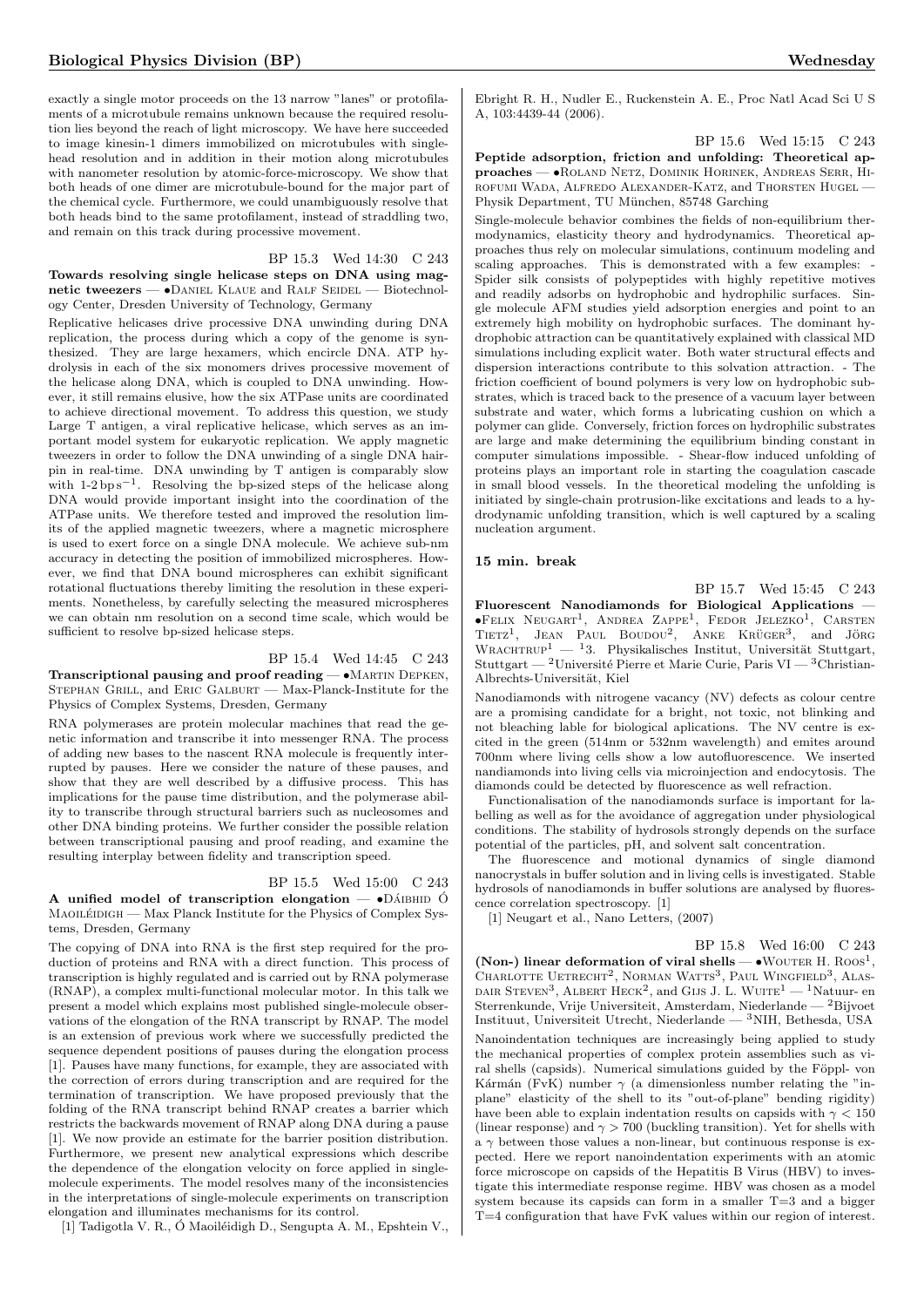We demonstrate that the HBV  $T=3$  capsid shows a subtle non-linear behaviour while the  $T=4$  capsid reacts strongly non-linear, but continuously to deformation. Both non-linear responses can be understood in relation to their FvK values. At large indentations HBV undergoes permanent plastic deformation indicating a rearrangement of capsid proteins. The presented results demonstrate the surprising strength of continuum elastic theory to describe these nanometre sized objects.

#### BP 15.9 Wed 16:15 C 243

Effect of low  $pH$  on the Influenza virus membrane •Frederic Eghiaian, Iwan A.T. Schaap, John J. Skehel, and Clau-DIA VEIGEL — National Institute for Medical Research, London, UK

The Influenza virus is an enveloped virus from the Orthomyxovirus family. The protein-rich membrane of the viral particle needs to persist in the often hostile extracellular environment when the virus transfers from host to host, but, to allow infection, it also needs to permit membrane fusion within the acidic compartments of the target cell. To investigate how the virus negotiates these apparently conflicting demands on its rigidity, we developed methods to image this relatively large virus (˜100 nm diameter) using an atomic force microscope, and to probe its mechanical properties under conditions mimicking the different stages of the viral life-cycle. We compared the complex response of the viral envelope with the behaviour of simplified model systems to understand the contribution of the various parts of the viral structure to its mechanical properties. In addition we investigated how the acid-induced conformational change of the Influenza Hemagglutinin protein (involved in membrane fusion) disturbs lipid membranes and we set out to identify the responsible parts of the protein (the fusion peptide or the transmembrane region).

BP 15.10 Wed 16:30 C 243 TIRFM evanescent field calibration using tilted microtubules — •Chris Gell, Michael Berndt, and Stefan Diez — MPI-CBG, Dresden, Germany

Total internal reflection fluorescence microscopy (TIRFM) has become a powerful tool to study the dynamics of subcellular structures and single molecules near substrate surfaces. However, the penetration depth of the evanescent field , i.e. the distance at which the excitation intensity has exponentially decayed to 1/e, is often left undetermined. This presents a limit on the spatial information about the imaged structures. Moreover, in multi-color TIRFM applications, e.g. to perform colocalization studies, it is crucial to ensure equal penetration depths for the different excitation wavelengths. Here, we present a novel method to quantitatively characterise the illumination in TIRFM using tilted, fluorescently labelled, microtubules. Importantly, the use of in vitro reconstituted microtubules as nanoscale rulers results in a minimal perturbation of the evanescent field. Excitation light scattering is essentially eliminated and the refractive index of the sample environment is virtually unchanged. Our method has the potential to provide a generic tool for in-situ calibration of the evanescent field.

BP 15.11 Wed 16:45 C 243 C-Ring conformational rotation of a single F0F1- ATP synthase motor using alternating laser excitation  $-$  •STEFAN ERNST<sup>1</sup>, MONIKA DÜSER<sup>1</sup>, NAWID ZARRABI<sup>1</sup>, ROLF REUTER<sup>1</sup>, STAN-LEY D. DUNN<sup>2</sup>, GARY D. GLICK<sup>3</sup>, and MICHAEL BÖRSCH<sup>1</sup> — <sup>1</sup>3rd Institute of Physics, University of Stuttgart, Pfaffenwaldring 57, 70550 Stuttgart, Germany  $-$  <sup>2</sup>Department of Biochemistry, University of Western Ontario, London, Ontario, Canada N6A 5C1 — <sup>3</sup>Department of Chemistry, University of Michigan, Ann Arbor, MI, USA 48109- 1001

Formation of ATP from ADP and Phosphate (ATP synthese) is of great importance for any living cell. This chemical reaction is catalyzed by the enzyme F0F1- ATP synthase. By hydrolyzing ATP the enzyme can also work as an proton pump. Catalysis driven by a stepwise internal rotation of subunits of the lipid membrane embedded enzyme. To detect these substeps the single molecule fluorescence resonance energy trasfer (FRET) approach was used. We labeled one rotary c subunit with the FRET acceptor dye and the static a subunit with the FRET donor.

It was possible to determine the stepsize of rotation and dwell times. It was also possible to study the influence of different bacterial drugs, i.e. inhibitors of F0F1- ATP synthase like AMP-PNP and Aurovertin.

The different substep movements were identified with Hidden Markov Models (HMM). Duty cycle optimized alternating laser excitation provides an acceptor test to improve the accurancy of the single molecile FRET analysis.

BP 15.12 Wed 17:00 C 243 Data Analysis with Hidden Markov Models on a single  $\text{Kdp-ATPase}$   $\longrightarrow$  NAWID ZARRABI<sup>1</sup>, MICHAEL BÖRSCH<sup>1</sup>, THOMAS HEITKAMP<sup>2</sup>, and JÖRG GREIE<sup>2</sup> - <sup>1</sup>3. Physikalisches Institut, Pfaffenwaldring 57, Universität Stuttgart, 70569 Stuttgart — <sup>2</sup>Universität Osnabrück, Fachbereich Biologie/Chemie, Arbeitsgruppe Mikrobiologie, Barbarastraße 11, 49069 Osnabrück

The membrane-embedded KdpFABC complex belongs to the group of P-type ATPases which transports potassium across a lipid bilayer using ATP hydrolysis. This enzyme contains a central catalytic subunit which mediates ion transport and ATP-hydrolysis.

We measured the stepwise conformational changes of this protein using confocal single-molecule fluorescence resonance energy transfer (FRET) and analyzed this data with Hidden Markov Models (HMM).

To prove the capability of the HMM approach we generated single molecule data of freely diffusing enzymes in liposomes by a Monte-Carlo-simulation. Thereby we included the intensity fluctuations due to Brownian motion. The conformational states of the ATPases were described by a Markov process with predefined rates for the transitions of the reaction cycle.

The aim of the data analysis method was to investigate the reaction cycle of the KdpFABC-complex and, furthermore, to elucidate the effectiveness of different inhibitors of the ion transport mechanisms.

## BP 16: Pattern Formation and Developmental Processes

BP 16.1 Wed 17:30 C 243

Coupling vs. Noise: The Rise and Fall of Synchrony in the Segmentation Clock —  $\bullet$ INGMAR RIEDEL-KRUSE<sup>1,2</sup>, CLAUDIA MUELLER<sup>2</sup>, and ANDREW OATES<sup>2</sup> — <sup>1</sup>California Institute of Technology, Pasadena, USA — <sup>2</sup>Max Planck Institute of Molecular Cell Biology and Genetics, Dresden, Germany

The "segmentation clock" is thought to coordinate sequential segmentation of the body axis in vertebrate embryos. This clock comprises a multi-cellular genetic network of synchronized oscillators, coupled by intercellular Delta/Notch signaling. How this synchrony is established, and how its loss determines the position of segmentation defects in Delta/Notch mutants is unknown. We analyzed the clock's synchrony dynamics by varying strength and timing of Notch coupling in zebrafish embryos using techniques for quantitative perturbation of gene function. We developed a physical theory based on coupled phase oscillators explaining the observed onset and rescue of segmentation defects, the clock's robustness against developmental noise, and a critical point beyond which synchrony decays. We conclude that synchrony among these genetic oscillators can be established by simultaneous initiation and self-organization, and that the segmentation defect position is determined by the difference between coupling strength and noise. Science 317: 1911 (2007).

BP 16.2 Wed 17:45 C 243 Firewalls in atrial myocytes  $\bullet$ RÜDIGER THUL<sup>1</sup>, STEPHEN COOMBES<sup>1</sup>, and MARTIN BOOTMAN<sup>2</sup> — <sup>1</sup>School of Mathematical Sciences, University of Nottingham, Nottingham, NG7 2RD, UK —  $^2$ Laboratory of Molecular Signalling, The Babraham Institute, Babraham, Cambridge, CB22 3AT, UK

Atrial myocoytes play a prominent role in the generation of heart beats. Their contraction is controlled by Calcium signals that emerge at the cellular periphery and then proceed centripetally to engage the forcegenerating myofilaments. Experiments have demonstrated that these initial signals need to overcome a barrier just below the cell membrane before they move inward. Since atrial myoctes lack transverse tubules that transmit external signals to the cell interior as e.g. in ventricular myocytes, such a firewall represents a crucial determinant of atrial dynamics. For instances, it allows atrial myocytes to fine tune their

Time: Wednesday 17:30–19:00 Location: C 243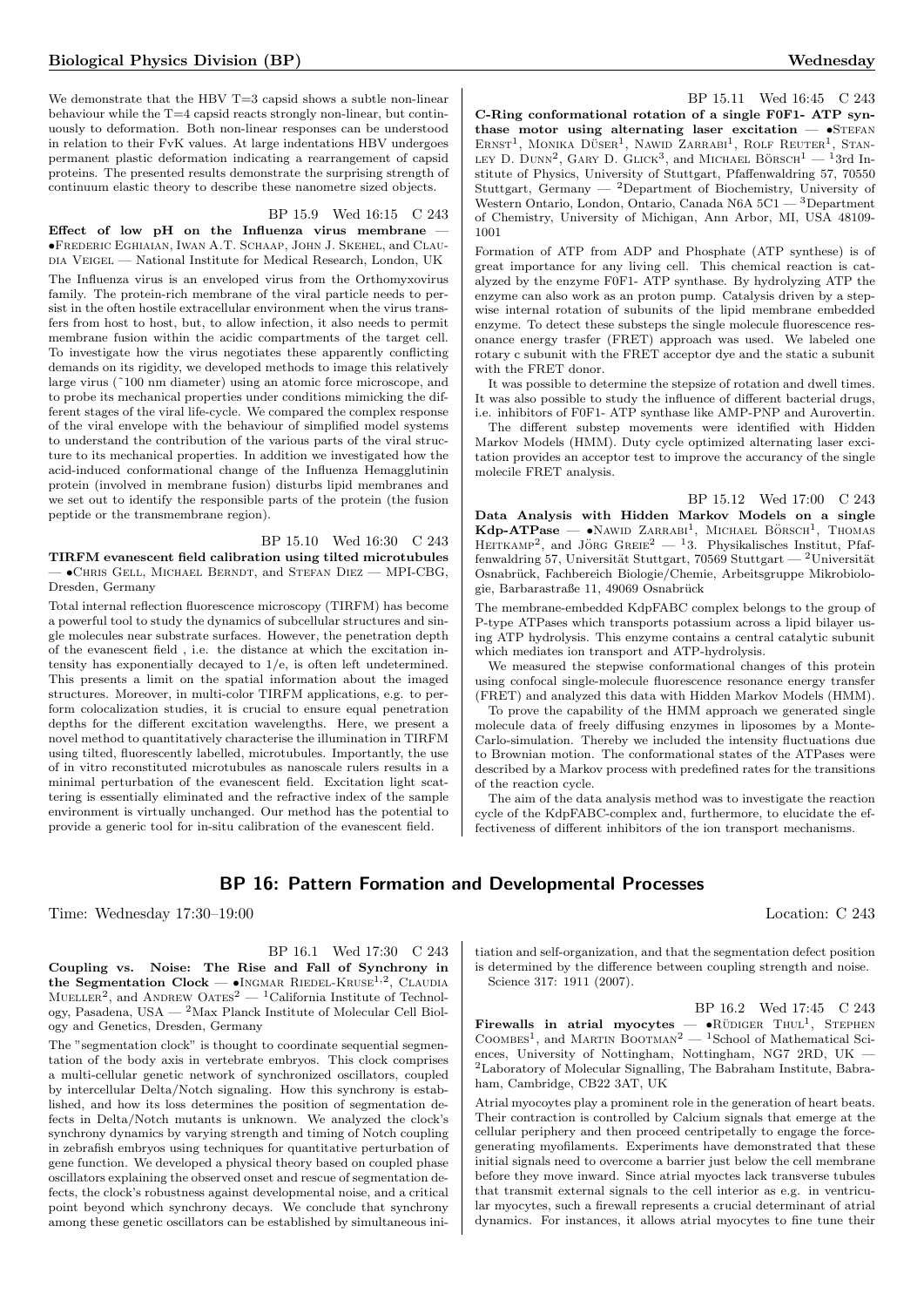responses to a wide range of vital stimuli. Here, we present a computationally advantageous model to investigate the mechanisms that give rise to these graded centripetal signals. Our framework takes into account the three dimensional organisation of atrial myocytes, especially the spatially restricted release of Calcium from internal storage compartments. We employ a fire-diffuse-fire (FDF) model to examine the spatio-temporal patterns and to probe the dependence of wave propagation on physiologically relevant parameters. Mimicking an excitable medium, the FDF approach reflects the significance of noise in intracellullar Calcium dynamics. The explicit construction of the corresponding Green's function allows for a detailed analysis.

BP 16.3 Wed 18:00 C 243 A stochastic Boolean network model of receptor cross-talk in angiogenesis  $\bullet$  Thimo Rohlf<sup>1,2</sup> and Amy L. BAUER<sup>3</sup>  $-$  <sup>1</sup>Santa Fe Institute, 1399 Hyde Park Road, Santa Fe, NM 87501, USA — <sup>2</sup>Max-Planck Institute for Mathematics in the Sciences, Inselstrasse 22, D-04103 Leipzig  $-$  <sup>3</sup>Los Alamos National Laboratory (T-14), MS B-262, Los Alamos, NM 87545, USA

How cells interpret and synthesize multiple biochemical signals initiated by key external stimuli during angiogenesis, namely growth factors, matrix molecules, and cell-cell communication via cadherins, is a challenging problem. From available databases, we construct a Boolean network model that highlights the cross-talk between growth factor, integrin, and cadherin receptors, and systematically analyze the dynamical stability of the network under continuous-time Boolean dynamics with a noisy production function.

We find that the signal transduction network exhibits robust and fast response to external signals, independent of the internal cell state. We derive an input-output table that maps external stimuli to cell phenotypes, which is extraordinarily stable against molecular noise, with one important exception: an oscillatory feedback-loop between the key signal molecules RhoA and Rac (as sometimes is postulated in the literature) is unstable under arbitrarily low noise, leading to erratic, dysfunctional cell motion. Finally, we show that the network exhibits an apoptotic response rate that increases with noise, suggesting that the probability of programmed cell death increases in response to conflicting or confusing signals.

BP 16.4 Wed 18:15 C 243

MarkovModelForBoneRemodelling —  $\bullet$ Marco Rusconi<sup>1,2</sup>,<br>Richard Weinkamer<sup>2</sup>, Angelo Valleriani<sup>2</sup>, and Juergen Kurths<sup>1</sup>  $-$ <sup>1</sup>Non-linear dynamics group, institute of physics, faculty of mathematics and science, Potsdam University, D-14415 Potsdam  $-$  <sup>2</sup>Max Planck Institut of Colloids and Interface, Department of Biomaterials,Research Campus Golm, D-14424 Potsdam, Germany

Bone is a continuously regenerated living tissue. During this remodelling process, bone is cyclically resorbed and formed to allow it to achieve the optimal adaptation to the external mechanical environment. The investigation of the connection between external mechanical stimuli and bone remodelling is a not completely understood problem. In this contribution, we introduce a markov model for bone remodelling. We focus our attention on the remodelling of the inner spongy structure of bone, the trabecular structure. Assuming a connection between mechanical stimulus and trabecular cross-sectional area (A), we define phenomenological relations between the probability of formation and resorption and A. This is essentially a \*translation\* of the Wolff-Roux law in terms of an architectural parameter of the trabecular structure. We evaluate the evolution with time of the trabecular area distribution (TAD) for several different mechanical stimuli proposed in literature. The different assumptions lead to different TAD and we compare them with those obtained from micro tomographic scans of real bone.

## BP 16.5 Wed 18:30 C 243

Collective processes set the clock in vertebrate segmenta- $\text{tion}$   $\text{-}$   $\bullet$ Saul Ares<sup>1</sup>, Luis Morelli<sup>1</sup>, Leah Herrgen<sup>2</sup>, Christian SCHROETER<sup>2</sup>, ANDREW C. OATES<sup>2</sup>, and FRANK JULICHER<sup>1</sup> - <sup>1</sup>Max Planck Institute for the Physics of Complex Systems, Dresden, Germany — <sup>2</sup>Max Planck Institute of Molecular Cell Biology and Genetics, Dresden, Germany

Somitogenesis, the first stage of the body axis segmentation in vertebrate development, is a complex process driven by the interplay of oscillations in gene expression and the elongation of the body axis. In order to understand it quantitatively at a tissue level, a theoretical framework based on discrete coupled phase oscillators with a time delay in their mutual communication has been proposed. Global properties as the time necessary for the formation of a somite can be calculated, finding a scenario of multiple solutions and multistability. To get analytic expressions from the theory, a continuum limit for arbitrary values of the time delay is formulated. This continuum formulation allows to determine the parameters of the theory from available data on the wavelength of the patterns of gene expression. The fit to the experimental data supports the main conclusion of the theory: the periodicity of somitogenesis arises as a collective process where the intercellular communication plays a key role in the setting of the frequency of the segmentation clock.

BP 16.6 Wed 18:45 C 243 Spatiotemporal patterns in signal transduction: effect of cytoskeleton structure and molecular crowding — •Michael Klann, Alexei Lapin, and Matthias Reuss — Institute of Biochemical Engineering, University of Stuttgart, Stuttgart, Germany

Cellular signaling depends on the efficient translocation of signals from the cell membrane to target proteins. The cytoskeleton network hinders diffusion but also offers express-ways for active transportation along the filaments. Amplification or regulation of the signal strength through a cascade of reactions depends on the local concentration of the molecules, which is strongly affected by molecular crowding. The low number of molecules in signaling pathways leads to a significant level of stochastic noise. Local fluctuations that do not cancel out on the cell level due to nonlinear interactions lead to deviations from continuum ODE-models. To analyze the spatiotemporal signaling patterns affected by the inhomogeneous background of cellular architecture we developed a stochastic simulation method that allows us to track the position of every molecule of interest including reactions, diffusion and active transport through the cell. Simulations show that in presence of the cytoskeleton, diffusion is slowed down but the reaction rate is increased due to the higher effective concentration of reactants. Overall this can reduce the travel time from the plasma membrane to the nucleus. Active transport along the cytoskeleton furthermore increases the efficiency of the signaling cascade.

## BP 17: Physics of Cells

Time: Wednesday 14:00–15:45 Location: PC 203

BP 17.1 Wed 14:00 PC 203 Collective Dynamics of Endocytic Vesicles in Membrane  $\mathrm{Trafficking}$   $\bullet$ Mirko Birbaumer<sup>1</sup>, Markus Kalisch<sup>2</sup>, Frank SCHWEITZER<sup>3</sup>, PETER BÜHLMANN<sup>2</sup>, and LUCAS PELKMANS<sup>1</sup> -1 Institute of Systems Biology, Swiss Federal Institute of Technology, ETH Hönggerberg, CH-8093 Zurich —  ${}^{2}$ Seminar for Statistics, Swiss Federal Institute of Technology, Leonhardstrasse 27, CH-8092 Zurich  $-$ <sup>3</sup>Chair of Systems Design, Swiss Federal Institute of Technology, Kreuzplatz 5, CH-8032 Zurich

Spatial organization and compartmentalization of intracellular organelles such as endocytic vesicles play an essential role for many cellular processes. A variety of different vesicle patterns can result from a systematic perturbation of the cell, as e.g. by RNA interference in

mammalian cells. By silencing a large set of genes in a mammalian cell numerous well distinguishable patterns arise and we are therefore dealing with a clustering problem. In order to cluster vesicle patterns, we first need to extract as much relevant information about intracellular organelles as possible, such as intensity distribution, location with respect to the cell center, shape, their spatial distribution and quantity. A new clustering approach enables us to distinguish between different patterns and group these according to their properties. These patterns should also result as steady states from a macroscopic theory of intracellular transport. Here we present a modeling approach of intracellular trafficking based on Brownian Agents.

BP 17.2 Wed 14:15 PC 203 Particle tracking and microscopy of the intracellular trans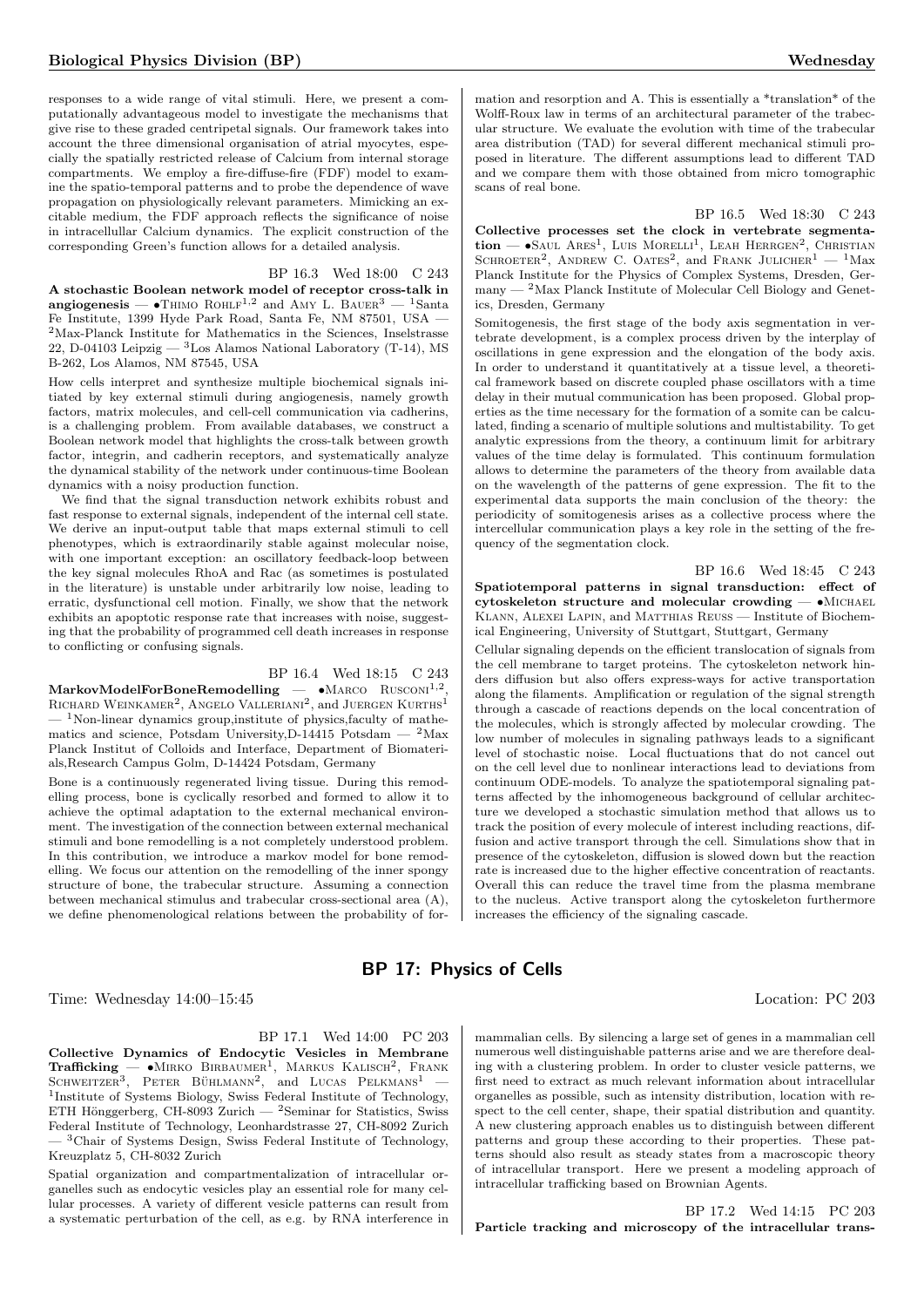port of polyethyleneimine based gene carriers -  $\bullet$ RALF BAUSINGER<sup>1</sup> and ANDREAS ZUMBUSCH<sup>2</sup> — <sup>1</sup>Fachbereich Physik, Universität Konstanz, Fach M684, 78457 Konstanz —  ${}^{2}$ Fachbereich Chemie, Universität Konstanz, Fach M722, 78457 Konstanz

Polyethyleneimine (PEI) based gene carriers are among the most efficient synthetic vectors for the delivery of DNA into the cell nucleus. We use highly sensitive fluorescence microscopy and single particle tracking methods for the investigation of the particles' paths from the plasma membrane to the nucleus. Active actin polymerization around the particle supports its cell entry and Rab protein accumulation initiates the fast vesicular transport on microtubules. Trajectories of this bidirectional transport process are segmented by a numerical algorithm separating different modes of motion. Diffusion analysis of these segments allows the unravelling of the distribution of intracellular transport velocities. We further investigated the role of mitosis on the particle distribution of the daughter cells and the subsequent expression of the transgene.

BP 17.3 Wed 14:30 PC 203

Actin-membrane interactions in a biomimetic systems studied by a novel, high precision optical method  $\bullet$ TIMO BETZ, LÉA LAETITIA PONTANI, and CÉCILE SYKES — Institut Curie, UMR CNRS 168, 11 rue Pierre et Marie Curie, 75248 Paris, France

The lethal potential of cancer results from abnormal cell division and aggressive metastatic activity that turns resting cancer cells into motile structures which spread through an organism, resulting in numerous and often uncontrollable growing subpopulations. It is well known that both cell motility and cell division depend crucially on cell mechanics, namely on the actin cortex which is a dense biopolymer network that is steadily contracted by myosin motors. A key to understand the abnormal motility and proliferation of cancer cells is the quantification of the physical properties of the actin cortex. Of special interest is the activity of the acto-myosin network and its interaction with the plasma membrane that contributes to the physical properties of the cell. To investigate these interactions we combine a novel optical technique that detects the edge fluctuations of a biomimetic cell with high spatial and temporal resolution. The investigated system mimics the actin cortex by polymerizing an actin network under the membrane of a lipid vesicle. Analyzing the membrane fluctuation with and without the actin cortex allows the quantification of physical parameters like bending rigidity and viscoelastic properties of the actin membrane system.

## BP 17.4 Wed 14:45 PC 203 Stem Cell Fate Directed by Matrix Elasticity and Ligands — •Florian Rehfeldt, Shenshen Cai, and Dennis E. Discher — University of Pennsylvania, Biophysical Engineering Lab, Philadelphia,

Mesenchymal stem cells (MSCs) from adult bone marrow have recently been found responsive to matrix elasticity in their differentiation. Collagen-I coated hydrogels induce MSCs to express neurogenic, myogenic, and osteogenic markers depending on the Young's modulus  $E$  (ranging from 1 to 34 kPa) of the substrate that is used to approximate the physiological elasticity of native tissue. While collagen is the most abundant protein in mammals, hyaluronic acid (HA) is the major non-protein factor in the marrow and is a widely distributed load-bearing matrix polysaccharide that promotes proliferation and migration during embryonic development and other processes. We show that MSCs dynamically express an HA-receptor, and we use the tunable elasticity of novel HA hydrogels to understand the morphology, motility, and fate choices of MSCs as they depend on matrix elasticity and adhesive ligands. Marrow-derived hematopoietic stem cells (HSCs) are also studied, and the results amplify the influence of matrix elasticity in stem cell fate choices.

USA

BP 17.5 Wed 15:00 PC 203 Dynamics of different probe particles to study local microenvironments inside living cells - • MICHAEL DUITS, YIXUAN LI, Siva Vanapalli, and Frieder Mugele — MESA+ institute, University of Twente, PO Box 217, 7500 AE The Netherlands

To understand the dynamics of particles inside living cells in relation to intracellular rheology, we examined living endothelial cells in untreated form, and after (chemical) interventions, aimed at revealing specific contributions to particle motions via driving forces or passive mechanical resistances. Endogenous granules (EG) and ballistically injected particles (BIP) were used as tracers. At 37 C the mean-squared displacement (MSD) showed different time dependence for the two probes. While EGs showed only a linear dependence, for BIPs also a transition to a plateau at small lagtimes was observed. Moreover, the (normalized) MSDs were much larger for the EGs. This suggests different local micro-environments for EGs and BIPs. Also the sets of individual trajectories were analyzed. Here, both the magnitude and the power-law exponent showed distributions that suggest heterogeneity in the environment for both probes. Depletion of intracellular ATP resulted in opposite effects on the MSDs of EGs and BIPs. While for EGs the MSD and the fraction of trajectories with superdiffusive exponents were reduced, for BIPs an increase in MSD was found. It thus seems that ATP depletion not only annihilates active processes, but also alters the cytoskeleton. These observations of cytoskeletal network heterogeneities have profound implications for the quantification of global mechanical behavior in living cells.

BP 17.6 Wed 15:15 PC 203 A new approach in  $Ca^{2+}$  modeling — •ALEXANDER SKUPIN and Martin Falcke — Hahn Meitner Institut, Glienicker Straße 100, 14109 Berlin, Germany

 $Ca<sup>2+</sup>$  is the most important second messenger in living cells serving as a critical link between a variety of physiological stimuli and their intra and intercellular response. In our recent study we have demonstrated the stochastic character of  $Ca^{2+}$  oscillations, which are caused by the stochastic opening of ion channels releasing  $Ca^{2+}$  from internal stores into the cytosol. This liberated  $Ca^{2+}$  can activate adjoining channels resulting in a global  $Ca^{2+}$  wave within the cell, i.e. that microscopic fluctuations determine the global behavior of cells.

Thus modeling has to take the spatial character of this phenomenon into account, since oscillation are orchestrated on that level. The describing system of coupled reaction diffusion equations exhibits huge gradients which slow down the simulation speed of straight forward methods. Therefor we linearized the equations and developed an analytical solution in terms of coupled Greens function which are driven by the stochastic behavior of the ion channels acting as source terms in the equations. We will compare the results of the interplay of our analytical solution and the stochastic driving modeled by a Gillespie algorithm with our experimental results.

#### BP 17.7 Wed 15:30 PC 203 Transmembrane Potential and Proton Buffering Capacity of a Small Vesicle —  $\bullet$ TIHAMÉR GEYER and SARAH BLASS — Zentrum

für Bioinformatik, Universität des Saarlandes, D $66041$ –Saarbrücken

The dynamic behavior of a metabolic network is determined both by the reaction rates and by the buffering capacities of the reservoirs. While a lot of effort goes into determining rate constants, much less emphasis is put on the capacities. Consequently, for setting up a dynamic simulation of a part of the metabolism of a cell, it is much easier to gather the necessary rates than to find reliable information on how to describe, e.g., a proton buffering capacity in a typical in vivo geometry like a small vesicle.

To shed some more light onto how to incorporate a specific biological setup into a simulation, we used stochastic molecular simulations of a photosynthetic vesicle of the purple bacterium Rhodobacter sphaeroides to investigate how the transmembrane potential  $\Delta\Phi$  has to be described in order to reproduce the measured time course after a short flash of light. By treating the small vesicle as a spherical capacitor, both the biphasic rise and the exponential decay of  $\Delta\Phi$  are reproduced, while a Nernst-like model based on the pH gradient leads to a different signature in time. The simulation also reproduces the simultaneously measured cytochrome c oxidation state.

We also discuss how the findings from the vesicle apply to other confined geometries as, e.g., the cristae of the mitochondria.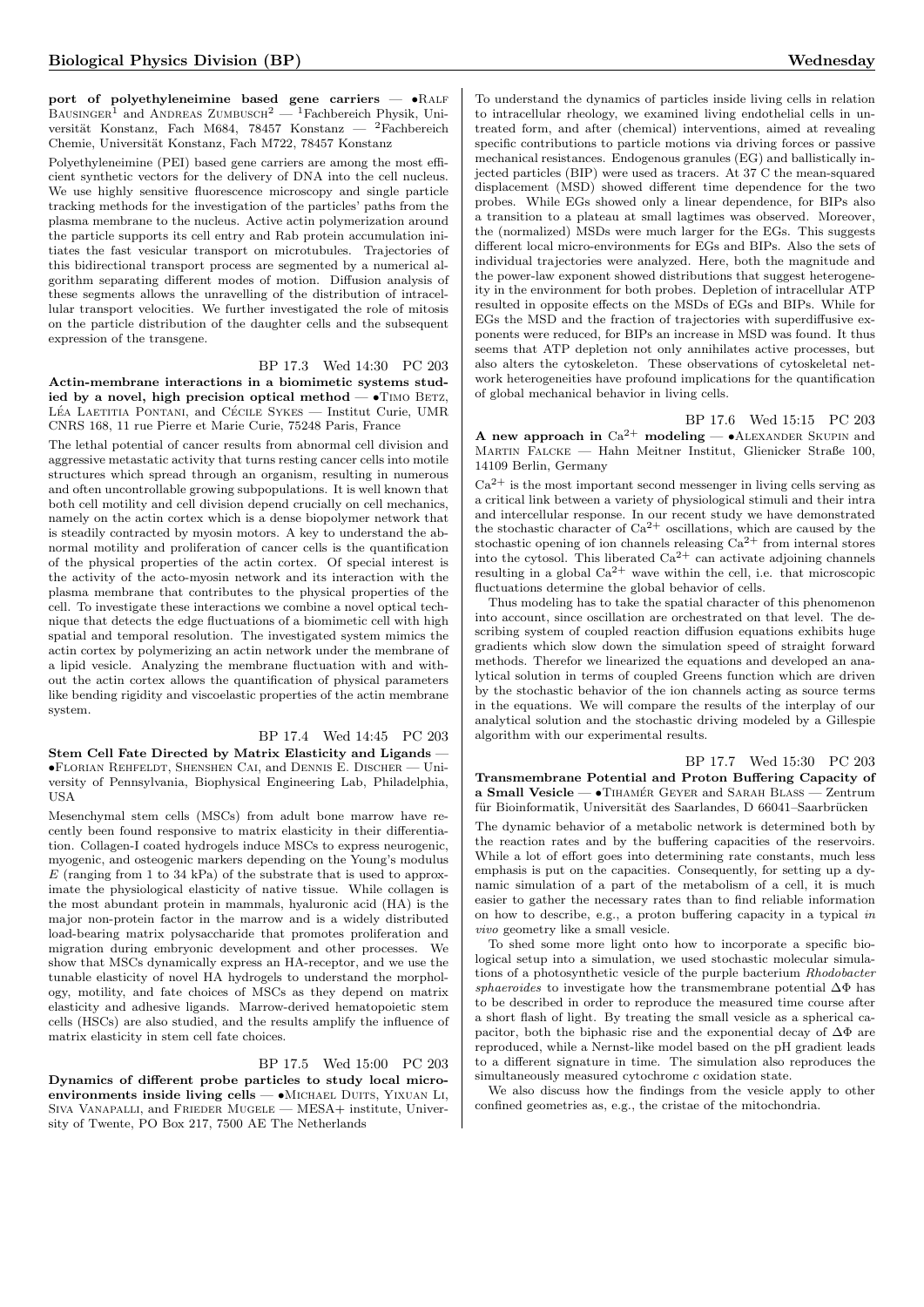## BP 18: Biomaterials

Time: Wednesday 16:00–17:15 Location: PC 203

BP 18.1 Wed 16:00 PC 203 The isopod exoskeleton: A model to study formation and function of amorphous calcium carbonate in calcified tissues — •Sabine Hild and Andreas Ziegler — Central Facility for Electron Microscopy; University of Ulm, Germany

The mineralized exoskeleton (cuticle) of crustaceans is subjected to periodic molting in which it is periodically decalcified and shed. A new larger cuticle, synthesized before shedding, is mineralized after every molt. These processes cause spatial and temporal variations of the mineral distribution. Thus, the cuticle is an excellent model to study mineralization processes of calcified tissues. The mineral composition of the cuticle of the land living crustacean Porcellio scaber (Isopoda) was examined using Micro-Raman spectroscopy. It was shown that Calcite is restricted to the outer area of the cuticle, whereas amorphous calcium carbonate (ACC) is localized in the middle having only little overlap with the calcite layer. In biological systems ACC is thought to be a precursor phase for crystalline modifications and, because of its high solubility, it is beneficial for temporary calcium carbonate storage. In order to better understand the formation and function of ACC, changes in the distribution and content of mineral phase were monitored during natural and in-vitro decalcification. It was shown that the protective outer calcite layer is shed away during each molt, while ACC is recycled to quickly re-establish the protective calcite layer in the new cuticle. The addition detection of magnesium and phosphate derivates suggests that they assist ACC stabilization.

#### BP 18.2 Wed 16:15 PC 203

Structural effects on enamel through fluoridization: an XPS and  ${\bf AFM}$  study —  $\bullet$  Christian Zeitz<sup>1</sup>, Frank Müller<sup>1</sup>, Matthias  $H$ ANNIG<sup>2</sup>, KARIN HUBER<sup>2</sup>, STEFAN HÜFNER<sup>1</sup>, and KARIN JACOBS<sup>1</sup> – <sup>1</sup>Saarland University - Department of Experimental Physics, 66123 Saarbrücken, Germany — <sup>2</sup>Saarland University Hospital - Department of Conservative Dentistry, Parodontology and Preventive Dentistry, 66421 Homburg/Saar, Germany

Enamel, the hardest material in the human body, has been a research topic for many years. The material shows outstanding resistance against abrasion, but it is relatively easy affected by agents of low pH value. The resistance against acids can be increased by fluoridization with an adequate fluoride containing solution. However, it is unknown up to now, what exactly happens during this process.

The aim of our study is to clarify the reactions during fluoridization and to reveal structural changes that can be referred to the treatment. To accomplish this, we perform AFM and XPS measurements on natural teeth. Moreover, to simplify the system, we also study chemical and structural changes on hydroxylapatite pellets.

BP 18.3 Wed 16:30 PC 203 Structure determination of spider silk from X-ray images  $-$  •Stephan Ulrich<sup>1</sup>, Martin Meling<sup>2</sup>, Anja Glisovic<sup>3</sup>, Tim SALDITT<sup>3</sup>, and ANNETTE ZIPPELIUS<sup>1</sup> — <sup>1</sup>Universität Göttingen, Institut für Theoretische Physik —  $^{2}$ Max-Planck-Institut für biophysikalische Chemie, Göttingen — <sup>3</sup>Universität Göttingen, Institut für Röntgenphysik

Spider silk consists of interconnected crystallites, which are typically aligned along the fiber axis. We present a method to systematically determine the structure of these crystallites. Hereby we introduce a model that calculates the scattering function  $G(\mathbf{q})$  which is fitted to

the measured X-ray image (silk from nephila clavipes). With it, the crystallites' size, the constitution and dimensions of their unit cell, as well as their tilt with respect to the fiber axis is identified, and furthermore the effect of coherent scattering from different crystallites is investigated. The shown methods and the presented model can easily be generalized to a wide class of composite materials.

BP 18.4 Wed 16:45 PC 203 Elektronenmikroskopische Untersuchungen des Polymer/ Mineral-Verbundmaterials Perlmutt —  $\epsilon$ KATHARINA GRIES<sup>1,2</sup>, ROLAND KRÖGER<sup>1</sup>, CHRISTIAN KÜBEL<sup>3</sup>, MONIKA FRITZ<sup>2</sup> und ANDRE-AS ROSENAUER<sup>1</sup> — <sup>1</sup> Institut für Festkörperphysik, Universität Bremen, Otto-Hahn-Allee 1, 28359 Bremen — <sup>2</sup>Institut für Biophysik, Universität Bremen, Otto-Hahn-Allee 1, 28359 Bremen —  $^3$ Fraunhofer Institut für Fertigungstechnik und Angewandte Materialforschung (IFAM), Wiener Straße 12, 28359 Bremen

Mittels Transmissionselektronenmikroskopie (TEM) wurde das Perlmutt der Meeresschnecke Haliotis laevigata untersucht. Perlmutt, die innere, schimmernde Schicht in den Schalen von Meeresschnecken, besteht aus Aragonitplättchen, die jeweils durch Schichten aus organischem Material voneinander getrennt sind. Durch hochauflösende TEM konnte gezeigt werden, dass zwischen übereinander liegenden Aragonitplättchen kristalline, durchgängige Verbindungen, so genannte Mineralbrücken, auftreten, die ebenfalls aus Aragonit bestehen. Zum ersten Mal konnte nachgewiesen werden, dass sich innerhalb der Aragonitplättchen facettierte Nanoporen befinden. Elektronentomographische Messungen und anschließende dreidimensionale Rekonstruktion der Nanoporen ermöglichten die Bestimmung der Form, Größe und räumlichen Verteilung der Poren. EDX und EELS Messungen zeigten, dass die Nanoporen einen erhöhten Kohlenstoffanteil und somit eventuell organisches Material enthalten.

BP 18.5 Wed 17:00 PC 203 Untersuchung von kolloidalen Protein-Mineral Partikeln mit **Neutronenkleinstreuung — •**ALEXANDER HEISS<sup>1</sup>, VITALIY PIPICH<sup>1</sup>, WILLI JAHNEN-DECHENT<sup>2</sup> und DIETMAR SCHWAHN<sup>1</sup> — <sup>1</sup>IFF des Helmholtz Forschungszentrum Jülich —  $^{2}$ IBMT der RWTH Aachen

Das Serumprotein Fetuin-A ist in vivo ein wichtiger Kalzifikationsinhibitor [1]. In vitro konnte gezeigt werden, dass in übersättigter Lösung Fetuin-A die Bildung kolloidaler Protein-Mineral Partikel (CPP) vermittelt [2]. Fetuin-A inhibiert die Mineralausscheidung transient, wie der zweistufige Prozess der Partikelreifung zeigt. Während die primären CPPs etwa 50 nm groß und kugelförmig sind, bestehen sekundäre CPPs aus lamellaren kristallinen Domänen und haben eine ellipsoidale Form von etwa 200x100 nm Größe. Außerdem konnte mit Neutronen Kleinwinkelstreuung (SANS) und Kontrastvariation gezeigt werden, dass die sekundären CPPs aus einem kompakten Octacalcium Phosphat Kern bestehen, der von einer Fetuin-A Monoschicht umhüllt ist [3]. Bei peritoneal dialysierten Patienten ist die kalzifizierende Peritonitis eine selten vorkommende Komplikation. Es stellte sich heraus, dass die dabei auftretenden kolloidalen Mineralpartikel eine bemerkenswerte Ähnlichkeit zu den in vitro synthetisierten sekundären CPPs besitzen [3]. Auch hier liefern Kontrastvariations-Experimente Informationen über Topologie und Zusammensetzung.

[1] Schäfer, C. et al. (2003) J Clin Invest. 112, 357 - 366 [2] Heiss, A. et al. (2003) J. Biol. Chem. 278,13333-41. [3] Heiss, A. et al. (2007) Biointerphases 2, 16 \* 20

## BP 19: Semiflexible Polymers and Networks

Time: Wednesday 17:30–19:30 Location: PC 203

BP 19.1 Wed 17:30 PC 203 Orientational order in two-dimensional random networks of semiflexible polymers —  $\bullet$ Martin Kiemes<sup>1</sup>, Panayotis BENETATOS<sup>2</sup>, and ANNETTE ZIPPELIUS<sup>2</sup> — <sup>1</sup>Max-Planck-Institut für Dynamik und Selbstorganisation, Göttingen, Germany — <sup>2</sup>Institut für Theoretische Physik, Universität Göttingen, Germany

It has recently been shown that in a 3D melt of semiflexible polymers

random permanent cross-links that fix the corresponding segments to align give rise to orientationally ordered gels [1]. In the current work, using a similar semimicroscopic replica field-theoretic approach, we focus on the 2D case which allows us to consider cross-links that prescribe a finite angle between the corresponding segments. We discuss the resulting phase diagram in terms of the cross-link density, the polymer stiffness, and the crosslinking geometry.

[1] P.Benetatos and A.Zippelius, PRL 99, 198301 (2007)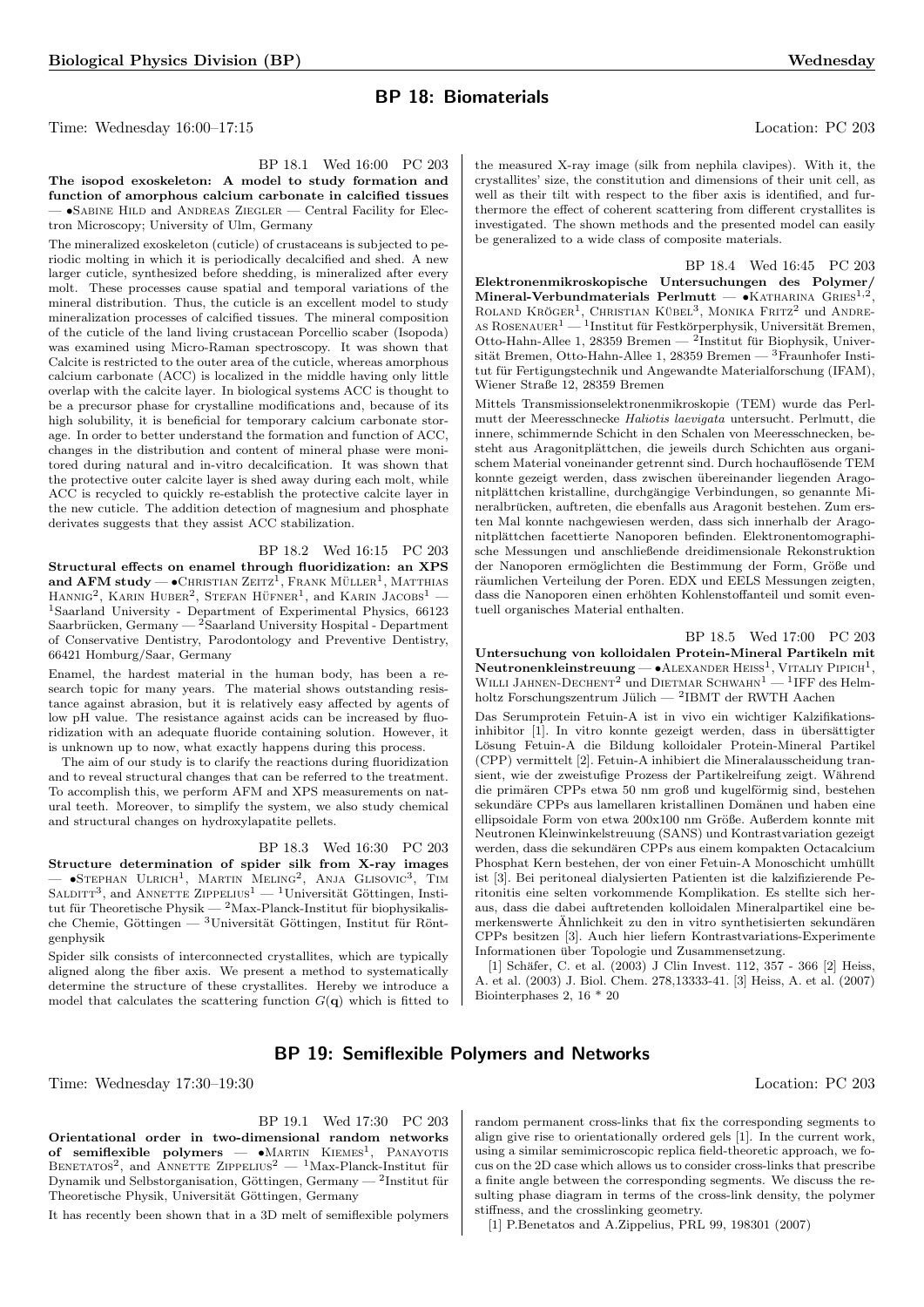BP 19.2 Wed 17:45 PC 203 A Stiff Rod in Dense Environments: A Paradigm for Translation–Rotation Coupling — •TOBIAS MUNK, FELIX HÖFLING, ERWIN FREY, and THOMAS FRANOSCH — Arnold Sommerfeld Center and CeNS, Ludwig-Maximilians-Universität München, Germany

Everybody who once observed a long lorry trying to turn in a small street knows of the consequences of the coupling of translational and rotational motion in the macroscopic world. On the micro scale, similar things happen to anisotropic objects diffusing in a crowded environment. This is found for example in biological cells: their interior is enormously crowded by huge amounts of proteins and other complexes, thus diffusing anisotropic objects are largely constricted by their surroundings. This happens e.g. to free actin filaments moving in the cytoskeleton.

We have set up a simple two-dimensional model in order to examine the Brownian motion of a stiff rod in a sterically hindered medium on all physically relevant timescales. A theoretical description of the unobstructed motion is developed by mapping the corresponding anisotropic diffusion equation to the Smoluchowski-equation. This, however, is not sufficient to grasp the translation–rotation coupling induced by the obstacles. By means of molecular dynamics simulations we point on these coupling effects and demonstrate that the motion is non-gaussian at intermediate times.

## BP 19.3 Wed 18:00 PC 203

Stretching of buckled filaments by thermal fluctuations — •Krzysztof Baczynski, Reinhard Lipowsky, and Jan Kierfeld — Max Planck Institute of Colloids and Interfaces, Department of Theory & Bio - Systems, Science Park Golm, 14424 Potsdam, Germany

We study the buckling instability of filaments or elastic rods in two spatial dimensions in the presence of thermal fluctuations. We present an analytical solution based on a renormalization-like procedure where we integrate out short wavelength fluctuations in order to obtain an effective theory governing the buckling instability. We calculate the resulting shift of the critical force by fluctuation effects and the average projected filament length parallel to the force direction as a function of the applied force and of the contour length of the filament. We find that, in the buckled state, thermal fluctuations lead to an increase in the mean projected length of the filament in the force direction. As a function of the contour length, the mean projected length exhibits a cusp at the buckling instability, which becomes rounded by thermal fluctuations. Our analytic results are confirmed by Monte Carlo simulations.

#### BP 19.4 Wed 18:15 PC 203

Misfits never yield  $-$  A microscopic approach to the nonlinear rheology of biopolymer solutions  $-\bullet$  PABLO FERNÁNDEZ<sup>1</sup> and KLAUS  $K$ ROY<sup>2,3</sup> — <sup>1</sup>E22 Biophysik, Technische Universität München, James Franck Straße 1, D-85748 Garching, Germany — <sup>2</sup>Institut für Theoretische Physik, Universität Leipzig, Postfach 100920, D-04009 Leipzig, Germany — <sup>3</sup>Hahn-Meitner Institut, Glienicker Straße 100, D-14109 Berlin, Germany

We propose a nonlinear extension of the standard tube model for semidilute solutions of semiflexible polymers. Non-affine filament deformations at the entanglement scale, the renormalisation of direct interactions by thermal fluctuations, and the geometry of large deformations are systematically taken into account. The analysis of the shear response of a simplified unit cell sheds light onto fundamental issues in cytoskeletal mechanics. The strong geometric stiffening predicted for purely enthalpic networks is found to be thermally suppressed. Instead, we obtain a broad linear response regime covering typical physiological mesh sizes. Surprisingly, we discover a destabilizing effect of large strains ( $\sim 100\%$ ). The theory thus provides a novel perspective at the widely observed catastrophic collapse of invitro sheared biopolymer solutions, usually attributed to irreversible network damage. It moreover supports the interpretation of shear stiffening at finite frequencies as indicative of adhesive polymer interactions. In combination with such friction-type interactions, our analysis provides an analytically tractable framework to address the nonlinear viscoplasticity of biological tissue on a molecular basis.

#### BP 19.5 Wed 18:30 PC 203

Accessory contribution of actin binding proteins to the viscoelastic properties of composite actin-networks  $\bullet$ KURT SCHMOLLER, OLIVER LIELEG, and ANDREAS BAUSCH - Lehrstuhl E22 für Biophysik, Physik Department, TU München, Garching, Deutsch-

Cell shape, mechanics and motility are mainly determined by crosslinked and bundled actin-networks. As in living cells many different actin binding proteins (ABPs) are used simultaneously, it is necessary to study their mechanical function in well-defined in vitro systems where the type and concentration of the ABP can be controlled. By rheological methods we determine the viscoelastic properties of bundled and crosslinked actin networks. The ABPs filamin and fascin are both known to bundle actin filaments. However, the bundle networks formed exhibit pronounced differences in their viscoelastic properties. We investigate composite networks tuning the concentration of either fascin or filamin in the presence of the other ABP. Interestingly, the concentration dependence of the viscoelastic network response is only slightly modified by the presence of the second ABP. These findings suggest that a combination of these two ABPs does not lead to a phase separation, but to an accessory contribution to the viscoelastic properties of the composite network. Further we find networks with a frequency response resembling that of living cells. These findings underline that in vitro actin networks with only a few combined ABPs might be sufficient to rationalize main aspects of the mechanical properties of cells.

BP 19.6 Wed 18:45 PC 203 Semiflexible Polymer Conformations in Entangled Networks — •Hauke Hinsch and Erwin Frey — Arnold Sommerfeld Center for Theoretical Physics, LMU München, Germany

Biopolymers are ubiquitous in nature and play a crucial role for cell mechanics and motility. One prominent example is the semiflexible filamentous actin that constitutes the cytoskeleton by forming large networks. In the absence of cross-links the network's polymers are mutually constrained only by entanglements. We report on theoretical work and simulations on various distribution functions, investigate the implications for the network's equilibrium configuration and compare our findings to recent experimental observations. Particularly, we challenge the assumption that for large ensembles in the absence of any other interactions than topology the behavior of free polymers is recovered.

BP 19.7 Wed 19:00 PC 203 Conformations of zipped filaments  $\bullet$ PETRA GUTJAHR<sup>1</sup>, REIN-HARD LIPOWSKY<sup>1</sup>, and JAN KIERFELD<sup>2</sup> — <sup>1</sup>Max Planck Institute of Colloids and Interfaces, Theory & Bio-Systems, 14424 Potsdam, Germany  $-$  <sup>2</sup>Technical University of Dortmund, Theoretical Physics I, 44221 Dortmund, Germany

We study the zipping of two filaments with an attractive interaction and pinned filament ends based on experiments using microscopic pillar arrays. For the cases of weak and strong attraction between filaments, we analyze the influence of the filaments' stiffness and thermal fluctuations on the zipped equilibrium shape. Thereby we propose a scheme, by which the magnitude of the attraction between the filaments can be deduced from experimentally observed conformations. Our results should be applicable to actin filaments bundles induced by various crosslinker proteins and multivalent cations, but also to bundles formed by other types of semiflexible polymers.

BP 19.8 Wed 19:15 PC 203 **Semiflexible chains in disordered media** — •ABIGAIL KLOPPER<sup>1</sup>, SEBASTIAN SCHOEBL<sup>2</sup>, and KLAUS KROY<sup>2</sup> — <sup>1</sup>Max-Planck-Institut für Physik komplexer Systeme, Dresden — <sup>2</sup>Institut für Theoretische Physik, Universität Leipzig, Leipzig

Cellular function is intimately connected with the mechanical and dynamical properties of an underlying cytoskeletal structure, which can be described as a random network of stiff polymers. One attempt to understand this relationship involves determining how these properties are influenced by the conformational statistics of single polymers within the network. This calls for shrewd modeling of the polymers' immediate environment - capturing the spatial confinement caused by cellular crowding within a simplified theoretical framework. In this spirit, the problem may be recast in terms of a wormlike chain embedded within a matrix of quenched random obstacles. Despite the prolific attention paid to the analogous problem in flexible polymer networks in recent years, little is understood about how their stiffer counterparts respond to such an environment. This can be partly attributed to the difficulties encountered when stiffness and inextensibility criteria are imposed simultaneously with quenched disorder constraints. With the view to circumvent these problems, we use a weakly bending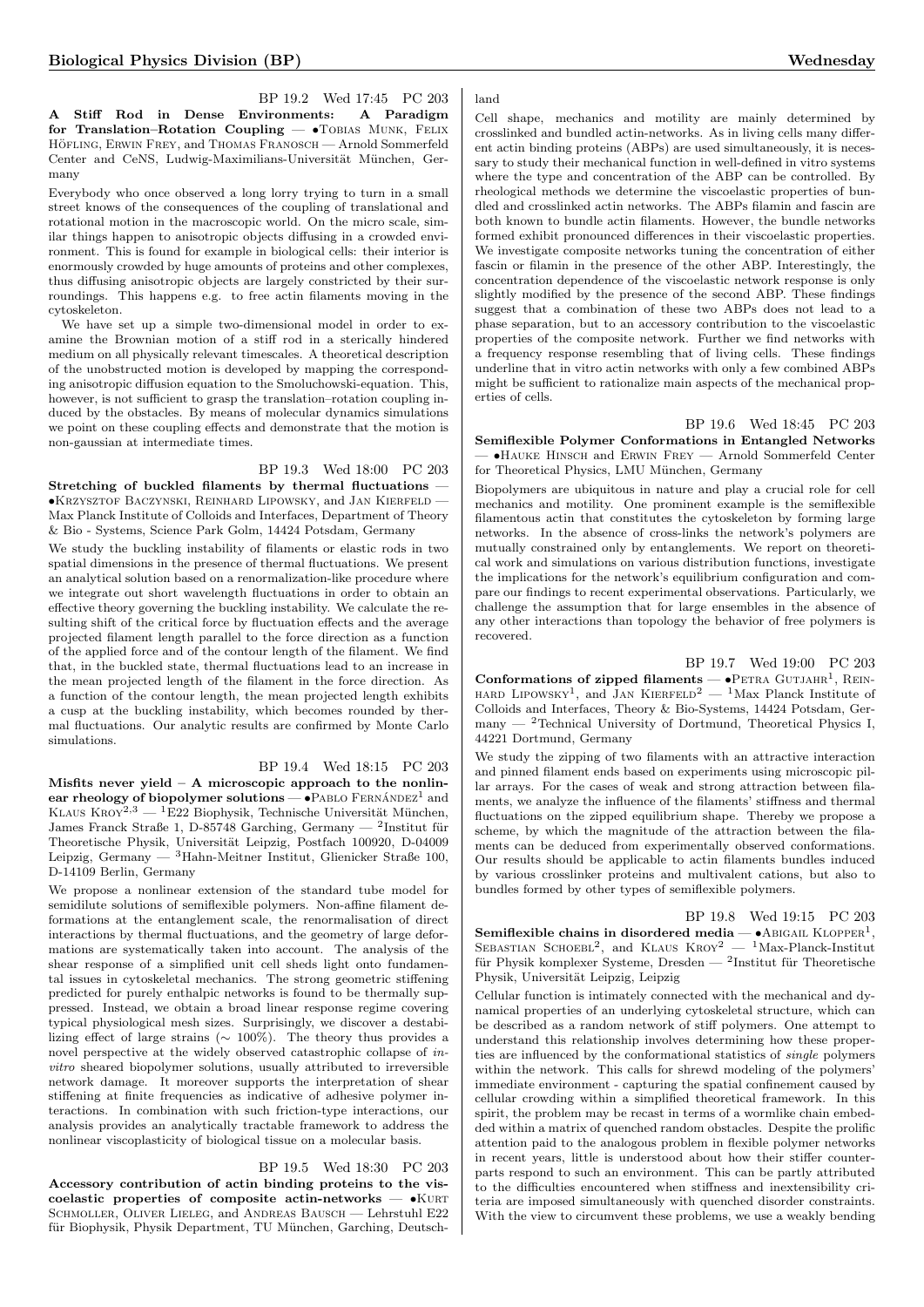rod formalism and employ replica theory to calculate disorder-averaged equilibrium properties of a stiff biopolymer in a quenched random en-

vironment.

are evolutionarily linked.

## BP 20: Regulation and Signaling

Time: Thursday  $9:30-12:00$  Location: C 243

#### **Invited Talk** BP 20.1 Thu 9:30 C 243

Modeling noisy concentration gradients inside single cells — FILIPE TOSTEVIN<sup>1</sup>, PIETER TEN WOLDE<sup>2</sup>, and  $\bullet$ MARTIN HOWARD<sup>1,3</sup> <sup>1</sup>Dept of Mathematics, Imperial College London, SW7 2AZ, UK  $\,{}^{2}\text{AMOLF}$  Institute, Amsterdam, The Netherlands —  $\,{}^{3}\text{Depth}$  of Systems Biology, John Innes Centre, Norwich NR4 7UH, UK

Many biological systems require precise positional information to function correctly. Examples include positioning of the site of cell division and determination of cell fate during embryonic development. This positional information is often encoded in concentration gradients. A specific protein is produced only within a small region, and subsequently spreads into the surrounding space. This leads to a spatial concentration gradient, with the highest protein concentration near the source. By switching on a signal only where the local concentration is above a certain threshold, this gradient can provide positional information. However, intrinsic randomness in biochemical reactions will lead to unavoidable fluctuations in the concentration profile, which in turn will lead to fluctuations in the identified position. We therefore investigated how precisely a noisy concentration gradient can specify positional information. We found that time-averaging of concentration measurements potentially allows for great precision to be achieved even with remarkably low protein copy numbers. We have applied our results to a number of examples in cell biology, including positioning of the site of cell division in yeast.

#### **Invited Talk** BP 20.2 Thu 10:00 C 243 Non-equilibrium dynamics of gene expression  $\bullet$ JOHANNES Berg — Institute for Theoretical Physics, Cologne University, Zülpicher Str.77, 50937 Köln

The dynamics of gene expression is characterized by two key elements: (i) The transcription of genes is driven by transcription factor molecules. The number of transcription factors present in a cell changes constantly, keeping the system out of equilibrium. (ii) The transcription of a gene involves a small number of molecules, leading to a noisy dynamics marked by large fluctuations.

In this talk I discuss a simple mapping between models of gene expression and stochastic systems driven out of equilibrium. Using this mapping, results of nonequilibrium statistical mechanics such as the Jarzynski equality and the fluctuation theorem are demonstrated for gene expression dynamics. Applications of this non-equilibrium approach include the determination of mRNA degradation rates and regulatory interactions between genes from experimental gene expression data.

## BP 20.3 Thu 10:30 C 243

Links between biochemistry and regulatory network de- ${\rm sign}$  in a bacterial stress response system  $\bullet$  GEORG FRITZ<sup>1</sup>, CHRISTIANE KOLLER<sup>2</sup>, KORINNA BURDACK<sup>2</sup>, ULRICH GERLAND<sup>1</sup>, and KIRSTEN  $\text{JUNG}^2 - \text{I}$ Institute for Theoretical Physics, Universität zu  $K$ öln — <sup>2</sup>Department of Microbiology, LMU München

The evolutionary driving forces and constraints that have shaped the design of biomolecular networks are poorly understood in general. Here, we focus on a conditional stress response system, the Cad system of E. coli, which is triggered under acidic stress only if lysine is abundant externally. Through lysine import, decarboxylation, and cadaverine export, it effectively expels  $H^+$  from the cytoplasm. A salient feature of the Cad system is that its expression is transient, even when the low-pH and high-lysine conditions for its induction persist. The transient behavior is believed to be caused by a negative feedback via external cadaverine.

We have experimentally recorded the dynamics of the Cad system with a high time resolution, and formulated a quantitative model for its function and regulation. Our analysis suggests that the system design is linked to the biochemical properties of a key system component, the antiporter CadB: Limited specificity of the antiporter causes a futile transport cycle at high external cadaverine levels. Interestingly, the external cadaverine threshold for the negative feedback appears quan-

titatively consistent with the specificity of the antiporter, suggesting that the regulatory feedback and the biochemistry of the antiporter

BP 20.4 Thu 10:45 C 243 Fluorescence cross-correlation spectroscopy measurements in vivo reveal the asymmetric incorporation of siRNAs into RISC and the localisation of the complex in human cells  $-$  Thomas Ohrt,  $\bullet$ Wolfgang Staroske, Jörg Mütze, and Petra SCHWILLE — Biophysics Group, BIOTEC/TU Dresden

Short double stranded RNA molecules have emerged as key regulators of gene expression, controlling developmental programs as well as functioning as a defence mechanism against viruses and transposons. Small RNAs use Argonaute-containing complexes called RNA-Induced Silencing Complex (RISC) to identify cognate RNA transcripts whose expression is to be silenced. By combining laser scanning microscopy, fluorescence correlation and cross-correlation spectroscopy (FCS/FCCS) and biochemical methods, we have exploited the interaction of short interfering RNAs with RISC in vivo. We established a functional and stable EGFP-Ago2 expressing 293 cell line, with expression levels suitable for FCS/FCCS. Using this in vivo system combined with highly sensitive FCS and FCCS it is possible to gain vast information on relative binding, concentration and mobility. Analysis of various microinjected fluorescently labelled siRNAs with FCCS showed the asymmetry dependent incorporation of the antisense strand into RISC over time in human cells. Measurements in various cell compartments showed the localisation of loaded RISC complex in human cells.

#### BP 20.5 Thu 11:00 C 243

Boolean Model of Fission Yeast Cell Cycle predicts mutations —  $\bullet$ Maria Davidich and Stefan Bornholdt — Intitute for Theoretical Physics

A Boolean model [1] of the key regulators of the fission yeast cell cycle was built. The advantage of the model is that it is purely constructed on a wiring diagram of known biochemical reactions; no extra parameters enter the model. However, even though one needs much less information about the system, the model reproduces the right sequence of protein activity states during the cell cycle. This sequence appears to be robustly implemented in the regulatory network, its last state G1 corresponds to the biggest attractor of the system. Surprisingly, this simple model can also describe mutations of the regulatory proteins. We test the model starting from the different initial conditions corresponding to overexpression and underexpression of the proteins. The tests show that other attractors agree with mutations found in experiments.

[1] Davidich M.I., Bornholdt S. Boolean network predicts cell sequence of fission yeast. www.arhiv.org/abs/0704.2200 (Submitted to PLOS ONE)

#### BP 20.6 Thu 11:15 C 243

On the effect of transcription factor fluctuations at promoter logic gates — •Christian Fleck, Moritz Gerstung, and Jens Timmer — Institute of Physics, Hermann-Herder-Str. 3a, University of Freiburg, Germany

Biological organism constantly respond to changing cellular and environmental signals. These signals are integrated at cis-regulatory modules or promoter logic gates. Hence, the output causally depends on the degree of occupancy of the individual target sides within the cisregulatory module. Because many TFs are present in low copy numbers per cell, the regulatory processes are inevitably subject to noise. A substantial preliminary for an understanding of how noise alters the output of promoter logic gates is knowledge about how fluctuations in TF abundance affect single operator occupancy. The inherent non-linearity arising from the bimolecular interaction impedes the analytical investigation of this phenomenon substantially. We present a detailed analysis of a TF-operator interaction finding noise correction terms to the macroscopic description. While the correction is always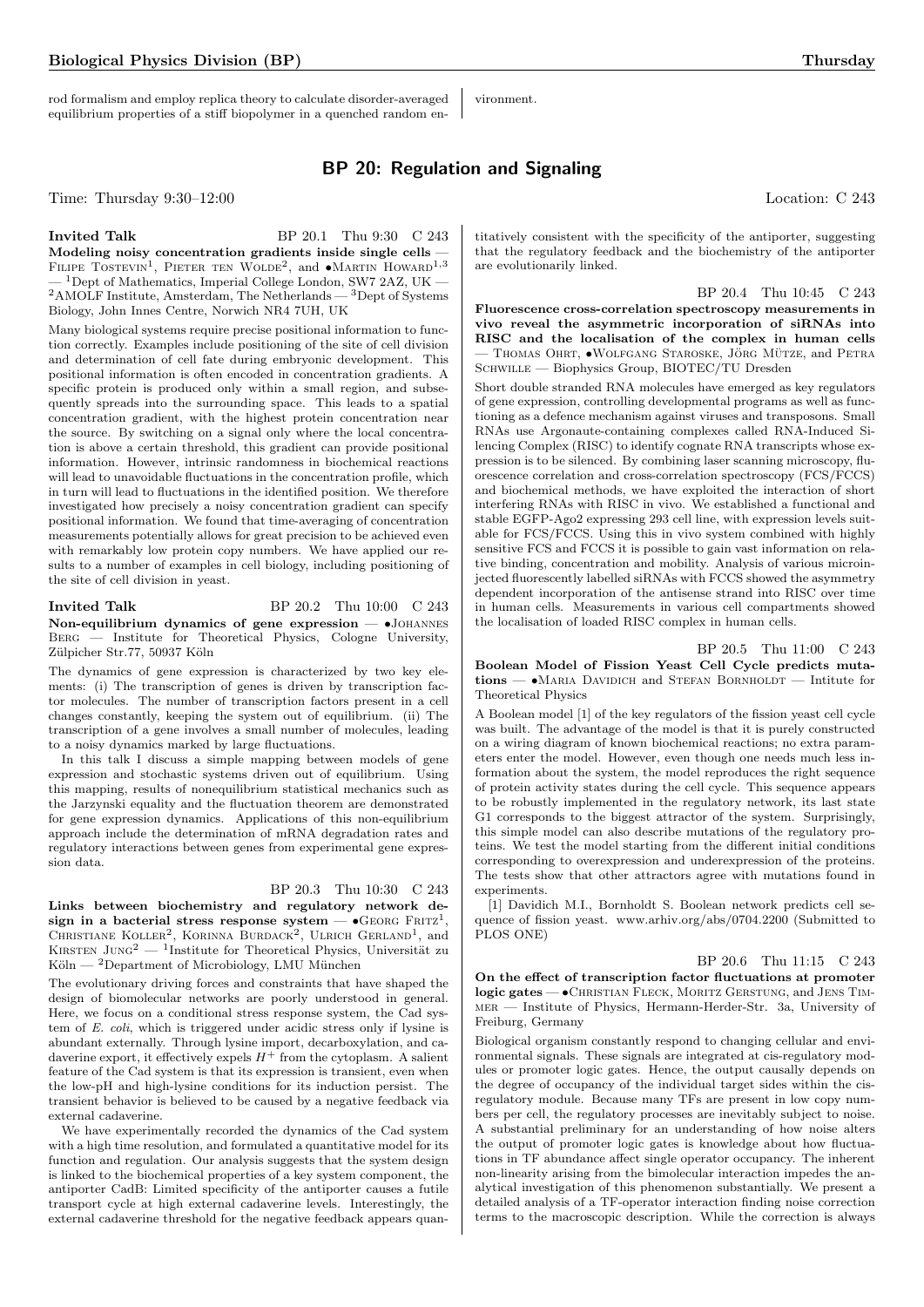negative for single binding sites, we discover more diverse effects on the logic gates comprising multiple binding sites.

BP 20.7 Thu 11:30 C 243 Compartment Model for IRE1 Signalling of the Unfolded Protein Response — •Ronny Straube — Department of Systems Biology, Max-Planck-Institute for Dynamics of Complex Technical Systems, Sandtorstr. 1, 39106 Magdeburg, Germany

In recent years it became apparent that sustained stress in the endoplasmic reticulum (ER) is related to the emergence of several neurodegenerative diseases such as Alzheimer, Parkinson and ALS as well as diabetes and drug resistance of tumor cells. ER stress is caused by the accumulation of unfolded proteins in the secretory pathway. This leads to the activation of an extensive transcriptional response called Unfolded Protein Response (UPR) to restore ER homeostasis. UPR signalling occurs via 3 distinct and temporarily ordered pathways mediated by PERK, ATF6 and IRE1. As a result, proapoptotic and prosurvival signal molecules are activated simultaneously. So far it is unclear how the cell integrates this information to decide in favour of one or the other. However, recent experiments show that sustained signalling via the IRE1 pathway of the UPR promotes cell survival. Here, I propose the first model of the IRE1 signalling pathway which is based on the known molecular details of the interaction network and which shows good agreement with published experimental data. [1] Lin et. al. (2007), Science 318, 944-949.

BP 20.8 Thu 11:45 C 243

Mechanisms of sperm chemotaxis - •BENJAMIN M. FRIEDRICH and FRANK JULICHER — Max-Planck Institute for the Physics of Complex Systems, Nöthnitzer Straße 38, Dresden

Sperm cells swim towards the egg propelled by a flagellum which beats regularly. In many species sperm show chemotaxis, i.e. they move upwards a gradient of chemoattractant molecules released by the egg. Sperm cells sample the local chemoattractant concentrations with receptors on the surface of their flagellum. A signaling cascade within the flagellum transduces the concentration stimulus and elicits a swimming response by changing the flagellar beat [1,2]. We propose an effective description of this signaling cascade and derive consequences for experiments. In the limit of low chemoattractant concentrations, the concentration stimulus is Poissonian shot noise since the binding of chemoattractant molecules to the receptors is a discrete process. We therefore study also the influence of fluctuations in the concentration stimulus on the chemotaxis mechanism and derive measures for the fidelity of chemotaxis.

[1] B. Kaupp et. al.: NCB 5, 109 (2003)

[2] B.M.F., F.J.: PNAS 109 (2007)

## BP 21: Population Dynamics and Evolution

Time: Thursday 12:15–13:15 Location: C 243

BP 21.1 Thu 12:15 C 243

Clonal interference in large populations — •Su-Chan Park and JOACHIM KRUG — Institut für Theoretische Physik, Universität zu Köln, Köln, Germany

Clonal interference, the competition between lineages arising from different beneficial mutations in an asexually reproducing population, is an important factor determining the tempo and mode of microbial adaptation. The standard theory of this phenomenon neglects the occurrence of multiple mutations as well as the correlation between loss by genetic drift and clonal competition, which is questionable in large populations. Working within the Wright-Fisher model with multiplicative fitness (no epistasis), we determine the rate of adaptation asymptotically for very large population sizes and show that the standard theory fails in this regime. Our study also explains the success of the standard theory in predicting the rate of adaptation for moderately large populations. Furthermore we show that the nature of the substitution process changes qualitatively when multiple mutations are allowed for, since several mutations can be fixed in a single fixation event. As a consequence, the index of dispersion for counts of the fixation process displays a minimum as a function of population size, while the origination process of fixed mutations becomes completely regular for very large populations. We find that the number of mutations fixed in a single event is geometrically distributed as in the neutral case.

Reference: S.-C. Park and J. Krug, PNAS 104, 18135 (2007).

#### BP 21.2 Thu 12:30 C 243

Stability of food webs with structured populations — •Christian Guill and Barbara Drossel — TU Darmstadt, Institute of Condensed Matter Physics, Hochschulstraße 6, D-64289 Darmstadt Most existing models of population dynamics in food webs treat species as homogeneous aggregations of identical individuals. They neglect the fact that not all individuals of a species are reproducing, but are juveniles that invest their energy intake into growth in body size. Here, we investigate model food webs with populations that are structured in terms of physiological state (juvenile/adult). Each stage of a species has its own feeding relationships and population dynamics, but the stages are coupled through maturation and reproduction. This leads to time-dependent traits of the species as a whole, such as its mean body size. Since body size is a key factor in determining predation behaviour and also influences metabolic rates, structuring of populations changes the population dynamics and stability of the entire network. Simulation results obtained from networks with structured populations are compared to networks with unstructured populations.

The population dynamics in ecosystems with structured populations are studied in more detail in the example of a real aquatic system consisting of a homogeneous resource (zooplankton), two consumers

(salmon species), and a top predator (trout) with structured populations. Simulation results are tested against empirical data of the system.

BP 21.3 Thu 12:45 C 243

Cyclic dominance and biodiversity in well-mixed populations  $\bullet$ JENS CHRISTIAN CLAUSSEN<sup>1</sup> and ARNE TRAULSEN<sup>2</sup>  $-$  <sup>1</sup>Institut für Theoretische Physik u. Astrophysik, Christian-Albrecht Universität Kiel —  $^{2}$ Max-Planck-Institut für Evolutionsbiologie, 24306 Plön

Coevolutionary dynamics is investigated in chemical catalysis, biological evolution, social and economic systems. The dynamics of these systems can be analyzed within the unifying framework of evolutionary game theory. Here, we show that even in well-mixed finite populations, where the dynamics is inherently stochastic, biodiversity is possible with three cyclic dominant strategies. We show how the interplay of evolutionary dynamics, discreteness of the population, and the nature of the interactions influences the coexistence of strategies. We calculate a critical population size above which coexistence is likely.

BP 21.4 Thu 13:00 C 243

Protein Thermodynamics and Population Dynamics —  $\bullet$ Miriam Fritsche<sup>1</sup>, Andreas Buhr<sup>1</sup>, Ugo Bastolla<sup>2</sup>, and Markus  $PORTO<sup>1</sup>$  — <sup>1</sup>Institut für Festkörperphysik, Technische Universität Darmstadt, Hochschulstr. 8, 64289 Darmstadt, Germany — <sup>2</sup>Centro de Biología Molecular 'Severo Ochoa', Campus UAM, Cantoblanco, 28049 Madrid, Spain

When investigating proteins one has to take into account both the physical constraints on folding stability and the biological constraints on their evolution, being the driving force of nature [1]. Based on previous work [2] we investigate thermodynamical properties of proteins during evolution applying a model which consists of mutations as well as purifying selection. In addition to the explicit consideration of thermodynamic stability, we account for the effect of mutational and translational load in the evolutionary process, therewith sheding light on the impact the spectrum of mutations has on natural selection. Investigating the interplay between protein thermodynamics, population dynamics as well as genomic features we are able to better understand several properties of proteins as well as their evolution, for instance, the existence of a strong mutation bias in the genome of intracellular bacteria.

[1] Structural Approaches to Sequence Evolution, U. Bastolla, M. Porto, H.E. Roman and M. Vendruscolo, ed., Springer, Berlin, 2007 [2] U. Bastolla, M. Porto, H.E. Roman and M. Vendruscolo, Phys. Rev. Lett. 89, 208101 (2002); J. Mol. Evol. 56, 243 (2003); Proteins 58, 22 (2005); Mol. Biol. Evol. 22, 630 (2005); BMC Evol. Biol. 6, 43 (2006)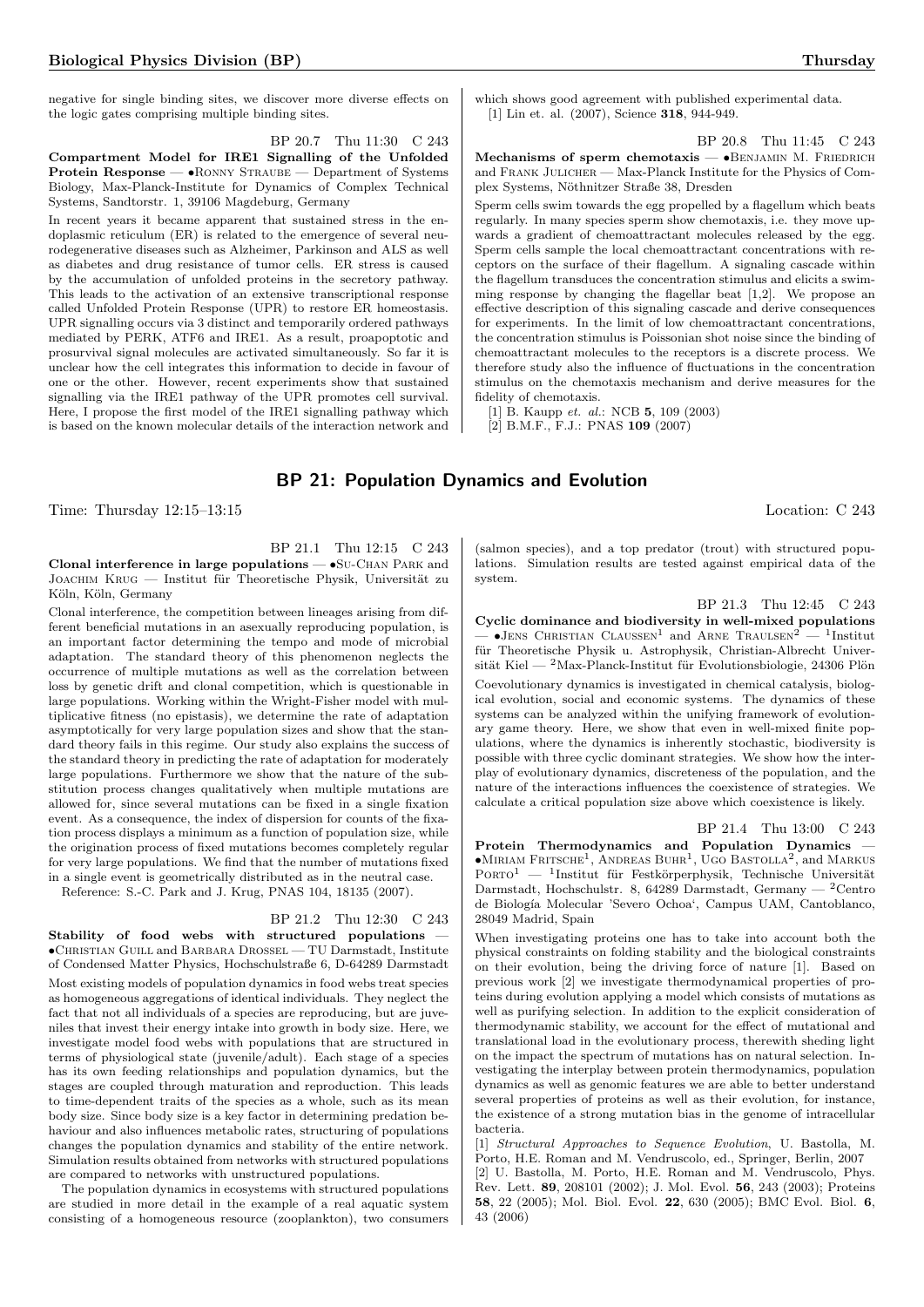## BP 22: Cell Mechanics

Time: Thursday 10:30–11:45 Location: PC 203

BP 22.1 Thu 10:30 PC 203

Shear Rheology of a Cell Monolayer – PABLO FERNANDEZ<sup>1</sup>, LUTZ HEYMANN<sup>2</sup>,  $\bullet$ BENJAMIN TRÄNKLE<sup>3</sup>, ALBRECHT OTT<sup>3,4</sup>, NURI AKSEL<sup>2</sup>, and PRAMOD PULLARKAT<sup>5</sup> — <sup>1</sup>E22 Biophysik, Technische Universität München, D-85748 Garching — <sup>2</sup>Technische Mechanik und Strömungsmechanik, Universität Bayreuth, D-95440 Bayreuth  $-$ <sup>3</sup>Experimentalphysik I, Universität Bayreuth, D-95440 Bayreuth — <sup>4</sup>Biologische Experimentalphysik, Universität des Saarlandes, D-66041 Saarbrücken —  $5$ on leave from Experimentalphysik I, Universität Bayreuth, D-95440 Bayreuth

We report a systematic investigation of the mechanical properties of fibroblast cells using a novel Cell Monolayer Rheology (CMR) technique. The new technique provides quantitative rheological parameters averaged over  $\sim 10^6$  cells, making the experiments highly reproducible. Using this method, we are able to explore a broad range of cell responses not accessible using other present day techniques. Within the explored strain rates  $(10^{-3}-1 \text{ s}^{-1})$  and strain amplitudes  $(1\% -100\%)$ , nonlinear behaviour is only revealed by the effect of a nonzero average stress on the response to small, fast deformations. The response becomes linear at long timescales as well as large amplitudes. This counterintuitive linear behaviour is due to the dynamic nature of the cell cytoskeletal crosslinks and/or filaments, since it can be abolished by making them permanent with a fixation agent. These experiments provide a broad framework for understanding the mechanical responses of the cytoskeleton to different imposed mechanical stimuli.

## BP 22.2 Thu 10:45 PC 203

Manipulation of stretch-activated calcium channels with the optical stretcher —  $\bullet$ MARKUS GYGER and J. A. KÄS — Universität Leipzig, Institut für Experimentelle Physik I, Linnéstr. 5, 04103 Leipzig

Cellular response to deforming forces can be measured with the optical stretcher. Cells are trapped by two anti-parallel laser beams. By increasing the laser power the momentum transfered to the cell surface causes visible deformations. This can be used to probe the global mechanical behaviour of single cells in suspension. For low stresses and small deformations most of the cells deform viscoelasticly. However, for higher stretching powers the cells start to counteract the deformations. Sometimes this active response to deformation results in a contraction of the cell relative to its initial, undeformed state. This raises interesting questions regarding the mechanisms by which cells register and respond to the applied forces. Under physiological conditions many must react to mechanical stimuli. As a prominent example, hair-cells in the Cochlea of vertebrate ears are known to open transmembrane calcium channels upon mechanical stresses. Calcium is one of the most important secondary messengers and is involved in most of the known mechano-activated cell responses. Since its normal concentration in the cell soma is very low and increases only by influx from outside the cell or release from intracellular calcium stores upon stimulus, the influx can be made visible by appropriate fluorescent dyes. The aim of this work is to investigate the dependence of calcium influx on the forces applied to the cell surface in order to gain insight into the mechanisms of active responses to stretching.

## BP 22.3 Thu 11:00 PC 203

Dynamic states of rolling adhesion: dependance on rates for formation and rupture of molecular bonds  $\bullet$ CHRISTIAN B. KORN and ULRICH S. SCHWARZ - University of Heidelberg, Im Neuenheimer Feld 267, D-69120 Heidelberg, Germany

Motivated by rolling adhesion of white blood cells in the vasculature, we study how cells move in linear shear flow above a wall to which they can adhere via specific receptor-ligand bonds. We perform computer simulations based on a Langevin equation accounting for hydrodynamic interactions, thermal fluctuations and adhesive interactions. In contrast to earlier approaches, we resolve both receptor and ligand positions. We identify five different dynamic states of motion in regard to the translational and angular velocities of the cell. We express these states in a state diagram for the parameter subspace spanned by the dynamic rates for bond formation and rupture. In particular, we show that if on- and off-rates are sufficiently balanced the cell's translational and angular velocities become sychronized. This corresponds to rolling in a macroscopic sense while otherwise the cell is slipping.

In order to analyze the generic interplay between bond formation and rupture, we also define and analytically solve a simple model system based on a one-step master equation. The analytical results show qualitative agreement with the mean velocity data obtained from the computer simulations.

BP 22.4 Thu 11:15 PC 203

Stress relaxation, stiffening and fluidization of adherent cells — •Philip Kollmannsberger and Ben Fabry — Physics Department, University Erlangen-Nuremberg, Henkestr. 91, 91052 Erlangen

The linear rheology of adherent cells is characterized by a wide distribution of relaxation times, as seen by a creep or stress relaxation response that follows a weak power law over several time decades. However, stress relaxation of living cells in the non-linear range where stress stiffening occurs has been poorly characterized and are not well understood. We used a magnetic tweezer setup with real-time force control to apply forces of more than 20 nN to beads bound to the cytoskeleton of adherent cells. Deformations in response to stepwise increasing and repeated force application were analyzed using a nonlinear superposition model that allowed us to dissect stress relaxation processes from stiffening responses. Results show that the creep modulus becomes nonlinear and decreases with increasing force. In addition, stresses relaxed in most beads according to a power-law in time with a slope between 0.2 and 0.3 independent of the stress magnitude. Forceinduced fluidization and yielding leads to an increase in the power-law exponent. This was indicative either of a disruption of the beads when the force was further increased, or of a substantial plastic deformation after the force was removed. We interpret our results in terms of a model where dynamic stability and turnover of molecular interactions carrying the mechanical stress are determined by an energy landscape with a wide distribution of energy well depths and associated trap stiffnesses.

BP 22.5 Thu 11:30 PC 203 The use of scanning probe techniques and laser micromanipulation to isolate and mechanostimulate highly potent  $adult$  mesenchymal stem cells —  $\bullet$ KARLA MÜLLER<sup>1</sup>, MATTHIAS ZSCHARNACK<sup>2</sup>, JÖRG GALLE<sup>3</sup>, and JOSEF KÄS<sup>1</sup> - <sup>1</sup>Inst. for Soft Matter Physics, University of Leipzig  $-$  2 Applied Stem Cell Biology, Center for Biotechnology and Biomedicine, University of Leipzig — 3 Interdiciplinary Centre for Bioinfomatics, University of Leipzig

Degenerative joint diseases due to rheumatism, joint dysplasia or traumata are particularly widespread in countries with high life expectancies. Today hyaline cartilage and bone defects resulting from joint destruction can be treated by appropriate transplantations from (and thereby destroying) intact joint areas. An alternative approach is the use of adult mesenchymal stem cells. These cells have the potential to differentiate into various cell types, such as osteoblast-like cells and chondrocyte-like cells. The aim of MS CartPro is to develop a closed, aseptic bioreactor for the production of autologous grafts for cartilage regeneration. We establish the sorting of most potent cells out of a heterogeneous cell sample by exploring the phase space of viscoelastic properties and relating these to the individual cells ability to differentiate into the desired tissue type. In order to non-invasively probe the mechanical properties of suspended cells, the Optical Stretcher is a highly adequate tool. Mechanostimulation is achieved by indenting adherent stem cells with a modified AFM tip in order to push them towards a chondrocyte like differentiation.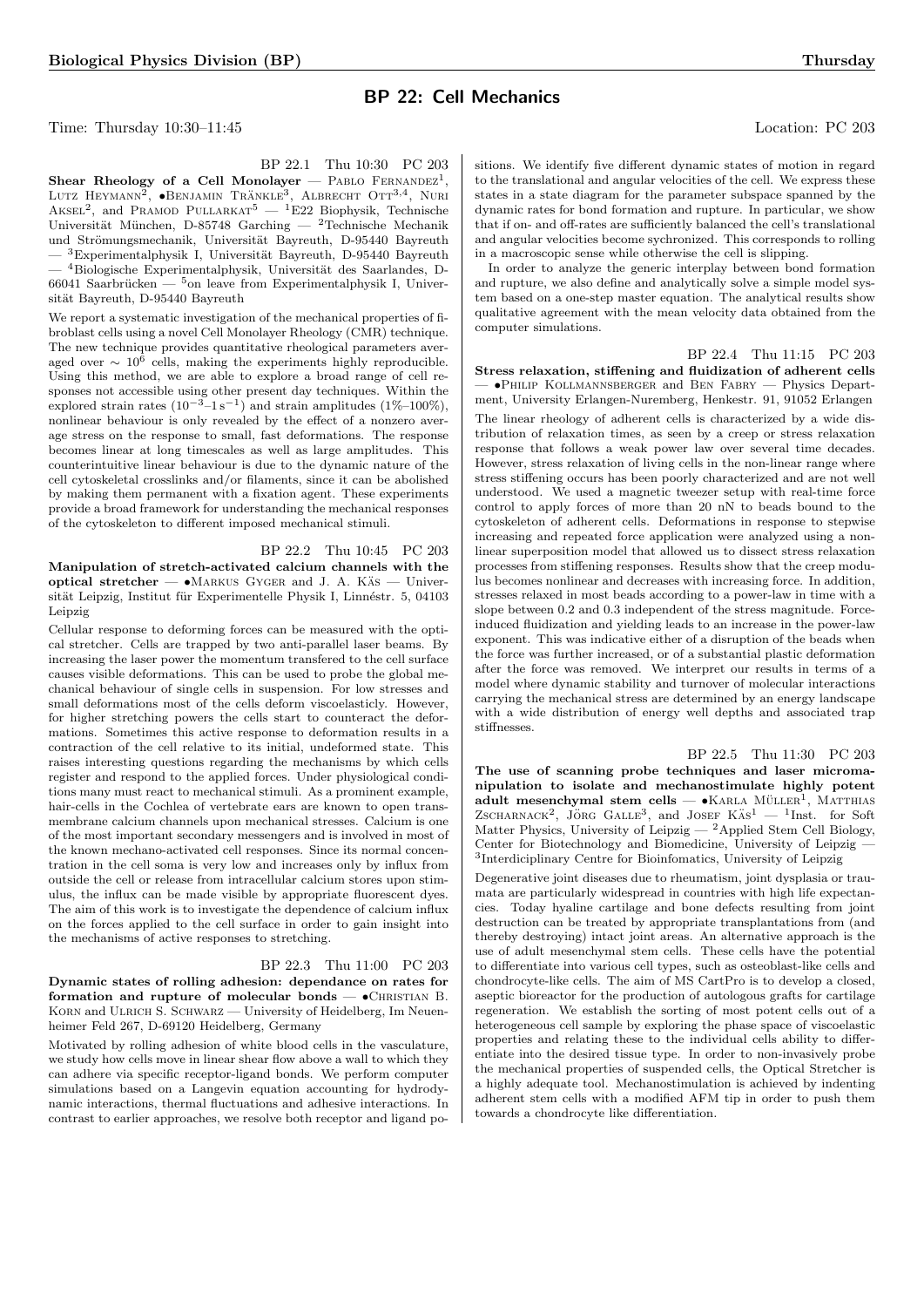## BP 23: Electrical Stimulation and Recording

BP 23.1 Thu 12:00 PC 203

Time: Thursday 12:00–13:15 Location: PC 203

on the surfaces of GaN, AlGaN, AlN and GaO/GaN layers and were analyzed using optical and electron microscopy. In addition, pieces of nitrides were implanted into the cortex of living gerbils and remained there for several months. The reactions of the ambient neuron tissue were investigated by histological methods. Furthermore, the impact of the neuron cell cultures on the substrate surfaces were analyzed using atomic force microscopy and X-ray photoelectron spectroscopy. All investigations showed the stability and the non-toxic behavior of the pure GaN layers whereas the Al-containing layers were somewhat affected.

Pisa, Italy Many technological advances are currently being developed for nanofabrication, offering the ability to create and control patterns of soft materials. We report the deposition of cells on organic semiconductor ultra-thin films. This is a first step towards the development of active bio/non bio systems for electrical transduction. Thin films of pentacene, whose thickness was systematically varied, were grown by high vacuum sublimation. We report adhesion, growth, and differentiation of human astroglial cells and mouse neural stem cells on an organic semiconductor. Viability of astroglial cells in time was measured as a function of the roughness and the characteristic morphology of ultra thin organic film, as well as the features of the patterned molecules. Optical fluorescence microscope coupled to atomic force microscope was used to monitor the presence, density and shape of deposited cells. Neural stem cells remain viable, differentiate by retinoic acid and form dense neuronal networks. We have shown the possibility to integrate living neural cells on organic semiconductor thin films. Project EU-NMP-STRP 032652 BIODOT.

Study of neural cells on organic semiconductor ultra thin  $\text{films} \longrightarrow \text{EVA}$  Bystrenova<sup>1</sup>, Ilaria Tonazzini<sup>1</sup>, Pablo Stoliar<sup>1</sup>, Pierpaolo Greco<sup>1</sup>, Marta Jelitai<sup>2</sup>, Adina Lazar<sup>1</sup>, Martin Huth<sup>3</sup>, Soumya Dutta<sup>1</sup>, Chiara Dionigi<sup>1</sup>, Marcello Cacace<sup>1</sup>, BERT NICKEL<sup>3</sup>, EMILIA MADARASZ<sup>2</sup>, CLAUDIA MARTINI<sup>4</sup>, and FABIO  ${\rm BisCARINI}^1$  —  $^1$ ISMN-CNR, Bologna, Italy —  $^2$ IEM- HAS, Budapest, Hungary — <sup>3</sup>LMU, Munich, Germany — <sup>4</sup>Dept. PNPB, Univ. of

BP 23.2 Thu 12:15 PC 203 Very high-k oxide dielectric on silicon chip for capacitive stimulation of nerve cells -  $\bullet$ BILJANA MESIC and HERBERT SCHROEDER — IEM im Institut für Festkörperforschung und CNI, Forschungszentrum Jülich GmbH, D-52425 Jülich

Thin insulating films of the perovskite-type mixed-oxides such as (Ba,Sr)TiO3 or SrTiO3 have very large dielectric constants of k>200. Compared to the materials presently used for capacitive stimulation of nerve cells directly on silicon chips such as TiO2 or HfO2 with about k=40, such enlarged capacitance would allow increased stimulation. We have fabricated an electrode stack directly on a conducting, highly doped silicon wafer. Due to the conductive diffusion barrier layer included in the stack it is stable up to 600◦C, which then allows high temperature deposition of perovskite-type mixed-oxides with very high dielectric constants up to k=450.

In this contribution we report the fabrication of the thin film electrode stack on the silicon chip which then was used as bottom electrode for a capacitor with thin film oxide dielectric (BST) and platinum top electrodes. Detailed electrical characterization (capacitance, leakage current) is also presented proving the desired properties.

## BP 23.3 Thu 12:30 PC 203

Neuronal cells on GaN-based materials  $\bullet$ H. WITTE<sup>1</sup>, M. CHARPENTIER<sup>1</sup>, M. MUELLER<sup>1</sup>, T. VOIGT<sup>2</sup>, M. DELIANO<sup>3</sup>, B. GARKE<sup>1</sup>, P. VEIT<sup>1</sup>, T. HEMPEL<sup>1</sup>, A. DIEZ<sup>1</sup>, A. REIHER<sup>1</sup>, F. OHL<sup>3</sup>, A. DADGAR<sup>1</sup>, J. CHRISTEN<sup>1</sup>, and A. KROST<sup>1</sup> — <sup>1</sup>Inst. of Experimental Physics, Otto-von-Guericke-University Magdeburg, Magdeburg — <sup>2</sup>Inst. of Physiology, Otto-von-Guericke-University Magdeburg, Magdeburg — <sup>3</sup>Leibniz Institute of Neurobiology, Magdeburg

Group-III-nitride-based devices can be used for recording electrical activities of cell signals using the main advantage of high chemical and physiological stability. However, for the application of these materials in neural tissue their biocompatibility should be proofed. We have investigated the interactions between group-III-semiconductors and (1) dissociated neuron networks of embryonic rat cerebral cortex, and (2) neurons within the primary auditory cortex of Mongolian gerbils (rodents). The neuron networks were cultured within more than two days BP 23.4 Thu 12:45 PC 203

Realisierung von GaN FET-Arrays zur ortsaufgelösten Messung von elektrochemischen Potentialen in flüssigen Medien  $-$  •Mathias Müller<sup>1</sup>, Jürgen Bläsing<sup>1</sup>, Thomas Hempel<sup>1</sup>, Mi-CHAEL CHARPENTIER<sup>1</sup>, OLIVER SCHULZ<sup>2</sup>, ANTJE REIHER<sup>2</sup>, HARTMUT WITTE<sup>1</sup>, ARMIN DADGAR<sup>1,2</sup>, JÜRGEN CHRISTEN<sup>1</sup> und ALOIS KROST<sup>1,2</sup>  $-$ <sup>1</sup>Otto-von-Guericke-Universität, Magdeburg — <sup>2</sup>AZZURRO Semiconductors AG, Universitätsplatz 2, 39106 Magdeburg

GaN, AlGaN und AlN, als chemisch weitgehend inerte Halbleiter, sind hervorragend geeignet zur Analyse systemspezifischer Parameter in chemisch reaktiven Lösungen. Da für viele chemische Reaktionen der pH-Wert von großer Bedeutung ist, wird dieser mit Hilfe von GaN/AlGaN/GaN FET-Arrays ortsaufgelöst bestimmt. Bei diesen Bauelementen wirkt das elektrochemische Potential der Elektrolytlösung als Gate. Um die mittels MOVPE auf Saphir-Substraten abgeschiedenen FETs prozessieren zu können, muss ein Lithographiemasken-Layout für die FET-Arrays entwickelt werden. Die Sensorgrößen und -abstände werden dabei so gewählt, dass in verschiedenen Lösungen Änderungen des chemischen Potentials analysiert werden können. Die Güte der GaN/AlGaN/GaN-Struktur wird dabei durch Röntgendiffraktometrie, Hall-Effekt-Messungen und C-V-Messungen an den zu prozessierenden Wafern bestimmt. Die Abhängigkeit des Source-Drain-Stromes vom pH-Wert wird am Beispiel einer Titrierung mit 100 mMol NaCl  $/$  10 mMol Hepes Lösung demonstriert. Dabei wird der pH-Wert mit verdunnter NaOH oder HCl ¨ eingestellt.

BP 23.5 Thu 13:00 PC 203 Einfluss des Substratmaterials auf die dielektrischen Ubertragungs-eigenschaften planarer Multielektrodenanord- ¨ nungen in Zellnetzwerke —  $\bullet$ M. CHARPENTIER, M. MÜLLER, H. WITTE, A. DADGAR und A. KROST - Institute of Experimental Physics, University of Magdeburg, 39016 Magdeburg

Planare Mehr-Elektrodenanordnungen sind weit verbreitet für Anwendungen zum Anregen und Auslesen von neuronalen Netzwerken. Hierfür werden vorrangig Metallelektroden oder auf Silizium-Bauelementen basierende Strukturen verwendet. Als alternative Materialien werden aber auch Gruppe-III-Nitride angewendet, da sie chemisch und biologisch sehr resistent sind. Aus diesem Grunde haben wir den Einfluss von GaN, AlGaN und AlN als Substrat von planaren Elektrodenstrukuren auf die dielektrischen Ubertragungseigenschaften ¨ elektrischer Signale von den Elektroden in die Zellkulturlösungen untersucht. Neben den Einzelschichten wurden auch High Electron Mobility Transistor (HEMT) -Strukturen genutzt und mit verschiedenen Elektrolytlösungen mit variierenden pH-Werten und Leitfähigkeiten benetzt und dielektrisch charakterisiert. Dies geschah durch frequenzabhängige Widerstands- und Kapazitätsmessungen im Frequenzbereich 20Hz....1MHz in einer Dreielektrodenanordnung. An Elektrolyt / HEMT-Strukturen wurden auch Hall-Effektmessungen durchgeführt, um den Einfluss des Elektrolyten auf die Ladungsträgerkonzentration im 2D-EG zu analysieren. Mit diesen Untersuchungen ist es möglich, den Einfluss des Substrates in entsprechenden Ersatzschaltbildern genauer zu spezifizieren.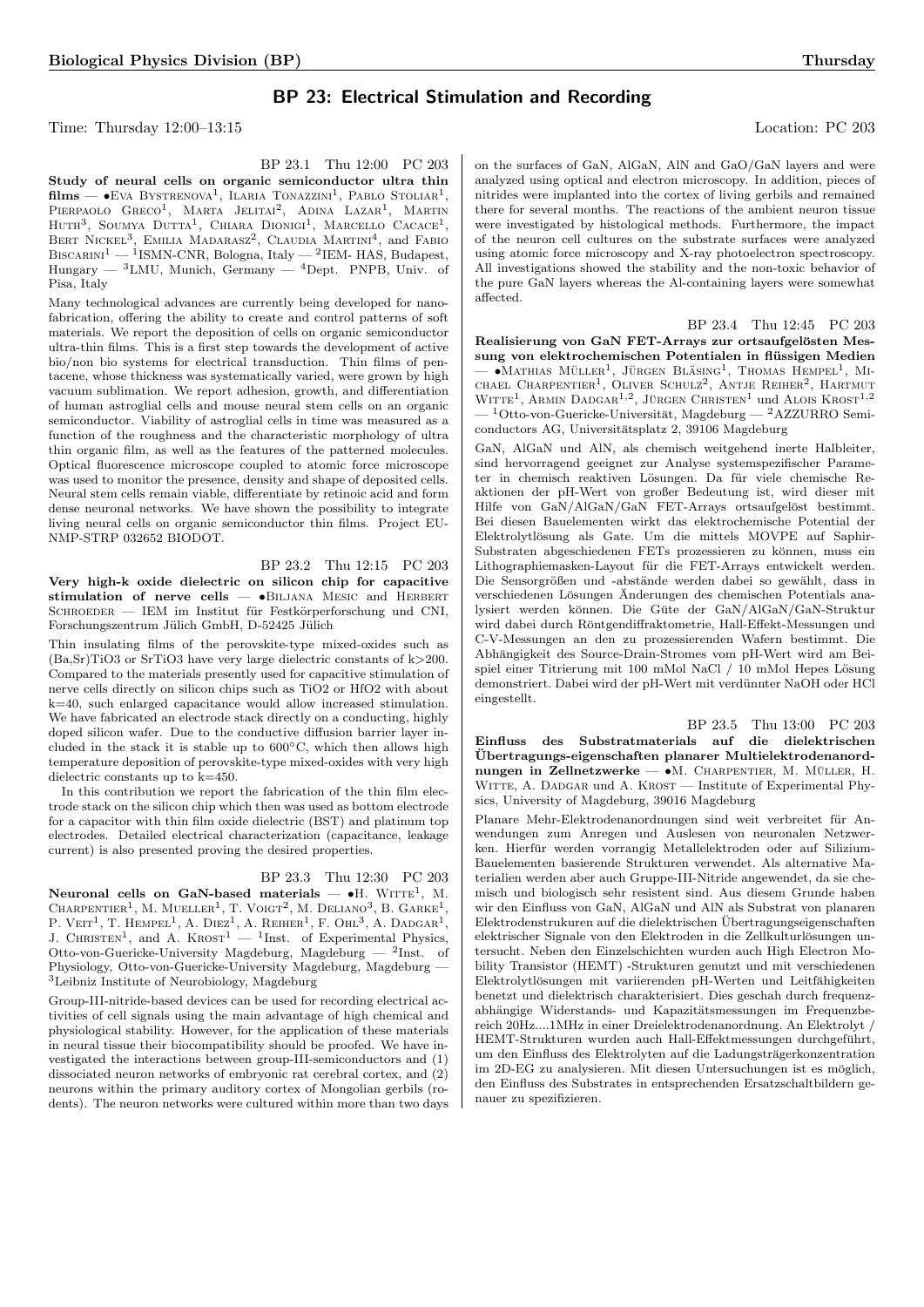## BP 24: Actin Dynamics

Time: Thursday 14:00–16:45 Location: C 243

**Invited Talk** BP 24.1 Thu 14:00 C 243 A biochemical reconstitution approach of the coordinated actin assembly dynamics in motile and morphogenetic processes. — •Marie-France Carlier, Louis Renault, Guillaume Romet-Lemonne, Emmanuele Helfer, Beata Bugyi, Kim Ho Diep LE, DOMINIQUE DIDRY, and STÉPHANE ROMERO – CNRS, Gif-sur-Yvette, France

In living cells, the actin cytoskeleton is composed of polar actin filaments that are assembled at a steady state in well organized arrays, and co-exist with a pool of monomeric actin. Filaments turnover via a treadmilling mechanism, in which the pool of polymerizable monomeric ATP-actin, generated by pointed end depolymerization of all filaments in these arrays, drives the growth of filament barbed ends. Filament barbed end growth is also controlled by machineries that link signalling to the actin cytoskeleton. We are interested in understanding the physical chemical principles underlying the coordinated turnover of actin filaments in these different meshworks and their synergetic action in motility and porphogenetic processes. For this we propose a systemic biology approach. I will show a few examples as follows. In vitro reconstitution assays of actin-based propulsion of N-WASP-functionalized beads or liposomes illustrate the role of the interplay between membrane and cytoskeleton dynamics in directional movement ; reconstitution of the rapid processive assembly of filaments profilin-actin by immobilized formins mimicks filopodia extension ; reconstitution of the synergy between Spire and formin suggests a possible functional basis of the genetic interplay between these two proteins in embryogenesis.

BP 24.2 Thu 14:30 C 243 Protrusion force generation of fish keratocytes •Claudia Brunner, Michael Gogler ¨ , Allen Ehrlicher, Bernd KOHLSTRUNK, and JOSEF KAS — University of Leipzig

Cell motilitiy is a fundamental process associated with many phenomena in nature, such as immune response, wound healing, and metastasis.On the molecular level, actin polymerization and molecular motors, are involved in cell motility but the mechanism as a whole is not very well understood. Rapidly migrating cells, such as keratocytes, move forward through active protrusion at the leading edge, and retraction/deadhesion of the cells rear, indicating two force generating centers.

Our SFM-based technique uses the vertical and lateral deflection of a modified cantilever and allows direct measurements of the forces exerted by the cell. We present direct measurements of the forward forces generated at the leading edge of the lamellipodium, the cell body and retrograde forces within the lamellipodium. Through selective manipulation of molecular components by addition of different drugs, such as Jasplakinolide, Cytochalasin D, and ML-7 the measured forces and velocity changes can be compared. This leads to new insights concerning the importance of different force generating processes and reveals actin polymerization as the dominant force generating process at the leading edge. On the other hand myosin does not seem to be responsible for the retrograde flow.

#### BP 24.3 Thu 14:45 C 243

Actin polymerization and ATP hydrolysis kinetics  $- \bullet$  X<sub>IN</sub> L<sub>I</sub><sup>1</sup>, JAN KIERFELD<sup>1,2</sup>, and REINHARD LIPOWSKY<sup>1</sup> — <sup>1</sup>MPI of Colloids and Interfaces, Science Park Golm, 14424 Potsdam — <sup>2</sup>Technische Universität Dortmund, Lehrstuhl für Theoretische Physik I, 44221 Dortmund Actin polymerization plays an important role in many aspects of cell dynamics. This active process involves the hydrolysis of ATP molecules, which takes place within an ATP-rich cap and can be spatially separated from the assembly process. In this study, we theoretically compare different mechanism for the coupling between ATP hydrolysis and actin polymerization and describe their effects on experimentally observable quantities, such as cap length, total hydrolysis rate, and actin filament growth rate.

BP 24.4 Thu 15:00 C 243

Actin flow and cellular traction at focal adhesions: measurements and theoretical interpretation  $\bullet$ BENEDIKT SABASS<sup>1</sup>, MARGARET GARDEL<sup>2</sup>, CLARE WATERMAN<sup>3</sup>, and ULRICH SCHWARZ<sup>1</sup> — <sup>1</sup>University of Heidelberg, BQ 0013, Im Neuenheimer Feld 267, D-69120 Heidelberg, Germany — <sup>2</sup>University of Chicago, IL, USA –

#### <sup>3</sup>NIH, Bethesda, MD, USA

The dynamic nature of cell-substrate contacts (focal adhesions) is an essential ingredient of the communication between cells and their environment. In particular the intracellular motion of actin flow and its connection to external cellular traction seems to be crucial for cellular decision making at focal adhesions. We have developed a novel assay to simultaneously measure retrograde actin flow and cellular traction force with high spatial resolution. The resulting data demonstrates a biphasic relationship between actin speed and traction. Moreover, we find that maximum traction is always exerted at a speed level which is independent of biochemical perturbations. This suggests the existence of a robust sensory mechanism relating internal flow dynamics to traction in the environment. We also discuss physical models for bond dynamics which are able to explain the experimentally found data.

#### 15 min. break

BP 24.5 Thu 15:30 C 243 Actin dynamics in SCAR-deficient cells — HELLEN ISHIKAWA-ANKERHOLD<sup>1</sup>, TILL BRETSCHNEIDER<sup>1</sup>, GÜNTHER GERISCH<sup>1</sup>, AN-NETTE MÜLLER-TAUBENBERGER<sup>1,2</sup>, ROBERT INSALL<sup>3</sup>, EBERHARD BODENSCHATZ<sup>4</sup>, and  $\bullet$ CARSTEN BETA<sup>5,4</sup> — <sup>1</sup>MPI für Biochemie, Martinsried, Germany — <sup>2</sup>Institut für Zellbiologie, LMU München, Germany  $-$  <sup>3</sup>School of Biosciences, University of Birmingham, UK  $4$ MPI fuer Dynamik und Selbstorg., Goettingen, Germany —  $5$ Institut fuer Physik, Universitaet Potsdam, Germany

The dynamical properties of the actin cytoskeleton provide the basis for motility, phagocytosis, and division of eukaryotic cells. Directed polymerization of actin in the cell cortex has been identified as the underlying source of force generation. A key player in the formation of a dense cortical actin network is the seven-subunit Arp2/3 complex that initiates the nucleation of branches on existing filaments. Its activity is controlled by SCAR/WAVE proteins of the WASp (Wiscott-Aldrich Syndrome protein) family that are downstream effectors of receptormediated signalling pathways. Here we analyze the temporal patterns of actin polymerization in the cortex of mutant cells lacking members of the pentameric SCAR complex. The results highlight the actin machinery as a self-organizing system that can be described by the concepts of non-equilibrium dynamics. We furthermore report evidence that the cortical dynamics is linked to the chemosensory pathway, so that receptor signals are transmitted to the actin system, even if SCAR is missing.

BP 24.6 Thu 15:45 C 243 A microscopic description of actin-based propulsion of beads  $\bullet$ AZAM GHOLAMI<sup>1</sup>, MARTIN FALCKE<sup>1</sup>, and ERWIN FREY<sup>2</sup>  $-$  <sup>1</sup>Hahn-Meitner-Institute, Dept. Theoretical Physics, GlienickerStr. 100, 14109 Berlin, Germany  $^{2}$ Arnold Sommerfeld Center for Theoretical Physics and Center of NanoScience, Ludwig-Maximilians-Universität, Theresienstr. 37, 80333 München, Germany

Beads propelled by actin polymerization have been widely used as a model system for Arp2/3 dependent actin-based movement. VCAgrafted beads were shown to exhibit the same characteristic motion as the pathogen Listeria monocytogenes. All existing microscopic models, such as the elastic Brownian ratchet model do not explicitly consider geometry, such as the size of object or the curvature. Here, we generalize our simple model of actin-based motility to include the curvature of the obstacle. We find that small and large beads move approximately at the same speed which is different from the tethered ratchet model which predicts faster movement with larger beads.

BP 24.7 Thu 16:00 C 243 Measurement of Force by Actin Gel Polymerization: A Combined AFM and Epifluorescence Study  $-$  •STEPHAN SCHMIDT<sup>1</sup>, PIA ZISSMAN<sup>1</sup>, WALTER ZIMMERMANN<sup>1</sup>, EMMANUÈLE HELFER<sup>2</sup>, MARIE-FRANCE CARLIER<sup>2</sup>, and ANDREAS FERY<sup>1</sup> - <sup>1</sup>Universität Bayreuth, Germany — <sup>2</sup>CNRS-LEBS, Gif-sur-Yvette, France

The ability to generate forces and move actively is one of the key features of micro-organisms and nature has found various pathways to accomplish it. In processes associated with active movement of eukaryotic cells and some bacteria such as Listeria monocytogenes force generation is driven by actin filament growth against the membrane. The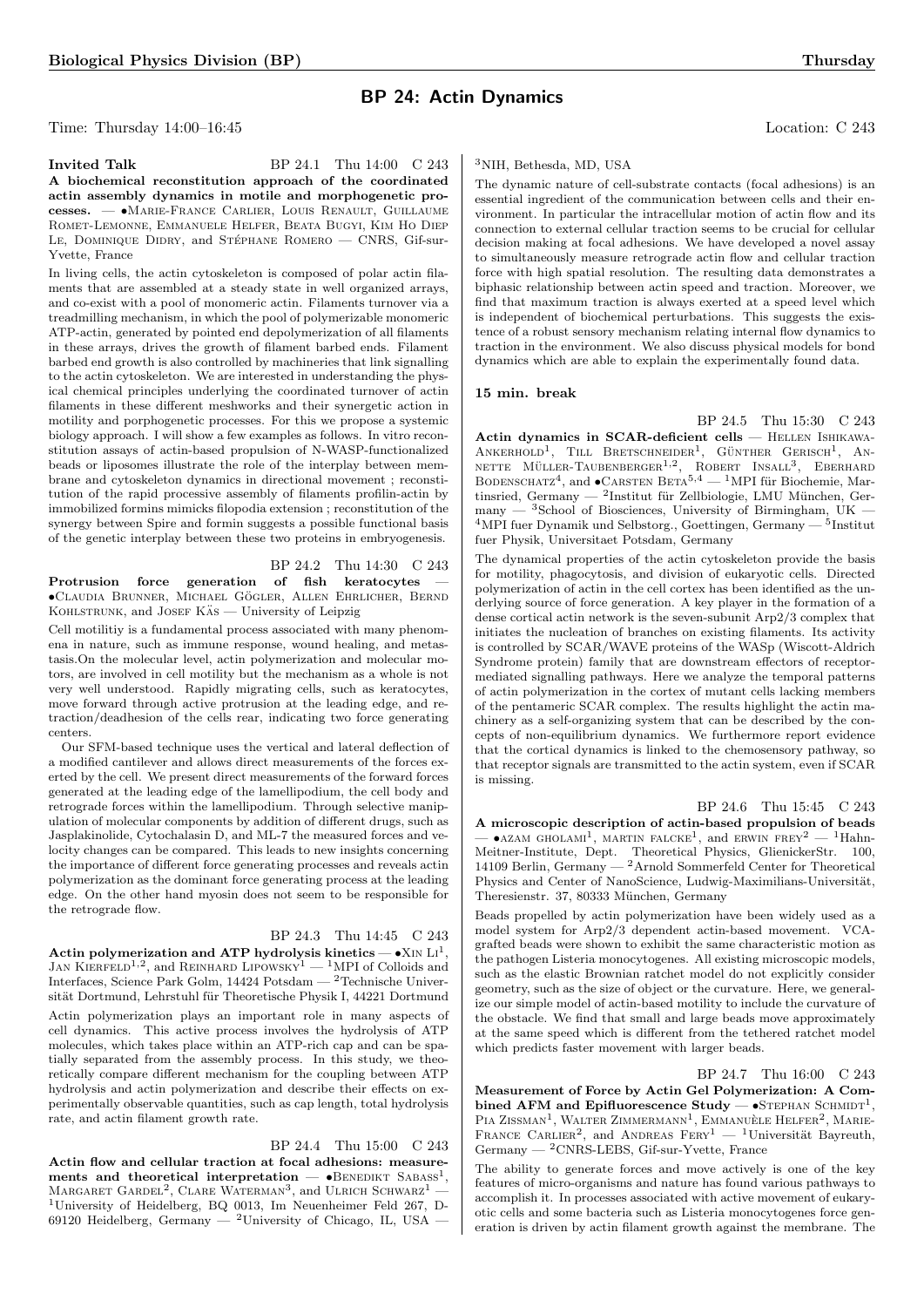biochemistry of the involved processes are well understood, whereas the molecular scale mechanism of force generation is still matter of debate. We use a simplified in vitro assay composed of purified proteins and artificial colloids. Force measurements on actin networks are performed using colloidal probe AFM techniques, were the growing actin network is clamped between an AFM spring and a solid substrate. Using fluorescence microscopy we observe the gel extension in direct conjunction with the AFM measurement. Results suggest that force stalling is due to buckling and (induced) symmetry breaking at the stressed site of the gel. By changing the composition of the medium we vary the actin density and use different probes to control the size of the gel. In these experiments, the amount of force generated can be well explained by the size and density of the polymerizing network. Further we show experiments and theory concerning confinement effects on symmetry breaking of actin gels.

## BP 24.8 Thu 16:15 C 243

Physical principles of self-organized cell locomotion  $\bullet$ KONSTANTIN DOUBROVINSKI — Universität des Saarlandes, Geb E26, Postfach 151150, 66041 Saarbrücken

Experiments on crawling cell fragments of fish keratocytes indicate that cell locomotion can emerge from self-organization of the cytoskeleton. The underlying physical mechaism, however, is still poorly understood. Recent experiments on human neutrophils, which are the most abundant white blood cells, indicate that intracellular spiral waves of the protein HEM, which regulates actin polymerization are essential for driving membrane portrusions at the leading edge [1]. We propose a physical description of spiral waves in human neutrophils, based on experimental findings. A key element of our description is the treatment of interactions between the cytoskeleton and the membrane through a phase-field. In addition to persistent uni-directional locomotion, we find that the system can self-organize into polymerization waves lateral

to the membrane. Such waves have been observed in spreading cells [2] and indicate a common mechanism of cell locomotion and spreading. [1] Weiner et. al. (2007) PLoS Biol 5 e221

[2] Doebereiner et. al. (2006) Phys. Rev. Lett. 97 038102

5, 04103 Leipzig, Germany

BP 24.9 Thu 16:30 C 243 Modeling and Mimicking Lamellipodial Actin Network  $Growth$   $\rightarrow$   $F$ LORIAN HUBER, BJÖRN STUHRMANN, and JOSEF KAS Institute for Soft Matter Physics, University of Leipzig, Linnéstr.

Most cells are able to perform directed migration, which is of enormous relevance for many different biological systems and indispensable for multicellular organisms. Typically the cell migrates by formation of lamellipodial structures, i.e. a thin active actin network. Its formation and appearance is regulated by various actin related proteins.

The key molecular players involved in these processes have been identified and have already been used to generate in vitro actin network growth. The required next step towards reproducing cellular conditions is to confine the polymerizing actin gel in sub-micron sized structures. These structures are obtained with a combination of several microfabrication techniques that also allow selective functionalization with the polymerization inducing peptide VCA. We use fluorescence microscopy to visualize the emerging actin network. Speckle microscopy will be applied to further analyze its properties.

For the first time we operate with a restricted protein pool that allows to mimic the self-sustaining character of the lamellipodial machinery. Moreover, we directly link experiment to Monte-Carlo simulation and mathematical modeling. All three approaches allow controlled variation of various biochemical and physical parameters in order to better understand the complex interplay between the essential cytoskeletal proteins.

## BP 25: Protein Structure and Folding

Time: Thursday 14:30–17:00 Location: PC 203

BP 25.1 Thu 14:30 PC 203

Transition states in protein folding — •Thomas Weikl — Max-Planck-Institut für Kolloid- und Grenzflächenforschung, Abteilung Theorie und Bio-Systeme, Wissenschaftspark Golm, 14424 Potsdam

Conformational transitions of proteins are often apparent two-state processes. Examples are the folding and unfolding of small singledomain proteins, or the opening and closing of ion channels. The dynamics of two-state processes is thought to be governed by a transitionstate barrier between the two states. Transition states are short-lived and cannot be observed directly in experiments. However, a mutational analysis of the two-state dynamics can provide indirect access. In a mutational analysis, experimentalists measure the effect of point mutations on the folding and unfolding rates of small proteins, or the opening and closing rates of ion channels. I will present models that help to reconstruct folding transition states from mutational data. The models are based on identifying cooperative substructural elements of proteins, and on calculating mutation-induced free-energy changes for these elements.

References:

[1] C. Merlo, K. A. Dill, and T. R. Weikl, PNAS 102, 10171 (2005).

[2] T. R. Weikl and K. A. Dill, J. Mol. Biol. 365, 1578 (2007).

[3] T. R. Weikl, Biophys. J., in press (2008).

BP 25.2 Thu 14:45 PC 203 Algorithm for selection of fast folding proteins  $\bullet$ DMITRY Gridnev and Martin Garcia — Kassel University, Heinrich-Plett-Str. 40, Germany

We discuss the following problem: from a large number of given amino acid chains select potentially good folders. In the framework of the lattice model of proteins we propose an algorithm, which uses the Monte Carlo dynamics and tests the rate of convergence of an amino acid chain in the configuration space. To test this algorithm we have hidden one known good folder among one thousand of other chains with a random amino acid decomposition. Our results show that the designed good folding sequence comes on top in the list of folders from good to bad. We also discuss how this method could be generalized to more sophisticated atomistic models.

BP 25.3 Thu 15:00 PC 203 Relation of Evolutionary Dynamics to Molecular Mechanics  $\bullet$ KAY HAMACHER — Bioinformatics & Theo. Biology Group, Dept. of Biology, Technische Universität Darmstadt, Schnittspahnstr. 10, 64287 Darmstadt, Germany

We investigate the connection between sequence evolution under selective pressure induced by drugs and the functional and molecularstability characteristics of a protein.

To this end we analyze sequence data of the human immunodeficiency virus (HIV) type 1 protease for more than 45,000 patients. We then formulate a chemo-physical-model for the stability and the functional modes of the protease and correlate the findings on the sequence evolutionary dynamics to extensive in-silico-mutagensis studies performed with this chemo-physical-model. First we derive a physical explanation for the particular important mutation V82F-I84V.

In a second step we discuss interactions in the  $\beta$ -sheet dimerization interface to be most important for maintaining function and stability of the protease. These interactions are at the same time evolutionary conserved - implications of and comparisons to experimental and other theoretical results are finally discussed.

BP 25.4 Thu 15:15 PC 203 Thermodynamics and kinetics of a protein-like heteropolymer model with two-state folding characteristics — Anna KALLIAS,  $\bullet$ MICHAEL BACHMANN, and WOLFHARD JANKE — Institut für Theoretische Physik, Universität Leipzig, Postfach 100 920, D-04009 Leipzig

We present results of Monte Carlo computer simulations of a coarsegrained hydrophobic-polar G¯o-like heteropolymer model and discuss thermodynamic properties and kinetics of an exemplified heteropolymer, exhibiting two-state folding behavior [1]. We find that thermodynamic and kinetic properties as, for example, the folding temperature within this model, are quantitatively consistent. It turns out that general, characteristic folding features of realistic proteins with a single free-energy barrier can also be observed in this simplified model, where the folding transition is primarily driven by the hydrophobic force. As further recent results [2], our study shows that characteristic features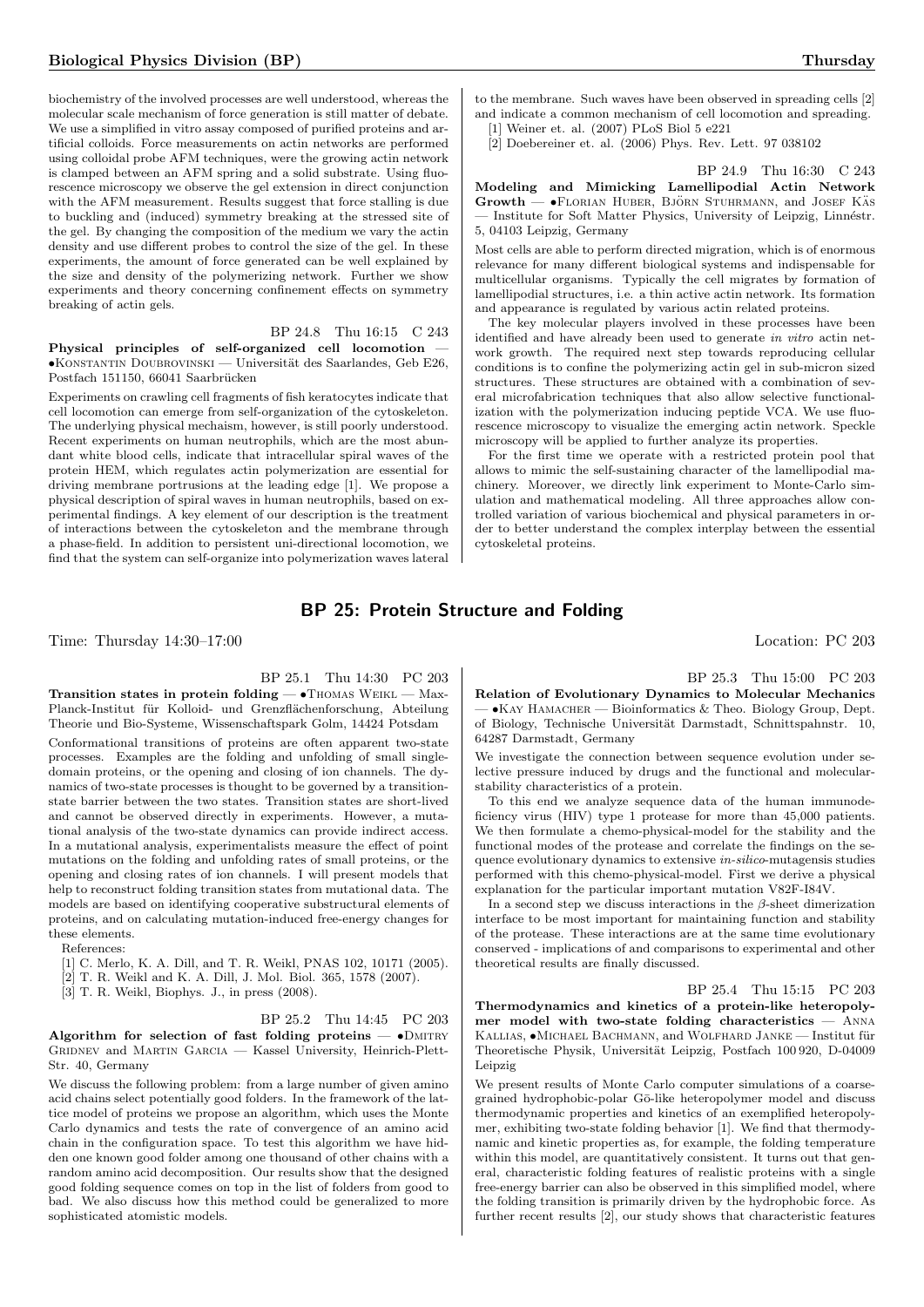of protein folding are intrinsic properties of heteropolymers and thus even observable on mesoscopic scales.

[1] A. Kallias, M. Bachmann, and W. Janke, J. Chem. Phys., in print (2007).

[2] S. Schnabel, M. Bachmann, and W. Janke, Phys. Rev. Lett. 98. 048103 (2007).

#### BP 25.5 Thu 15:30 PC 203

Insights from atomistic computer simulations of halophilic proteins — •Joachim Dzubiella — Physics Department, Technical University Munich, Germany

Halophilic (salt-loving) proteins, typically found in Archaea, can maintain their native structure and function in aqueous environment only at relatively high salt concentrations  $(>1-2M)$ . As they are highly negatively charged at physiological conditions the competition between hydrophobic and hydrophilic solvation is strongly amplified and tuned by salt type and concentration. By performing atomistic molecular dynamics (MD) computer simulations the influence of salt on effective interactions between amino acids, protein secondary structures, and the stability of small coiled-coil proteins is investigated. Possible salt-induced specific and non-specific (de)stabilization mechanisms are identified and critically discussed.

#### BP 25.6 Thu 15:45 PC 203 Molecular machines involving electron tunneling  $-$  •Igore

GOYCHUK — Institut für Physik, Universität Augsburg, Germany

ATP-driven molecular machinery of living cells involves various molecular motors operating far from the thermodynamic equilibrium. They are generally believed to be essentially classical nanoengines. Nitrogenase molecular machines present, however, a clear counter-example because of the long-range electron tunneling involved in the overall reaction of nitrogen fixation (ammonia production) which these enzymes perform: the energy derived from ATP hydrolysis is used to pump electrons into the nitrogenase reaction center. The theory of quantum dissipative dynamics driven by non-equilibrium fluctuations [1] presents a general theoretical framework for such and similar electron tunneling pumps. I will discuss a tentative mechanism [2,3] based on the stochastically driven spin-boson model [4] and general principles of the free energy transduction in biology [5].

[1] I. Goychuk, P. Hänggi, Adv. Phys.  $54, 525$  (2005), and references therein.

[2] I. V. Kurnikov, A. K. Charnley, D. N. Beratan, J. Phys. Chem. B,  $105, 5359$  (2001).

[3] I. Goychuk, Molecular Simulation 9, 717 (2006).

[4] I.A. Goychuk, E.G. Petrov, V. May. J. Chem. Phys. 103, 4937 (1995); ibid. 106, 4522 (1997); Phys. Rev. E 52, 2392 (1995), ibid. 56, 1421 (1997).

[5]T.L. Hill, Free Energy Transduction in Biology (Academic Press, New York, 1977).

BP 25.7 Thu 16:00 PC 203

Protein structure prediction using structure profiles —  $\bullet$ Katrin Wolff<sup>1</sup>, Andrea Cavalli<sup>2</sup>, Harri Hopeauroho<sup>2</sup>, Michele  $V$ ENDRUSCOLO<sup>2</sup>, and MARKUS PORTO<sup>1</sup> — <sup>1</sup>Institut für Festkörperphysik, Technische Universität Darmstadt, Germany — <sup>2</sup>Department of Chemistry, University of Cambridge, UK

Protein structure predictors using knowledge-based energy functions and homology modelling have faced huge progress over the last few years whilst still allowing for further improvement. Here, we investigate the possibility to improve an existing predictor by incorporating information from structure profiles. A specific class of such profiles can be used to reconstruct the protein structure's contact matrix [1], from which the three-dimensional structure can be efficiently recovered [2]. Such profiles can be predicted to good accuracy from sequence (see e.g. [3]). It therefore seems promising to include profile information into existing predictors. Using the program collection 'almost' [4] we perform a series of prediction steps consisting of Monte Carlo-minimization with fragment insertion, filtering by the structure profile's cost function and subsequent refinement of predicted structures. We compare conventionally predicted structures to those including the structure profile as an additional input for several known protein structures and show that RMSDs to the target structure significantly decrease.

[1] M. Porto *et al.*, Phys. Rev. Lett. **92**, 218101 (2004).

[2] M. Vendruscolo et al., Fold. & Des. 2, 295 (1997).

[3] A. R. Kinjo et al., BMC Bioinformatics **7**, 401 (2006).

[4] A. Cavalli et al., Proc. Nat. Acad. Sci. 104, 9615 (2007)

BP 25.8 Thu 16:15 PC 203 Global Dynamics of Yeast Alcohol Dehydrogenase —<br>•BIEHL RALF<sup>1</sup>, HOFFMANN BERND<sup>2</sup>, FALLUS PETER<sup>3</sup>, MONKENBUSCH MICHAEL<sup>1</sup>, MERKEL RUDOLF<sup>2</sup>, and RICHTER DIETER<sup>1</sup> — <sup>1</sup>Institut für Festkörperforschung, Forschungszentrum Jülich, Germany — <sup>2</sup>Institut für Bio- und Nanosysteme, Forschungszentrum Jülich, Germany -3 Institut Laue-Langevin, Grenoble, France

The dynamics of proteins is a keystone to the understanding of their function as nanomachines or while metabolizing toxic by-products. To understand these processes we need information on length scales comparable to the size of the protein, which determine their functionality. Neutron spin echo spectroscopy is a versatile tool to determine the dynamics of macromolecules on these nanometer length and a nanosecond timescale. We will present NSE results from the protein Yeast Alcohol Dehydrogenase, which is a compact tetramer build up from 2 dimeric subunits involved in the production of ethanol. It binds the cofactor NAD in a cleft before catalysing the ethanol production. At low concentration around 1% the protein dynamics is observable with only small influence of protein-protein interactions at lowest q. The main characteristics of the protein dynamics can be described as the translational diffusion at low q and additional rotational diffusion at higher q, compatible with a rigid body model. We find additional dynamics at the onset of rotational diffusion, which is modelled in a first approach by a contribution due to elastic normal modes. The influence of the bound cofactor leads to a shift of the elastic contribution to higher q attributed to stronger coupling between the main domains.

BP 25.9 Thu 16:30 PC 203 Accurate sequence alignment statistics for different protein  $\text{models} \longrightarrow \text{Steran Woltsheimer}^1$ , Inke Herms<sup>2</sup>, Sven Rahmann<sup>3</sup>, and ALEXANDER K HARTMANN<sup>1</sup> — <sup>1</sup>Institut für Physik, Universität Oldenburg, Germany — <sup>2</sup>AG Genominformatik/COMET, Technische Fakultät,Universität Bielefeld, Germany —  ${}^{3}$ Fachbereich Informatik, TU Dortmund, Germany

Searching for homologous sequences or identifying proteins are well studied fields in bioinformatics. For these purposes a large sequence database is searched with a query by sequence alignment algorithms. The Smith-Waterman algorithm is a famous representative of those. A meaningful interpretation of the score is given by a p-value, which states the probability of the score within a selected null model.

Exact results are only known for gapless alignment of infinitely long uncorrelated protein models, where the amino acids are independent and identically distributed (i.i.d.). For this case a Gumbel distribution is expected. It turned out that real proteins do not fulfill these restrictions: first they are finite and secondly the i.i.d. assumption might not be the best description. Therefore we study more complex systems which incorporate information from secondary structure annotation to obtain a more plausible null model.

By generalized ensemble Monte Carlo simulations we obtain the score distributions down to very small probabilities ( $p \sim 10^{-100}$ ). We find strong deviations from the expected form in the rare-event tail. Our results indicate that p-values are overestimated in the high scoring regime, when assuming a Gumbel extrapolation.

BP 25.10 Thu 16:45 PC 203 MONTECARLO SIMULATIONS OF PROTEIN FOLD-ING UNDER CONFINEMENT — •Pedro Armando Ojeda MAY<sup>1</sup>, AURORA LONDONO<sup>2</sup>, NAN-YOW CHEN<sup>3</sup>, and MARTIN GARCIA  $\mathrm{Rimsky^1} = \mathrm{^{1}K}$ assel Universitaet, Heinrich-Plett-St- 40 34132 Kassel  $^{-2}$ Department of Molecular Biology, IPICYT Mexico —  $^{3}$ Academia Sinica, Taiwan

We present a theoretical investigation of the folding of small proteins assisted by chaperones. We describe the proteins in the framework of an effective potential model which contains the Ramachandran angles as degrees of freedom. The cage of chaperonins is modeled by an external confining potential which is also able to take into account hydrophobic and hydrophilic effects inside the cavity. Using the Wang-Landau algorithm [Phys. Rev. Lett. 86, 2050 (2001)] we determine the density of states  $g(E)$  and analyze in detail the thermodynamical properties of the confined proteins for different sizes of the cage. We show how the confinement through the chaperon dramatically reduces the phase space available for the protein leading to a much faster folding process. Slightly hydrophobic cages seem to make the native structure more stable. However, not any confining potential helps folding. If the inner walls of the cage are strongly hydrophobic, a denaturation process is induced, in which the proteins partially unfold and stick to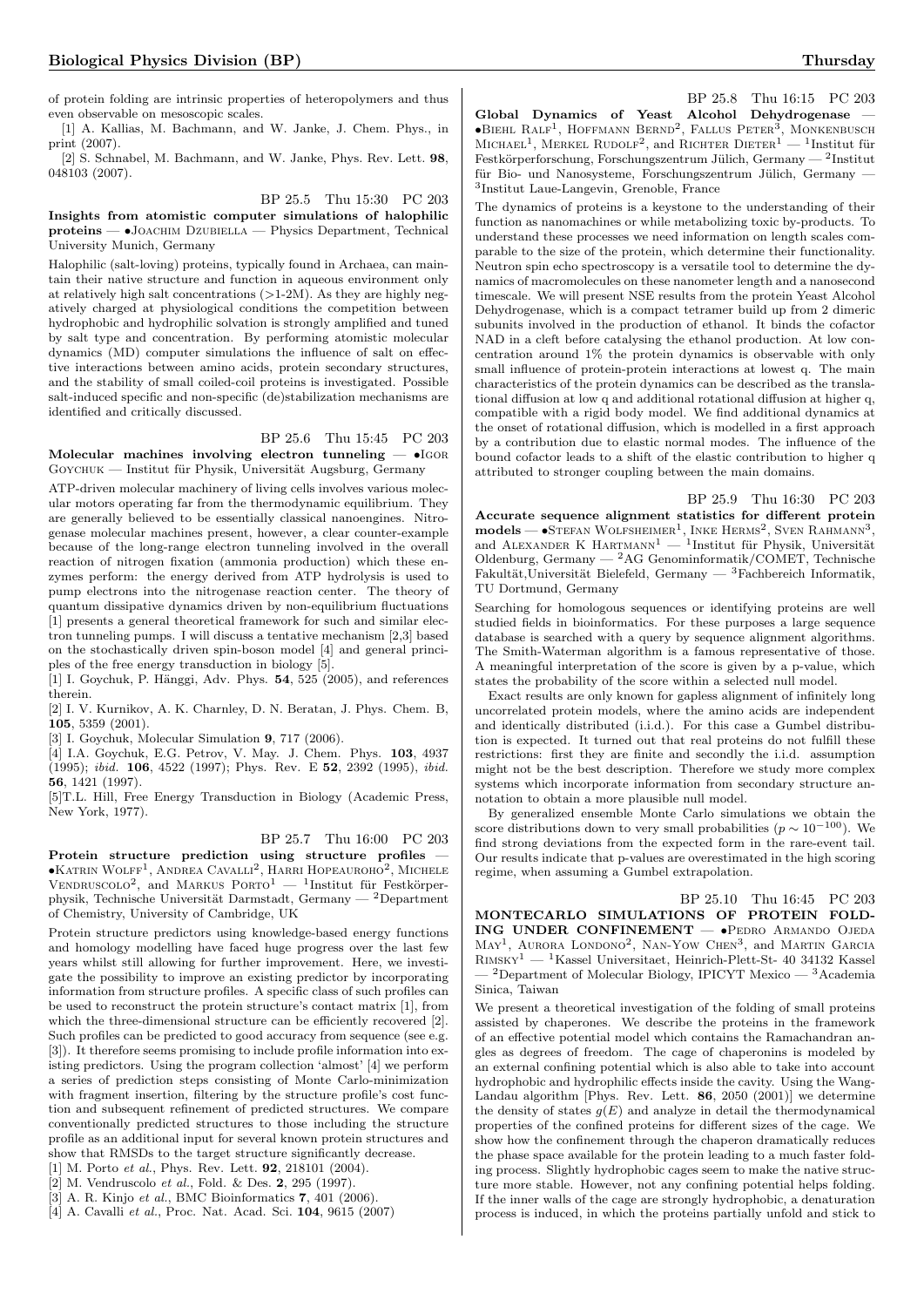the walls.

## BP 26: Posters II

Time: Thursday 17:00–19:30 Location: Poster A

#### BP 26.1 Thu 17:00 Poster A

Fast  $\mathcal{O}(N^2)$  Hydrodynamics for Brownian Dynamics Simula $tions - \bullet$ TIHAMÉR GEYER and UWE WINTER — Zentrum für Bioinformatik, Universität des Saarlandes, Saarbrücken, D–66041 Saarbrücken In Brownian Dynamics (BD) simulations, the solvent molecules are replaced by a continuous solvent, thus greatly reducing the complexity and the required numerical effort. The polarizability of the solvent molecules is thereby taken into account by a shielded Coulomb interactions while the mechanical displacement of the solvent leads to hydrodynamic interactions (HI). Due to the many-body nature of this (effective) interaction, which introduces a correlation into the random motion of the particles, it is more complicated to evaluate. Effectively, HI is calculated from a factorization of the  $6N \times 6N$  diffusion matrix, for which the runtime scales as  $\mathcal{O}(N^3)$ . This makes it prohibitive to include HI into BD simulations with more than a hundred particles.

Here we report on an approximation to the hydrodynamic interaction, which, at weak coupling, preserves the statistical moments of the correlated random motion of the particles. Due to this approximation, the hydrodynamic corrections to the particle displacements can be evaluated with a runtime  $\propto \mathcal{O}(N^2)$ , i.e., it scales as the evaluation of the direct interactions. With this form it is now possible to include HI into simulations with virtually arbitrarily many particles.

Here we present first test runs that show that the errors introduced through the approximation are negligible compared to the benefit of including the hydrodynamic corrections to the continuum solvent model.

#### BP 26.2 Thu 17:00 Poster A

Effect of high pressure on the global and internal dynamics of multimeric proteins studied by quasielastic neutron  $\textbf{scattering experiment.} \boldsymbol{\mathrm{ }\boldsymbol{-}}$   $\bullet$  Marie-Sousai Appavou<sup>1</sup>, Sebastian Busch<sup>2</sup>, Wolfgang Doster<sup>3</sup>, Ana Gaspar<sup>2</sup>, and Tobias Unruh<sup>2</sup> —  $1$ Forschungszentrum Jülich GmbH, IFF-JCNS, Garching, Germany — <sup>2</sup>Forschungsneutronenquelle Heinz Maier-Leibnitz (FRM II), Garching, Germany —  ${}^{3}$ Technishe Universität München, Physik Department E 13, Garching, Germany

Pressure is a physical parameter, which in contrast to temperature, allows to separate volume changes from entropic effects. Moreover, pressure is increasingly utilized in the sterilization and bio-conservation processes in food and pharmaceutical industries. In the range up to 2000 bar, essentially association-dissociation phenomena of biomolecular assemblies are observed. The unfolding of monomeric proteins typically requires pressures exceeding 3 kbar. Pressure can also be used to investigate the effect of density changes on molecular motions. Quasi-elastic neutron scattering allows exploring structural fluctuations of proteins on the pico-second time scale. In this contribution we present a series of neutron scattering spectra of hemoglobin and beta-casein as a function of pressure. For this project we have built a new scattering cell with high transmission, which can sustain pressures up to 2000 bar. Dynamic changes as a result of water reorganisation and subunit dissociation will be discussed.

#### BP 26.3 Thu 17:00 Poster A

Effective Connectivity profile: A Structural Representation that Evidences the Relationship between Protein Structures and Sequences — UGO BASTOLLA<sup>1</sup>, ANGEL R. ORTIZ<sup>1</sup>, MARKUS<br>PORTO<sup>2</sup>, and •FLORIAN TEICHERT<sup>2</sup> — <sup>1</sup>Institut für Festkörperphysik, Technische Universität Darmstadt, Hochschulstr. 6-8, 64289 Darmstadt, Germany — <sup>2</sup>Centro de Biología Molecular "Severo Ochoa", (CSIC-UAM), Cantoblanco, 28049 Madrid, Spain

We recently defined the vectorial Effective Connectivity profile (EC) to describe protein structures [1] which is highly correlated with the average hydrophobicity profile (HP) of simulated proteins with stable native structure. We showed analytically that the optimally stable HP belongs to a family of profiles that we call the Generalized Effective Connectivity family (GEC), of which the EC is a distinctive member, as well as the previously defined revised PE profile [2]. This mathematical relationship unveils the close relationship between different vectorial representations derived from structural and from sequence

data, as we could demonstrate. Finally, we show that structurally similar proteins have similar EC profiles, a property that we exploit to perform protein structure alignments [3].

[1] U. Bastolla, A.R. Ortíz, M. Porto, and F. Teichert, (submitted).

[2] F. Teichert and M. Porto, Eur. Phys. J. B 54, 131-136 (2006). [3] F. Teichert, U. Bastolla, and M. Porto, BMC Bioinformatics 8, 425 (2007).

BP 26.4 Thu 17:00 Poster A SABERTOOTH: Protein Structural Alignment Based on a Vectorial Structure Representation  $\bullet$ FLORIAN TEICHERT<sup>1</sup>, UGO BASTOLLA<sup>2</sup>, and MARKUS PORTO<sup>1</sup> - <sup>1</sup>Institut für Festkörperphysik, Technische Universität Darmstadt, Hochschulstr. 6-8, 64289 Darmstadt, Germany — <sup>2</sup>Centro de Biología Molecular "Severo Ochoa", (CSIC-UAM), Cantoblanco, 28049 Madrid, Spain

The task of computing highly accurate structural alignments of proteins in very short computation time is still challenging. We tackle this issue that arises mostly from the complexity of protein structures by representing a protein fold's topology in the form of a vectorial profile [1,2], consisting of only one real number per amino acid. Doing so, the alignment of spatial structures is carried out by maximizing the overlap of profile vectors. This simplification results in favourable scaling of computation time with chain length in comparison with other algorithms while we achieve an accuracy that is comparable to established alignment tools, like Dali, as we have shown [3]. The algorithm discussed is implemented in the 'SABERTOOTH' alignment server, freely accessible at http://www.fkp.tu-darmstadt.de/sabertooth/. [1] F. Teichert and M. Porto, Eur. Phys. J. B **54**, 131-136 (2006).

[2] U. Bastolla, A.R. Ortíz, M. Porto, and F. Teichert, (submitted). [3] F. Teichert, U. Bastolla, and M. Porto, BMC Bioinformatics 8, 425 (2007).

BP 26.5 Thu 17:00 Poster A Kinetic clustering analysis of protein (un)folding trajectories from molecular dynamics simulation —  $\bullet$ LOTHAR REICH and Thomas R. Weikl — Max-Planck-Institute of Colloids and Surfaces, Wissenschaftspark Golm, 14424

Small fast-folding proteins reach their folded state within microseconds. In the past years, the folding dynamics of these proteins has become accessible by molecular dynamics (MD) simulations. Central questions are: Which partially folded or metastable states dominate the folding/unfolding process, and can we describe the folding/unfolding process on a network of such states? We have performed extensive MD simulations of the Pin WW Domain, a fast-folding threestranded beta-sheet protein, and have analyzed the folding/unfolding trajectories with a novel kinetic clustering method, the Perron-Cluster-Cluster analysis (PCCA). Our analysis reveals a complex network of metastable states.

BP 26.6 Thu 17:00 Poster A Stretching of a DNA/HU-protein complex in SMD simula $tions - \bullet$ Carsten Olbrich and Ulrich Kleinekathöfer — Jacobs University Bremen, Campus Ring 1, 28759 Bremen, Germany

The protein HU is a member of a family of prokaryotic proteins that interact with the DNA in a non-specific way [1]. Its major function is the binding, compaction and stabilization of DNA. We applied steered molecular dynamic (SMD) simulations to DNA which is bound to a HU protein. Using these all-atom simulations including explicit water and about 80 000 atoms in total, we are able to gain insight into the discrete disruptions events which occur when the DNA releases from the protein body. These disruptions were first observed in experiments performed with optical tweezers [2].

[1] R. Dame and N. Goosen, FEBS Lett. 529, 151 (2006).

[2] M. Salomo, F. Kremer et al., J. Mol. Biol. 359, 769 (2006).

BP 26.7 Thu 17:00 Poster A Restrained Protein Folding Dynamics in the Tube Model —  $\bullet$ KATRIN WOLFF<sup>1</sup>, MICHELE VENDRUSCOLO<sup>2</sup>, and MARKUS PORTO<sup>1</sup>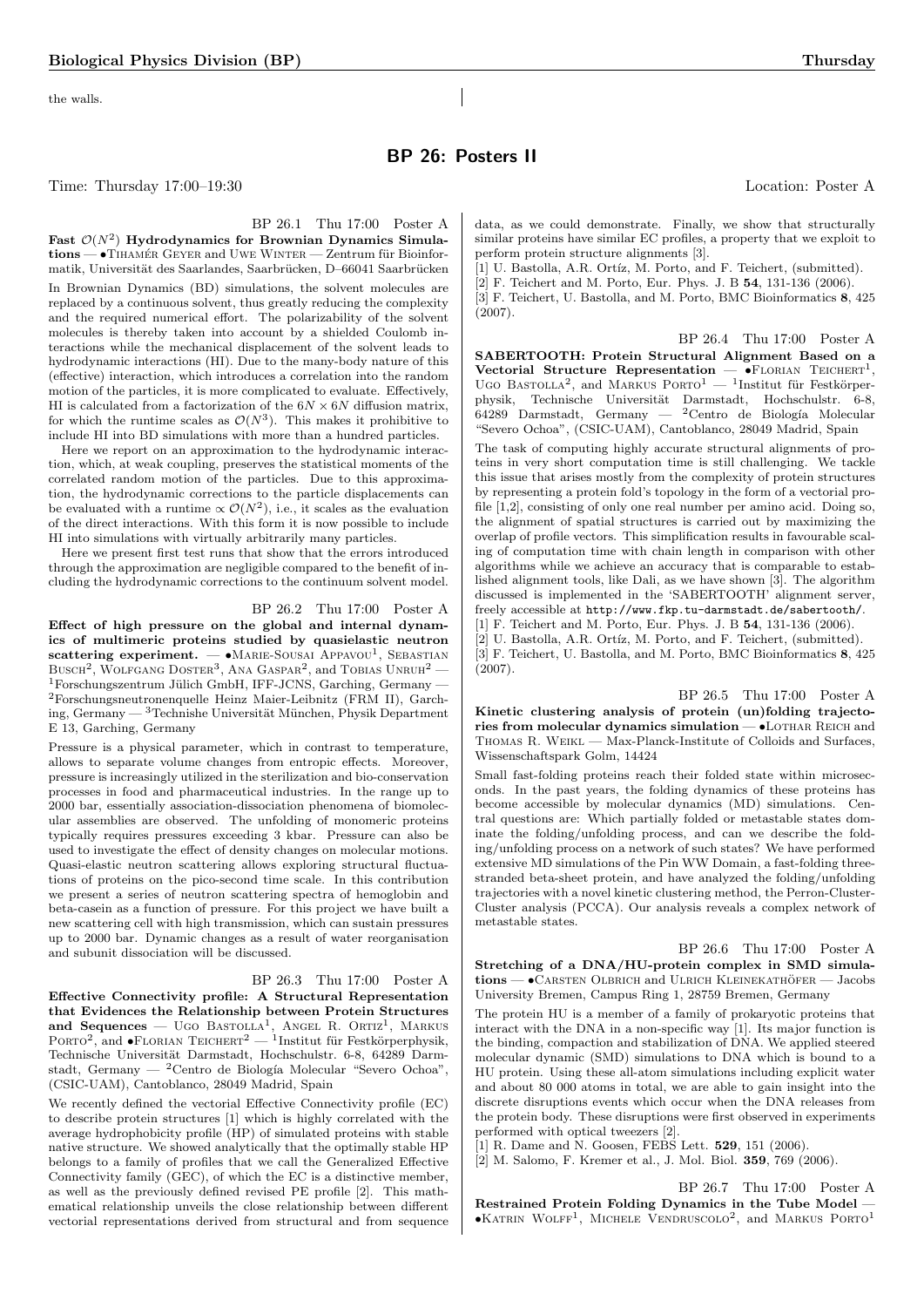$-$  <sup>1</sup>Institut für Festkörperphysik, Technische Universität Darmstadt, Germany — <sup>2</sup>Department of Chemistry, University of Cambridge, UK The study of protein folding dynamics through all-atom molecular dynamics requires significant computational efforts, and coarse-grained models are therefore of great interest. Here, we use the tube model [1], which has been shown to be computationally very effective in reproducing the folding behaviour of proteins [1,2,3]. In order to drive the folding dynamics towards a specific protein structure, we augment the energy function with a term based on a structural profile. For single-domain proteins, this structural profile has been shown to contain sufficient information to reconstruct the contact map of the target structure [4]. When directly applied to folding, the use of the structural profile is conceptually very different from the use of the contact map, since the latter would result in a Gō-type model. By contrast, the structural profile entries contain global information about the protein structure rendering this approach similar to the actual protein folding process [5]. We show that by adopting this strategy we are able to fold several small to medium-size single-domain proteins.

[1] T.X. Hoang et al., Proc. Natl. Acad. Sci. USA 101, 7960 (2004).

[2] T.X. Hoang et al., Proc. Natl. Acad. Sci. USA 103, 6883 (2006).

[3] S. Auer et al., Phys. Rev. Lett. **99**, 178104 (2007).

[4] M. Porto et al., Phys. Rev. Lett. **92**, 218101 (2004).

[5] K. Wolff, M. Vendruscolo, and M. Porto, submitted.

BP 26.8 Thu 17:00 Poster A Proteins under extreme conditions - new SAXS setup at beamline BL9 of DELTA synchrotron —  $\bullet$  CHRISTINA  $\text{K}\text{RYWKA}^1,$ CHRISTIAN STERNEMANN<sup>1</sup>, ROLAND WINTER<sup>2</sup>, and METIN TOLAN<sup>1</sup> — <sup>1</sup>Fachbereich Physik, Universität Dortmund, D-44221 Dortmund, Germany —  $^2\mbox{Fachbereich Physikalische Chemie, Universität Dortmund,}$ D-44221 Dortmund, Germany

The biological activity and the chemical properties of proteins depend on the structure of the solvent and its thermodynamic parameters. Understanding the effects of cosolvents on the structure and dynamics of proteins is crucial for a deeper insight into protein stability, folding, aggregation and fibrillation processes. The latter play an important role in many conformational diseases, such as Alzheimer, Creutzfeldt-Jakob, and Parkinson. Recently, we could show that these fibrillation processes are strongly influenced by the type and concentration of cosolvents. In order to determine the effects of different types of cosolvents on the native and unfolded states of the model protein Staphylococcal Nuclease (SNase) we have performed Small-Angle-X-ray-Scattering (SAXS) measurements at temperature and pressure conditions where unfolding of the protein sets in. The experimental equipment which had to be developed in the course of the ongoing project comprises of a high-pressure, temperature controlled sample cell with the ability to perform SAXS-measurements at pressures up to 7 kbar in a wide temperature range (-15◦C to 80◦C). This contribution will provide an outline of recent high-pressure data of SNase and the experimental setup installed at the multi-purpose beamline BL9.

### BP 26.9 Thu 17:00 Poster A

(Structure-) Mechanical properties of nanocoposite silk and wood at macro and molecular scales.  $-$  •IGOR KRASNOV<sup>1</sup>, IMKE DIDDENS<sup>1</sup>, TOMASZ PAZERA<sup>1</sup>, SERGIO S. FUNARI<sup>2</sup>, RICHARD DAVIES<sup>3</sup>, MANFRED BURGHAMMER<sup>3</sup>, and MARTIN MÜLLER<sup>1</sup> — <sup>1</sup>Institut für Experimentelle und Angewandte Physik, Universität Kiel —  $^2{\rm Hasylab}$ at Dasy, Hamburg  $-$  <sup>3</sup>ESRF, Grenoble, France

Using an in situ combination of tensile tests and  $X^*$ ray fiber diffraction, we have directly determined the mechanical roperties of both the crystalline and the disordered phase of the biological nanocomposite silk and wood.

The measurements at single fibers and bundels was done in controlled enviromental conditions such as temperature and humidity. We have adapted a model from linear viscoelastic theory, which fully accounts for the semicrystalline orphology of studying materials. The viscoelastic parameters (modulus, viscosity, relaxation times) were determined at a wide range of time scales.

The observed interplay of morphology, mechanical and enviromental properties will have strong impact on the design of novel high\*performance nanocomposite fibers.

#### BP 26.10 Thu 17:00 Poster A

Mechanical properties of Wood investigated using X-Ray Scattering under defined humidity conditions -  $\bullet$ TOMASZ PAZERA<sup>1</sup>, IGOR KRASNOV<sup>1</sup>, IMKE DIDDENS<sup>1</sup>, FLORIAN KUNZE<sup>1</sup>, HENning Vogt<sup>1</sup>, Richard Davies<sup>3</sup>, Manfred Burghammer<sup>3</sup>, Sergio

S. FUNARI<sup>2</sup>, and MARTIN MÜLLER<sup>1</sup> - <sup>1</sup>Institut für Experimentelle und Angewandte Physik, Christian-Albrechts-Universität zu Kiel - ${}^{2}$ HASYLAB at DESY, Hamburg  ${}^{3}$ ESRF, Grenoble, France

Wood is a composite material that mainly consists of stiff cellulose crystals surrounded by a softer, water adsorbing matrix. The mechanical properties of pine earlywood have been studied in combined X-ray diffraction and stretching experiments at defined humidity conditions. We observed explicit variations in both the crystal strain and the stress-strain curves of wood. The most radical discrepancy in the behaviour of the whole wood-fibre was estimated to happen between 85%-100% relative humidity. In this range, the matrix shows strong macerating effects. By stretching in direction of the fibre axis we received information about changes in the correlation of crystal strain and force transfer inside the fibre at different humidities. Furthermore, an investigation of single fibres shows explicit changes in the orientation of the microfibrils in the cell wall.

BP 26.11 Thu 17:00 Poster A Nanotomography of Biomaterials —  $\bullet$ STEPHANIE RÖPER<sup>1</sup> CHRISTIAN ZEITZ<sup>2</sup>, CHRISTIAN DIETZ<sup>1</sup>, NADINE DRECHSEL<sup>1</sup>,<br>ANKE BERNSTEIN<sup>3</sup>, NICOLAUS REHSE<sup>1</sup>, and ROBERT MAGERLE<sup>1</sup> — <sup>1</sup>Chemische Physik, TU Chemnitz, D-09107 Chemnitz  $-$  <sup>2</sup>Experimentalphysik, Universität des Saarlandes, D-66123 Saarbrücken —  ${}^{3}$ Experimentelle Orthopädie, Martin-Luther-Universität Halle-Wittenberg, D-06097 Halle/Saale

Biomaterials such as bone and teeth are nanocomposites of proteins and minerals. At the molecular length scale these materials have a stiff inorganic component (hydroxylapatite) that reinforces the soft organic matrix (type I collagen) through a recurring structural motif. To gather information of the nanometer scaled structure of these materials we use nanotomography. For this scanning probe microscopy (SPM) based method the specimen is ablated layer-by-layer by wet chemical etching and imaged with tapping mode SPM after each etching step. In our experiments we focus on cortical human bone (embedded and native) and human teeth. The stepwise etching is done in-situ in the SPM with an automated setup. We will present our latest volume images of human bone and teeth and discuss new concepts for adjusting the imaging parameters to maintain a good imaging quality.

BP 26.12 Thu 17:00 Poster A

The influence of pH and temperature on the self-assembly of amelogenin and its relevance for the biomineralization of enamel —  $\bullet$ C. GILOW<sup>1</sup>, B. AICHMAYER<sup>1</sup>, F.B. WIEDEMANN-BIDLACK<sup>2</sup>, H.C. MARGOLIS<sup>2</sup>, and P. FRATZL<sup>1</sup> — <sup>1</sup>Max Planck Institute of Colloids and Interfaces, D-14424 Potsdam, Germany — <sup>2</sup>The Forsyth Institute, Boston, MA 02115-3782, USA

In the early stages of dental enamel formation, amelogenin is the most abundant matrix protein. The self-assembly of amelogenin to so-called "nanospheres" is believed to control the growth and alignment of hydroxyapatite crystals in the developing enamel tissue. Previous studies [1] on the formation of these "nanospheres" and their subsequent temperature-induced aggregation showed that the interaction between the "nanospheres" is controlled by the hydrophilic C-terminus of the protein. Further studies by Wiedemann-Bidlack et al. [2] revealed that the pH-value is the dominant parameter which regulates the higherorder assembly of amelogenins. In the current study measurements with small-angle X-ray and neutron scattering techniques are used to elucidate the structure of these protein agglomerates, which - in spite of their commonly used name were found to strongly deviate from a spherical shape. Through a systematic study of the effects of temperature and pH as well as a more detailed characterisation of the shape of the "nanospheres" we hope to get a clearer understanding of the processes involved in the mineralization of dental enamel.

1.Aichmayer, B., et al., J Struct Biol, 2005. 151: 239.

2.Wiedemann-Bidlack, F.B., et al., J Struct Biol, 2007. 160: 57.

BP 26.13 Thu 17:00 Poster A 2-Photon laser scanning microscopy of cartilage materials —  $\bullet$ Thorsten Bergmann<sup>1</sup>, Jörg Martini<sup>1</sup>, Maik Tiemann<sup>1</sup>, Michael DICKOB<sup>2</sup>, RONALD SCHADE<sup>3</sup>, KLAUS LIEFEITH<sup>2</sup>, KATJA TÖNSING<sup>1</sup>, and DARIO ANSELMETTI<sup>1</sup> — <sup>1</sup>Bielefeld University, Exp. BioPhysics & Appl. NanoSc., Bielefeld, Germany — <sup>2</sup>Orthopedic Surgery, Bielefeld, Germany — <sup>3</sup> IBA e.V., Department of Biomaterials, Heilbad Heiligenstadt, Germany

2-photon laser scanning microscopy (2PLSM) is a powerful tool for label-free investigation of living cells and strongly scattering tissue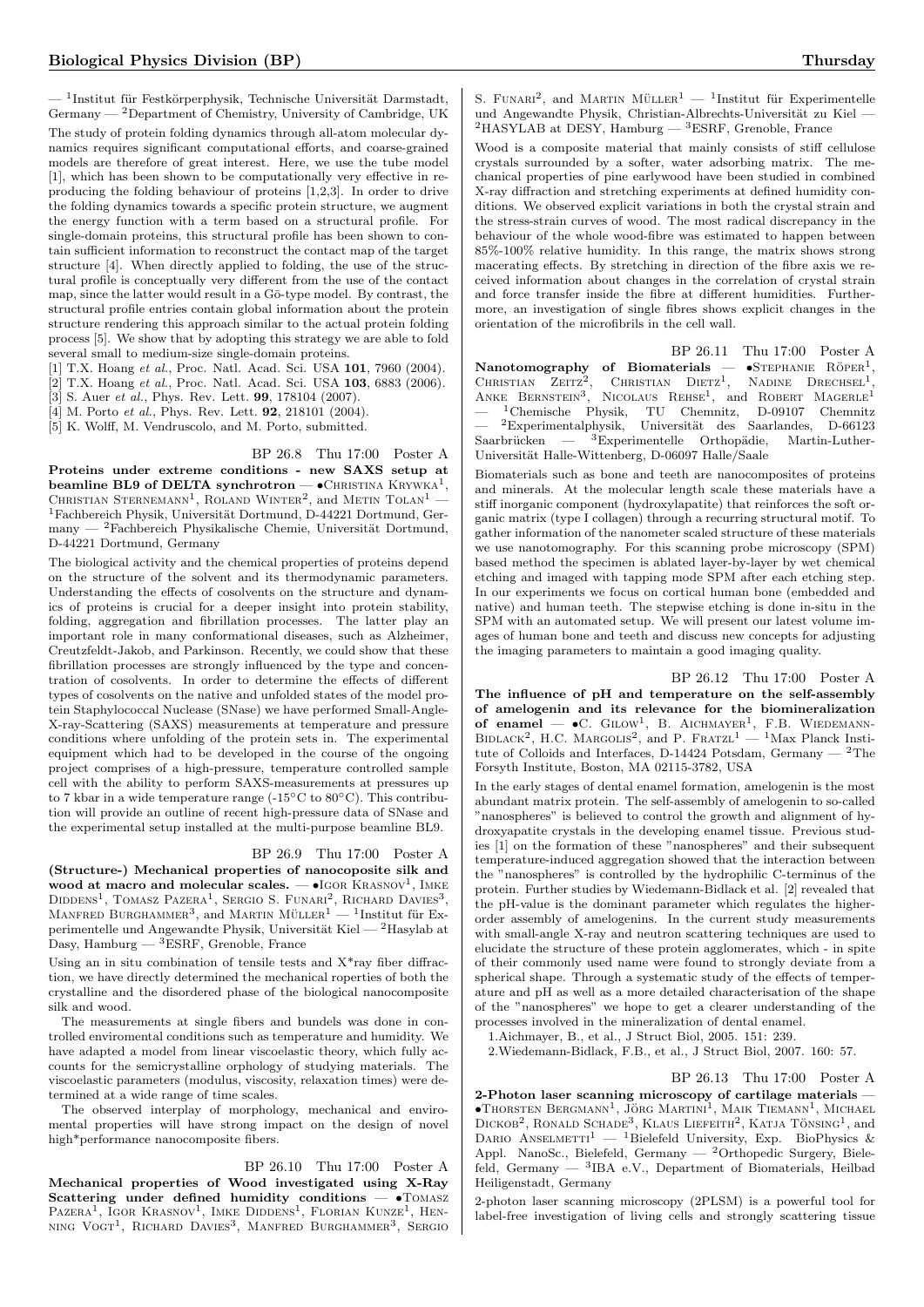samples. In our experiments, strongly scattering native hyaline cartilage has been imaged with this technique using multifocal 2PLSM and analyzed in descanned and non-descanned detection mode. Intensity, wavelength and fluorescence lifetime sensitive detection methods were used for imaging the autofluorescence of the extracellular matrix (ECM) as well as the chondrocytes, the only cells within this tissue. Spectral and lifetime separation of chondrocytes from the ECM allow to quantify the chondrocyte density. The intensity and the structural differences of the detected fluorescence signal from the ECM can be used for differentiation of arthritic and non-arthritic cartilage. Additionally, results of an investigation of collagen scaffolding materials and a comparison concerning chondrocyte density will be discussed.

[1] J. Martini, K. Tönsing, M. Dickob, D. Anselmetti: Proc. of SPIE, 5860: 16-21, 2005 [2] J. Martini, K. Tönsing, M. Dickob, R. Schade, K. Liefeith, D. Anselmetti: Proc. of SPIE, 6089: 274-282, 2006 [3] J. Martini, K. Tönsing, D. Anselmetti: BIOspektrum 5, 489-492, 2006

#### BP 26.14 Thu 17:00 Poster A

Magnetic Relaxation Dispersions of Biomolecules: Effects of Field-Cycling — •TALEA KÖCHLING, KONSTANTIN IVANOV, SERGEY Korchak, Alexandra Yurkovskaya, and Hans-Martin Vieth — Institute für Experimentalphysik, Freie Universität Berlin, Arnimallee 14, D-14195 Berlin, Germany

The dynamics of biomolecules is reflected in the spin-lattice relaxation times T1 of individual nuclei. From the change of T1 at variation of the external magnetic field intramolecular mobility can be determined. Combining a field-cycling unit, which shuttles the NMR probe along the bore axis of the spectrometer cyromagnet, with high resolution NMR spectroscopy we are able to measure T1 of individual nuclei between 1 uT and 7 T. Our experiments show that such relaxation dispersion is strongly affected by scalar couplings among the spins. Spins having substantially different T1 at high field relax at low field with a common T1 due to strong coupling. Furthermore peaks or dips are seen at fields corresponding to crossings of spin levels. An adequate theoretical approach to modelling the dispersion curve and extracting motional parameters is presented and experiments on amino acids and peptides (for example, tyrosine and enkephalin) are discussed. It shows that for proper interpretation of relaxation dispersion curves scalar couplings must be taken into account as long as 1/J<T1.

#### BP 26.15 Thu 17:00 Poster A

Biological NMR Spectroscopy: Hyperpolarization at Variable Field — •Sergey Korchak, Konstantin Ivanov, Talea KÖCHLING, ALEXANDRA YURKOVSKAYA, and HANS-MARTIN VIETH — Institut für Experimentalphysik, Freie Universität Berlin, Arnimallee 14, D-14195 Berlin, Germany

For optimization of nuclear spin hyperpolarization and its transfer to target spins of choice field-cycling schemes have been devised that make use of scalar spin-spin interaction J in the strong coupling regime. A field-cycling unit is described shuttling the NMR probe along the bore axis of the spectrometer cryomagnet and allowing field variation between 1 uT and 7 T combined with high resolution detection. By incrementing spin evolution times an oscillatory exchange of polarization between spins is observable allowing efficient manipulation of polarization flow. We studied coherent transfer of chemically induced dynamic nuclear polarization (CIDNP) in the amino acids histidine, tyrosine and tryptophan and observed well-pronounced quantum beats in their transfer kinetics indicating the coherent nature of the process. In the field dependence of the CIDNP transfer efficiency features such as peaks and dips were found corresponding to anti-crossings of the nuclear spin levels in the molecule. In experiments performed at very low field (about 1 uT) where hetero-nuclei become strongly coupled coherent CIDNP transfer between protons and fluorine atoms was found. An adequate theoretical approach to the phenomena studied was developed. This work was supported by the EU (Bio-DNP grant  $\#$  011721) and IFF  $\#$  22008) and INTAS (grant  $\#$  05-1000008-807).

#### BP 26.16 Thu 17:00 Poster A

LED illumination for video-enhanced DIC imaging of single  $-$  •Volker Bormuth<sup>1</sup>, Jonathon Howared<sup>1</sup>, and Erik Schäffer<sup>2</sup>  $-$  <sup>1</sup>Max Planck Institute for Molecular Cell Biology and Genetics, Pfotenhauerstr.108, 01307 Dresde — <sup>2</sup>Biotechnology Center (BIOTEC), Tatzberg 47-51, 01307 Dresden

In many applications high-resolution video-enhanced differential interference contrast microscopy is used to visualize and track the ends of single microtubules. We show that single ultrabright light emitting diodes from Luxeon can be used to replace conventional light sources

for these kinds of applications without loss of function. We measured the signal-to-noise ratio of microtubules imaged with three different light emitting diode colours (blue, red, green). The blue light emitting diode performed best, and the signal-to-noise ratios were high enough to automatically track the ends of dynamic microtubules. Light emitting diodes as light sources for video-enhanced differential interference contrast microscopy are high performing, low-cost and easy to align alternatives to existing illumination solutions.

BP 26.17 Thu 17:00 Poster A Coherent anti-Stokes Raman scattering (CARS) microscopy - a means to visualize molecular distribution in complex, bio $logical$  samples —  $\bullet$ SUSANA CHATZIPAPADOPOULOS<sup>1</sup>, DENIS AKIMOV<sup>2</sup>, MICHAEL SCHMITT<sup>1,2</sup>, and JÜRGEN POPP<sup>1,2</sup> - <sup>1</sup>Institute of Photonic Technology, Jena, Germany  $-$  <sup>2</sup>Institute of Physical Chemistry, Friedrich Schiller University of Jena, Germany

Coherent anti-Stokes Raman scattering (CARS) microscopy is a non linear Raman mapping technique which provides vibrational contrast with high chemical selectivity and high 3D sectioning capability. CARS is applied to complex, biological samples in order to visualize the molecular distribution of various types of molecules with high efficiency, high chemical selectivity and low acquisition times without the need of staining. Unfortunately the CARS signal is not background free and also is derived from the bulk media. In order to develop techniques to yield pure molecular contrast we analyze different, non-linear and linear contrast mechanisms contributing to the CARS image.

BP 26.18 Thu 17:00 Poster A Mechanically actuated silicon microgrippers for micromanipulation of biological matter — •MARIUS M. BLIDERAN<sup>1</sup>, JOCHEN<br>STERR<sup>2</sup>, STEPHAN KLEINDIEK<sup>2</sup>, MATTHIAS G. LANGER<sup>3,4</sup>, FRAN-COIS GRAUVOGEL<sup>3</sup>, MONIKA FLEISCHER<sup>1</sup>, and DIETER P. KERN<sup>1</sup> –  $1$ University of Tübingen, Institute of Applied Physics, Auf der Morgenstelle 10, 72076 Tübingen, Germany — <sup>2</sup>Kleindiek Nanotechnik GmbH, Aspenhaustrasse 25, 72770 Reutlingen, Germany — <sup>3</sup>Department of Applied Physiology, University of Ulm, 89081 Ulm, Germany — <sup>4</sup>Carl Zeiss NTS GmbH, 73447 Oberkochen, Germany

Controlled gripping during the manipulation of objects is widely desired in the fields of microbiology and microassembly. Therefore it is important, especially when targeting biological structures to measure or calculate the forces exerted by the end segment of the manipulator. This way one would know exactly when the object under investigation is grabbed and what pressures are applied to it. Moreover, for handling objects only micrometers in size, microgrippers or tweezers with fine end-segments are required. On the other hand the manipulator has to be attached to a motor or actuator, which implies that the gripper has to be millimeters in size at its other end. The mechanical assembly of the gripper and the actuator proves to be a crucial step in realizing the system. This work presents solutions to the two challenges mentioned above: a method for determining the gripping forces combining experimental with simulation results, and a procedure for the secure construction of our micromanipulator. Finally results from tests of the system on micrometer-sized objects will be shown.

BP 26.19 Thu 17:00 Poster A Carbon Coated Nanomagnets for Biomedical Applications  $\bullet$ A.U.B. WOLTER<sup>1</sup>, Y. KRUPSKAYA<sup>1</sup>, C. MAHN<sup>1</sup>, S. HAMPEL<sup>1</sup>, D. HAASE<sup>1</sup>, A. LEONHARDT<sup>1</sup>, A. VYALIKH<sup>1</sup>, A. WERNER<sup>2</sup>, A. TAYLOR<sup>2</sup>, K. KRAMER<sup>2</sup>, B. BÜCHNER<sup>1</sup>, and R. KLINGELER<sup>1</sup> — <sup>1</sup>Leibniz Institute for Solid State Research, IFW Dresden, 01069 Dresden, Germany —  $2$ Universitätsklinikum Carl Gustav Carus, 01307 Dresden, Germany

There is a rapidly increasing interest in applying carbon nanotubes (CNT) in biomedicine since they can be filled with tailored material, thereby acting as chemically and mechanically stable nanocontainers. Furthermore, the carbon shells enhance the possibilities for exohedral functionalization, this way targeting e.g. pathological tissue. We report on a systematic approach to exploit the potential of filled CNT to act as magnetic nano-heaters, temperature sensors and contrast agents which allow a diagnostic and therapeutic usage on a cellular level. Here, we present a detailed field and frequency dependent study of different concentrations of Fe-filled CNT suspensions, which imply their potential for magnetic nano-heaters in a hyperthermia cancer treatment. Indeed, there is a substantial temperature increase of Fe-CNT under applied AC magnetic fields. Furthermore, filled CNT can also be used for diagnostic purposes such as contrast agents in MRI or for the simultaneous detection of the resulting temperature increase, since the nanocontainers can be filled with (additional) appropriate sensor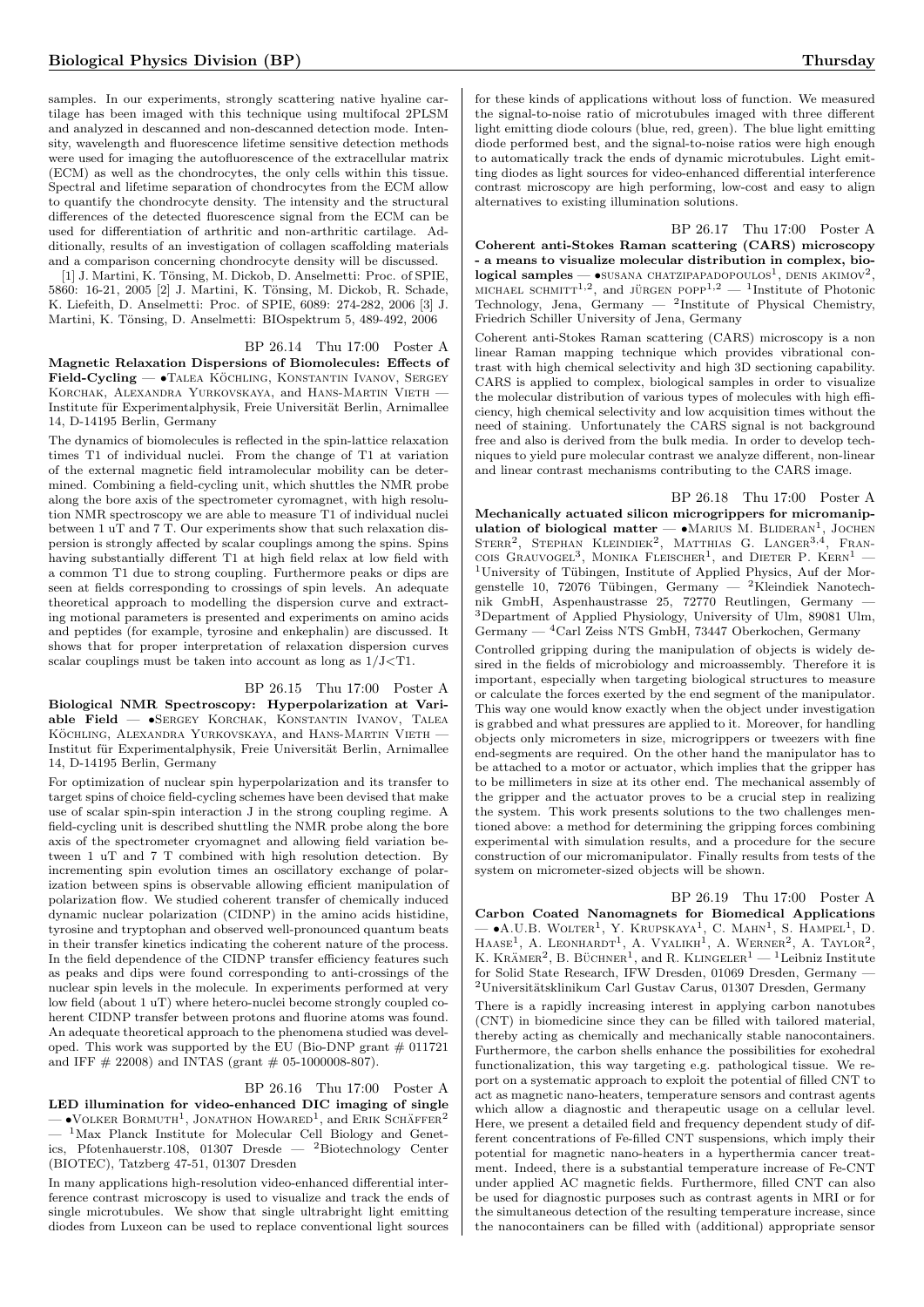materials. An example is their filling with copper or silver halides, which exhibit a strongly temperature dependent NMR signal so that nanoscaled contactless temperature sensors are realised.

## BP 26.20 Thu 17:00 Poster A

A robust surface plasmon resonance biosensor with high resolution — •Sebastian Horstmeier, Andy Sischka, Christoph PELARGUS, KATJA TÖNSING, and DARIO ANSELMETTI - Experimentelle Biophysik und Angewandte Nanowissenschaft, Fakultät für Physik, Universität Bielefeld, Universitätsstraße 25, 33615 Bielefeld

We present a simple, robust and easy to use surface plasmon resonance (SPR) biosensor with high resolution which is based on a previous study [1] and can be used in biophysical applications as well as for educational purposes, e.g. practical courses. SPR-based biosensors are able to investigate biochemical reactions according to their kinetics without labeling the molecules. Using the Kretschmann-Raetherconfiguration the SPR-angular shifts are detected by a method based on a quadrant photo diode like in atomic force microscopy (AFM). The goldfilm is divided into two areas, one for reference measurement, the other for analysing the specific binding-reaction. SPR-angular changes due to the bulk solution as well as errors caused by thermal drift, mechanical stress or fluctuations of the laser are eliminated by the reference measurement which is made parallel under the same conditions. Using this method changes of the refractive index in the order  $10^{-8}$ refractive index units (RIU) can be measured. The experimental setup and first results will be presented and discussed.

[1] H.Q. Zhang, S. Boussaad and N.J. Tao: High-performance differential surface plasmon resonance sensor using quadrant cell photodetector, Review of Scientific Instruments, 74(1):150-153, 2002

BP 26.21 Thu 17:00 Poster A

Magnetic Properties of Iron Nanowires Encapsulated in Carbon Nanotubes —  $\bullet$ K. LIPERT<sup>1</sup>, M. LUTZ<sup>1</sup>, T. MÜHL<sup>1</sup>, K. KRÄMER<sup>2</sup>, A. TAYLOR<sup>2</sup>, R. KLINGELER<sup>1</sup>, and B. BUCHNER<sup>1</sup> — <sup>1</sup>Leibniz-Institut für Festkörper- und Werkstoffforschung, PF 270116, D-01171 Dresden, Germany — <sup>2</sup>Universitätsklinikum der Technischen Universität Dresden, Fetscherstraße 74, D-01307 Dresden, Germany

Introducing nanomagnets into carbon shells provides a promising route to synthesize novel magnetic nanoparticles with well defined geometrical dimensions. Carbon shells provide wear resistance and oxidation protection, can stabilize novel magnetic molecules and enhance possibilities for exohedral functionalisation. Here, we report on a systematic approach to study magnetic nanoparticles encapsulated in carbon nanotubes and nanospheres which are exploited for an application in biomedicine, i.e. as contrast agents or for hyperthermia cancer treatment. We present thorough magnetic and structural studies on ensembles and on individual particles. The ensemble studies are done both inside and outside biological systems. XRD patterns and TEM pictures are shown along with hysteresis loops measured at carbon nanotubes inside cancer cells as well as grown on silicon oxide substrates. Magnetic studies of individual Fe filled CNTs performed by means of the MFM technique and the micro hall magnetometry setup based on a GaAs nanoscaled Hall-cross are presented which provide an insight into the magnetisation reversal.

#### BP 26.22 Thu 17:00 Poster A

Two-focus fluorescence correlation spectroscopy with an EM-CCD detector -  $\bullet$ Markus Burkhardt, Jonas Ries, and Petra SCHWILLE — Biophysics/ BIOTEC/ TU Dresden, Tatzberg 47-51, 01307 Dresden, Germany

Fluorescence Correlation Spectroscopy (FCS) extracts thermodynamic and kinetic parameters from time dependent fluorescence intensity fluctuations of labeled biomolecules in solution. In a standard FCS setup, the fluorescence signal is collected from one specific focus position and detected by a single photon sensitive point detector. Two-focus FCS is based on the information from two spatially fixed laser foci. It enhances the precision of diffusion coefficient determination by evaluating the spatial cross-correlation.

Spatially resolved detection, employing an electron multiplying CCD (EMCCD) camera, is a versatile method perfectly suited for two-focus FCS measurements. The distances between the two laterally shifted focal volumes can be changed easily and they can be determined accurately by imaging a microscopic ruling.

We demonstrate two-focus FCS measurements for different fluorescent molecules and under various measurement conditions.

BP 26.23 Thu 17:00 Poster A

Searching the proper Model for  $F_1$ -ATPase rotation — •FLORIAN WERZ<sup>1</sup>, ALEXANDER KOVALEV<sup>1</sup>, NAWID ZARRABI<sup>1</sup>, CARSTEN TIETZ<sup>1</sup>, MICHAEL BÖRSCH<sup>1</sup>, DIRK BALD<sup>2</sup>, and JÖRG WRACHTRUP<sup>1</sup> — <sup>1</sup>3. Physikalisches Institut, Universität Stuttgart, Germany — <sup>2</sup>Department of Structural Biology, Vrije Universiteit Amsterdam, Netherlands

The F-type ATP-Synthase is a composed rotary motor enzyme in the plasmamembrane of prokaryotes and in the inner membrane of mitochondria of eukaryotes, respectively, producing the universal fuel ATP, which is used to sustain nearly every chemical reaction in cells. The  $F_1$ part of the enzyme can work in reverse hydrolyzing ATP and rotating backwards showing 120◦ steps resulting from the threefold symmetry of its  $\alpha_3\beta_3$ -stator-complex. We recorded trajectories up to half an hour with high time resolution (down to  $\Delta = 1$ ms) of Polystyrol beads attached to the rotating  $\gamma$ -subunit of single F<sub>1</sub>-ATPase using wide field microscopy. We recorded the same molecule for different concentrations of ATP and ADP and therefore different rotational speeds. Analyzing data by hidden Markov models (HMM) we found to reproduce dwell time histograms a model with three or more consecutive states per visible state was required. Introduction of an additional state corresponding to the ADP-inhibited state, which stops rotation of  $F_1$ -ATPase for relative long times (up to minutes), significantly improved the fit.

BP 26.24 Thu 17:00 Poster A Interferometric detection of nanosize diamond particles — •Thomas Wolf, Steffen Steinert, Carsten Tietz, Fedor JELEZKO, and JÖRG WRACHTRUP — 3. Physikalisches Institut, Universität Stuttgart, Pfaffenwaldring 57, 70550 Stuttgart

In recent years nanodiamonds have become available with well defined size distributions. It is possible to functionalize these diamonds with many different chemical groups to achieve biocompatibility and use them as markers. Aim of this work is to show the sensitivity of detecting scattering of these diamonds. We use a confocal setup combined with an interferometric detection scheme. The backscattered light of the sample passes the pinhole and is then recombined with the reference beam on our detector, thus yielding an interference pattern. As detector we use a splitted Si-diode to measure the difference signal. In this way it is possible to detect shifts in this interference pattern due to the light scattering of the diamonds. Using such a setup allows the detection of 50nm polystyrene or 10nm gold beads. The high refractive index of diamond should render it possible to detect diamonds down to a size of 10nm. Detecting this size would mean a step towards using nanodiamonds as non-toxic, non-bleaching biological markers.

BP 26.25 Thu 17:00 Poster A Dynamic Force Spectroscopy studies of native and synthetic point mutated transcription regulators  $\bullet$ ANDRE  $K\ddot{\text{OR}}$  KATRIN WOLLSCHLÄGER<sup>2</sup>, NORBERT SEWALD<sup>2</sup>, DARIO<br>ANSELMETTI<sup>1</sup>, and ROBERT ROS<sup>1</sup> — <sup>1</sup>Experimental Biophysics and Applied Nanoscience, Universität Bielefeld, Universitätsstraße 25,  $33615$  Bielefeld —  $^2$ Bioorganic Chemistry, Universität Bielefeld, Universitätsstraße 25, 33615 Bielefeld

For many aspects of cellular regulation the specific interaction between proteins and DNA is fundamental. Especially the recognition of specific DNA target sequences by transcription regulators is a central issue for the regulation of gene expression. We are using atomic force microscope (AFM) based force spectroscopy to investigate the molecular mechanism of the interaction of the transcription regulator PhoB with DNA target sequences on a single molecule level. In order to investigate the contribution of single amino acids to the specificity and strength of the binding as well as the role of the protein environment we compare the wild type protein with point mutants and peptides representing the PhoB recognition helix. This allows a quantitative analysis of the dissociation rates of those complexes and gives insights into the energy landscape of the respective interaction.

BP 26.26 Thu 17:00 Poster A Quantitative Optical Tweezers for Single Molecule Manipulations in 3D —  $\bullet$  Andy Sischka, Christoph Kleimann, Katja Töns-ING, and DARIO ANSELMETTI — Experimentelle Biophysik & Angewandte Nanowissenschaft, Fakultät für Physik, Universität Bielefeld, Universitätsstraße 25, 33615 Bielelfeld

We introduce a novel way of measuring minute forces and manipulate single molecules like DNA by means of a quantitative optical tweezers system that is operated in reflection mode using a single laser beam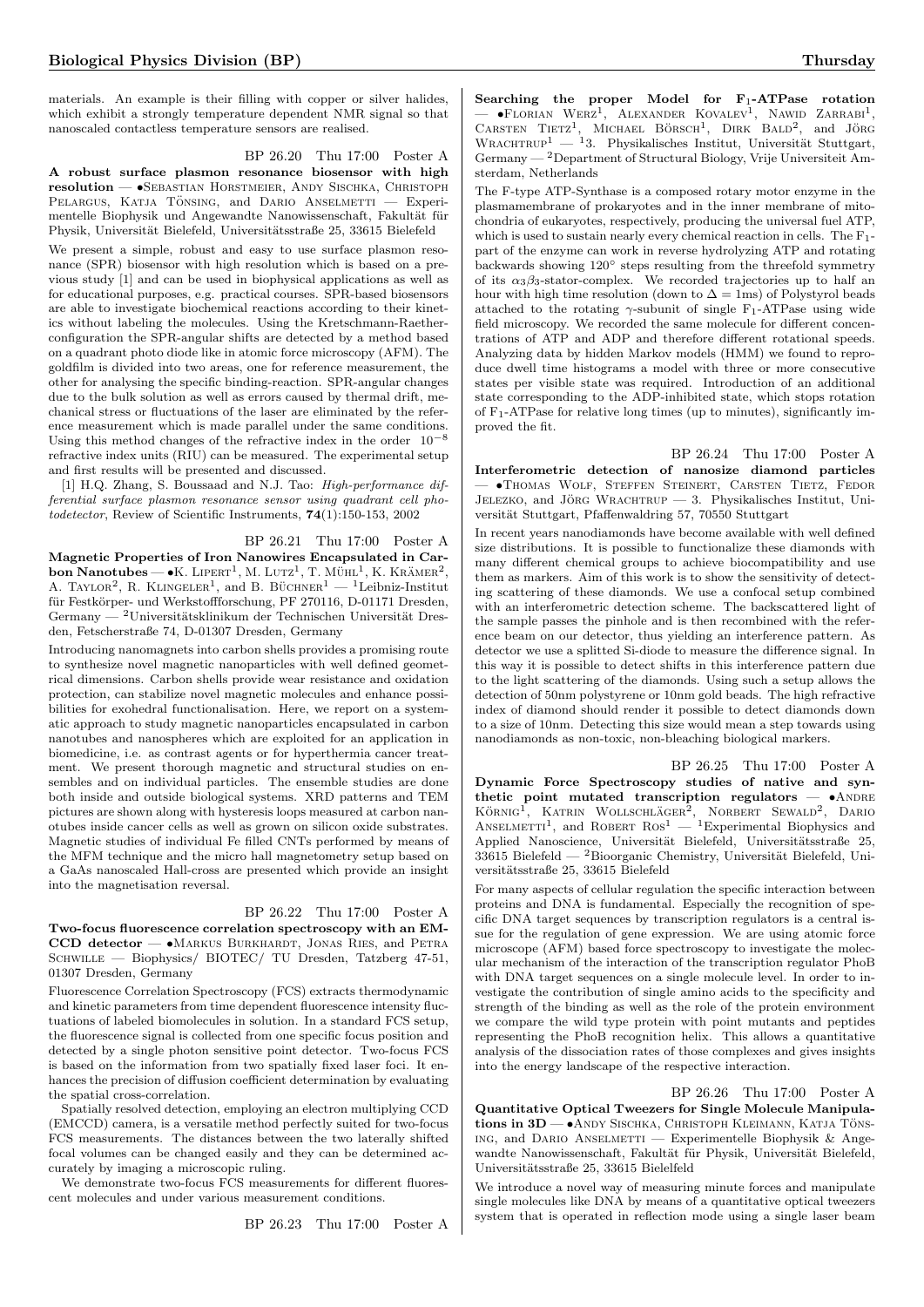[1].

Our optical setup is based on a compact, stable optical tweezers configuration (2D) that is compatible with an inverted optical microscope (Zeiss Axiovert) [2] and was modified in order to allow quantitative analysis and molecular manipulation in three dimensions (3D) with remarkably high precision.

The optical setup was tested by manipulating individual  $\lambda$ -DNA molecules in the vicinity of a nanopore similar to a previous study [3], and allowed quantitative single molecule experiments with minimal optical interference, and insights into the threading dynamics of DNA into a nanopore.

- [1] A. Sischka et al., Rev. Sci. Instrum., submitted, 2008.
- [2] A. Sischka et al., Rev. Sci. Instrum. 74, 4827, 2003.
- [3] U.F. Keyser et al. Nature Phys 2, 473, 2006.

BP 26.27 Thu 17:00 Poster A Single-molecule Spectroscopy on Phytochromes — •Jana B NIEDER, MARC BRECHT, and ROBERT BITTL - Fachbereich Physik, Freie Universität Berlin, Arnimalle 14, 14195 Berlin, Germany

Phytochromes are red light sensitive photoreceptors controlling flowering, shade avoidance and germination in plants. Their cofactor biliverdin is a linear tetrapyrroles whos conformation is strongly affected by the protein environment. The tight binding by the protein surrounding is the basis for the metastable PR and PFR conformational states. The switching between these isomeric states is reversibly triggered by Red and Far Red light.

Physical properties of the interaction between the pigment and its protein surrounding are accessible by single-molecule spectroscopy at low temperatures . Under low temperature conditions major protein rearrangements are inhibited and the phytochromes are trapped in the dark stable state (here PR). The fluorescence emission of single Agp1 molecules (phytochrome from Agrobacterium tumefaciens) shows marked time dependence. The pigment-protein interaction causes intensity and spectral changes. This spectral fine-tuning is observed by comparison of signals from different molecules and within time-dependent spectra of individual Agp1 molecules. For some of the analysed Agp1 molecules narrow lines in the vibronic energy range could be resolved. The spectral fine-tuning affects all vibrational lines simultaneously. For these molecules the vibrational energies can directly be extracted. In this work detection of vibrational information of single chromophores in their natural protein environment is achieved.

#### BP 26.28 Thu 17:00 Poster A

Cantilever Based Apertureless Scanning Near-Field Optical Microscopy in Aqueous Solution - JAN PASKARBEIT, HEINRICH Frey, Christoph Pelargus, Robert Ros, and Dario Anselmetti — Experimental Biophysics & Applied Nanosciences, Department of Physics, Bielefeld University, Germany

Scanning near-field optical microscopy strives for the highest optical resolution, far beyond the classical diffraction limit of Abbé, and simultaneously provides topographical information. In conventional fluorescence SNOM a metallised glass fibre with an aperture of about 50nm is used to illuminate the sample locally. The main drawbacks are, dependent on the size of the aperture, either reduced light throuput or low optical resolution. We presented already a cantilever based setup, in which the tip of an aluminium or silver coated full body glass tip is used as illumination in air and which could be operated at an optical resolution of 15nm on individual fluorescent dye molecules [1]. Especially for applications in life sciences the operation in aqueous solution is essential. In addition to our recent numerical simulations, we present results of gold, silver and aluminium coated glass tips for SNOM operations in liquids with respect of SNOM performance and stability.

[1] Frey, H. G., C. Bolwien, A. Brandenburg, R. Ros und D. Anselmetti: Optimized apertureless optical near-field probes with 15 nm optical resolution. Nanotechnology, 17(13):3105\*3110, 2006.

#### BP 26.29 Thu 17:00 Poster A

Scanning FCS applied to precise measurement of diffusion coefficients —  $\bullet$ Susan Derenko, Zdeněk Petrášek, and Petra Schwille — Biophysics Group, Biotechnologisches Zentrum, TU Dresden, Germany

Although fluorescence correlation spectroscopy (FCS) is a useful technique to obtain diffusion coefficients of fluorescent molecules in solution, the precision of the measurement is limited due to difficulties in the determination of the fixed volume size in standard FCS. In order to avoid the reference to the inaccurate volume size, the beam is scanned in a circle with either two galvanometer scanners or a 2-axis piezo scanner. The diffusion coefficent is then related to the scan radius R and the scanning freqency using the spatial cross-correlated signal. The radius needs to be calibrated carefully and is therefore the most important value for the calculation of the diffusion coefficient D.

To test the applicability of the new approach, several dyes were tested under two-photon excitation, and the important parameters, mainly radius and frequency, were optimized. The method is being extended to one-photon excitation, where triplet-effects of the fluorescent molecules have to be considered. Further, operation under non-ideal conditions and in biological samples will be investigated.

BP 26.30 Thu 17:00 Poster A Single molecule microscopy using total internal reflection — •Andreas Veenendaal, Jan Peter Siebrasse, Constanze Husche, and ULRICH KUBITSCHECK — Institute of Physical and Theoretical Chemistry, Bonn, Germany

In single molecule fluorescence microscopy one often wants to reduce the fluorescence background emitted by fluorophores not located in the plane of interest. With total internal reflection fluorescence (TIRF) microscopy this is achieved by reflecting the light at the coverslip/probe interface (coverslip (glass)  $n = 1.51$ ; sample (e.g. cell)  $n = 1.33$ ), and thus generating an evanescent wave illuminating the sample. The intensity of the evanescent wave decays exponentially with a penetration depth of roughly half the wavelength of the incident light. We realised objective type TIRF using an NA 1.45 objective from Zeiss. Using this technique we characterized several red fluorescent dyes attached to the surface by a PEG-biotin-streptavidin system at the single molecule level. As a first biological application we studied the transport dynamics of single nuclear pore complexes.

BP 26.31 Thu 17:00 Poster A Coated particles as enhanced probes for optical tweezers —  $\bullet$ ANITA JANNASCH<sup>1</sup>, VOLKER BORMUTH<sup>1</sup>, JONATHON HOWARD<sup>1</sup>, and<br>ERIK SCHÄFFER<sup>2</sup> — <sup>1</sup>MPI of Molecular Cell Biology and Genetics Dresden — <sup>2</sup>BIOTEC Dresden

In an optical trap, micron-sized dielectric particles in aqueous solutions can be held by a tightly focused laser beam. The optical force on the particle is composed of an attractive gradient force in the direction of highest light intensity, and a scattering force in the light propagation direction, that pushes the particle away from the focus and thereby weakens the trap. To optimize the trapping potential, we reduce the scattering force by using coated microspheres. The shell of the particle is designed such that it acts as an anti-reflection coating. We characterized such particles and found in comparison with the samesized uniform microspheres a more than two-fold strengthening of the trap. By improving the trapping potential higher overall forces can be achieved with the same laser power, or vice versa the same force can be reached by using less laser power. A higher maximal force increases the range of possible experiments, and a reduced laser intensity leads to less photo-toxic interactions relevant for biological applications, like in vivo cell measurements.

BP 26.32 Thu 17:00 Poster A Live imaging of signalling complexes using pulsed dual-colour microscopy - STEFFEN STEINERT<sup>1</sup>, FELIX NEUGART<sup>1</sup>, ANDREA ZAPPE<sup>1</sup>, LUTZ GRAEVE<sup>2</sup>, CARSTEN TIETZ<sup>1</sup>, and JÖRG WRACHTRUP<sup>1</sup>  $^{-1}$ University Stuttgart — <sup>2</sup>University Hohenheim

Communication between cells is mediated via messenger molecules which bind to a receptor that eventually induces oligomerisation with other molecules and transduce a certain signal. The CNTF receptor is a GPI-anchored protein involved in many signalling pathways which control apoptosis, differentiation and other key cellular functions. In order to gain information about the characteristics of the CNTF receptor at the membrane as well as its internal trafficking, colocalisation analysis with other distinct markers is required. For that purpose we set up a widefield and confocal microscope with pulsed dual-colour excitation which enables us to track two different proteins without crosstalk between the fluorophores. The high sensitivity and adjustable temporal resolution in ms-range of the widefield system facilitates a rapid image acquisition even on single-molecule level. Due to the simultaneous detection of the emission of both fluorophores, FRET signals are detected automatically. FCCS is used to study potential interactions at almost native protein concentrations. It was shown that gp130, an important glycoprotein which is known to associate with CNTF-receptor upon stimulation, and CNTF receptor have comparable diffusion constants in the range of 10-9cm\*/s. However, FCCS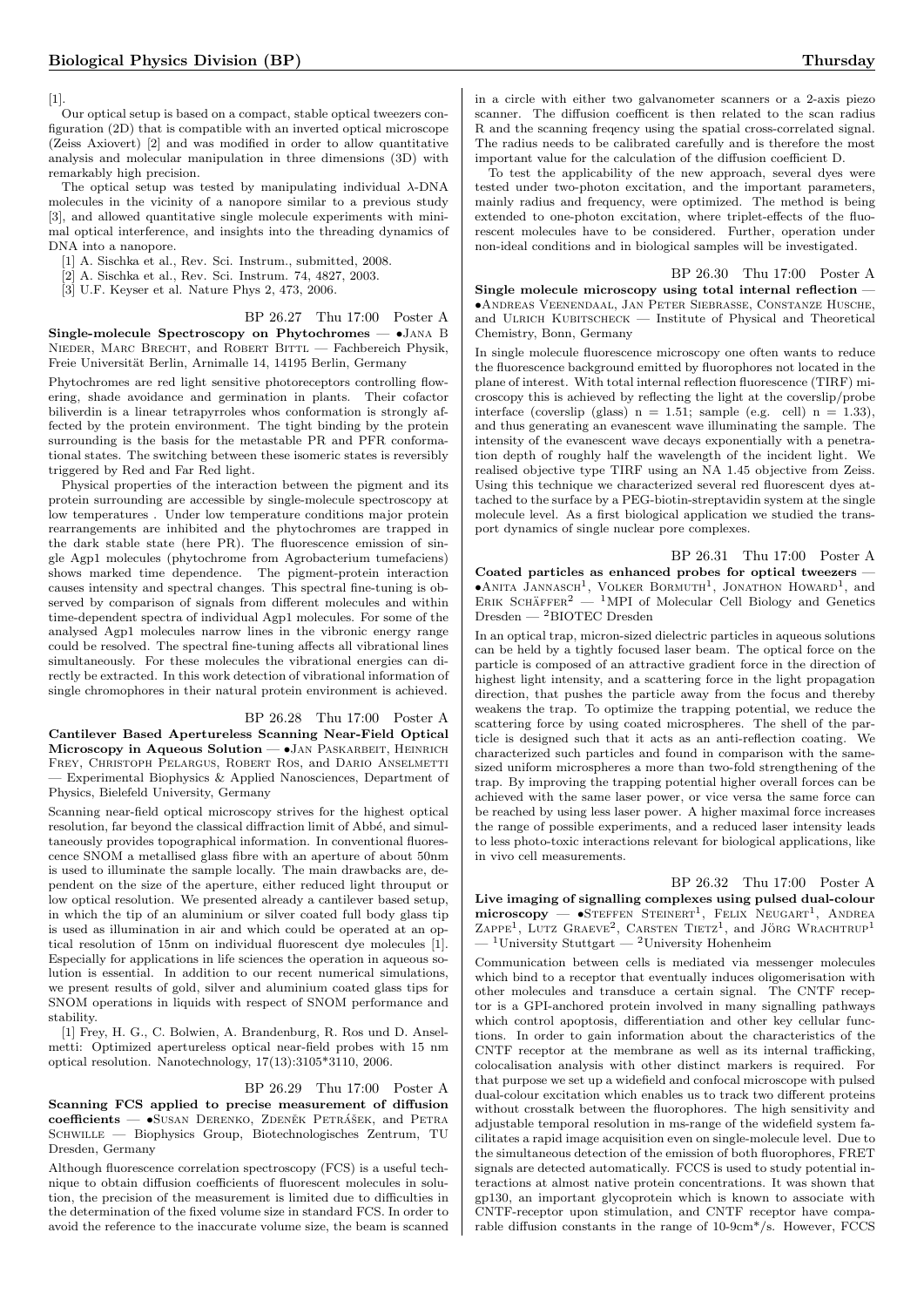revealed that both proteins are not pre-associated in the membrane, but both become part of the signalling complex after stimulation.

BP 26.33 Thu 17:00 Poster A

1D diffusion model for inter-site communication by Type III  $\text{restriction}$  enzymes —  $\bullet$ Subramanian Ramanathan<sup>1</sup>, Kara van AELST<sup>2</sup>, MARK D. SZCZELKUN<sup>2</sup>, and RALF SEIDEL<sup>1</sup> — <sup>1</sup>Biotechnology Center, Dresden University of Technology, Germany — <sup>2</sup>Department of Biochemistry, University of Bristol, UK

Type III restriction enzymes use ATP hydrolysis to communicate between distant target sites on DNA, which subsequently triggers DNA cleavage. Due to amino acid sequence similarities these enzymes belong to the superfamily 2 of helicases. They are therefore generally believed to be molecular motors that directionally translocate DNA in order to communicate between their target sites. However, the low ATPase activity of these enzymes does not support DNA translocation and alternative models involving passive diffusive looping have been suggested. In order to gain insight into the communication mechanism of type III restriction enzymes we used magnetic tweezers to investigate DNA cleavage of multiple single molecules in parallel. This allowed us to measure the cleavage kinetics while keeping the DNA stretched. We observed rapid DNA cleavage even at the highest stretching forces, where DNA looping is completely abolished. Furthermore, the cleavage rates did not change over a large range of forces. These results provide direct evidence for a communication mechanism between the target sites in 1D, i.e. enzyme movement along the DNA contour, rather than in 3D by diffusive DNA looping. Therefore, given the low ATP consumption, we suggest diffusion rather than active translocation as being the mechanism by which the enzymes move along DNA.

## BP 26.34 Thu 17:00 Poster A

Single Molecule FRET studies of RNA Polymerese II  $-$  •Joanna Andrecka<sup>1</sup>, Robert Lewis<sup>1</sup>, Florian Brueckner<sup>2</sup>, PATRICK CRAMER<sup>2</sup>, and JENS MICHAELIS<sup>1</sup> — <sup>1</sup>Department of Chemistry and Biochemistry, Ludwig-Maximilians-Universität München, Butenandtstr.11, 81377 Munich, Germany — <sup>2</sup>Gene Center Munich and Department of Chemistry and Biochemistry, Feodor-Lynen-Strasse 25, Ludwig-Maximilians-Universität München, 81377 Munich, Germany

Single-pair Fluorescence Resonance Energy Transfer (FRET) was used to track RNA exiting from RNA Polymerase (Pol II) in elongation complexes [1]. Measuring the distance between the RNA 5'-end and three known locations within the elongation complex allowed us to determine its position by means of triangulation. RNA leaves the polymerase active center cleft via the previously proposed exit tunnel, and then disengages from the enzyme surface. When the RNA reaches lengths of 26 and 29 nucleotides, its 5'-end associates with Pol II at the base of the dock domain. Since the initiation factor TFIIB binds to the dock domain and exit tunnel, exiting RNA may contribute to TFIIB displacement during the initiation to elongation transition and may prevent TFIIB re-association during elongation.

[1] J. Andrecka, R. Lewis, F. Brueckner, E. Lehmann, P. Cramer, J. Michaelis: Single-molecule tracking of mRNA exiting from RNA polymerase II, PNAS (accepted)

BP 26.35 Thu 17:00 Poster A A Bayesian Approach to 3D Position Determination on the Nanometer Scale by Single-Pair FRET Experiments  $\bullet$ Adam Muschielok<sup>1</sup>, Joanna Andrecka<sup>1</sup>, Patrick Cramer<sup>1,2</sup>, and JENS  $MICHAELIS<sup>1</sup> = <sup>1</sup> Department$  Chemie und Biochemie, Ludwig-Maximilians-Universität München —  ${}^{2}$ Gene Center, Ludwig-Maximilians-Universität München

It is often desired to infer the relative position of a domain of a protein/nucleic acid complex that can't be localized by crystallographic means due to its high flexibility. Measurements of distances between two fluorescent dyes based on Fluorescence Resonant Energy Transfer (FRET) can yield this information if one dye molecule (target) is attached to the domain of interest and distance measurements to at least three other dye molecules (anchors) sitting in different but well known positions are carried out. Since the domain of interest is highly flexible, single-molecule measurements are necessary in order to understand the underlying dynamics. We present a new, Bayesian approach to analyze such experiments that is capable of inferring the target dye position and its uncertainty. Based on our measurements, we calculate the probability density distribution of the target dye position and display confidence volumes in the context of crystallographic structure. In contrast to ordinary trilateration this method is able to manage an

arbitrarily large number of measurements and accounts for uncertainties in the anchor dye positions, the corresponding Förster radii and the FRET efficiency measurements itself. We apply this method to study yeast RNA polymerase II elongation complexes.

BP 26.36 Thu 17:00 Poster A Untersuchung supramolekularer Kapseln mittels Dynamischer Einzelmolekül-Kraftspektroskopie —  $\bullet$ TOBIAS SCHRÖDER<sup>1</sup>, BJÖRN SCHNATWINKEL<sup>2</sup>, DARIO ANSELMETTI<sup>1</sup> und JO-CHEN MATTAY<sup>2</sup> — <sup>1</sup>Experimentelle Biophysik, Fakultät für Physik, Universität Bielefeld, Bielefeld — <sup>2</sup>Organische Chemie 1, Fakultät für Chemie, Universität Bielefeld, Bielefeld

Eckel et al. zeigten erstmalig, dass die Einzelmolekül-Kraftspektroskopie zur Charakterisierung der Bindung in (photoschaltbaren) supramolekularen Wirt-Gast-Systemen genutzt werden kann.[1,2] Basierend auf diesen Experimenten werden erste Resultate der Kraftspektroskopie an supramolekularen Kapseln präsentiert und diskutiert. Durch Immobilisierung der Kapselbausteine am Cantilever und einem geeigneten Substrat können supramolekulare Kapseln mittels Dynamischer Einzelmolekül-Kraftspektroskopie untersucht werden.

[1] R. Eckel, R. Ros, B. Decker, J. Mattay, D. Anselmetti, Angew. Chem. 2005, 117, 489\*492; Angew. Chem. Int. Ed. 2005, 44, 484\*488. [2] C. Schäfer, R. Eckel, R. Ros, J. Mattay, D. Anselmetti, J. Am. Chem. Soc. 2007, 129, 1488\*1489.

BP 26.37 Thu 17:00 Poster A Computational studies of the visual pigment rhodopsin<br>
— •MINORU SUGIHARA<sup>1,2</sup>, PETER ENTEL<sup>1</sup>, and VOLKER BUSS<sup>2</sup>  $^{\rm 1}$  Theoretical Low-Temperature Physics, University of Duisburg-Essen — <sup>2</sup>Theoretical Chemistry, University of Duisburg-Essen

Rhodopsin, the visual pigment in the vertebrate eye, is one of the prototypical G-protein-coupled receptors (GPCRs), which are responsible for signal transduction in mammalian cells. Like all membrane proteins, GPCRs are difficult to crystalize and no high-resolution structure of any GPCRs was known until 2000. There are now five structures of the rhodopsin dark state deposited with the Protein Data Bank and the resolution was extended to 2.2 angstrom [1], however it is still insufficient to unequivocally define the functionally important parts like the chromophore. In this work we address the chromophore geometries in rhodopsin and the first photo-intermediate, bathorhodopsin, by applying quantum mechanical / molecular mechanical (QM/MM) methodolgy based on the X-ray crystal structures [1,2,3]. Based on the calculated chromophore geometries, the spectral tuning mechanisms of the chromophore is discussed [2,4].

[1] Okada, T.; Sugihara, M.; Bondar, A.-N.; Elstner, M.; Entel, P.; Buss, V. J. Mol. Biol. 2004, 342, 571. [2] Schreiber, M.; Sugihara, M.; Okada, T.; Buss, V. Angew. Chem. 2006, 45, 4274. [3] Sugihara, M.; Hufen, J.; Buss, V. Biochemistry 2006, 45, 801. [4] Sekharan, S.; Sugihara, M.; Buss, V. Angew. Chem. Int. Ed. 2007, 46, 269.

BP 26.38 Thu 17:00 Poster A Emergent vascular network inhomogeneities and resulting blood flow patterns in a growing tumor  $-\bullet$  MICHAEL WELTER and HEIKO RIEGER — Theoretische Physik, Universität des Saarlandes, 66041 Saarbrücken, Germany

We present and analyze a theoretical model for tumors growing in a host tissue that is vascularized with an arterio-venous blood vessel network. The tumor grows by coopting a massive vascular plexus which is progressively created by angiogenic sprouting. In the center, drastic vessel regression is apparent, accompanied by necrosis in unperfused regions. Few vessels survive, threading the tumor, cuffed by viable tumor cells (TCs). Via Monte-Carlo simulation, we analyze our hybrid cellular-automaton model where this behavior is realized by stochastical processes like sprouting, vessel removal, TC proliferation or TC death. Further we show current simulation results of the time-dependent distribution of drug injected into the blood stream.

BP 26.39 Thu 17:00 Poster A Formation of Compartment Boundaries in Growing Tissues  $-$  •Jonas Ranft<sup>1</sup>, Katharina Landsberg<sup>2</sup>, Thomas Bittig<sup>1</sup>, Reza FARHADI FAR<sup>1</sup>, AMANI SAID<sup>2</sup>, CHRISTIAN DAHMANN<sup>2</sup>, and FRANK JULICHER<sup>1</sup> — <sup>1</sup>Max Planck Institute for the Physics of Complex Systems, Nöthnitzer Straße 38, 01187 Dresden, Germany —  $^2$ Max Planck Institute of Molecular Cell Biology and Genetics, Pfotenhauerstraße 108, 01307 Dresden, Germany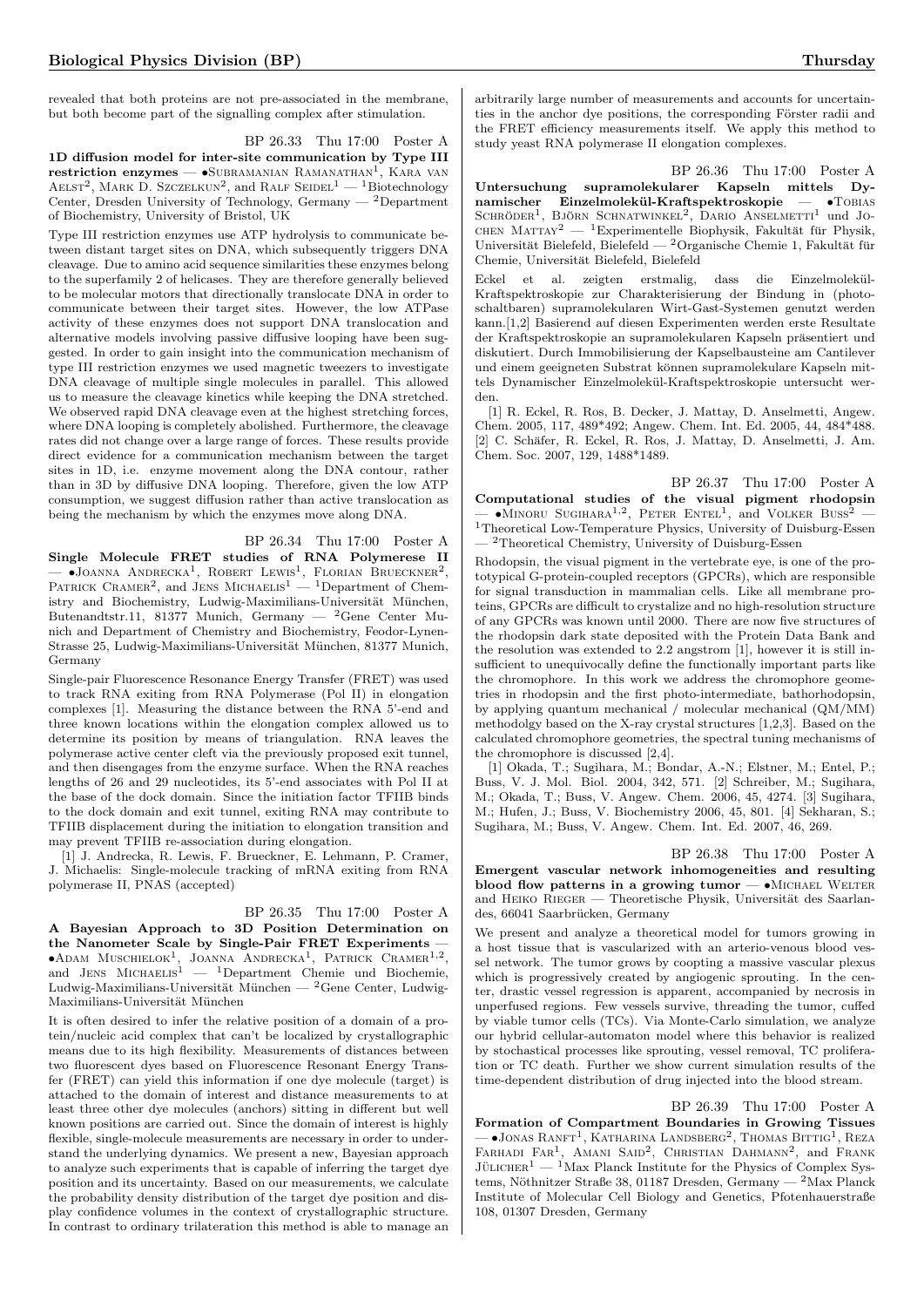During the development of living organisms, tissues grow due to cell division. As the tissues grow, sharp boundaries between different cell populations within the tissue can emerge. The position of such compartment boundaries plays an important role in the patterning of the tissue. However, the mechanisms of the formation of these boundaries remain still unclear. We developed a stochastic model to describe epithelial tissue growth. The dynamics is described by balancing potential forces with friction forces that account for tissue viscosity. The potential forces describe adhesive forces as well as elastic forces. Our simulations show that a reduced attraction between cells of different types (which corresponds to a reduced cell-cell adhesion) can lead to the dynamic formation of a straight boundary during the growth process. This is a possible explanation of the presence of a straight interface between two cell populations with similar bulk mechanical properties.

## BP 26.40 Thu 17:00 Poster A

Effect of fluctuations for the formation of spatial patterns of gene expression -  $\bullet$ Thorsten Erdmann and Pieter Rein TEN WOLDE — FOM Institute for Atomic and Molecular Physics (AMOLF), Kruislaan 407, 1098 SJ Amsterdam, The Netherlands

During development of a drosophila embryo, the segmented structure of the adult body is determined by a sequentially refined pattern of gene expression domains along the anterior-posterior axis. The first zygotic genes to be expressed are the gap-genes. These are activated by the morphogen molecule bicoid and interact with each other by mutual repression or activation. The anterior-to-posterior gradient of morphogen concentration induces a stripe-pattern of domains in which one gene is predominantly expressed and the relative concentration of the corresponding protein is high. This pattern is very precise and robust against variations, e.g., in embryo length or morphogen concentration. Moreover, the domain boundaries are rather sharp although the small number of molecules makes fluctuations of protein concentration important and although small fluctuations in morphogen concentration close to the activation threshold strongly alter the expression level of a gene. We use a stochastic model for gene expression, protein diffusion and decay to investigate how domains of gene expression are positioned in space and how fluctuations affect the sharpness of their boundaries. Besides looking at a single target gene activated by the morphogen gradient we also investigate how a single morphogen gradient can control expression patterns of several, interacting genes.

#### BP 26.41 Thu 17:00 Poster A

A physical model for Bicoid controlled enhancers in Drosophila  $\sim$   $\sim$  WOLFRAM MÖBIUS<sup>1,2</sup> and ULRICH GERLAND<sup>2</sup> — <sup>1</sup>Arnold Sommerfeld Center for Theoretical Physics (ASC) and Center for NanoScience  $(CeNS)$ , LMU München  $-2$ Institute for Theoretical Physics, Universität zu Köln

Transcription activity of genes in eukaryotes is regulated by regions called cis-regulatory modules (CRM), in some cases located several thousands of base pairs up- or downstream of the gene of interest. While function of these CRMs, also called enhancers, has been qualitatively understood in terms of activating and repressing proteins binding to the DNA, a quantitative mapping from DNA sequence to transcription activity is still missing. In early Drosophila development, the protein Bicoid forms a concentration gradient along the embryo axis and controls various target genes which are expressed in different regions. We use this experimentally known mapping of Bicoid concentration to gene activation in vivo as well as Bicoid binding data to study correlations between Bicoid assembly at CRMs and transcription activity of the target genes.

## BP 26.42 Thu 17:00 Poster A

Signal integration and stochastic decision making phosphorelay signal transduction  $-$  •ILKA BISCHOFS<sup>1,2</sup>, JOSH HUG<sup>1</sup>, AIWEN  $\mathrm{Liu^1}, \mathrm{Dav}$ ID  $\mathrm{LEE^1}, \mathrm{DENSE\ WOLF^2},$  and  $\mathrm{ADAM\ ARKIN}^{1,2}$   $^1\mathrm{University}$ of Berkeley, USA — <sup>2</sup>Lawrence Berkeley Lab, Berkeley, USA

Phosphorelays are common architectures for integrating multiple signals in prokaryotic signal transduction. In B. subtilis a phosphorelay controls stress response induction in response to adverse environmental conditions. We investigate mechanisms of signal integration and stochastic decision making by time lapse microscopy of fluorescent reporter strains to quantify the dynamics of population heterogeneity. Through theoretical modelling we furthermore demonstrate that the complex feedback architecture found in the spo-relay confers robust signal amplification and robust integration of starvation and quorum signals.

BP 26.43 Thu 17:00 Poster A On schemes of sequential transcription logic  $\bullet$  GEORG  $F$ RITZ<sup>1,2</sup> and ULRICH GERLAND<sup>1</sup> — <sup>1</sup>Institute for Theoretical Physics, Universität zu Köln —  $^2$ Department of Physics, LMU München

Many regulatory processes in molecular biology do not merely transform a set of simultaneous input conditions into an output signal, but instead yield a response that depends also on signals received in the past. For instance, such "sequential"regulatory logic is well documented in the development of multicellular organisms, where individual cells condition their phenotypic response not only on the present input signals, but also on the history of signals at the specific location in the tissue. In digital logic circuits, sequential logic elements are typically implemented by arrays of NAND-gates connected by feedback loops and comprise latches, flip-flops, and registers. Here, we explore the design characteristics of sequential regulatory logic in biology, starting with bacterial systems, where the basic molecular mechanisms for regulation are well understood. We previously showed that a specific "data-latch"may be readily implemented by cells through the use of protein heterodimerization [1]. We now use an unbiased in silico evolution approach to study the more general design principles of sequential transcription logic based on existing protein-protein interactions and simple transcriptional regulation.

[1] G. Fritz, N. Buchler, T. Hwa, and U. Gerland, Systems and Synthetic Biology 1, 89-98 (2007)

BP 26.44 Thu 17:00 Poster A Metabolic Synchronization of Yeast Cells —  $\bullet$ CHRISTIAN Warnke, Marcus J. B. Hauser, and Thomas Mair — Otto-von-Guericke-Universität Magdeburg, Institut für Experimentelle Physik, Abteilung Biophysik, Magdeburg, Germany

Yeast cells exhibit synchronization of their glycolytic activity when exposed to sugar. This behaviour is manifested as the appearance of oscillations in all intermediates of the glycolytiy pathway. The synchronization process is mediated via the extracellular exchange of the signalling molecule acetaldehyde, an intermediate of the glycolytic pathway. We have investigated the synchronization of yeast cells at varying extracellular acetaldehyde concentrations and at different metabolic states of the cells. We found a pronounced difference in the synchronization behaviour in response to acetaldehyde for the yeast strains Saccharomyces cerevisiae and Saccharomyces carlsbergensis. Our data indicate that these different behaviours can be explained by the different fermentative capacity of the two strains.

BP 26.45 Thu 17:00 Poster A Simulation of protein kinase C alpha  $(PKC<sub>\alpha</sub>)$  membrane translocation processes — •Martin Peglow and Heiko Rieger — Theoretische Physik, Universität des Saarlandes, PF 151150, D-66041 Saarbrücken

 $PKC\alpha$  is a versatile key for decoding the cellular calcium toolkit. During their measurements of  $PKC\alpha$  membrane translocations, which are activated through intracellular  $Ca^{2+}$  release, Reither and Lipp [1] found two populations of so called Local Translocation Events (LTEs). One population whose life times correspond to the duration of the underlaying  $Ca^{2+}$ -signals and a second population the so called long lasting LTEs ( $T > 4s$ ). The source or appearance of the long lasting LTEs can't be explained for sure. Theoretical assumptions for possible mechanisms shall be verified by our simulations. An efficient Monte Carlo algorithm for simulations of reaction-diffusion kinetics in single cells, the "Next Subvolume Method" [2], is presented here.

[1] Dr. Gregor Reither, EMBL Heidelberg and Prof. Peter Lipp, Institut für Molekulare Zellbiologie Universität des Saarlandes, JCB, 174, 521, (2006)

[2] J. Elf, A. Doncic, M. Ehrenberg, Proceeding of SPIE, 5110, (2003)

BP 26.46 Thu 17:00 Poster A Designing Biomolecule-Nanoparticle Interfaces for the Regulation of Cell Fate  $-$  •LISA MAUS<sup>1</sup>, ROBERTO FIAMMENGO<sup>1</sup>, OLIVER DICK<sup>2</sup>, MALTE WITTMANN<sup>2</sup>, HILMAR BADING<sup>2</sup>, and JOACHIM P.  $SPTZ^1$  — <sup>1</sup>Max-Planck-Institute for Metals Research, Dept. of New Materials & Biosystems & University of Heidelberg, Dept. of Biophysical Chemistry, Heisenbergstr. 3, D - 70569 Stuttgart — <sup>2</sup>University of Heidelberg, Interdisciplinary Center for Neurosciences, Dept. of Neurobiology, Im Neuenheimer Feld 364, D - 69120 Heidelberg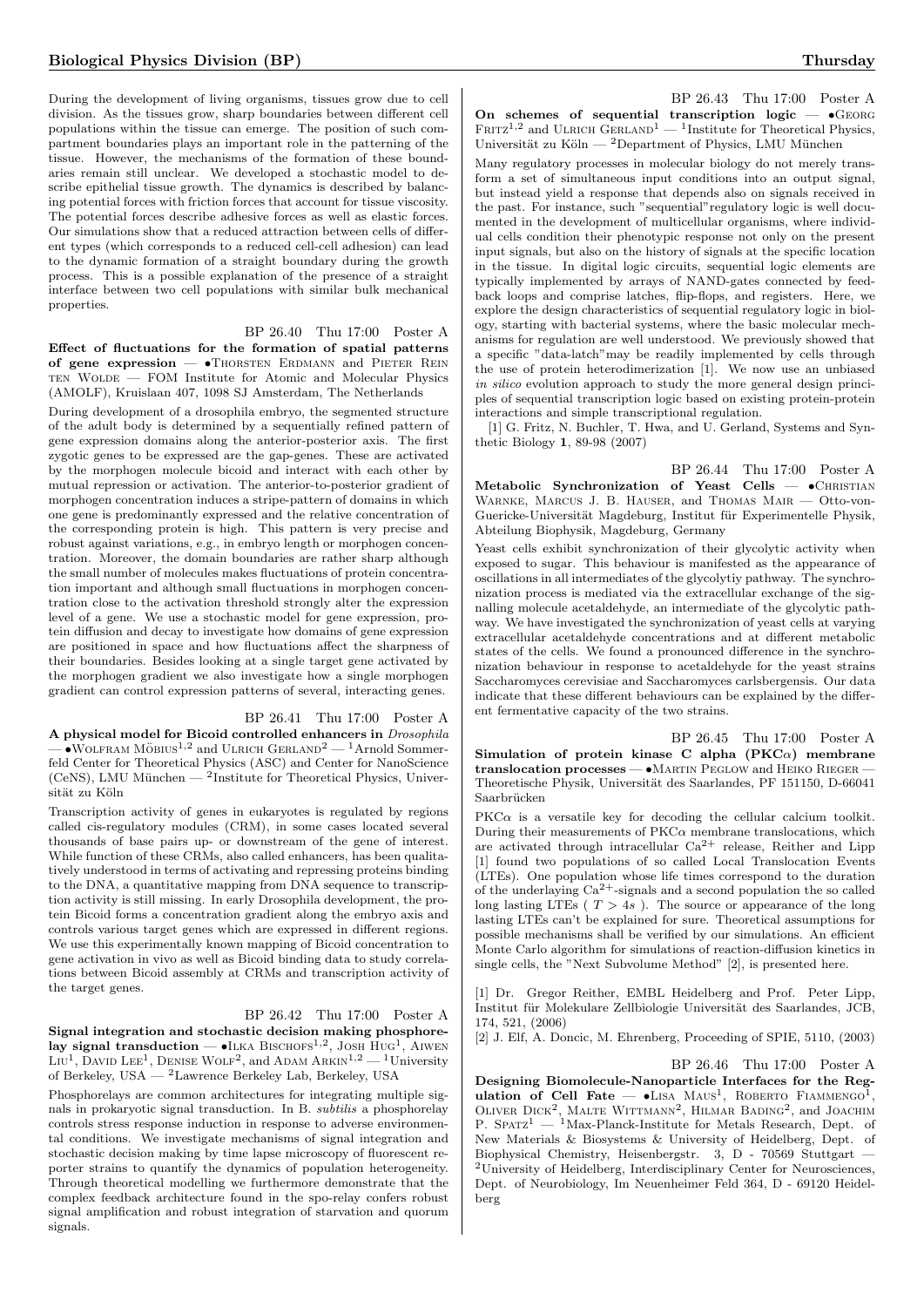We are aiming at designing stable nanoparticles functionalized with biomolecules to study cell death pathways in primary hippocampal neurons. Due to their unique properties metal nanoparticles show great promise as drug delivery systems and intracellular contrast agents. Especially gold nanoparticles have been studied intensely, due to their high biocompatibility and well known thiol chemistry. The synthesized particles are passivated with PEG thiol derivatives to prevent aggregation in high ionic strength solutions. They are further functionalized with a peptide that is known to specifically block NMDA receptors (N-methyl-D-aspartate) crucial for calcium influx in postsynaptic neurons. Elevated intracellular calcium levels triggered by calcium entry through synaptic NMDA receptors promote cell survival. In contrast, calcium entry through extrasynaptic NMDA receptors seems to initiate cell death cascades. This concept of differential signalling by synaptic and extrasynaptic NMDA receptors is important for the understanding of neuronal diseases such as stroke in which brain damage may be caused by activation of extrasynaptic NMDA receptors.

#### BP 26.47 Thu 17:00 Poster A

Glycolytic oscillations in a layer of interacting cells  $\bullet$  JANA SCHÜTZE and JANA WOLF — AG Theoretische Biophysik, Humboldt-Universität zu Berlin

Synchronisation of glycolytic oscillations in populations of yeast cells has been intensively analysed experimentally as well as theoretically. There is evidence that the individual cells communicate by exchanging products of glycolysis as acetaldehyde, for which the plasma membrane is permeable. Whereas previous models considered well stirred cell suspensions we here analyse the dynamics in a layer of cells. We aim to understand the conditions for wave initiation as observed in experiments where glucose was added to starved cells in a limited region of a cell layer.

For the generation of oscillations in the individual cells a twocomponent model containing an autocatalytic step is used. Cells are embedded in an extracellular medium in which the added glucose and the extracellular product can diffuse. Intercellular coupling takes place via the exchange of the end product. For single cells and a small number of interacting cells, the oscillations can be studied by using bifurcation analysis. In two-dimensional spatial arrangements of cells where glucose injection is continuously confined to a limited number of cells, waves of glycolytic oscillations can be observed. The strength of the product coupling as well as the stationary glucose distribution effect the existence and the range of waves, the propagation velocity and the period of the oscillations.

BP 26.48 Thu 17:00 Poster A Formation of Domains in Bacterial Flagella — •Reinhard Vogel and Holger Stark — Institute for Theoretical Physics, TU Berlin, Germany

Many types of bacteria swim by rotating a bundle of helical filaments also called flagella. Each filament is driven by a rotatory motor. When its sense of rotation is reversed, the flagellum leaves the bundle and undergoes a sequence of configurations characterised by their pitch, radius and helicity (polymorphism). Finally the flagellum assumes its original form and returns into the bundle.

In general, the helical shape of the bacterial flagellum can assume 11 different configurations depending e.g. on mechanical loading, temperature and chemical composition of the solution. In recent optical tweezer experiments, Darnton and Berg [1] pulled at the flagellum and induced transformations between different helical configurations but they also observed the simultaneous occurrence of two configurations separated by a transition region. We investigate this domain formation based on the helical Kirchoff-rod model and the Calladine model [2] for the bacterial flagellum and present first results of our theoretical study.

[1] N.C.Darnton H.C. Berg, Biophys. J. 92, 2230-2236 (2007)

[2] C.R. Calladine,Nature (London) 255, 121 (1997)

#### BP 26.49 Thu 17:00 Poster A

Which Network Connectivities generate a given Dynamics? II: Network Reconstruction —  $\bullet$ Frank van Bussel<sup>1,2</sup>, Lishma ANAND<sup>1,2</sup>, RAOUL-MARTIN MEMMESHEIMER<sup>1,2</sup>, and MARC TIMME<sup>1,2</sup>  $-$ <sup>1</sup>Network Dynamics Group, MPI f. Dynamics & Self-Organization  $-$ <sup>2</sup>Bernstein Center for Computational Neuroscience, Göttingen

We present two alternative perspectives towards understanding relations between structure and dynamics in neural networks. In the first contribution, we present a design method [1], that enables us to find all networks as well as the structurally optimal network that generate a given neural spiking dynamics.

In this second part, we present a method to reconstruct the connectivity of a given network from its response dynamics to external driving signals. For a given driving signal, measuring how the collective state changes, reveals information about how the units are interconnected [2]. Sufficiently many repetitions for different driving conditions yield the entire network connectivity from measuring the response dynamics only [3]. We discuss possible applications to dimensionally reduced time series from coupled high-dimensional systems.

[1] R.-M. Memmesheimer and M. Timme,

- Phys. Rev. Lett. 97:188101 (2006); Physica D 224:182 (2006).
- [2] M. Timme, Europhys. Lett. 76:367 (2006).
- [3] M. Timme, Phys. Rev. Lett. 98:224101 (2007).

BP 26.50 Thu 17:00 Poster A

Which Network Connectivities generate a given Dynamics? I: Optimal Network Design — • RAOUL-MARTIN MEMMEENLER<sup>1,2</sup>, LISHMA ANAND<sup>1,2</sup>, FRANK VAN BUSSEL<sup>1,2</sup>, and  $M$ ARC TIMME<sup>1,2</sup> — <sup>1</sup>Network Dynamics Group, MPI f. Dynamics & Self-Organization  $-$  <sup>2</sup>Bernstein Center for Computational Neuroscience, Göttingen

We present alternative perspectives towards understanding relations between structure and dynamics in neural networks.

First, can we design a network, e.g. by modifying the features of units or interactions, such that it exhibits a desired dynamics? Here we positively answer this question analytically for a class of networks of spiking neural oscillators [1, 2], by finding the set of all networks that exhibit a given arbitrary periodic spike pattern as an invariant dynamics. We illustrate the applicability of the method by designing networks that exhibit a predefined dynamics and simultaneously minimize the networks' wiring costs, i.e. are structurally optimal.

In a second contribution "Network Reconstruction" we present a method to infer the connectivity of a given network from its response dynamics to external driving signals [3,4].

[1] R.-M. Memmesheimer and M. Timme,

Phys. Rev. Lett. 97:188101 (2006).

[2] R.-M. Memmesheimer and M. Timme, Physica D 224:182 (2006).

[3] M. Timme, Europhys. Lett. 76:367 (2006).

[4] M. Timme, Phys. Rev. Lett. 98:224101 (2007).

BP 26.51 Thu 17:00 Poster A Spectral measures of different integrate-and-fire neurons and how stimulus-induced synchrony varies among them — •Rafael Vilela and Benjamin Lindner — Max Planck Institute for the Physics of Complex Systems - Dresden

Integrate-and-fire (IF) neurons have found wide-spread applications in computational neuroscience, in particular, in stochastic versions of these models. Here we present results on the white-noise driven perfect, leaky, and quadratic integrate-and-fire models and focus on the spectral statistics (power spectra, cross spectra, and coherence functions) in different dynamical regimes (noise-induced and deterministic firing regimes with low or moderate noise). We make the models comparable by tuning parameters such that the mean value and the coefficient of variation of the interspike interval agree for all of them. We find that under these conditions, the power spectrum under white-noise stimulation is very similar while the response characteristics (characterized by the cross spectrum between a fraction of the input noise and the output spike train) differs in part drastically. We also investigate how two neurons of the same kind (e.g. two leaky integrate-and-fire neurons) synchronize if they share a common noisy input. We show that depending on the dynamical regime either two quadratic IF models or two LIFs are best synchronized. Our results suggest that for network simulations when choosing among simple integrate-and-fire models, the details of the model have a strong effect on synchronization behavior and regularity of the output.

BP 26.52 Thu 17:00 Poster A Poisson-Nernst-Planck description of nonequilibrium membrane potentials — •DAVID HOFMANN and JOACHIM DZUBIELLA — Physics Department, TU-Munich

The time-dependent Nernst-Planck and Poisson equations are solved numerically for a model cell membrane between aqueous reservoirs containing several ionic species. The steady state situation is analyzed and compared to the Goldman-Hodgkin-Katz equation, the analytical description of a cell membrane resting potential. Furthermore the full non-equilibrium situation is analyzed in order to describe the dynamic evolution of an action potential. The results are compared to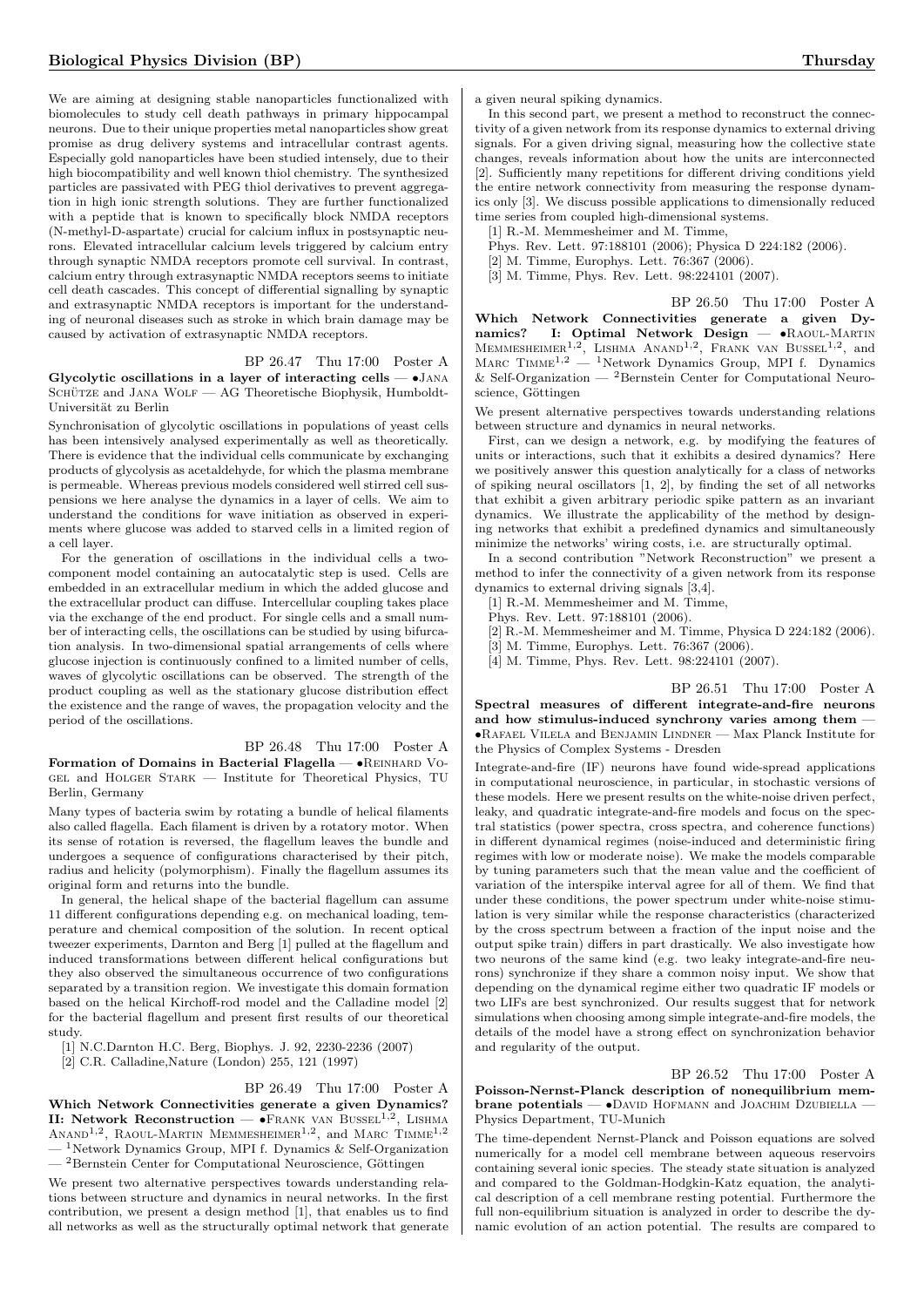the Hodgkin-Huxley model and available experimental data.

BP 26.53 Thu 17:00 Poster A A Paradigm for Phenotype Decision: Non-linear Dynamics Coupled to Low Number Stochastic Effects — •Jan-TIMM KUHR<sup>1,3</sup>, MADELEINE LEISNER<sup>2,3</sup>, JOACHIM RÄDLER<sup>3</sup>, BERENIKE  $\text{MAIER}^{2,3}$ , and ERWIN FREY<sup>1,3</sup> — <sup>1</sup>Arnold Sommerfeld Center for Theoretical Physics and Center for NanoScience, Ludwig-Maximilians-Universität München, Germany — <sup>2</sup>Institut für Allgemeine Zoologie und Genetik, Westfälische Wilhelms Universität, Germany - $\overline{3}$ Department für Physik, Ludwig-Maximilians-Universität München, Germany

Many organisms show a variety of phenotypes, even in populations consisting of genetically identical individuals. An example is the bacterium B. subtilis: Upon overpopulation a fraction cells switches to the "competent" phenotype, developing the trait of taking up genetic material from the surrounding medium and integrating it into their own genome, thereby speeding up evolution of the species. The bulk population, reproducing asexual, holds up a status quo while competent cells increase genetic variability by switching to quasi-sexual reproduction.

Here we present a scheme describing this extraordinary process by non-linear dynamics coupled to low-number stochastic effects of the involved molecular components. A two-component system is derived, explaining different phenotypes by bifurcation analysis and switching by intrinsic fluctuations intensified by auto-feedback. All parameters where chosen in accordance with previous experiments. The model quantitatively reproduces our experimental findings and explains the fractional onset of competence development on the single cell level.

## BP 26.54 Thu 17:00 Poster A

influence of mass–dependent metabolic rates on food web stability — •Boris Kartascheff and Barbara Drossel — TU Darmstadt, Institute of Condensed Matter Physics, Hochschulstr. 6, D-64289 Darmstadt

Most basic approaches to modeling food web dynamics lead to a negative relation between the complexity and the stability of networks,

## BP 27: Membrane Morphology and Adhesion

Time: Friday 10:15–12:45 Location: C 243

#### **Invited Talk** BP 27.1 Fri 10:15 C 243 Secretion of protein-coated vesicles —  $\bullet$ PIERRE SENS — CNRS, PhysicoChimie Théorique - ESPCI, Paris

Cellular trafficking generally involves spherical or tubular membrane vesicles, the formation of which often rely on the aggregation of membrane proteins (COPI, COPII, Clathrin and Caveolae). I will review some of the theoretical models that have been developed to describe this phenomenon, with particular emphasis on systems driven out of equilibrium by the expenditure of energy through the activity of GT-Pases proteins. I will show how vesicle secretion and traffic can be very efficiently regulated by the alteration of the GTP hydrolysis cycle, which is known to be affected, for instance, by the presence of cargo.

BP 27.2 Fri 10:45 C 243 Fluctuations of red blood cell membranes  $\bullet$ Thorsten  $A$ UTH<sup>1,2</sup>, NIR S. GOV<sup>1</sup>, and SAMUEL A. SAFRAN<sup>1</sup> — <sup>1</sup>Weizmann Institute of Science, Rehovot 76100, Israel —  ${}^{2}$ Forschungszentrum Jülich, IFF, 52425 Jülich, Germany

We model the red blood cell membrane by a lipid bilayer that is coupled to a polymerized membrane. Using experimental fluctuation spectra, this model allows us to determine the elastic constants and to quantify the active, ATP-driven fluctuations. The extensive experimental studies on and the easy availability of red blood cells make them especially attractive for setting up and testing theoretical models to quantitatively explain the experimental results. However, using a simple fluid-polymerized membrane model, several basic aspects regarding the mechanical properties of the cell membrane are not completely understood. On the one hand, static deformation experiments indicate that the cell is very stiff with a high shear modulus of the order of  $10^{-3} - 10^{-2}$  k<sub>B</sub>T nm<sup>-2</sup>. On the other hand, the relatively large fluctuation amplitudes, observed in light scattering/video microscopy

if complexity is measured in terms of connectance or species number. This is in contrast to empirical data, which suggest that complex food webs are at least as likely to persist in time as simpler predator–prey systems.

In this study, we investigate the effect of allometric scaling, i.e., of metabolic rates that decrease as an inverse power of the body mass (which in turn depends on the trophic level), on food web stability. We randomly initiate networks and evaluate how many species survive until population dynamics reaches a stationary state. We investigate the effect of allometric scaling on the stability of networks with different structure (random, layered, niche models) and with different population dynamics (without and with adaptive foraging).

In this way, we are able to reveal the generic mechanisms that allow certain food web models to show remarkably increased stability when allometric scaling is included. Besides computer simulations, we also apply analytical methods to obtain answers to the question whether the existence of different sized species in ecosystems is crucial to their stability.

BP 26.55 Thu 17:00 Poster A Dynamics of RNA evolution on realistic fitness landscapes — •Klaus Blindert — University of Cologne, Germany

The folding and function of RNA molecules strongly constrains the evolution of their sequences, by producing complex epistatic interactions between individual sequence positions. For instance, the deleterious effect of a mutation can often be compensated by a different mutation, which either directly or indirectly restores the folded basepairing pattern. To analyye the evolutionary dynamics of such compensatory effects, we use realistic models for RNA folding and fitness functions derived from existing structural alignments. We study the relative importance of direct (that is restoring a Watson-Crick base pair) and indirect compensation (e.g. lowering the free energy of the motif at an unrelated site) using simple RNA structural motifs such as hairpins. Our evolutionary model is based on the well-established Wright-Fisher model. To explore a wide range of parameters in our simulations, we apply a new technique, which approximates the evolutionary dynamics of multiple alleles under mutation, genetic drift and weak selection.

spectra at wavevectors,  $q \approx 0.010 \,\mathrm{nm}^{-1}$ , indicate that the shear modulus is small. Furthermore, experiments that measure the fluctuation amplitude as a function of the position on the cell are — within the continuum theory — compatible only with a vanishing shear modulus. We have performed simulations of inhomogeneous membranes and find that localized fluctuations, due to irregularities of the cytoskeleton, are capable to explain both riddles.

#### BP 27.3 Fri 11:00 C 243

Adhesion dynamics of fluctuating membranes  $\bullet$ ELLEN REISTER-GOTTFRIED and UDO SEIFERT  $-$  II. Institut für Theoretische Physik, Universität Stuttgart, 70550 Stuttgart, Germany

We study a system consisting of a fluctuating membrane close to a flat substrate that may adhere to the substrate via receptor-ligand bonds that we model as springs with a certain stiffness. We keep the position of the ligands on the substrate fixed and assume such a high abundance of receptors in the membrane that lateral diffusion has no influence on the adhesion process. While the energy of the membrane and the bonds combined with an appropriate Onsager coefficient determine the equation of motion for the membrane, the binding and unbinding of receptor-ligand pairs is expressed with Kramers rates, that depend on the local distance between membrane and substrate. Applying stochastic simulations we study the adhesion process of an initially unbound membrane as a function of binding energy, spring stiffness, and bending rigidity of the membrane. We analyse two limiting cases: the average distance between the membrane and substrate is  $i)$  either fixed or  $ii)$  variable allowing center of mass movement of the membrane. For  $i$ ) we find that membrane fluctuations together with the height dependent reaction rates increase the number of bonds compared to a flat membrane. Furthermore, strong spatial correlations between the bonds are observed. In situation  $ii)$  equilibrium calculations for a flat membrane reveal a bimodal binding probability for certain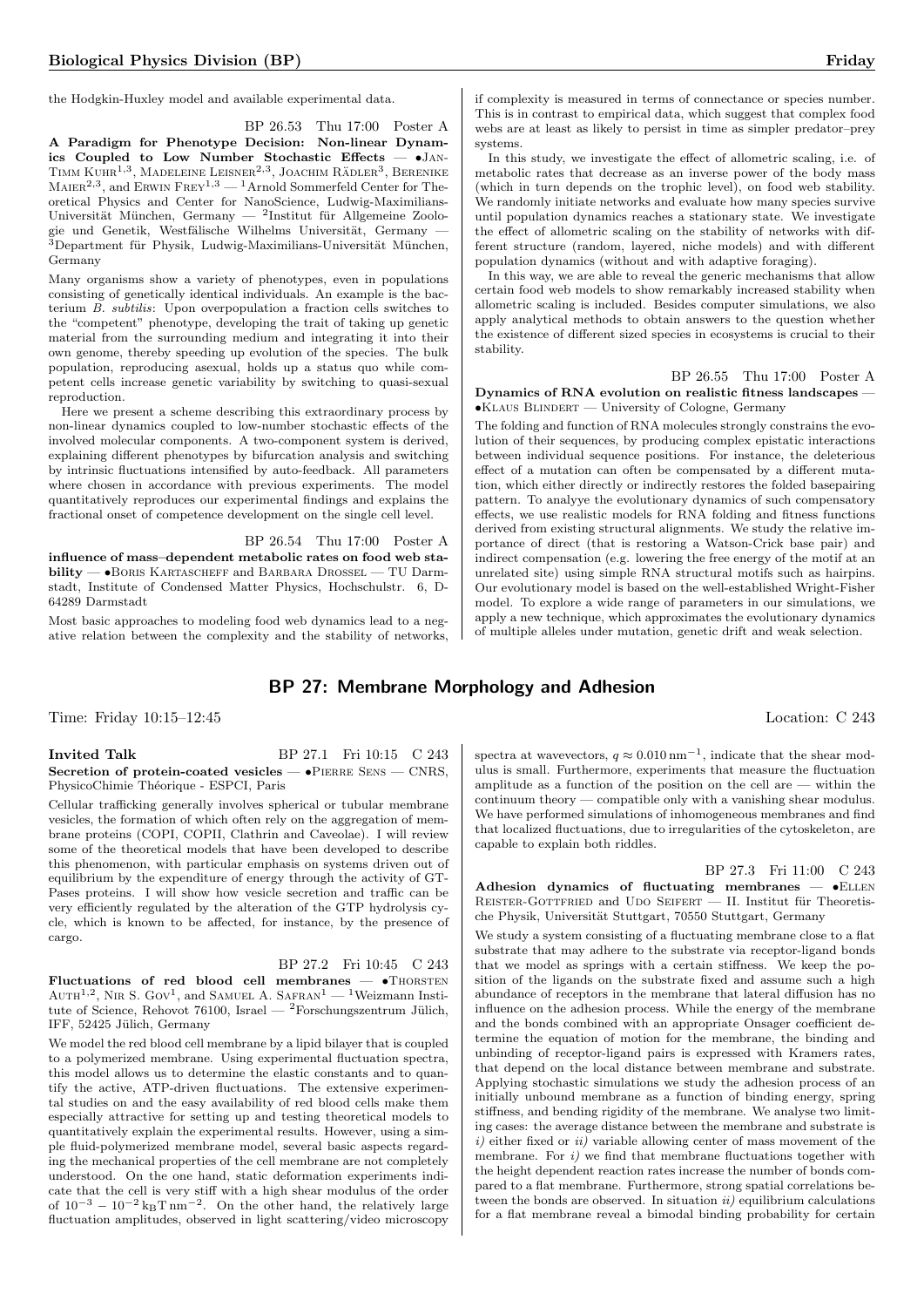binding energies. Our simulations show that membrane fluctuations break this bimodality. Additionally, spatial correlations are reduced compared to i).

BP 27.4 Fri 11:15 C 243 Large scale organization in crowded membranes  $\bullet$ STEFAN

SEMRAU<sup>1</sup>, TIMON IDEMA<sup>2</sup>, CORNELIS STORM<sup>2</sup>, and THOMAS SCHMIDT<sup>1</sup> <sup>1</sup>Physics of Life Processes, Leiden University, The Netherlands  $^2$  Lorentz Institute for Theoretical Physics, Leiden University, The Netherlands

Over the past years, the classical fluid mosaic model - in which membrane proteins have ample space to explore the entire membrane - has undergone some serious revision. In actuality, the membrane environment is highly crowded and heterogeneous. Crowding has profound implications for the dynamical behavior of the proteins, and is therefore a determining factor for the mechanisms of cell signaling. Only very recently the importance of membrane mediated interactions in such processes was recognized. Here we use two-phase GUVs (giant unilamellar vesicles) with multiple budded, liquid ordered domains to model this class of interactions. Such budded domains repel as our recent analytical model of completely phase separated GUVs (Semrau, Idema et al.) suggests. Here we measure the strength of the repulsion by analysis of domain diffusion and find that it gives rise to a preferred domain size. Furthermore, we observe that the interaction strength has peaks at distinct domain sizes. These sizes correspond to the addition of a domain to a shell of domains surrounding a central, pinned domain. This implies that in a crowded system governed by membrane mediated interactions clustering of proteins of similar size or interaction strength is promoted.

#### 15 min. break

BP 27.5 Fri 11:45 C 243 Coarse-grained simulation studies of peptide-induced pore formation in lipid membranes  $-$  GREGORIA  $LLYA^{1,2}$  and •MARKUS DESERNO<sup>2,3</sup> — <sup>1</sup>Institut für Anorganische und Physikalische Chemie, TU Darmstadt, Petersenstraße 20, 64287 Darmstadt  $-$  <sup>2</sup>MPI für Polymerforschung, Ackermannweg 10, 55128 Mainz — <sup>3</sup>Department of Physics, Carnegie Mellon University, 5000 Forbes Ave, Pittsburgh PA 15213, USA

We investigate generic aspects of the impact of antimicrobial peptides on lipid membranes using a solvent-free coarse-grained simulation technique. Lipids are modeled as strings of four beads, peptides as bead-composed cylinders with hydrophilic caps and a transmembrane hydrophobic region with possibly small hydrophilic strips. As a function of hydrophobic peptide-lipid attraction the preferred state of the peptide changes from desorbed to adsorbed to inserted, and peptides can mutually catalyze their own insertion. In the presence of hydrophilic strips along the transmembrane region peptides aggregate to form pores in the bilayer, whose size and morphology depends on the generic interaction parameters. For instance, whether pores appear as "toroidal" or "barrel stave" is triggered by the strength of an additional hydrophobic peptide-peptide cohesion beyond the hydrophilicity-driven pore formation.

BP 27.6 Fri 12:00 C 243

Phase Separation in Membranes on Corrugated Substrates — •Bartosz Rozycki, Thomas R. Weikl, and Reinhard Lipowsky — Max Planck Institute of Colloids and Interfaces, Science Park Golm, 14424 Potsdam, Germany

We study separation of two liquid phases in lipid membranes that

strongly adhere to a corrugated solid substrate. Both mean field theory and Monte Carlo simulations show that the spatial distribution of the two liquid phases are governed by membrane curvature. [1] For small curvature amplitudes, the membrane undergoes complete separation of the two liquid phases. For larger membrane curvature amplitudes, the two phases form patterns which follow the membrane curvature contour lines. These theoretical results are in agreement with recent experiments [2,3] and explain a possible control mechanism of domain arrangement in biological membranes.

[1] Bartosz Rozycki, Thomas R. Weikl, Reinhard Lipowsky (in preparation). [2] Tae-Young Yoon et. al, Nature Matherials 5, 281 (2006). [3] Raghuveer Parthasarathy, Cheng-han Yu, and Jay T. Groves, Langmuir 22, 5095 (2006).

BP 27.7 Fri 12:15 C 243 Curvature induced interaction between a membrane protein and a fluctuating model membrane: the influence on membrane dynamics and protein diffusion - • STEFAN LEITENBERGER, ELLEN REISTER-GOTTFRIED, and UDO SEIFERT  $-$  II. Institut für Theoretische Physik, Universität Stuttgart

In our work the influence of an interaction between a curved protein and a fluctuating membrane whose energy is given by the Helfrich Hamiltonian on the dynamics of the system is analyzed. We derive coupled equations of motion for the membrane dynamics and the lateral protein diffusion. In a first step, the influence of the protein on the membrane dynamics is neglected. Within this approximation we calculate the curvature-coupled diffusion coefficient, which is enhanced compared to free diffusion. This increase is caused by the additional force acting on the protein. To probe our results and overcome other approximations of the calculations, we set up simulations that also neglect the changed membrane dynamics. Comparing the results we find qualitative agreement, however, the diffusion coefficients achieved in the simulations are smaller since the particle tries to follow energetically favorable positions. Correlations between protein position and local membrane shape are not accounted for correctly in the analytical calculations. In a second step, the influence of the curvature-coupling on the membrane dynamics is taken into account. Using an extension of our simulation scheme we study the changed height correlations of the membrane and the effect on the lateral protein diffusion as a function of the protein's spontaneous curvature and bending rigidity.

### BP 27.8 Fri 12:30 C 243

Contact lines for fluid surface adhesion  $- \bullet$  MARTIN MICHA-EL MÜLLER<sup>1,2</sup>, MARKUS DESERNO<sup>1,3</sup> und JEMAL GUVEN<sup>4</sup> — <sup>1</sup>Max Planck Institute for Polymer Research, D-55128 Mainz, Germany — <sup>2</sup>Laboratoire de Physique Statistique, ENS, F-75231 Paris Cedex 05, France — <sup>3</sup>Department of Physics, Carnegie Mellon University, Pittsburgh, PA 15213, USA — <sup>4</sup> Instituto de Ciencias Nucleares, UNAM, Apdo. Postal 70-543, 04510 México D.F., Mexico

When a fluid membrane or a similar surface adheres to a substrate, the location of the contact line adjusts in order to minimize the overall energy. This implies boundary conditions which depend on the characteristic surface deformation energies. In this talk a general geometrical framework is presented within which these conditions can be derived in a completely systematic way [1,2]. Both adhesion to a rigid substrate as well as adhesion between two fluid surfaces will be treated and illustrated for several important Hamiltonians involving both curvature and curvature gradients.

[1] M. Deserno, M. M. Müller, and J. Guven, Phys. Rev. E 76, 011605 (2007). [2] M. M. Muller, Phd thesis, available at ¨ http://www.geomnat.com/veroeff\_en.php

## BP 28: Molecular Recognition

Time: Friday 10:45–12:45 Location: PC 203

BP 28.1 Fri 10:45 PC 203

Influence of Sequence Correlations on Molecular Recognition  $\bullet$ Hans Behringer and Friederike Schmid — Fakultät für Physik, Universität Bielefeld, D-33615 Bielefeld

Equilibrium aspects of molecular recognition are investigated using coarse-grained models for the recognition process of two rigid biomolecules. To this end, a two-stage approach is adopted. First, the structure of the target molecule is fixed and learned by a probe molecule resulting in an ensemble of probe sequences. In a second step the recognition ability of the designed probe ensemble with respect to the chosen target sequence is tested by comparing the free energy of association with the previously fixed target structure and a different competing structure. Particular attention is paid to the influence of correlations in the hydrophobicity distributions on the recognition sites of the molecules on the recognition ability of the probe molecules.

Behringer, H., A. Degenhard, F. Schmid 2007, Coarse-Grained Lat-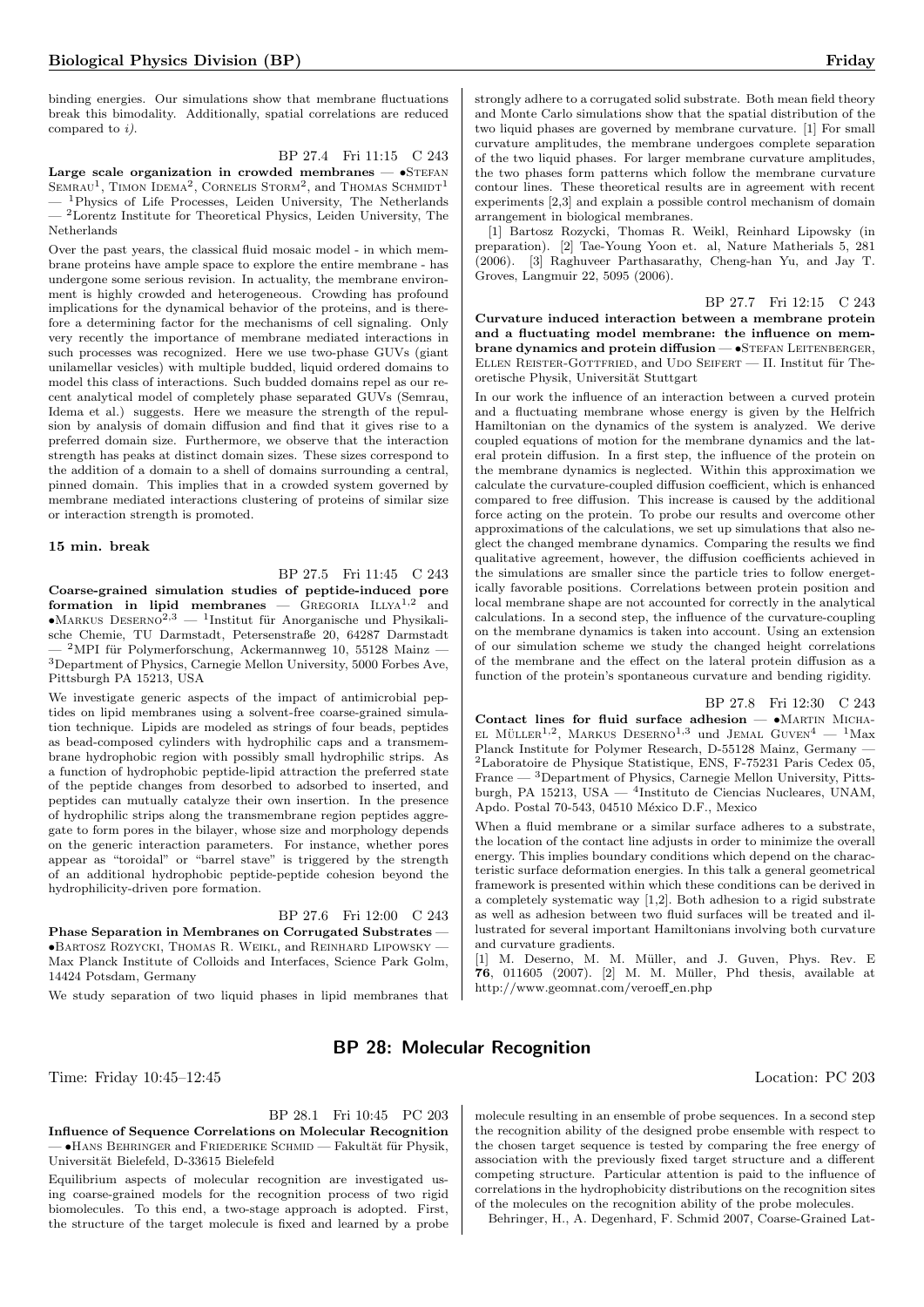tice Model for Investigating the Role of Cooperativity in Molecular Recognition, Phys. Rev. E 76, 031914.

BP 28.2 Fri 11:00 PC 203 Structure based prediction of protein-DNA recognition — SAHAND JAMAL RAHI<sup>1</sup>,  $\bullet$ Peter Virnau<sup>2</sup>, Mehran Kardar<sup>1</sup>, and LEONID A. MIRNY<sup>1,3</sup> — <sup>1</sup>Massachusetts Institute of Technology  $2$ Johannes Gutenberg-Universität Mainz  $-3$ Harvard-MIT Division of Health Sciences and Technology

Binding of proteins to specific DNA sites is central for several vital biological processes, such as regulation of genes, replication of DNA and repair of DNA damage. The challenge can be formulated as follows: Given the structure of a protein-DNA binding complex, predict sites in the genome which the protein recognizes, i.e., to which it binds with significant affinity. In this talk, we will discuss the predictive quality of atomistic force-fields in conjunction with molecular mechanics calculations and compare results with predictions from bioinformatics for the PurR protein-DNA complex. We will also compare binding energies derived from simulations with experimental binding energies for several amino acid and DNA point mutations.

#### BP 28.3 Fri 11:15 PC 203

The impact of defects on the binding affinity of surface bound  $\text{oligonucleotide-duplexes} = \text{Thomas NASER}^1, \text{OLIVER EhLER}^1,$  $\bullet$ JONA KAYSER<sup>1</sup>, TIMO MAI<sup>1</sup>, WOLFGANG MICHEL<sup>1</sup>, and ALBRECHT  $\mathrm{OTT^{1,2}\ }$  —  $\mathrm{~^1Experimentalphysik\ }$  I, Universität Bayreuth, D-95440 Bayreuth, Germany —  $^{2}$ Biologische Experimentalphysik, Universität des Saarlandes, D-66041 Saarbrücken, Germany

It is not fully understood how point defects and loop insertion affect the stability of DNA duplexes. This is for example of interest in the context of genotyping microarrays which base on the reduced binding affinity of non-perfect match duplexes. In order to study the complex problem of surface based hybridization in more detail, we performed array based hybridization experiments in simple and well controlled situations without competitive binding. The microarrays are produced in our lab using Light Directed Polymerization (LDP) of phosphoramedites on a dendrimer substrate. This technique provides a high flexibility in array design. We report a strong positional dependence of the influence of single base bulges and single base mismatches with increasing importance towards the middle of the strand. To explain the observed behavior we propose a molecular zipper. Direct comparison between binding affinities of DNA/DNA and RNA/DNA duplexes shows that for RNA/DNA purine-purine mismatches are most destabilizing whereas for DNA/DNA the affected base pair is the relevant parameter. We attribute these differences to the different structures of the duplexes (A vs. B form).

## BP 28.4 Fri 11:30 PC 203

Physical-Chemistry Analysis of Microarray Data  $\bullet$ K. MYRIAM KROLL<sup>1</sup>, GERARD BARKEMA<sup>2,3</sup>, and ENRICO CARLON<sup>1</sup> – <sup>1</sup>Institute for Theoretical Physics, KU Leuven, Celestijnenlaan 200D, B-3000 Leuven, Belgium — <sup>2</sup>Institute for Theoretical Physics, Universiteit Utrecht, Leuvenlaan 4, 3584 CE, Utrecht, The Netherlands — 3 Institute-Lorentz for Theoretical Physics, University of Leiden, Niels Bohrweg 2, 2333 CA Leiden, The Netherlands

DNA microarrays are comparably novel devices which allow to monitor the gene expression level of thousands of genes simultaneouly on a genome-wide scale. The underlying principle of these DNA chips is the hybridization process between surface-bound DNA sequences (probes) and the so-called target sequences (DNA or RNA) which are floating in solution. From the amount of hybridized targets, information about the presence of certain genes in solution can be extracted and conclusions concerning the gene expression level can be drawn. However, due to non-specific binding the measured signal contains a noisy background component which makes the data analysis and interpretation rather difficult. In this talk, we focus on the theoretical analysis of the publicly available data of microarray experiments performed on Affymetrix GeneChips. By combining well-established models from physical chemistry (Nearest Neighbor Model) and statistical mechanics, we construct a functional to predict the background intensity on every single spot on the chip. We then compare the results to other background subtraction schemes and show that our approach performs better on a global scale.

BP 28.5 Fri 11:45 PC 203 Switchable DNA layers - a versatile instrument for protein detection on a chip  $\bullet$  WOLFGANG KAISER<sup>1</sup>, ERIKA

PRINGSHEIM<sup>1</sup>, JELENA KNEZEVIC<sup>1</sup>, KENJI ARINAGA<sup>2</sup>, SHOZO FUJITA<sup>2</sup>, NAOKI YOKOYAMA<sup>2</sup>, ULRICH RANT<sup>1</sup>, and GERHARD ABSTREITER<sup>1</sup> - $^1\rm{Walter}$ Schottky Institut, Technische Universität München, Deutschland — <sup>2</sup>Fujitsu Laboratories Ltd., Atsugi, Japan

We present a new technique to detect label free protein targets by switchable DNA-layers. The concept is to "switch" surface bound DNA molecules by applying external AC fields. By varying the electrical field the DNA molecule changes its orientation from lying to upright and back, which is monitored in real-time by observing the fluorescence of a dye-label on the distal end of the DNA. Distance dependent energy transfer from the dye to the metal surface governs the fluorescence emission.

For the detection of proteins, the DNA is additionally functionalized with a chemical label which acts as a specific binding site for proteins. When proteins bind to this label, we observe a distinct shift in the switching behavior. At high switching frequencies DNA-proteincomplexes can be discriminated from uncomplexed DNA due to their different hydrodynamic mobility. We present sensing experiments of streptavidin and antibiotin, and discuss the influence of the proteins' weight and hydrodynamic diameter (measured by dynamic light scattering) to the switching dynamics.

Switchable DNA layers make the determination of the hydrodynamic mobility / weight of proteins in a chip-compatible format possible.

#### BP 28.6 Fri 12:00 PC 203

Beyond modular structure in protein-interaction networks — STEFAN PINKERT<sup>1</sup>,  $\bullet$ JÖRG REICHARDT<sup>2</sup>, and JÖRG SCHULTZ<sup>1</sup> — <sup>1</sup>Dept. of Bioinformatics, University of Würzburg  $-$  <sup>2</sup>Institute f. Theoretical Physics, University of Würzburg

The availability of large-scale databases on protein-protein interaction (PPI) has lead to a surge of research for structure in this data and biological information following from it. The paradigm of these approaches is that the inner workings of the cell are organized into relatively independent modules. Researchers have hence been trying to discover biological information in PPI networks by looking for densely connected groups of proteins, so-called modules or clusters, which are only sparsely connected to the rest of the network. In this contribution, we show that this search for cohesive clusters in PPI networks falls short of the rich structure present in these data and can only represent a small portion of the biological information present in these networks. We introduce an analysis method which is able to overcome these limitations and apply it to the Human Protein Reference Database (HPRD). We provide an insight into the large scale organization of the human protein interaction network and discuss possible biases in the network coming from the combination of yeast-2-hybrid, in vitro and in vivo experiments.

BP 28.7 Fri 12:15 PC 203 separation of specific sequence oligonucleotides from a yeast genome using single primer abrupt termination PCR (SPAT- $PCR$ ) —  $\bullet$ HARISH BOKKASAM — Department of Biological Experimental Physics, University of Saarbrücken, Saarbrücken, Germany

As a step towards gene expression analysis with short DNA fragments (20-50 bp), we develop a novel technique for fishing out a sequence specific oligonucleotide from a yeast genome. This method is based on SPAT-PCR, using a single primer and a temperature jump resulting in abrupt termination of the PCR cycle and interruption of the elongation of the primer on the RNA template. We design a complementary primer to select the specific sequence oligonucleotide (SSON). The intermediate product, consisting of the required SSON, excess primer and RNA template, is visualized and subsequently separated using gel-electrophoresis. The obtained SSON then serves as template for PCR amplification. The accuracy of this method can further be tested by using the obtained SSON as a target in array-based hybridisation experiments.

BP 28.8 Fri 12:30 PC 203 Stochastic dynamics of protein assembly  $\bullet$  JAKOB SCHLUTTIG and ULRICH SCHWARZ — University of Heidelberg, Bioquant, BQ 0013 BIOMS Schwarz, INF 267, D-69120, Heidelberg, Germany

The growing interest in structure and dynamics of protein assemblies requires the development of computer time-efficient modelling methods. In our approach, we combine efficient methods from stochastic dynamics with molecular information derived from all-atom simulations. In order to bridge these two fields, we use the concept of an encounter complex, which denotes an intermediate state of mutual entanglement